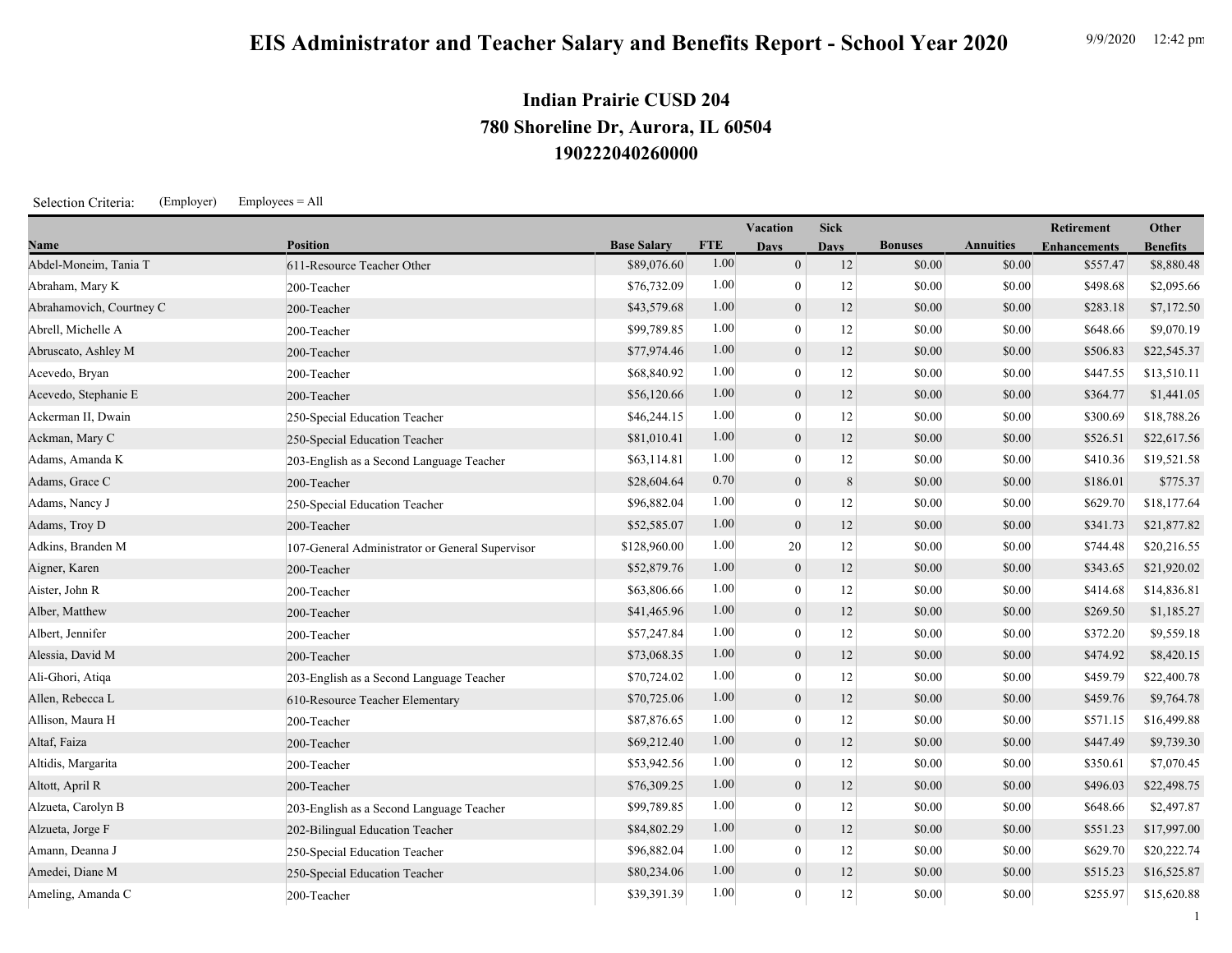|                         |                                          |                    |            | <b>Vacation</b>  | <b>Sick</b> |                |                  | Retirement          | Other           |
|-------------------------|------------------------------------------|--------------------|------------|------------------|-------------|----------------|------------------|---------------------|-----------------|
| Name                    | <b>Position</b>                          | <b>Base Salary</b> | <b>FTE</b> | <b>Days</b>      | <b>Days</b> | <b>Bonuses</b> | <b>Annuities</b> | <b>Enhancements</b> | <b>Benefits</b> |
| Ammons, Katherine R     | 200-Teacher                              | \$82,522.03        | 1.00       | $\mathbf{0}$     | 12          | \$0.00         | \$0.00           | \$536.35            | \$4,873.41      |
| Anco, Lisa L            | 200-Teacher                              | \$92,270.40        | 1.00       | $\mathbf{0}$     | 12          | \$0.00         | \$0.00           | \$599.71            | \$10,278.47     |
| Ancona, Christopher C   | 250-Special Education Teacher            | \$43,310.66        | 1.00       | $\boldsymbol{0}$ | 12          | \$0.00         | \$0.00           | \$281.49            | \$8,377.29      |
| Anderson, Denee N       | 200-Teacher                              | \$48,473.06        | 1.00       | $\mathbf{0}$     | 12          | \$0.00         | \$0.00           | \$315.09            | \$17,808.46     |
| Anderson, Joy           | 250-Special Education Teacher            | \$60,655.28        | 1.00       | $\mathbf{0}$     | 12          | \$0.00         | \$0.00           | \$394.28            | \$1,558.76      |
| Andreas, Patricia       | 200-Teacher                              | \$85,058.35        | 1.00       | $\bf{0}$         | 12          | \$0.00         | \$0.00           | \$552.91            | \$18,256.46     |
| Andreoni, Meredith      | 250-Special Education Teacher            | \$23,267.80        | 0.36       | $\mathbf{0}$     | 8           | \$0.00         | \$0.00           | \$151.26            | \$613.24        |
| Andreuccetti, Rosa      | 250-Special Education Teacher            | \$61,872.21        | 1.00       | $\bf{0}$         | 12          | \$0.00         | \$0.00           | \$402.20            | \$7,626.37      |
| Andrews, Jeremy         | 200-Teacher                              | \$39,531.23        | 0.91       | $\boldsymbol{0}$ | 12          | \$0.00         | \$0.00           | \$256.92            | \$14,314.20     |
| Andrews, Ronald         | 200-Teacher                              | \$99,789.85        | 1.00       | $\mathbf{0}$     | 12          | \$0.00         | \$0.00           | \$648.66            | \$18,824.96     |
| Andrews, Terri          | 200-Teacher                              | \$83,687.84        | 1.00       | $\mathbf{0}$     | 12          | \$0.00         | \$0.00           | \$544.03            | \$10,065.59     |
| Anerino, Eric           | 200-Teacher                              | \$60,104.64        | 1.00       | $\bf{0}$         | 12          | \$0.00         | \$0.00           | \$390.70            | \$9,216.69      |
| Anetsberger, Nicole K   | 200-Teacher                              | \$72,671.19        | 1.00       | $\mathbf{0}$     | 12          | \$0.00         | \$0.00           | \$472.28            | \$9,894.63      |
| Aniolowski, Kristina M  | 200-Teacher                              | \$65,202.42        | 1.00       | $\bf{0}$         | 12          | \$0.00         | \$0.00           | \$423.81            | \$8,398.42      |
| Antoniolli, Stephanie   | 200-Teacher                              | \$42,093.73        | 1.00       | $\mathbf{0}$     | 12          | \$0.00         | \$0.00           | \$273.58            | \$1,093.20      |
| Anwar, Shazia           | 203-English as a Second Language Teacher | \$54,442.50        | 1.00       | $\mathbf{0}$     | 12          | \$0.00         | \$0.00           | \$353.96            | \$20,242.33     |
| Arena, Stephanie F      | 250-Special Education Teacher            | \$75,886.41        | 1.00       | $\mathbf{0}$     | 12          | \$0.00         | \$0.00           | \$493.16            | \$9,821.55      |
| Arens, Nicholas         | 200-Teacher                              | \$60,437.62        | 1.00       | $\bf{0}$         | 12          | \$0.00         | \$0.00           | \$392.84            | \$17,505.53     |
| Armstrong, Carl P       | 200-Teacher                              | \$65,561.62        | 1.00       | $\mathbf{0}$     | 12          | \$0.00         | \$0.00           | \$426.20            | \$22,216.67     |
| Arnett-Overton, Kirstie | 200-Teacher                              | \$45,334.63        | 1.00       | $\mathbf{0}$     | 12          | \$0.00         | \$0.00           | \$294.69            | \$7,526.55      |
| Arnquist, Ingrid        | 200-Teacher                              | \$99,789.85        | 1.00       | $\mathbf{0}$     | 12          | \$0.00         | \$0.00           | \$648.66            | \$17,017.13     |
| Arquilla, Jason G       | 200-Teacher                              | \$67,354.97        | 1.00       | $\mathbf{0}$     | 12          | \$0.00         | \$0.00           | \$437.72            | \$2,341.46      |
| Arzich, Moira K         | 200-Teacher                              | \$87,876.65        | 1.00       | $\mathbf{0}$     | 12          | \$0.00         | \$0.00           | \$571.15            | \$18,462.99     |
| Asa, Kelly L            | 250-Special Education Teacher            | \$74,670.26        | 1.00       | $\boldsymbol{0}$ | 12          | \$0.00         | \$0.00           | \$485.26            | \$1,901.97      |
| Askelson, Michelle L    | 200-Teacher                              | \$99,789.85        | 1.00       | $\mathbf{0}$     | 12          | \$0.00         | \$0.00           | \$648.66            | \$20,801.00     |
| Asquini, Danielle       | 250-Special Education Teacher            | \$42,721.28        | 1.00       | $\mathbf{0}$     | 12          | \$0.00         | \$0.00           | \$277.66            | \$7,231.84      |
| Atchley, John E         | 250-Special Education Teacher            | \$104,064.73       | 1.00       | $\mathbf{0}$     | 12          | \$0.00         | \$0.00           | \$673.38            | \$23,300.23     |
| Augustine, Catherine    | 250-Special Education Teacher            | \$49,587.51        | 1.00       | $\bf{0}$         | 12          | \$0.00         | \$0.00           | \$322.29            | \$7,564.02      |
| Avery-Scott, Tiffany S  | 200-Teacher                              | \$82,818.79        | 1.00       | $\mathbf{0}$     | 12          | \$0.00         | \$0.00           | \$522.19            | \$17,800.93     |
| Avila, Julia            | 203-English as a Second Language Teacher | \$58,836.25        | 1.00       | $\bf{0}$         | 12          | \$0.00         | \$0.00           | \$382.52            | \$22,089.15     |
| Axt-Pilon, Carla        | 200-Teacher                              | \$99,789.85        | 1.00       | $\boldsymbol{0}$ | 12          | \$0.00         | \$0.00           | \$648.66            | \$10,959.32     |
| Ayaz, Khadija           | 200-Teacher                              | \$42,721.28        | 1.00       | $\mathbf{0}$     | 12          | \$0.00         | \$0.00           | \$277.66            | \$13,514.08     |
| Babu, Kamala            | 250-Special Education Teacher            | \$74,260.86        | 1.00       | $\boldsymbol{0}$ | 12          | \$0.00         | \$0.00           | \$482.65            | \$17,904.34     |
| Bachio, Christie L      | 200-Teacher                              | \$96,882.04        | 1.00       | $\mathbf{0}$     | 12          | \$0.00         | \$0.00           | \$629.70            | \$2,451.82      |
| Backode, Julie A        | 200-Teacher                              | \$20,733.09        | 0.50       | $\mathbf{0}$     | 6           | \$0.00         | \$0.00           | \$134.86            | \$570.97        |
| Bacskai, Carol L        | 200-Teacher                              | \$97,112.66        | 1.00       | $\mathbf{0}$     | 12          | \$0.00         | \$0.00           | \$631.14            | \$9,701.70      |
| Bader Neczek, Angela M  | 200-Teacher                              | \$83,687.60        | 1.00       | $\boldsymbol{0}$ | 12          | \$0.00         | \$0.00           | \$544.03            | \$2,438.04      |
| Bailey, Laura L         | 250-Special Education Teacher            | \$96,882.04        | 1.00       | $\bf{0}$         | $12 \mid$   | \$0.00         | \$0.00           | \$629.70            | \$10,434.21     |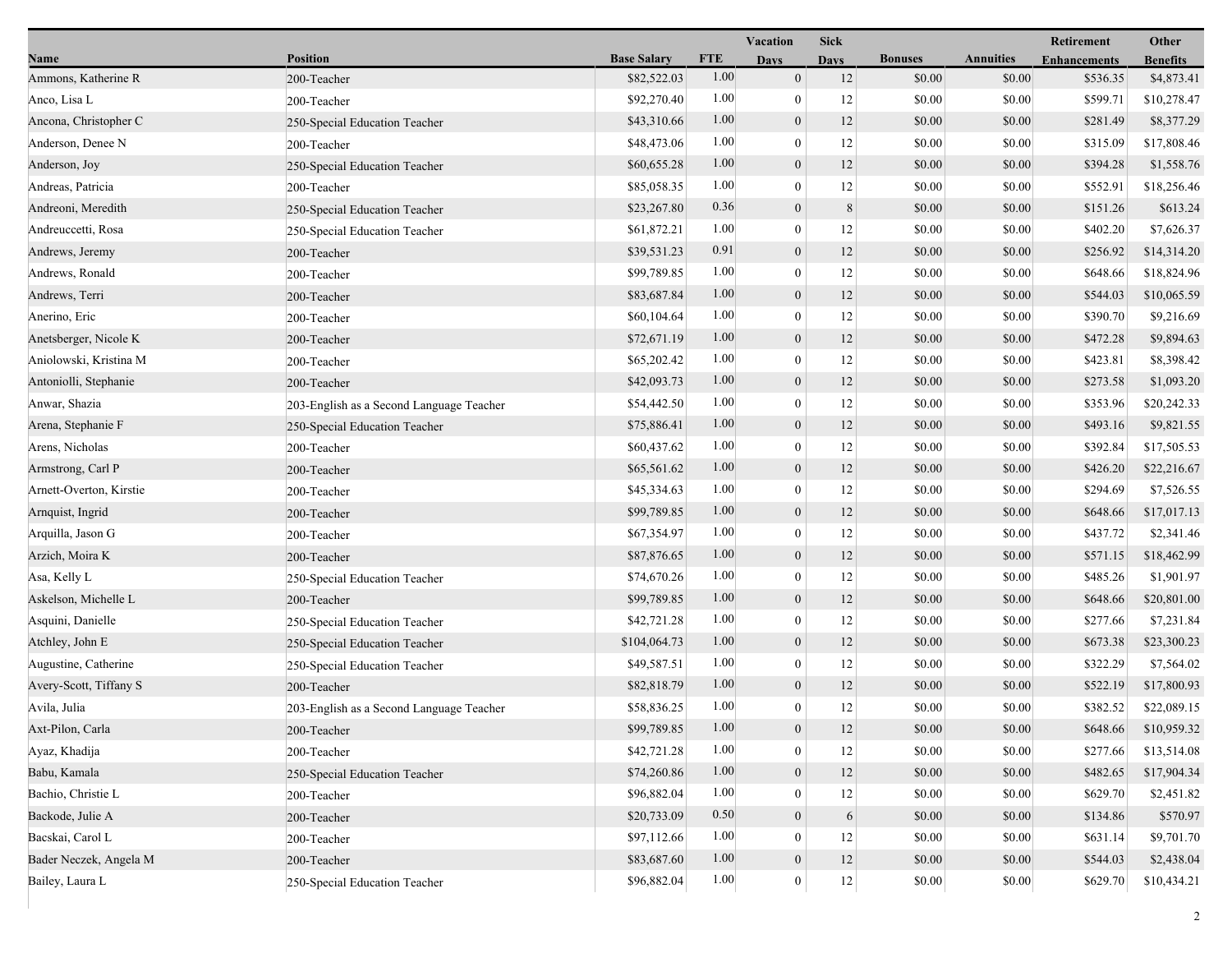|                        |                                          |                    |            | Vacation         | <b>Sick</b> |                |                  | <b>Retirement</b>   | Other           |
|------------------------|------------------------------------------|--------------------|------------|------------------|-------------|----------------|------------------|---------------------|-----------------|
| <b>Name</b>            | <b>Position</b>                          | <b>Base Salary</b> | <b>FTE</b> | <b>Days</b>      | <b>Days</b> | <b>Bonuses</b> | <b>Annuities</b> | <b>Enhancements</b> | <b>Benefits</b> |
| Baker, Kelly J         | 200-Teacher                              | \$99,789.85        | 1.00       | $\mathbf{0}$     | 12          | \$0.00         | \$0.00           | \$648.66            | \$18,786.18     |
| Baldwin, Megan D       | 200-Teacher                              | \$96,882.04        | 1.00       | $\overline{0}$   | 12          | \$0.00         | \$0.00           | \$629.70            | \$22,260.22     |
| Balek, Erin M          | 250-Special Education Teacher            | \$52,879.76        | 1.00       | $\boldsymbol{0}$ | 12          | \$0.00         | \$0.00           | \$343.65            | \$667.04        |
| Baleski, Lauren L      | 250-Special Education Teacher            | \$56,633.01        | 1.00       | $\overline{0}$   | 12          | \$0.00         | \$0.00           | \$368.13            | \$17,175.59     |
| Balzer, Heather        | 200-Teacher                              | \$64,844.53        | 1.00       | $\boldsymbol{0}$ | 12          | \$0.00         | \$0.00           | \$421.44            | \$8,954.16      |
| Banahan, Stephanie K   | 250-Special Education Teacher            | \$71,121.18        | 1.00       | $\mathbf{0}$     | 12          | \$0.00         | \$0.00           | \$462.20            | \$18,413.45     |
| Bane, Brandi L         | 200-Teacher                              | \$75,079.37        | 1.00       | $\mathbf{0}$     | 12          | \$0.00         | \$0.00           | \$488.11            | \$20,710.70     |
| Bannack, Julie A       | 200-Teacher                              | \$94,512.27        | 1.00       | $\mathbf{0}$     | 12          | \$0.00         | \$0.00           | \$614.34            | \$22,955.84     |
| Bannon, Jacylyn M      | 200-Teacher                              | \$67,354.97        | 1.00       | $\boldsymbol{0}$ | 12          | \$0.00         | \$0.00           | \$437.72            | \$17,308.06     |
| Bantz, Jessica         | 200-Teacher                              | \$61,872.21        | 1.00       | $\overline{0}$   | 12          | \$0.00         | \$0.00           | \$402.20            | \$17,539.40     |
| Baranak, Lynn A        | 200-Teacher                              | \$99,789.85        | 1.00       | $\boldsymbol{0}$ | 12          | \$0.00         | \$0.00           | \$648.66            | \$21,933.28     |
| Barnett, Barbara M     | 200-Teacher                              | \$83,687.84        | 1.00       | $\mathbf{0}$     | 12          | \$0.00         | \$0.00           | \$544.03            | \$21,541.46     |
| Barrett, Samantha      | 250-Special Education Teacher            | \$53,360.64        | 0.92       | $\mathbf{0}$     | 12          | \$0.00         | \$0.00           | \$346.80            | \$16,464.92     |
| Barrett, Valerie C     | 200-Teacher                              | \$94,512.26        | 1.00       | $\mathbf{0}$     | 12          | \$0.00         | \$0.00           | \$614.34            | \$21,793.56     |
| Bartelmey, Amber       | 200-Teacher                              | \$69,212.40        | 1.00       | $\boldsymbol{0}$ | 12          | \$0.00         | \$0.00           | \$449.95            | \$20,247.00     |
| Bartleman, Catherine M | 200-Teacher                              | \$113,851.38       | 1.00       | $\overline{0}$   | 12          | \$0.00         | \$0.00           | \$665.22            | \$11,503.22     |
| Bartusek, Donna A      | 200-Teacher                              | \$52,585.07        | 1.00       | $\boldsymbol{0}$ | 12          | \$0.00         | \$0.00           | \$341.73            | \$17,089.58     |
| Batchelder, Danielle M | 200-Teacher                              | \$74,556.37        | 1.00       | $\boldsymbol{0}$ | 12          | \$0.00         | \$0.00           | \$468.43            | \$1,800.01      |
| Bathan, Michael J      | 200-Teacher                              | \$87,133.68        | 1.00       | $\mathbf{0}$     | 12          | \$0.00         | \$0.00           | \$566.35            | \$18,120.26     |
| Bathan, Sarah L        | 250-Special Education Teacher            | \$61,757.15        | 1.00       | $\overline{0}$   | 12          | \$0.00         | \$0.00           | \$401.47            | \$1,607.61      |
| Battaglia, Alyssa N    | 200-Teacher                              | \$97,112.66        | 1.00       | $\boldsymbol{0}$ | 12          | \$0.00         | \$0.00           | \$631.14            | \$19,429.96     |
| Battle, Katherine A    | 200-Teacher                              | \$101,214.73       | 1.00       | $\overline{0}$   | 12          | \$0.00         | \$0.00           | \$656.82            | \$18,416.07     |
| Bauer, Beth            | 200-Teacher                              | \$51,086.18        | 1.00       | $\boldsymbol{0}$ | 12          | \$0.00         | \$0.00           | \$332.13            | \$1,325.53      |
| Baugh, Vicki M         | 200-Teacher                              | \$99,789.85        | 1.00       | $\boldsymbol{0}$ | 12          | \$0.00         | \$0.00           | \$648.66            | \$18,795.61     |
| Baughman, Katherine E  | 250-Special Education Teacher            | \$45,283.28        | 1.00       | $\theta$         | 12          | \$0.00         | \$0.00           | \$294.45            | \$17,809.79     |
| Baumgardner, Lisa A    | 200-Teacher                              | \$82,523.10        | 1.00       | $\overline{0}$   | 12          | \$0.00         | \$0.00           | \$536.35            | \$22,628.99     |
| Baumgartner, Amy J     | 200-Teacher                              | \$87,876.65        | 1.00       | $\mathbf{0}$     | 12          | \$0.00         | \$0.00           | \$571.15            | \$20,008.01     |
| Baumgartner, Sheri L   | 250-Special Education Teacher            | \$84,802.29        | 1.00       | $\overline{0}$   | 12          | \$0.00         | \$0.00           | \$551.23            | \$9,752.90      |
| Baumgartner, Thomas N  | 200-Teacher                              | \$67,354.97        | 1.00       | $\mathbf{0}$     | 12          | \$0.00         | \$0.00           | \$437.72            | \$1,822.44      |
| Bausch, William        | 250-Special Education Teacher            | \$56,120.66        | 1.00       | $\boldsymbol{0}$ | 12          | \$0.00         | \$0.00           | \$364.77            | \$7,295.16      |
| Beauregard, Jill       | 200-Teacher                              | \$69,496.21        | $1.00\,$   | $\boldsymbol{0}$ | 12          | \$0.00         | \$0.00           | \$435.56            | \$8,521.31      |
| Bechtle, Laila         | 250-Special Education Teacher            | \$49,587.51        | 1.00       | $\theta$         | 12          | \$0.00         | \$0.00           | \$322.29            | \$1,280.24      |
| Beck, Kristina         | 200-Teacher                              | \$70,725.06        | 1.00       | $\mathbf{0}$     | 12          | \$0.00         | \$0.00           | \$459.76            | \$21,444.92     |
| Becker, Emily N        | 203-English as a Second Language Teacher | \$70,723.78        | 1.00       | $\overline{0}$   | 12          | \$0.00         | \$0.00           | \$459.79            | \$19,781.58     |
| Beedles, Elizabeth W   | 610-Resource Teacher Elementary          | \$91,988.66        | 1.00       | $\mathbf{0}$     | 12          | \$0.00         | \$0.00           | \$598.02            | \$10,222.94     |
| Bell, Cynthia L        | 200-Teacher                              | \$99,789.85        | 1.00       | 0                | 12          | \$0.00         | \$0.00           | \$648.66            | \$18,405.74     |
| Bell, Robert A         | 610-Resource Teacher Elementary          | \$104,087.40       | $1.00\,$   | $\boldsymbol{0}$ | 12          | \$0.00         | \$0.00           | \$674.58            | \$2,692.72      |
| Bell, Tara             | 611-Resource Teacher Other               | \$82,880.37        | 1.00       | $\mathbf{0}$     | 12          | \$0.00         | \$0.00           | \$534.68            | \$10,039.61     |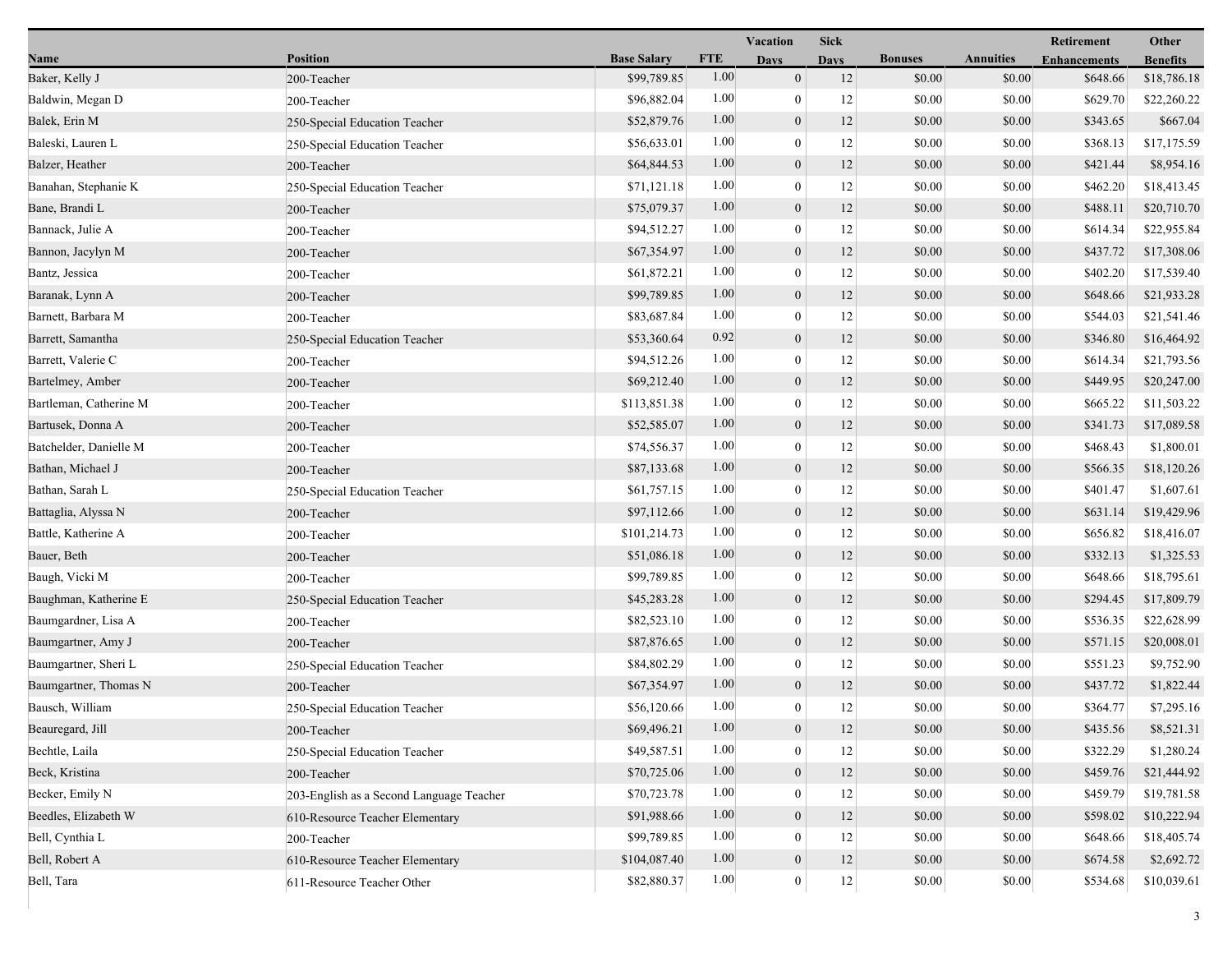|                          |                               |                    |            | Vacation         | <b>Sick</b> |                |                  | Retirement          | Other           |
|--------------------------|-------------------------------|--------------------|------------|------------------|-------------|----------------|------------------|---------------------|-----------------|
| Name                     | <b>Position</b>               | <b>Base Salary</b> | <b>FTE</b> | <b>Days</b>      | <b>Davs</b> | <b>Bonuses</b> | <b>Annuities</b> | <b>Enhancements</b> | <b>Benefits</b> |
| Bennefield, Brittany D   | 200-Teacher                   | \$63,806.66        | 1.00       | $\mathbf{0}$     | 12          | \$0.00         | \$0.00           | \$414.68            | \$16,337.90     |
| Bennett, Kathryn L       | 103-Principal                 | \$124,627.04       | 1.00       | 20               | 12          | \$0.00         | \$0.00           | \$719.28            | \$12,679.03     |
| Bennick, Delissa L       | 200-Teacher                   | \$95,737.57        | 1.00       | $\boldsymbol{0}$ | 12          | \$0.00         | \$0.00           | \$571.15            | \$22,875.79     |
| Bennorth, Trudy L        | 200-Teacher                   | \$103,166.66       | 1.00       | $\theta$         | 12          | \$0.00         | \$0.00           | \$631.14            | \$10,951.65     |
| Benson, Marie R          | 200-Teacher                   | \$76,078.63        | 1.00       | $\mathbf{0}$     | 12          | \$0.00         | \$0.00           | \$494.59            | \$4,547.08      |
| Benson, Nicholas L       | 200-Teacher                   | \$80,318.65        | 1.00       | $\overline{0}$   | 12          | \$0.00         | \$0.00           | \$522.16            | \$13,092.32     |
| Benson-Richter, Amanda L | 200-Teacher                   | \$48,063.18        | 1.00       | $\mathbf{0}$     | 12          | \$0.00         | \$0.00           | \$312.45            | \$9,345.10      |
| Benzin, Jessica          | 200-Teacher                   | \$9,907.80         | 1.00       | $\boldsymbol{0}$ | 12          | \$0.00         | \$0.00           | \$64.40             | \$4,148.59      |
| Berardi, Daniel J        | 250-Special Education Teacher | \$53,942.56        | 1.00       | $\boldsymbol{0}$ | 12          | \$0.00         | \$0.00           | \$350.61            | \$9,495.60      |
| Berardi, Kristen M       | 611-Resource Teacher Other    | \$72,546.06        | 1.00       | $\theta$         | 12          | \$0.00         | \$0.00           | \$470.36            | \$18,949.39     |
| Berendt, Siobhan A       | 200-Teacher                   | \$73,455.81        | 1.00       | $\mathbf{0}$     | 12          | \$0.00         | \$0.00           | \$469.87            | \$20,462.75     |
| Beres, Robyn L           | 200-Teacher                   | \$45,283.28        | 1.00       | $\boldsymbol{0}$ | 12          | \$0.00         | \$0.00           | \$294.45            | \$15,637.52     |
| Bergstrom, Julie A       | 200-Teacher                   | \$83,227.70        | 1.00       | $\mathbf{0}$     | 12          | \$0.00         | \$0.00           | \$540.93            | \$10,265.53     |
| Berland, Sarah           | 200-Teacher                   | \$41,465.96        | 1.00       | $\overline{0}$   | 12          | \$0.00         | \$0.00           | \$269.50            | \$6,630.55      |
| Berry, Jason             | 200-Teacher                   | \$42,021.12        | 1.00       | $\boldsymbol{0}$ | 12          | \$0.00         | \$0.00           | \$273.12            | \$7,647.26      |
| Berube, Lisa A           | 200-Teacher                   | \$70,724.01        | 1.00       | $\overline{0}$   | 12          | \$0.00         | \$0.00           | \$459.79            | \$20,108.32     |
| Beutler, Nicole L        | 200-Teacher                   | \$35,215.62        | 0.50       | $\boldsymbol{0}$ | 12          | \$0.00         | \$0.00           | \$228.97            | \$6,196.53      |
| Bewick, Lindsay          | 200-Teacher                   | \$78,166.68        | 1.00       | $\mathbf{0}$     | 12          | \$0.00         | \$0.00           | \$480.27            | \$18,883.31     |
| Bibbs, Charles A         | 104-Assistant Principal       | \$138,300.08       | 1.00       | 20               | 12          | \$0.00         | \$0.00           | \$798.48            | \$22,294.94     |
| Bidlingmeyer, Shawn      | 200-Teacher                   | \$47,326.50        | 0.90       | $\mathbf{0}$     | 11          | \$0.00         | \$0.00           | \$307.66            | \$5,139.03      |
| Biehl, Derrick W         | 200-Teacher                   | \$42,093.50        | 1.00       | $\boldsymbol{0}$ | 12          | \$0.00         | \$0.00           | \$273.58            | \$6,993.52      |
| Bielawski, Nicholas W    | 250-Special Education Teacher | \$66,624.72        | 1.00       | $\overline{0}$   | 12          | \$0.00         | \$0.00           | \$433.16            | \$20,049.04     |
| Bien, Sarah A            | 200-Teacher                   | \$80,318.65        | 1.00       | $\boldsymbol{0}$ | 12          | \$0.00         | \$0.00           | \$522.16            | \$18,449.22     |
| Bigenwald-Smith, Lynn M  | 200-Teacher                   | \$96,882.04        | 1.00       | $\overline{0}$   | 12          | \$0.00         | \$0.00           | \$629.70            | \$8,996.90      |
| Biggs, Brandon           | 200-Teacher                   | \$66,624.72        | 1.00       | $\mathbf{0}$     | 12          | \$0.00         | \$0.00           | \$433.16            | \$7,482.64      |
| Binder, Mary Emily       | 200-Teacher                   | \$83,687.84        | 1.00       | $\overline{0}$   | 12          | \$0.00         | \$0.00           | \$544.03            | \$18,095.05     |
| Bishir, Catherine E      | 200-Teacher                   | \$75,079.37        | 1.00       | $\mathbf{0}$     | 12          | \$0.00         | \$0.00           | \$488.11            | \$18,201.12     |
| Bitsky, Stacie           | 250-Special Education Teacher | \$67,354.97        | 1.00       | $\overline{0}$   | 12          | \$0.00         | \$0.00           | \$437.72            | \$8,247.75      |
| Black, Kristine L        | 250-Special Education Teacher | \$101,237.40       | 1.00       | $\mathbf{0}$     | 12          | \$0.00         | \$0.00           | \$658.02            | \$19,558.01     |
| Blaser, Matthew J        | 200-Teacher                   | \$83,754.69        | 1.00       | $\overline{0}$   | 12          | \$0.00         | \$0.00           | \$543.31            | \$2,239.03      |
| Blazer, Kimberly S       | 250-Special Education Teacher | \$19,527.13        | 0.46       | $\boldsymbol{0}$ | 5           | \$0.00         | \$0.00           | \$122.44            | \$901.62        |
| Blessing, Mary K         | 200-Teacher                   | \$73,068.35        | 1.00       | $\overline{0}$   | 12          | \$0.00         | \$0.00           | \$474.92            | \$1,861.26      |
| Block, Jessica           | 200-Teacher                   | \$70,339.81        | 1.00       | $\mathbf{0}$     | 12          | \$0.00         | \$0.00           | \$457.16            | \$7,817.59      |
| Bludgen, Tracy           | 250-Special Education Teacher | \$70,339.81        | 1.00       | $\overline{0}$   | 12          | \$0.00         | \$0.00           | \$457.16            | \$21,915.47     |
| Blue, Matthew T          | 200-Teacher                   | \$80,318.79        | 1.00       | $\mathbf{0}$     | 12          | \$0.00         | \$0.00           | \$522.19            | \$22,566.98     |
| Bluhm, Corinne           | 200-Teacher                   | \$82,778.37        | 1.00       | $\overline{0}$   | 12          | \$0.00         | \$0.00           | \$538.02            | \$2,964.02      |
| Boddy, Linda A           | 200-Teacher                   | \$86,187.84        | 1.00       | $\boldsymbol{0}$ | 12          | \$0.00         | \$0.00           | \$544.03            | \$19,798.80     |
| Boddy, Paulette C        | 200-Teacher                   | \$96,882.04        | $1.00\,$   | 0                | 12          | \$0.00         | \$0.00           | \$629.70            | \$22,393.21     |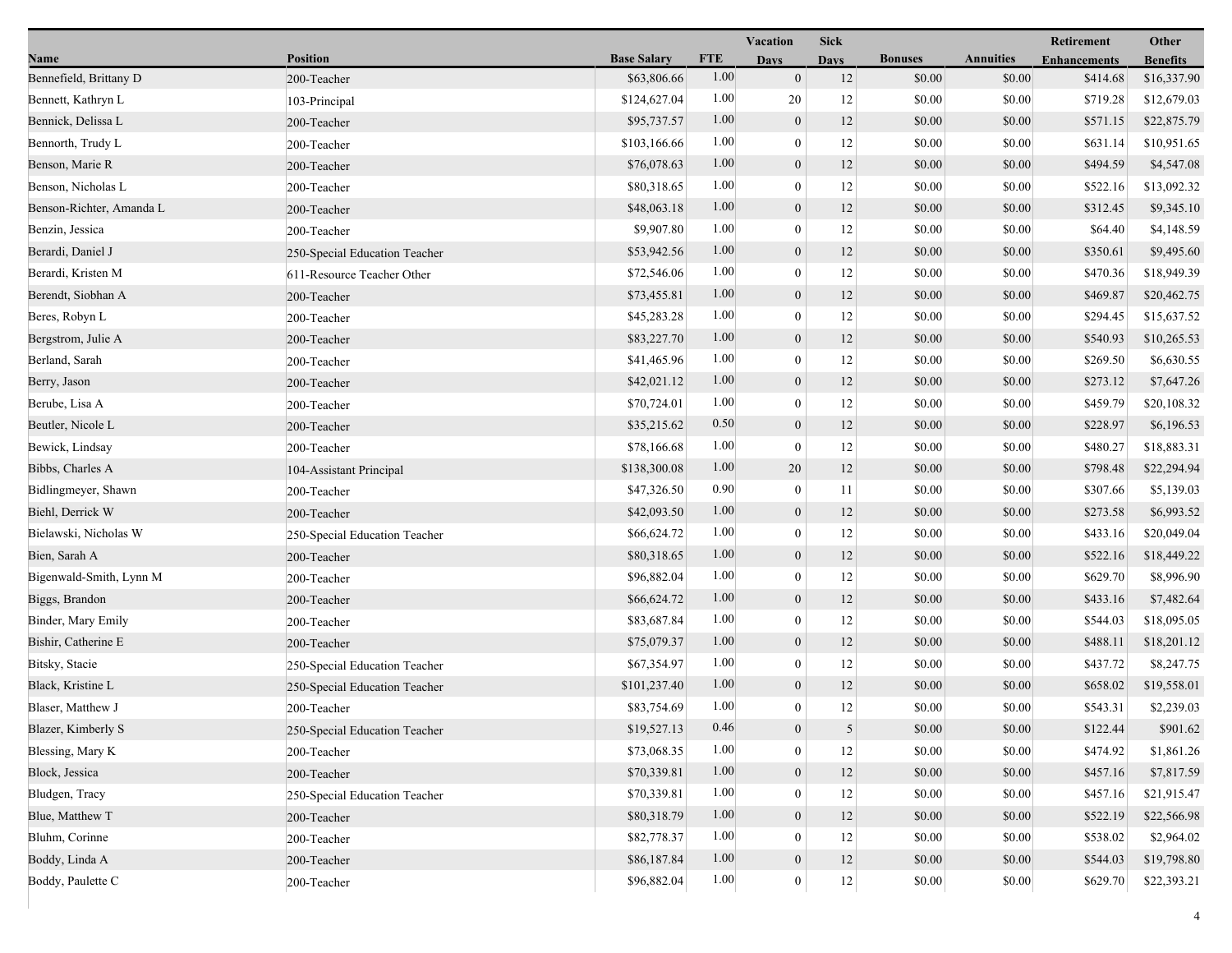|                        |                               |                    |            | Vacation         | <b>Sick</b> |                |                  | Retirement          | Other           |
|------------------------|-------------------------------|--------------------|------------|------------------|-------------|----------------|------------------|---------------------|-----------------|
| Name                   | <b>Position</b>               | <b>Base Salary</b> | <b>FTE</b> | <b>Days</b>      | <b>Davs</b> | <b>Bonuses</b> | <b>Annuities</b> | <b>Enhancements</b> | <b>Benefits</b> |
| Boeselager, Anne E     | 200-Teacher                   | \$91,759.16        | 1.00       | $\mathbf{0}$     | 12          | \$0.00         | \$0.00           | \$596.38            | \$19,344.15     |
| Bogacki, Kathryn J     | 200-Teacher                   | \$67,354.97        | 1.00       | $\mathbf{0}$     | 12          | \$0.00         | \$0.00           | \$437.72            | \$17,421.22     |
| Bogie, Jessica M       | 200-Teacher                   | \$91,988.66        | 1.00       | $\boldsymbol{0}$ | 12          | \$0.00         | \$0.00           | \$598.02            | \$9,051.87      |
| Bokermann, Jennifer    | 200-Teacher                   | \$68,085.71        | 1.00       | $\mathbf{0}$     | 12          | \$0.00         | \$0.00           | \$442.51            | \$16,580.26     |
| Bolf, Kristin M        | 250-Special Education Teacher | \$77,141.74        | 1.00       | $\boldsymbol{0}$ | 12          | \$0.00         | \$0.00           | \$501.32            | \$9,912.35      |
| Bolger, Valentina      | 200-Teacher                   | \$48,473.06        | 1.00       | $\overline{0}$   | 12          | \$0.00         | \$0.00           | \$315.09            | \$21,826.64     |
| Bonomo, Kenneth D      | 103-Principal                 | \$140,801.12       | 1.00       | 20               | 12          | \$0.00         | \$0.00           | \$813.84            | \$22,144.78     |
| Borghesi, Joni R       | 200-Teacher                   | \$52,585.07        | 1.00       | $\bf{0}$         | 12          | \$0.00         | \$0.00           | \$341.73            | \$21,903.91     |
| Born, Angela           | 200-Teacher                   | \$89,529.13        | 1.00       | $\boldsymbol{0}$ | 12          | \$0.00         | \$0.00           | \$581.95            | \$10,250.40     |
| Born, Tracy L          | 605-Resource Teacher Reading  | \$87,876.65        | 1.00       | $\mathbf{0}$     | 12          | \$0.00         | \$0.00           | \$571.15            | \$22,766.46     |
| Bose, Rituparna        | 200-Teacher                   | \$61,218.98        | 1.00       | $\boldsymbol{0}$ | 12          | \$0.00         | \$0.00           | \$397.89            | \$1,567.50      |
| Bostick, Rachel L      | 200-Teacher                   | \$53,942.87        | 1.00       | $\boldsymbol{0}$ | 12          | \$0.00         | \$0.00           | \$350.61            | \$9,408.50      |
| Boten, Lindsay M       | 250-Special Education Teacher | \$42,721.28        | 1.00       | $\overline{0}$   | 12          | \$0.00         | \$0.00           | \$277.66            | \$7,196.43      |
| Bourque, Joanna M      | 200-Teacher                   | \$52,584.84        | 1.00       | $\mathbf{0}$     | 12          | \$0.00         | \$0.00           | \$341.73            | \$7,921.58      |
| Bowman, Todd           | 200-Teacher                   | \$78,167.22        | 1.00       | $\boldsymbol{0}$ | 12          | \$0.00         | \$0.00           | \$508.02            | \$18,199.58     |
| Boynton, Emily C       | 250-Special Education Teacher | \$74,260.86        | 1.00       | $\overline{0}$   | 12          | \$0.00         | \$0.00           | \$482.65            | \$2,889.71      |
| Bozarth, Mollie R      | 200-Teacher                   | \$67,354.97        | 1.00       | $\boldsymbol{0}$ | 12          | \$0.00         | \$0.00           | \$437.72            | \$8,879.25      |
| Braband, Teresa D      | 200-Teacher                   | \$77,141.74        | 1.00       | $\boldsymbol{0}$ | 12          | \$0.00         | \$0.00           | \$501.32            | \$8,876.62      |
| Braheny, Lisa          | 200-Teacher                   | \$49,023.81        | 1.00       | $\mathbf{0}$     | 12          | \$0.00         | \$0.00           | \$318.69            | \$1,393.58      |
| Bramstedt, Nathan A    | 200-Teacher                   | \$74,669.49        | 1.00       | $\overline{0}$   | 12          | \$0.00         | \$0.00           | \$485.24            | \$13,752.19     |
| Brand, Cheryl M        | 200-Teacher                   | \$63,806.66        | 1.00       | $\boldsymbol{0}$ | 12          | \$0.00         | \$0.00           | \$414.68            | \$1,599.55      |
| Brand, Patricia        | 104-Assistant Principal       | \$114,039.92       | 1.00       | 20               | 12          | \$0.00         | \$0.00           | \$658.56            | \$12,382.06     |
| Brandonisio, Lindsay A | 200-Teacher                   | \$67,354.97        | 0.99       | $\boldsymbol{0}$ | 12          | \$0.00         | \$0.00           | \$432.52            | \$20,543.74     |
| Brannigan, Kristen A   | 200-Teacher                   | \$52,790.01        | 1.00       | $\boldsymbol{0}$ | 12          | \$0.00         | \$0.00           | \$343.17            | \$1,360.69      |
| Branson, Scott D       | 200-Teacher                   | \$99,789.83        | 1.00       | $\mathbf{0}$     | 12          | \$0.00         | \$0.00           | \$648.54            | \$23,317.52     |
| Brauer, Cheryl L       | 200-Teacher                   | \$99,789.85        | 1.00       | $\overline{0}$   | 12          | \$0.00         | \$0.00           | \$648.66            | \$2,523.98      |
| Brayton, Christy       | 200-Teacher                   | \$75,079.37        | 1.00       | $\boldsymbol{0}$ | 12          | \$0.00         | \$0.00           | \$488.11            | \$22,470.37     |
| Brazel, Meghan A       | 200-Teacher                   | \$78,166.68        | 1.00       | $\bf{0}$         | 12          | \$0.00         | \$0.00           | \$508.03            | \$2,007.62      |
| Bree, Roberta B        | 200-Teacher                   | \$99,789.85        | 1.00       | $\mathbf{0}$     | 12          | \$0.00         | \$0.00           | \$648.66            | \$8,539.95      |
| Breeden, Anne M        | 250-Special Education Teacher | \$53,942.87        | 1.00       | $\overline{0}$   | 12          | \$0.00         | \$0.00           | \$350.61            | \$16,677.39     |
| Breiten, Jeffrey M     | 200-Teacher                   | \$99,789.85        | 1.00       | $\boldsymbol{0}$ | 12          | \$0.00         | \$0.00           | \$648.66            | \$18,460.88     |
| Brennan, Joseph C      | 200-Teacher                   | \$96,882.04        | 1.00       | $\bf{0}$         | 12          | \$0.00         | \$0.00           | \$629.70            | \$21,735.20     |
| Briars, Melissa J      | 200-Teacher                   | \$57,247.84        | 1.00       | $\mathbf{0}$     | 12          | \$0.00         | \$0.00           | \$372.20            | \$7,462.07      |
| Briggs, Amanda         | 200-Teacher                   | \$58,810.81        | 1.00       | $\theta$         | 12          | \$0.00         | \$0.00           | \$382.28            | \$20,888.37     |
| Broad, Samantha        | 200-Teacher                   | \$43,579.68        | 1.00       | $\overline{0}$   | 12          | \$0.00         | \$0.00           | \$283.18            | \$1,186.33      |
| Bronson, Heather J     | 200-Teacher                   | \$74,669.49        | 0.99       | $\overline{0}$   | 12          | \$0.00         | \$0.00           | \$479.94            | \$1,880.80      |
| Brooks, Jeanette S     | 200-Teacher                   | \$98,534.53        | 1.00       | $\mathbf{0}$     | 12          | \$0.00         | \$0.00           | \$640.50            | \$23,070.99     |
| Brooks, Joan           | 200-Teacher                   | \$81,445.97        | 1.00       | 0                | 12          | \$0.00         | \$0.00           | \$529.39            | \$2,117.85      |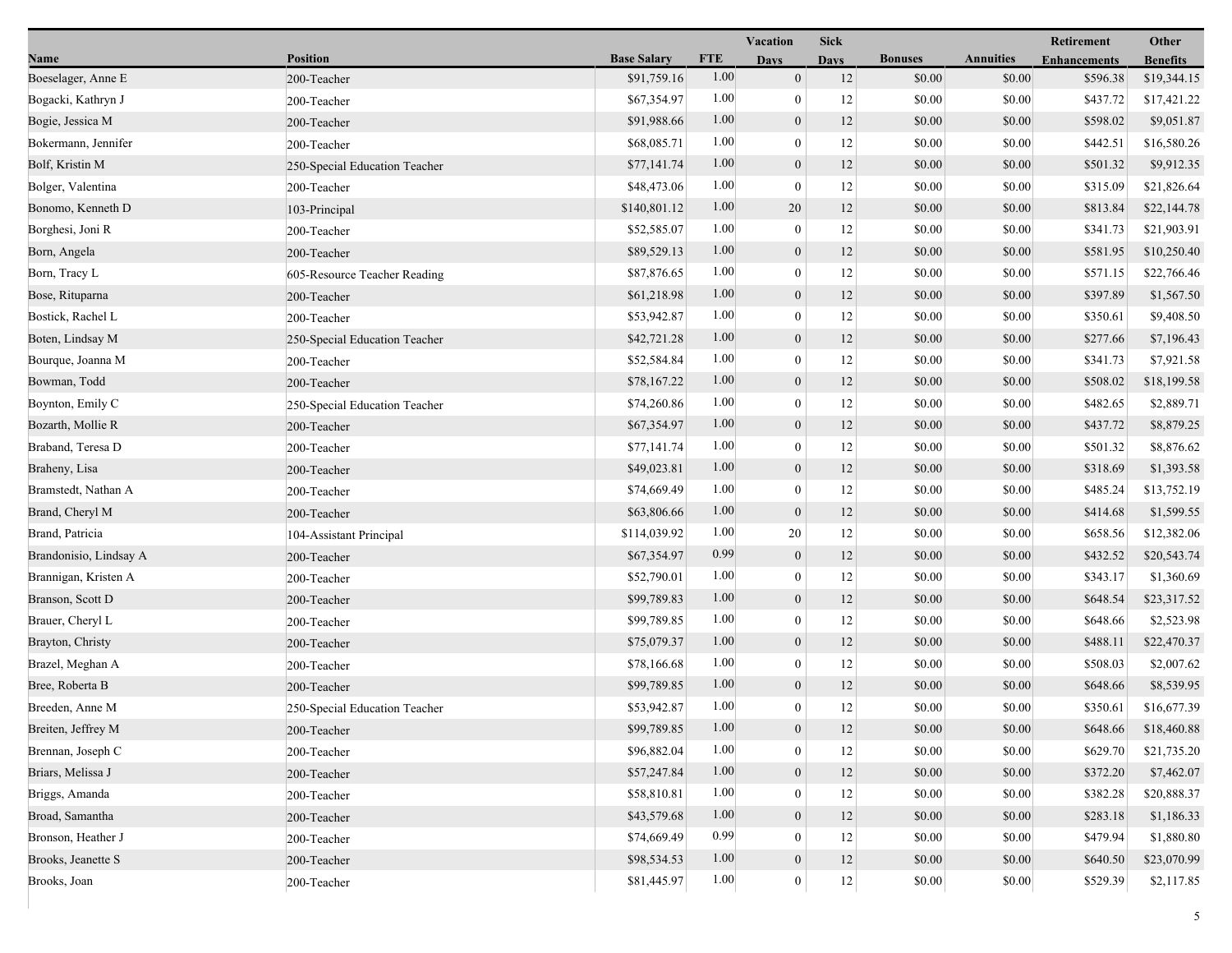|                      |                                          |                    |            | Vacation         | <b>Sick</b> |                |                  | Retirement          | Other           |
|----------------------|------------------------------------------|--------------------|------------|------------------|-------------|----------------|------------------|---------------------|-----------------|
| Name                 | <b>Position</b>                          | <b>Base Salary</b> | <b>FTE</b> | <b>Days</b>      | <b>Days</b> | <b>Bonuses</b> | <b>Annuities</b> | <b>Enhancements</b> | <b>Benefits</b> |
| Brooks, Karen        | 200-Teacher                              | \$44,617.34        | 1.00       | $\mathbf{0}$     | 12          | \$0.00         | \$0.00           | \$289.90            | \$9,045.63      |
| Brooks, Tina M       | 200-Teacher                              | \$99,789.85        | 1.00       | $\overline{0}$   | 12          | \$0.00         | \$0.00           | \$648.66            | \$3,486.32      |
| Brouch, Kimberly D   | 200-Teacher                              | \$87,220.50        | 1.00       | $\boldsymbol{0}$ | 12          | \$0.00         | \$0.00           | \$551.23            | \$18,421.54     |
| Brouwer, David A     | 200-Teacher                              | \$97,112.66        | 1.00       | $\theta$         | 12          | \$0.00         | \$0.00           | \$631.14            | \$8,748.36      |
| Brown, Demetria M    | 200-Teacher                              | \$98,487.45        | 1.00       | $\boldsymbol{0}$ | 12          | \$0.00         | \$0.00           | \$571.15            | \$2,382.46      |
| Brown, Jessica T     | 250-Special Education Teacher            | \$87,302.29        | 1.00       | $\mathbf{0}$     | 12          | \$0.00         | \$0.00           | \$551.23            | \$8,729.02      |
| Brown, Kristen J     | 250-Special Education Teacher            | \$55,018.93        | 1.00       | $\mathbf{0}$     | 12          | \$0.00         | \$0.00           | \$357.57            | \$17,682.91     |
| Brown, Kristin       | 200-Teacher                              | \$77,141.74        | 1.00       | $\overline{0}$   | 12          | \$0.00         | \$0.00           | \$501.32            | \$22,526.29     |
| Brown, Kristy L      | 200-Teacher                              | \$94,488.66        | 1.00       | $\boldsymbol{0}$ | 12          | \$0.00         | \$0.00           | \$598.02            | \$21,744.38     |
| Brown, Sarah K       | 200-Teacher                              | \$69,212.40        | 1.00       | $\overline{0}$   | 12          | \$0.00         | \$0.00           | \$449.95            | \$8,458.55      |
| Brown, Tracy         | 250-Special Education Teacher            | \$75,887.59        | 1.00       | $\boldsymbol{0}$ | 12          | \$0.00         | \$0.00           | \$493.21            | \$21,332.00     |
| Brown, Tyisha        | 200-Teacher                              | \$51,086.18        | 1.00       | $\mathbf{0}$     | 12          | \$0.00         | \$0.00           | \$332.13            | \$7,406.25      |
| Broz, Jennifer E     | 250-Special Education Teacher            | \$101,213.97       | 1.00       | $\mathbf{0}$     | 12          | \$0.00         | \$0.00           | \$656.80            | \$10,594.60     |
| Brucher, Sarah A     | 200-Teacher                              | \$56,633.97        | 1.00       | $\mathbf{0}$     | 12          | \$0.00         | \$0.00           | \$368.13            | \$1,508.24      |
| Bruder, Lauri A      | 611-Resource Teacher Other               | \$49,894.93        | 0.50       | $\boldsymbol{0}$ | 6           | \$0.00         | \$0.00           | \$324.33            | \$11,488.76     |
| Brueske, Brittany    | 200-Teacher                              | \$43,579.68        | 1.00       | $\overline{0}$   | 12          | \$0.00         | \$0.00           | \$283.18            | \$7,569.91      |
| Brusveen, Patrick    | 200-Teacher                              | \$60,104.64        | 1.00       | $\boldsymbol{0}$ | 12          | \$0.00         | \$0.00           | \$390.70            | \$16,398.99     |
| Brynda, Amy L        | 250-Special Education Teacher            | \$48,409.64        | 1.00       | $\boldsymbol{0}$ | 12          | \$0.00         | \$0.00           | \$314.64            | \$1,255.40      |
| Brzykcy, Weston      | 200-Teacher                              | \$65,202.85        | 1.00       | $\mathbf{0}$     | 12          | \$0.00         | \$0.00           | \$423.80            | \$19,800.31     |
| Buenrostro, Julie K  | 250-Special Education Teacher            | \$109,946.46       | 1.00       | $\overline{0}$   | 12          | \$0.00         | \$0.00           | \$648.66            | \$10,096.54     |
| Bugielski, Lacy M    | 200-Teacher                              | \$74,259.60        | 1.00       | $\boldsymbol{0}$ | 12          | \$0.00         | \$0.00           | \$482.60            | \$1,956.96      |
| Bullock, Kevin E     | 250-Special Education Teacher            | \$99,789.85        | 1.00       | $\overline{0}$   | 12          | \$0.00         | \$0.00           | \$648.66            | \$8,913.73      |
| Bumber, Deborah      | 250-Special Education Teacher            | \$91,758.04        | 1.00       | $\boldsymbol{0}$ | 12          | \$0.00         | \$0.00           | \$596.35            | \$8,642.52      |
| Burck, Andrea H      | 200-Teacher                              | \$58,836.25        | 1.00       | $\mathbf{0}$     | 12          | \$0.00         | \$0.00           | \$382.52            | \$1,542.07      |
| Burck, John W        | 200-Teacher                              | \$92,270.40        | 1.00       | $\theta$         | 12          | \$0.00         | \$0.00           | \$599.71            | \$13,895.08     |
| Burdiak, Stephanie T | 200-Teacher                              | \$53,942.87        | 1.00       | $\overline{0}$   | 12          | \$0.00         | \$0.00           | \$350.61            | \$16,478.51     |
| Buresh, Sara M       | 200-Teacher                              | \$67,354.97        | 1.00       | $\overline{0}$   | 12          | \$0.00         | \$0.00           | \$437.72            | \$2,572.66      |
| Burke, John P        | 200-Teacher                              | \$99,789.85        | 1.00       | $\overline{0}$   | 12          | \$0.00         | \$0.00           | \$648.66            | \$10,492.82     |
| Burnette, Allison B  | 200-Teacher                              | \$67,354.97        | 1.00       | $\mathbf{0}$     | 12          | \$0.00         | \$0.00           | \$437.72            | \$19,643.14     |
| Burnopp, Ana R       | 200-Teacher                              | \$76,309.25        | 1.00       | $\mathbf{0}$     | 12          | \$0.00         | \$0.00           | \$496.03            | \$10,650.52     |
| Burns, Jacqueline A  | 200-Teacher                              | \$68,839.90        | 1.00       | $\mathbf{0}$     | 12          | \$0.00         | \$0.00           | \$447.53            | \$18,017.88     |
| Burns, Laura         | 200-Teacher                              | \$45,005.94        | 1.00       | $\overline{0}$   | 12          | \$0.00         | \$0.00           | \$288.93            | \$1,182.80      |
| Burson, Doug P       | 200-Teacher                              | \$100,502.17       | 1.00       | $\mathbf{0}$     | 12          | \$0.00         | \$0.00           | \$652.74            | \$23,331.62     |
| Bushby, Brandy P     | 203-English as a Second Language Teacher | \$97,112.66        | 1.00       | $\overline{0}$   | 12          | \$0.00         | \$0.00           | \$631.14            | \$10,414.90     |
| Bushelle, Angela R   | 200-Teacher                              | \$97,981.56        | 1.00       | $\mathbf{0}$     | 12          | \$0.00         | \$0.00           | \$629.69            | \$22,985.98     |
| Bushman, Kathryn M   | 200-Teacher                              | \$49,805.18        | 1.00       | $\overline{0}$   | 12          | \$0.00         | \$0.00           | \$323.73            | \$15,869.87     |
| Buss, Bryan T        | 200-Teacher                              | \$82,523.10        | 1.00       | $\boldsymbol{0}$ | 12          | \$0.00         | \$0.00           | \$536.35            | \$22,664.24     |
| Butts, Duane D       | 200-Teacher                              | \$117,783.30       | 1.00       | $\boldsymbol{0}$ | 12          | \$0.00         | \$0.00           | \$648.66            | \$9,462.03      |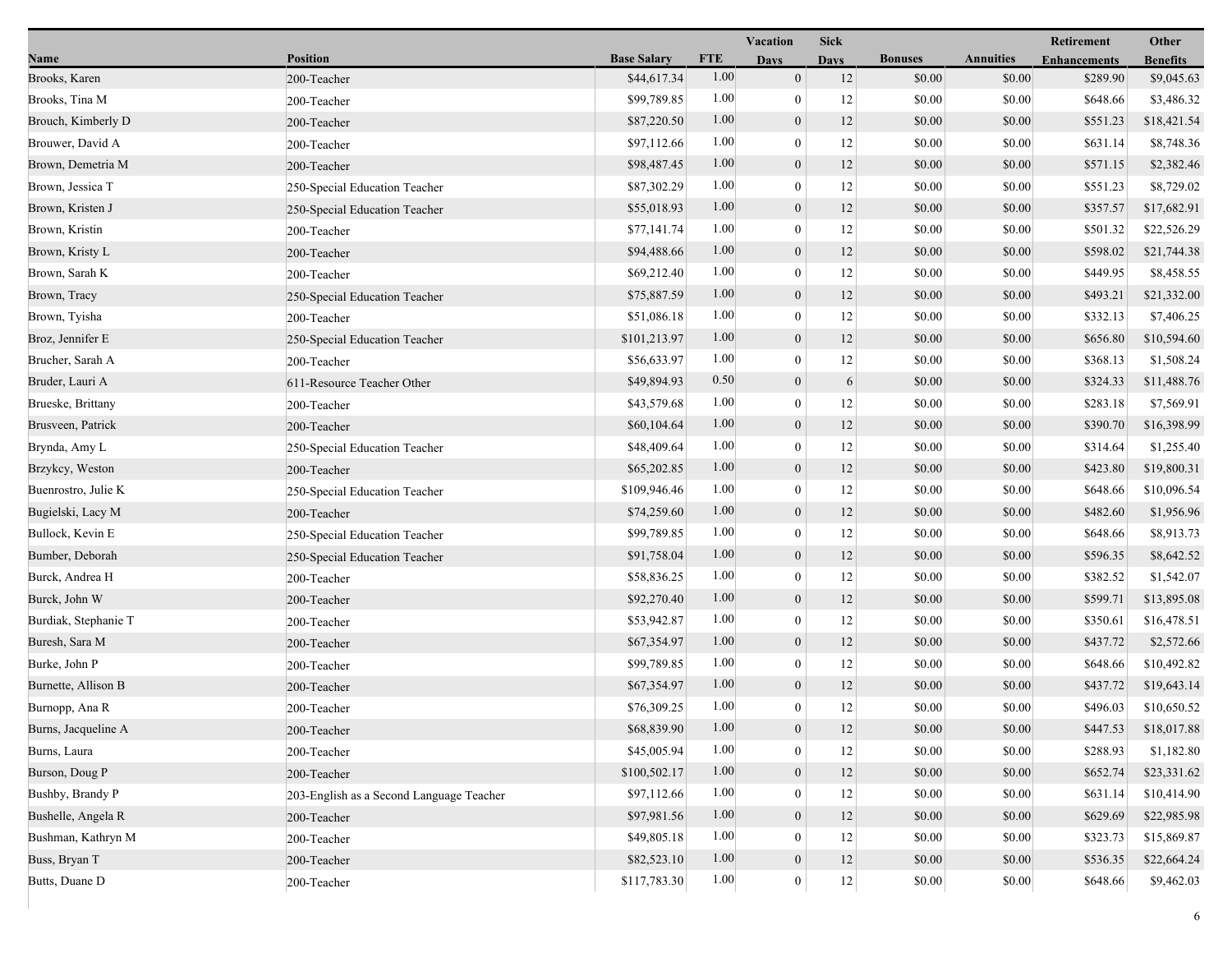|                           |                                          |                    |            | Vacation         | <b>Sick</b>      |                |                  | Retirement          | Other           |
|---------------------------|------------------------------------------|--------------------|------------|------------------|------------------|----------------|------------------|---------------------|-----------------|
| Name                      | <b>Position</b>                          | <b>Base Salary</b> | <b>FTE</b> | <b>Days</b>      | <b>Days</b>      | <b>Bonuses</b> | <b>Annuities</b> | <b>Enhancements</b> | <b>Benefits</b> |
| Byrnes, Barbara           | 250-Special Education Teacher            | \$101,607.51       | 1.00       | $\overline{0}$   | 12               | \$0.00         | \$0.00           | \$599.71            | \$9,001.64      |
| Bywater, Bradley A        | 200-Teacher                              | \$66,273.94        | 1.00       | $\bf{0}$         | 12               | \$0.00         | \$0.00           | \$430.28            | \$17,764.94     |
| Bywater, Tracy            | 200-Teacher                              | \$58,810.81        | 1.00       | $\boldsymbol{0}$ | 12               | \$0.00         | \$0.00           | \$382.28            | \$1,583.72      |
| Cabrera, Hilda G          | 250-Special Education Teacher            | \$99,789.85        | 1.00       | $\overline{0}$   | 12               | \$0.00         | \$0.00           | \$648.66            | \$10,465.02     |
| Cagwin, Kimberley M       | 200-Teacher                              | \$94,512.26        | 1.00       | $\boldsymbol{0}$ | 12               | \$0.00         | \$0.00           | \$614.34            | \$10,334.24     |
| Cahill, Kathryn A         | 605-Resource Teacher Reading             | \$87,875.96        | 1.00       | $\bf{0}$         | 12               | \$0.00         | \$0.00           | \$571.17            | \$14,449.28     |
| Cahill, Kerry E           | 104-Assistant Principal                  | \$138,300.08       | 1.00       | 20               | 12               | \$0.00         | \$0.00           | \$798.48            | \$12,014.16     |
| Cain, Tammy L             | 250-Special Education Teacher            | \$66,996.21        | 1.00       | $\boldsymbol{0}$ | 12               | \$0.00         | \$0.00           | \$435.56            | \$1,747.88      |
| Caldwell, Brad A          | 200-Teacher                              | \$85,519.59        | 1.00       | $\boldsymbol{0}$ | 12               | \$0.00         | \$0.00           | \$555.79            | \$18,319.78     |
| Caliva, Helene            | 200-Teacher                              | \$104,533.72       | 1.00       | $\overline{0}$   | 12               | \$0.00         | \$0.00           | \$648.66            | \$18,263.85     |
| Calkins, Colleen M        | 250-Special Education Teacher            | \$73,068.35        | 1.00       | $\overline{0}$   | 12               | \$0.00         | \$0.00           | \$474.92            | \$17,946.91     |
| Callahan, Michele L       | 200-Teacher                              | \$67,354.97        | 1.00       | $\boldsymbol{0}$ | 12               | \$0.00         | \$0.00           | \$437.72            | \$21,119.96     |
| Calvert, David A          | 200-Teacher                              | \$83,687.84        | 1.00       | $\mathbf{0}$     | 12               | \$0.00         | \$0.00           | \$544.03            | \$20,404.56     |
| Calvert, Karen L          | 200-Teacher                              | \$84,801.21        | 1.00       | 0                | 12               | \$0.00         | \$0.00           | \$551.22            | \$2,248.38      |
| Cameron, Jessica L        | 203-English as a Second Language Teacher | \$89,528.22        | 1.00       | $\boldsymbol{0}$ | 12               | \$0.00         | \$0.00           | \$581.93            | \$3,126.76      |
| Campbell, Michelle L      | 200-Teacher                              | \$69,212.40        | 1.00       | $\overline{0}$   | 12               | \$0.00         | \$0.00           | \$449.95            | \$22,308.00     |
| Campen, Jennifer          | 610-Resource Teacher Elementary          | \$51,572.01        | 0.97       | $\overline{0}$   | 12               | \$0.00         | \$0.00           | \$324.15            | \$1,288.17      |
| Carbonneau, Bart B        | 200-Teacher                              | \$97,112.66        | 1.00       | $\boldsymbol{0}$ | 12               | \$0.00         | \$0.00           | \$631.14            | \$17,880.90     |
| Carder, Matthew           | 200-Teacher                              | \$16,345.46        | 0.40       | $\mathbf{0}$     | 5                | \$0.00         | \$0.00           | \$104.38            | \$841.14        |
| Cardiff, Sarah            | 250-Special Education Teacher            | \$80,029.18        | 0.96       | $\overline{0}$   | 12               | \$0.00         | \$0.00           | \$520.10            | \$8,088.61      |
| Carlin II, Mark J         | 104-Assistant Principal                  | \$125,774.00       | 1.00       | 20               | 12               | \$0.00         | \$0.00           | \$726.48            | \$20,858.11     |
| Carlson, Cheryl L         | 200-Teacher                              | \$96,882.04        | 1.00       | $\bf{0}$         | 12               | \$0.00         | \$0.00           | \$629.70            | \$22,985.02     |
| Carroll, Cheryl L         | 250-Special Education Teacher            | \$90,023.56        | 1.00       | $\mathbf{0}$     | 12               | \$0.00         | \$0.00           | \$584.59            | \$3,188.38      |
| Carroll, Kevin            | 200-Teacher                              | \$83,687.84        | 1.00       | $\boldsymbol{0}$ | 12               | \$0.00         | \$0.00           | \$544.03            | \$20,270.25     |
| Carroll, Olivia           | 250-Special Education Teacher            | \$53,942.87        | 1.00       | $\mathbf{0}$     | 12               | \$0.00         | \$0.00           | \$350.61            | \$17,880.74     |
| Carstens, Monica H        | 610-Resource Teacher Elementary          | \$109,223.09       | 1.00       | $\theta$         | 12               | \$0.00         | \$0.00           | \$646.26            | \$23,281.62     |
| Carter, Bryan T           | 200-Teacher                              | \$74,669.49        | 1.00       | $\boldsymbol{0}$ | 12               | \$0.00         | \$0.00           | \$485.24            | \$1,992.34      |
| Cartner, Chad             | 250-Special Education Teacher            | \$55,018.93        | 1.00       | $\bf{0}$         | 12               | \$0.00         | \$0.00           | \$357.57            | \$17,982.64     |
| Casey, Jill               | 200-Teacher                              | \$94,282.69        | 1.00       | $\overline{0}$   | 12               | \$0.00         | \$0.00           | \$612.88            | \$21,666.71     |
| Casey, William            | 200-Teacher                              | \$95,119.51        | 1.00       | $\mathbf{0}$     | 12               | \$0.00         | \$0.00           | \$616.27            | \$21,757.36     |
| Cavallaro, Laura A        | 200-Teacher                              | \$96,882.04        | $1.00\,$   | $\overline{0}$   | 12               | \$0.00         | \$0.00           | \$629.70            | \$10,958.46     |
| Cebrzynski, Christopher R | 200-Teacher                              | \$84,802.29        | 1.00       | 0                | 12               | \$0.00         | \$0.00           | \$551.23            | \$8,627.64      |
| Cemel, Jeremy             | 200-Teacher                              | \$24,518.41        | 0.60       | $\overline{0}$   | $\boldsymbol{7}$ | \$0.00         | \$0.00           | \$159.34            | \$658.76        |
| Cervera, Kathleen         | 200-Teacher                              | \$44,450.79        | 1.00       | $\overline{0}$   | 12               | \$0.00         | \$0.00           | \$288.93            | \$7,606.93      |
| Cetnar, Jennifer L        | 200-Teacher                              | \$94,512.26        | 1.00       | $\overline{0}$   | 12               | \$0.00         | \$0.00           | \$614.34            | \$22,952.51     |
| Chaffee, Kevin G          | 200-Teacher                              | \$102,639.85       | 1.00       | $\theta$         | 12               | \$0.00         | \$0.00           | \$665.22            | \$9,614.42      |
| Chambers, Kristina        | 200-Teacher                              | \$58,836.25        | 1.00       | $\boldsymbol{0}$ | $12\,$           | \$0.00         | \$0.00           | \$382.52            | \$13,071.98     |
| Chang, Robin              | 200-Teacher                              | \$42,093.73        | 1.00       | $\mathbf{0}$     | $12\,$           | \$0.00         | \$0.00           | \$273.58            | \$7,047.20      |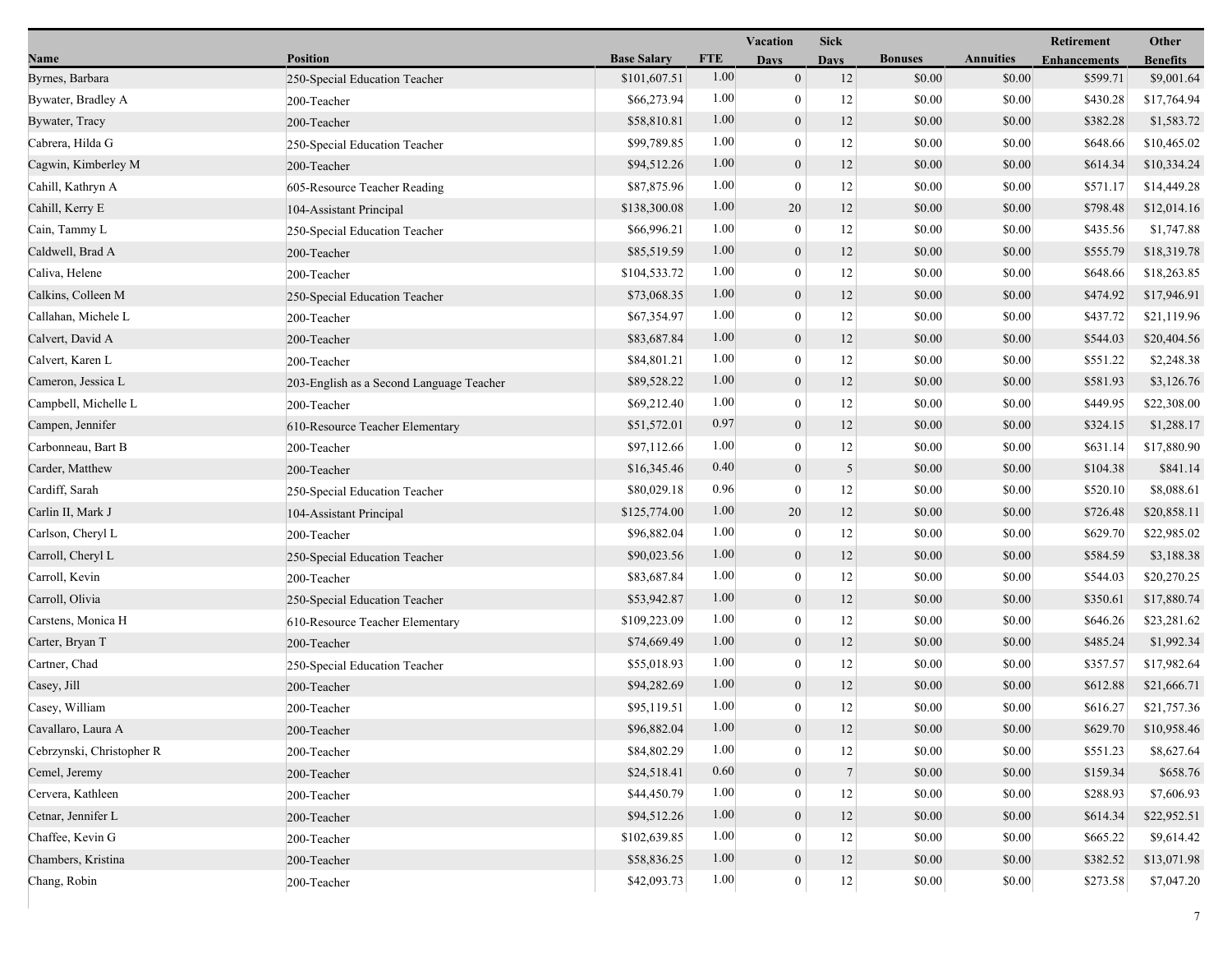|                     |                                 |                    |            | <b>Vacation</b>  | <b>Sick</b> |                |                  | Retirement          | Other           |
|---------------------|---------------------------------|--------------------|------------|------------------|-------------|----------------|------------------|---------------------|-----------------|
| Name                | <b>Position</b>                 | <b>Base Salary</b> | <b>FTE</b> | <b>Days</b>      | <b>Davs</b> | <b>Bonuses</b> | <b>Annuities</b> | <b>Enhancements</b> | <b>Benefits</b> |
| Charlson, Allison   | 250-Special Education Teacher   | \$29,405.40        | 0.50       | $\mathbf{0}$     | 6           | \$0.00         | \$0.00           | \$191.03            | \$779.78        |
| Charnisky, Trisha H | 200-Teacher                     | \$78,167.22        | 1.00       | $\mathbf{0}$     | 12          | \$0.00         | \$0.00           | \$508.02            | \$9,664.36      |
| Chaudhuri, Priyanka | 200-Teacher                     | \$41,465.96        | 1.00       | $\boldsymbol{0}$ | 12          | \$0.00         | \$0.00           | \$269.50            | \$6,704.25      |
| Chejfec, Cynthia S  | 200-Teacher                     | \$89,529.13        | 1.00       | $\mathbf{0}$     | 12          | \$0.00         | \$0.00           | \$581.95            | \$18,485.05     |
| Chen, Celestine L   | 200-Teacher                     | \$98,701.05        | 1.00       | $\mathbf{0}$     | 12          | \$0.00         | \$0.00           | \$631.14            | \$16,988.97     |
| Cheng, Rachel       | 200-Teacher                     | \$69,956.28        | 1.00       | $\overline{0}$   | 12          | \$0.00         | \$0.00           | \$454.77            | \$17,547.93     |
| Cherne, Megan       | 200-Teacher                     | \$60,782.41        | 0.99       | $\mathbf{0}$     | 12          | \$0.00         | \$0.00           | \$392.71            | \$18,649.45     |
| Chorba, Adam        | 104-Assistant Principal         | \$102,516.08       | 1.00       | 20               | $12\,$      | \$0.00         | \$0.00           | \$590.88            | \$10,020.17     |
| Christy, Heather    | 250-Special Education Teacher   | \$46,897.46        | 0.70       | $\boldsymbol{0}$ | 8           | \$0.00         | \$0.00           | \$304.82            | \$1,212.81      |
| Cimms, Jessica      | 200-Teacher                     | \$47,115.98        | 1.00       | $\mathbf{0}$     | 12          | \$0.00         | \$0.00           | \$306.22            | \$9,163.35      |
| Cipriani, Phillip   | 200-Teacher                     | \$63,460.85        | 1.00       | $\mathbf{0}$     | 12          | \$0.00         | \$0.00           | \$412.52            | \$17,909.91     |
| Cipriano, Lisa A    | 250-Special Education Teacher   | \$92,270.40        | 1.00       | $\mathbf{0}$     | 12          | \$0.00         | \$0.00           | \$599.71            | \$2,424.61      |
| Clark, Matthew J    | 104-Assistant Principal         | \$111,515.00       | 1.00       | 20               | 12          | \$0.00         | \$0.00           | \$643.20            | \$18,924.01     |
| Clark, Sheila       | 611-Resource Teacher Other      | \$57,868.93        | 1.00       | $\boldsymbol{0}$ | 12          | \$0.00         | \$0.00           | \$374.13            | \$7,819.14      |
| Clausen, Emily L    | 200-Teacher                     | \$65,561.62        | 1.00       | $\boldsymbol{0}$ | $12\,$      | \$0.00         | \$0.00           | \$426.20            | \$9,616.19      |
| Clawson, Jorie      | 200-Teacher                     | \$42,093.73        | 1.00       | $\mathbf{0}$     | 12          | \$0.00         | \$0.00           | \$273.58            | \$1,098.04      |
| Clifford, Patrick J | 200-Teacher                     | \$69,212.40        | 1.00       | $\mathbf{0}$     | 12          | \$0.00         | \$0.00           | \$449.95            | \$16,935.75     |
| Cline, Blake T      | 250-Special Education Teacher   | \$44,450.79        | 1.00       | $\boldsymbol{0}$ | 12          | \$0.00         | \$0.00           | \$288.93            | \$9,159.39      |
| Cluxton, Ann M      | 200-Teacher                     | \$73,590.93        | 0.80       | $\overline{0}$   | 10          | \$0.00         | \$0.00           | \$478.42            | \$18,411.51     |
| Cody, Darlene G     | 250-Special Education Teacher   | \$110,115.14       | 1.00       | $\mathbf{0}$     | 12          | \$0.00         | \$0.00           | \$648.66            | \$10,618.99     |
| Cody, Sharon L      | 200-Teacher                     | \$97,113.33        | 1.00       | $\mathbf{0}$     | 12          | \$0.00         | \$0.00           | \$631.18            | \$19,443.99     |
| Coleman, Amy        | 200-Teacher                     | \$79,268.18        | 1.00       | $\mathbf{0}$     | 12          | \$0.00         | \$0.00           | \$515.23            | \$19,051.84     |
| Colin, Kellie M     | 200-Teacher                     | \$75,079.37        | 1.00       | $\overline{0}$   | 12          | \$0.00         | \$0.00           | \$488.11            | \$17,644.53     |
| Collier, Corinne    | 200-Teacher                     | \$44,450.79        | 1.00       | $\overline{0}$   | 12          | \$0.00         | \$0.00           | \$288.93            | \$7,871.35      |
| Colombe, Stephen    | 200-Teacher                     | \$45,283.28        | 1.00       | $\boldsymbol{0}$ | 12          | \$0.00         | \$0.00           | \$294.45            | \$7,624.69      |
| Concannon, Svetlana | 611-Resource Teacher Other      | \$82,778.37        | 1.00       | $\overline{0}$   | 12          | \$0.00         | \$0.00           | \$538.02            | \$22,635.35     |
| Coniglio, Michael J | 200-Teacher                     | \$56,120.66        | 1.00       | $\mathbf{0}$     | 12          | \$0.00         | \$0.00           | \$364.77            | \$7,464.02      |
| Connolly, Kara      | 200-Teacher                     | \$66,625.60        | 1.00       | $\overline{0}$   | 12          | \$0.00         | \$0.00           | \$433.15            | \$8,307.81      |
| Conrad, Tatiana     | 610-Resource Teacher Elementary | \$82,329.81        | 1.00       | $\overline{0}$   | 12          | \$0.00         | \$0.00           | \$535.15            | \$22,650.36     |
| Consalvo, Heather J | 200-Teacher                     | \$94,512.26        | 1.00       | $\overline{0}$   | 12          | \$0.00         | \$0.00           | \$614.34            | \$10,327.32     |
| Contursi, Samantha  | 200-Teacher                     | \$52,880.42        | $1.00\,$   | $\boldsymbol{0}$ | 12          | \$0.00         | \$0.00           | \$343.66            | \$7,261.35      |
| Conway, Martha G    | 200-Teacher                     | \$99,789.85        | 1.00       | $\overline{0}$   | 12          | \$0.00         | \$0.00           | \$648.66            | \$23,084.23     |
| Cook, Christopher G | 200-Teacher                     | \$55,531.28        | 1.00       | $\mathbf{0}$     | 12          | \$0.00         | \$0.00           | \$360.93            | \$17,716.14     |
| Cook, Gretchen E    | 200-Teacher                     | \$87,389.74        | 1.00       | $\overline{0}$   | 12          | \$0.00         | \$0.00           | \$568.03            | \$8,466.16      |
| Cook, John D        | 200-Teacher                     | \$96,882.04        | 1.00       | $\mathbf{0}$     | 12          | \$0.00         | \$0.00           | \$629.70            | \$19,587.48     |
| Cook, Katy          | 250-Special Education Teacher   | \$52,585.07        | 1.00       | $\boldsymbol{0}$ | 12          | \$0.00         | \$0.00           | \$341.73            | \$20,717.42     |
| Cook, Michael J     | 200-Teacher                     | \$99,789.85        | 1.00       | $\mathbf{0}$     | $12\,$      | \$0.00         | \$0.00           | \$648.66            | \$23,213.81     |
| Coombs, Jennifer M  | 200-Teacher                     | \$81,445.97        | 1.00       | $\overline{0}$   | 12          | \$0.00         | \$0.00           | \$529.39            | \$18,391.10     |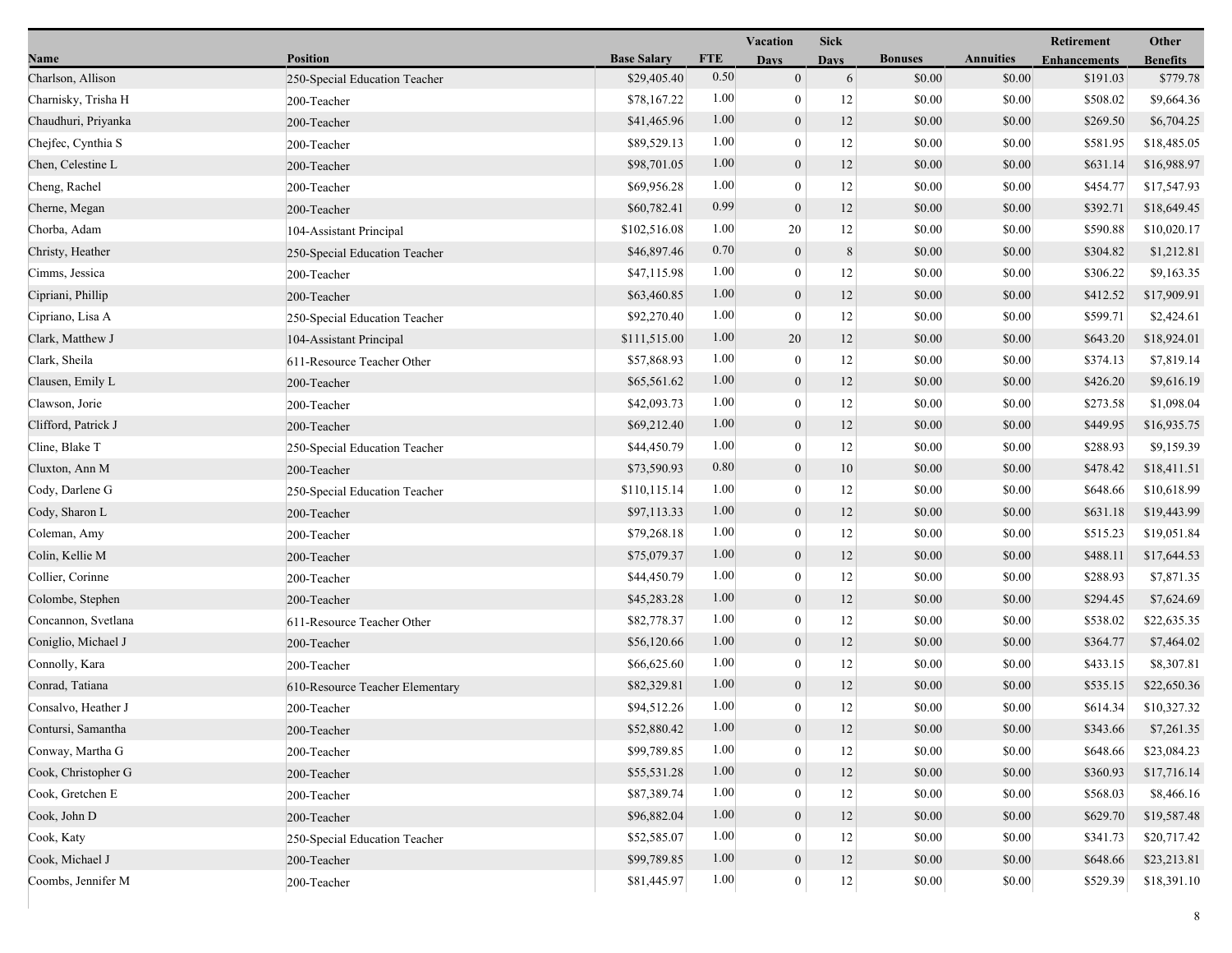|                      |                                 |                    |            | Vacation         | <b>Sick</b> |                |                  | <b>Retirement</b>   | Other           |
|----------------------|---------------------------------|--------------------|------------|------------------|-------------|----------------|------------------|---------------------|-----------------|
| <b>Name</b>          | <b>Position</b>                 | <b>Base Salary</b> | <b>FTE</b> | <b>Days</b>      | <b>Days</b> | <b>Bonuses</b> | <b>Annuities</b> | <b>Enhancements</b> | <b>Benefits</b> |
| Cooper, Matthew A    | 200-Teacher                     | \$52,585.08        | 1.00       | $\mathbf{0}$     | 12          | \$0.00         | \$0.00           | \$341.73            | \$21,901.05     |
| Corbin, Susan M      | 200-Teacher                     | \$79,268.18        | 1.00       | $\bf{0}$         | 12          | \$0.00         | \$0.00           | \$515.23            | \$18,272.87     |
| Corlew, Michelle M   | 200-Teacher                     | \$116,884.80       | 1.00       | $\boldsymbol{0}$ | 12          | \$0.00         | \$0.00           | \$648.66            | \$10,184.85     |
| Cornelio, Jamie M    | 250-Special Education Teacher   | \$71,869.95        | 0.99       | $\mathbf{0}$     | 12          | \$0.00         | \$0.00           | \$464.68            | \$9,766.78      |
| Cornish, Kimberly A  | 103-Principal                   | \$146,663.12       | 1.00       | 20               | 27          | \$0.00         | \$0.00           | \$847.68            | \$22,131.30     |
| Corp, Elizabeth      | 250-Special Education Teacher   | \$40,863.85        | 1.00       | $\boldsymbol{0}$ | 12          | \$0.00         | \$0.00           | \$265.65            | \$7,426.81      |
| Corradetti, Robert   | 250-Special Education Teacher   | \$55,018.93        | 1.00       | $\mathbf{0}$     | 12          | \$0.00         | \$0.00           | \$357.57            | \$7,686.25      |
| Corral, Myranda      | 250-Special Education Teacher   | \$51,086.18        | 1.00       | $\bf{0}$         | 12          | \$0.00         | \$0.00           | \$332.13            | \$6,926.81      |
| Correll, Pauline F   | 200-Teacher                     | \$94,512.26        | 1.00       | $\boldsymbol{0}$ | 12          | \$0.00         | \$0.00           | \$606.76            | \$18,285.42     |
| Correll, Steven A    | 200-Teacher                     | \$83,672.96        | 1.00       | $\overline{0}$   | 12          | \$0.00         | \$0.00           | \$536.35            | \$2,154.18      |
| Cosby, Lori A        | 200-Teacher                     | \$99,789.85        | 1.00       | $\boldsymbol{0}$ | 12          | \$0.00         | \$0.00           | \$648.66            | \$18,257.02     |
| Cosgrove, Bridget A  | 200-Teacher                     | \$79,268.18        | 1.00       | $\mathbf{0}$     | 12          | \$0.00         | \$0.00           | \$515.23            | \$2,015.00      |
| Cossyleon, Francisca | 202-Bilingual Education Teacher | \$76,078.34        | 1.00       | $\mathbf{0}$     | 12          | \$0.00         | \$0.00           | \$494.59            | \$1,935.88      |
| Couch, Melissa J     | 103-Principal                   | \$143,791.04       | 1.00       | 20               | 12          | \$0.00         | \$0.00           | \$830.40            | \$21,866.10     |
| Counihan, Joyce A    | 200-Teacher                     | \$41,465.96        | 1.00       | $\boldsymbol{0}$ | 12          | \$0.00         | \$0.00           | \$269.50            | \$22,462.16     |
| Cournaya, Joshua P   | 200-Teacher                     | \$87,390.62        | 1.00       | $\overline{0}$   | 12          | \$0.00         | \$0.00           | \$568.02            | \$20,378.39     |
| Courtney, Samantha T | 200-Teacher                     | \$43,579.68        | 1.00       | $\mathbf{0}$     | 12          | \$0.00         | \$0.00           | \$283.18            | \$21,539.58     |
| Covert, Ann M        | 200-Teacher                     | \$79,268.18        | 1.00       | $\mathbf{0}$     | 12          | \$0.00         | \$0.00           | \$515.23            | \$16,744.82     |
| Cox, Kevin J         | 250-Special Education Teacher   | \$70,725.06        | 1.00       | $\boldsymbol{0}$ | 12          | \$0.00         | \$0.00           | \$459.76            | \$9,853.53      |
| Coyle, Amy           | 250-Special Education Teacher   | \$47,115.26        | 1.00       | $\overline{0}$   | 12          | \$0.00         | \$0.00           | \$306.21            | \$15,501.94     |
| Cozzi, Anthony J     | 200-Teacher                     | \$72,671.81        | 1.00       | $\boldsymbol{0}$ | 12          | \$0.00         | \$0.00           | \$472.32            | \$1,909.59      |
| Cozzi, Colleen K     | 200-Teacher                     | \$81,010.41        | 1.00       | $\overline{0}$   | 12          | \$0.00         | \$0.00           | \$526.51            | \$17,940.02     |
| Cozzi, Darian        | 611-Resource Teacher Other      | \$41,465.96        | 1.00       | $\mathbf{0}$     | 12          | \$0.00         | \$0.00           | \$269.50            | \$5,237.98      |
| Crackel, Bradley     | 200-Teacher                     | \$45,334.63        | 1.00       | $\mathbf{0}$     | 12          | \$0.00         | \$0.00           | \$294.69            | \$7,329.05      |
| Crawford, Jennifer L | 250-Special Education Teacher   | \$65,560.89        | 1.00       | $\overline{0}$   | 12          | \$0.00         | \$0.00           | \$426.18            | \$1,696.95      |
| Crawford, Kristan J  | 200-Teacher                     | \$83,687.84        | 1.00       | $\overline{0}$   | 12          | \$0.00         | \$0.00           | \$544.03            | \$10,076.14     |
| Crawl, Christopher J | 200-Teacher                     | \$87,876.65        | 1.00       | $\mathbf{0}$     | 12          | \$0.00         | \$0.00           | \$571.15            | \$8,947.67      |
| Credille, Timothy L  | 200-Teacher                     | \$85,362.14        | 1.00       | $\mathbf{0}$     | 12          | \$0.00         | \$0.00           | \$536.35            | \$18,399.24     |
| Creighton, Kristin M | 200-Teacher                     | \$99,789.85        | 1.00       | $\mathbf{0}$     | 12          | \$0.00         | \$0.00           | \$648.66            | \$10,474.29     |
| Crittenden, Steven S | 200-Teacher                     | \$76,731.85        | 1.00       | $\overline{0}$   | 12          | \$0.00         | \$0.00           | \$498.68            | \$17,591.88     |
| Cronin, Justin       | 200-Teacher                     | \$57,247.84        | $1.00\,$   | $\boldsymbol{0}$ | 12          | \$0.00         | \$0.00           | \$372.20            | \$2,617.99      |
| Cross, Claire        | 200-Teacher                     | \$40,863.85        | 1.00       | $\mathbf{0}$     | 12          | \$0.00         | \$0.00           | \$265.65            | \$1,062.65      |
| Cross, Reynolds E    | 200-Teacher                     | \$46,193.08        | 1.00       | $\boldsymbol{0}$ | 12          | \$0.00         | \$0.00           | \$300.20            | \$7,363.91      |
| Crowe, Angelina M    | 200-Teacher                     | \$42,093.73        | 1.00       | $\mathbf{0}$     | 12          | \$0.00         | \$0.00           | \$273.58            | \$2,152.50      |
| Crowe, Kerry F       | 200-Teacher                     | \$92,270.40        | 1.00       | $\mathbf{0}$     | 12          | \$0.00         | \$0.00           | \$599.71            | \$21,815.16     |
| Crum, Nicole R       | 250-Special Education Teacher   | \$91,988.66        | 1.00       | $\overline{0}$   | 12          | \$0.00         | \$0.00           | \$598.02            | \$21,904.69     |
| Crutcher, Kristin A  | 200-Teacher                     | \$79,268.18        | 0.98       | $\boldsymbol{0}$ | 12          | \$0.00         | \$0.00           | \$506.78            | \$17,723.21     |
| Culberson, Danielle  | 610-Resource Teacher Elementary | \$60,437.62        | 1.00       | $\mathbf{0}$     | $12\,$      | \$0.00         | \$0.00           | \$392.84            | \$1,596.71      |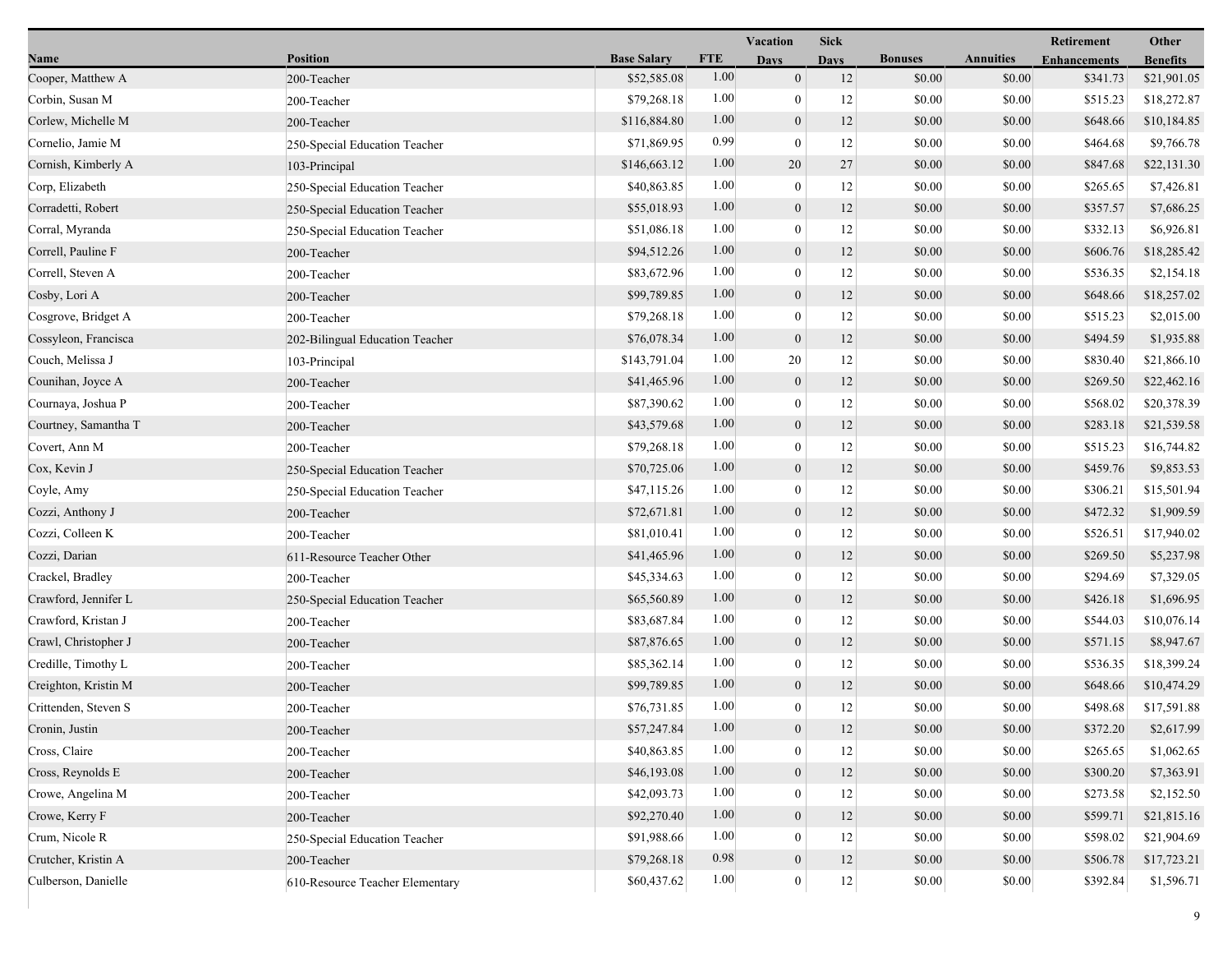|                          |                                                                  |                    |            | <b>Vacation</b>  | <b>Sick</b> |                |                  | Retirement          | Other           |
|--------------------------|------------------------------------------------------------------|--------------------|------------|------------------|-------------|----------------|------------------|---------------------|-----------------|
| Name                     | <b>Position</b>                                                  | <b>Base Salary</b> | <b>FTE</b> | <b>Days</b>      | <b>Davs</b> | <b>Bonuses</b> | <b>Annuities</b> | <b>Enhancements</b> | <b>Benefits</b> |
| Culp, Jaime              | 154-Supervisor of More Than One School<br>Support Personnel Area | \$96,526.84        | 1.00       | 20               | 12          | \$0.00         | \$0.00           | \$552.28            | \$20,880.12     |
| Cummings, Mark Q         | 200-Teacher                                                      | \$91,988.66        | 1.00       | $\mathbf{0}$     | 12          | \$0.00         | \$0.00           | \$598.02            | \$10,272.41     |
| Cunningham, Elizabeth A  | 200-Teacher                                                      | \$80,318.79        | 1.00       | $\mathbf{0}$     | 12          | \$0.00         | \$0.00           | \$522.19            | \$3,034.83      |
| Cunningham, Julia        | 250-Special Education Teacher                                    | \$42,093.73        | 0.99       | $\theta$         | 12          | \$0.00         | \$0.00           | \$272.09            | \$1,087.49      |
| Curran, John P           | 200-Teacher                                                      | \$78,832.85        | 1.00       | $\overline{0}$   | 12          | \$0.00         | \$0.00           | \$512.35            | \$2,175.78      |
| Cushing, Jennifer E      | 200-Teacher                                                      | \$40,863.85        | 1.00       | $\overline{0}$   | 12          | \$0.00         | \$0.00           | \$265.65            | \$1,195.61      |
| Czajka, Debra            | 200-Teacher                                                      | \$83,687.84        | 1.00       | $\mathbf{0}$     | 12          | \$0.00         | \$0.00           | \$544.03            | \$20,887.21     |
| Czaplewski, Suzanne      | 200-Teacher                                                      | \$67,354.97        | 1.00       | $\theta$         | 12          | \$0.00         | \$0.00           | \$437.72            | \$1,741.15      |
| Czerchlanski, Brittany S | 200-Teacher                                                      | \$53,942.87        | 1.00       | $\boldsymbol{0}$ | 12          | \$0.00         | \$0.00           | \$350.61            | \$17,646.97     |
| D Anza, James            | 200-Teacher                                                      | \$115,219.01       | 1.00       | $\boldsymbol{0}$ | 12          | \$0.00         | \$0.00           | \$648.66            | \$17,553.58     |
| Dabezic, Laura A         | 200-Teacher                                                      | \$99,789.85        | 1.00       | $\boldsymbol{0}$ | 12          | \$0.00         | \$0.00           | \$648.66            | \$2,642.22      |
| Dailey, Alicia B         | 200-Teacher                                                      | \$99,789.85        | 1.00       | $\mathbf{0}$     | 12          | \$0.00         | \$0.00           | \$648.66            | \$18,577.70     |
| Dailing, Andrew          | 200-Teacher                                                      | \$56,120.66        | 1.00       | $\mathbf{0}$     | 12          | \$0.00         | \$0.00           | \$364.77            | \$22,060.01     |
| Dalan, Sara              | 200-Teacher                                                      | \$42,721.28        | 1.00       | $\theta$         | 12          | \$0.00         | \$0.00           | \$277.66            | \$7,342.91      |
| Dale, Melanie L          | 200-Teacher                                                      | \$69,212.40        | 1.00       | $\boldsymbol{0}$ | 12          | \$0.00         | \$0.00           | \$449.95            | \$20,907.50     |
| Daly, Elizabeth M        | 250-Special Education Teacher                                    | \$62,090.10        | 1.00       | $\mathbf{0}$     | 12          | \$0.00         | \$0.00           | \$403.64            | \$2,588.38      |
| Damhorst, Douglas A      | 200-Teacher                                                      | \$94,512.26        | 1.00       | $\boldsymbol{0}$ | 12          | \$0.00         | \$0.00           | \$614.34            | \$17,349.90     |
| Damiani, Sarah           | 250-Special Education Teacher                                    | \$69,956.33        | 1.00       | $\boldsymbol{0}$ | 12          | \$0.00         | \$0.00           | \$454.77            | \$17,485.44     |
| Danaher, Jennifer        | 200-Teacher                                                      | \$60,104.64        | 1.00       | $\mathbf{0}$     | 12          | \$0.00         | \$0.00           | \$390.70            | \$1,585.44      |
| Danca, Kelsey            | 200-Teacher                                                      | \$47,115.98        | 1.00       | $\Omega$         | 12          | \$0.00         | \$0.00           | \$306.22            | \$8,649.63      |
| Dandeles, Christopher D  | 200-Teacher                                                      | \$73,068.35        | 1.00       | $\boldsymbol{0}$ | 12          | \$0.00         | \$0.00           | \$474.92            | \$10,114.90     |
| Daniels, Bridgette N     | 250-Special Education Teacher                                    | \$76,078.63        | 1.00       | $\mathbf{0}$     | 12          | \$0.00         | \$0.00           | \$494.59            | \$2,020.34      |
| Daniels, Meghan          | 200-Teacher                                                      | \$42,093.73        | 1.00       | $\mathbf{0}$     | 12          | \$0.00         | \$0.00           | \$273.58            | \$7,325.23      |
| Davenport, Allan D       | 103-Principal                                                    | \$151,175.12       | 1.00       | 20               | 12          | \$0.00         | \$0.00           | \$873.84            | \$26,639.71     |
| Davis, Donna M           | 200-Teacher                                                      | \$87,876.65        | 1.00       | $\mathbf{0}$     | 12          | \$0.00         | \$0.00           | \$571.15            | \$18,998.26     |
| Davis, Dorothy           | 610-Resource Teacher Elementary                                  | \$99,789.85        | 1.00       | $\Omega$         | 12          | \$0.00         | \$0.00           | \$648.66            | \$10,444.94     |
| Davis, Erin B            | 250-Special Education Teacher                                    | \$85,058.35        | 1.00       | $\boldsymbol{0}$ | 12          | \$0.00         | \$0.00           | \$552.91            | \$10,101.32     |
| Dawes, Amy E             | 203-English as a Second Language Teacher                         | \$80,318.80        | 1.00       | $\boldsymbol{0}$ | 12          | \$0.00         | \$0.00           | \$522.19            | \$12,503.80     |
| Dayal-Boyce, Sonia       | 250-Special Education Teacher                                    | \$57,247.84        | 1.00       | $\boldsymbol{0}$ | 12          | \$0.00         | \$0.00           | \$372.20            | \$20,861.14     |
| De Geus, Julee F         | 250-Special Education Teacher                                    | \$82,522.03        | 1.00       | $\Omega$         | 12          | $\$0.00$       | $\$0.00$         | \$536.35            | \$18,370.71     |
| DeBruycker, Daniel       | 104-Assistant Principal                                          | \$135,687.92       | 1.00       | 20               | 12          | \$0.00         | \$0.00           | \$783.36            | \$25,885.33     |
| Decker, Ann Marie        | 200-Teacher                                                      | \$83,687.84        | 1.00       | $\theta$         | 12          | \$0.00         | \$0.00           | \$544.03            | \$2,511.51      |
| Deckys, Sandra L         | 250-Special Education Teacher                                    | \$81,010.41        | 1.00       | $\overline{0}$   | 12          | \$0.00         | \$0.00           | \$526.51            | \$19,343.28     |
| DeDecker, Rebecca        | 200-Teacher                                                      | \$58,812.10        | 1.00       | $\theta$         | 12          | \$0.00         | \$0.00           | \$382.30            | \$9,536.84      |
| Dee, Sara M              | 200-Teacher                                                      | \$49,564.99        | 1.00       | $\theta$         | 12          | \$0.00         | \$0.00           | \$322.11            | \$19,135.90     |
| Defarno, Marc A          | 200-Teacher                                                      | \$89,798.15        | 1.00       | $\boldsymbol{0}$ | 12          | \$0.00         | \$0.00           | \$583.63            | \$13,675.22     |
| Degurian, Linda J        | 200-Teacher                                                      | \$83,687.84        | 1.00       | $\boldsymbol{0}$ | 12          | \$0.00         | \$0.00           | \$544.03            | \$12,744.66     |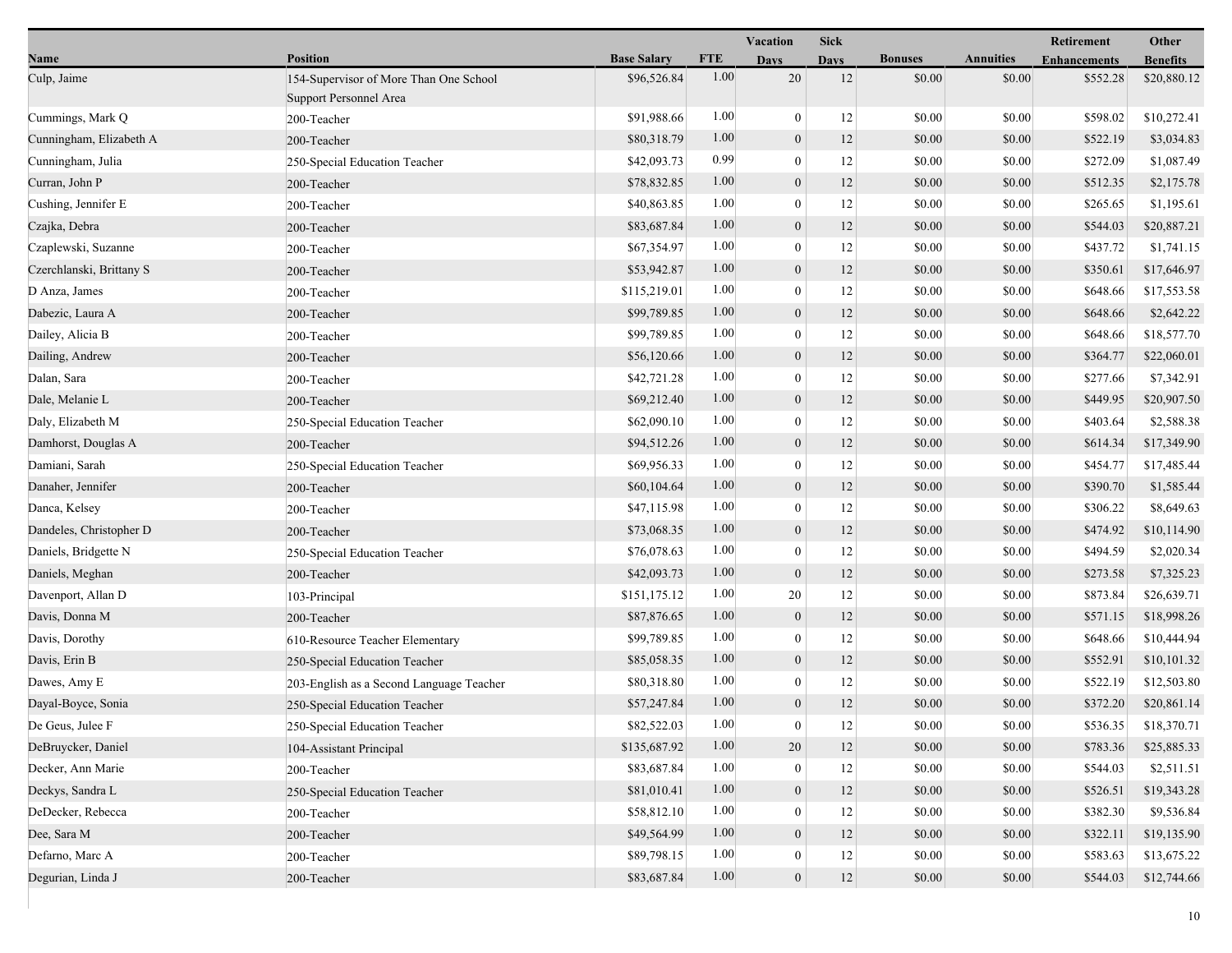|                           |                                 |                    |            | Vacation         | <b>Sick</b> |                |                  | Retirement          | Other           |
|---------------------------|---------------------------------|--------------------|------------|------------------|-------------|----------------|------------------|---------------------|-----------------|
| Name                      | <b>Position</b>                 | <b>Base Salary</b> | <b>FTE</b> | <b>Days</b>      | <b>Days</b> | <b>Bonuses</b> | <b>Annuities</b> | <b>Enhancements</b> | <b>Benefits</b> |
| Dellinger, Rhonda L       | 200-Teacher                     | \$78,167.22        | 1.00       | $\mathbf{0}$     | 12          | \$0.00         | \$0.00           | \$508.02            | \$21,426.51     |
| Delves, Amy L             | 200-Teacher                     | \$46,920.52        | 0.99       | $\mathbf{0}$     | 12          | \$0.00         | \$0.00           | \$303.06            | \$1,224.19      |
| DeMar, Michelle           | 250-Special Education Teacher   | \$53,942.56        | 1.00       | $\bf{0}$         | 12          | \$0.00         | \$0.00           | \$350.61            | \$5,900.30      |
| Denning, Valerie J        | 250-Special Education Teacher   | \$49,023.81        | 1.00       | $\mathbf{0}$     | 12          | \$0.00         | \$0.00           | \$318.69            | \$16,792.25     |
| DePyssler, Alexandra C    | 250-Special Education Teacher   | \$65,202.42        | 1.00       | $\boldsymbol{0}$ | 12          | \$0.00         | \$0.00           | \$423.81            | \$1,703.36      |
| Devany, Donald J          | 200-Teacher                     | \$99,962.43        | 1.00       | $\mathbf{0}$     | 12          | \$0.00         | \$0.00           | \$647.70            | \$10,928.87     |
| DeWyze, Kathryn           | 200-Teacher                     | \$53,942.87        | 1.00       | $\mathbf{0}$     | 12          | \$0.00         | \$0.00           | \$350.61            | \$9,370.20      |
| Di Bona, Caitlin          | 200-Teacher                     | \$58,926.12        | 1.00       | $\mathbf{0}$     | 12          | \$0.00         | \$0.00           | \$383.00            | \$9,598.73      |
| Diaz, Tatiana             | 200-Teacher                     | \$40,863.85        | 1.00       | $\bf{0}$         | 12          | \$0.00         | \$0.00           | \$265.65            | \$7,317.87      |
| DiBartolomeo, Melissa L   | 200-Teacher                     | \$45,334.63        | 0.98       | $\mathbf{0}$     | 12          | \$0.00         | \$0.00           | \$288.25            | \$7,104.90      |
| Dicken, Michael J         | 200-Teacher                     | \$57,247.84        | 1.00       | $\bf{0}$         | 12          | \$0.00         | \$0.00           | \$372.20            | \$7,722.69      |
| Dickerson, Nicole N       | 200-Teacher                     | \$92,269.51        | 1.00       | $\mathbf{0}$     | 12          | \$0.00         | \$0.00           | \$599.71            | \$22,870.65     |
| Dicola, Richelle          | 200-Teacher                     | \$86,619.59        | 1.00       | $\mathbf{0}$     | 12          | \$0.00         | \$0.00           | \$555.79            | \$20,457.63     |
| Didier, Kristen E         | 200-Teacher                     | \$52,585.07        | 1.00       | $\mathbf{0}$     | 12          | \$0.00         | \$0.00           | \$341.73            | \$16,114.96     |
| Dieball-Ponce, Patricia A | 202-Bilingual Education Teacher | \$68,840.91        | 1.00       | $\boldsymbol{0}$ | 12          | \$0.00         | \$0.00           | \$423.09            | \$9,605.77      |
| Diebold, Michael          | 250-Special Education Teacher   | \$49,587.51        | 1.00       | $\mathbf{0}$     | 12          | \$0.00         | \$0.00           | \$322.29            | \$7,107.54      |
| Diesing, Stephanie        | 200-Teacher                     | \$47,115.26        | 1.00       | $\mathbf{0}$     | 12          | \$0.00         | \$0.00           | \$306.21            | \$14,090.52     |
| DiFiore, Courtney         | 104-Assistant Principal         | \$98,925.12        | 1.00       | 20               | 12          | \$0.00         | \$0.00           | \$570.24            | \$24,028.41     |
| Difusco, Kerry S          | 200-Teacher                     | \$99,789.85        | 1.00       | $\mathbf{0}$     | 12          | \$0.00         | \$0.00           | \$648.66            | \$22,235.89     |
| DiGiorgio-Kadich, Kristen | 200-Teacher                     | \$60,104.51        | 1.00       | $\mathbf{0}$     | 12          | \$0.00         | \$0.00           | \$390.71            | \$17,848.25     |
| DiMarco, Christopher      | 200-Teacher                     | \$41,465.96        | 1.00       | $\boldsymbol{0}$ | 12          | \$0.00         | \$0.00           | \$269.50            | \$1,104.02      |
| Dimidik, Kelly A          | 200-Teacher                     | \$75,079.37        | 1.00       | $\mathbf{0}$     | 12          | \$0.00         | \$0.00           | \$488.11            | \$14,529.39     |
| Dimitrova, Valentina      | 200-Teacher                     | \$60,437.62        | 1.00       | $\bf{0}$         | 12          | \$0.00         | \$0.00           | \$392.84            | \$21,413.56     |
| Dimundo, Julie L          | 200-Teacher                     | \$94,512.27        | 1.00       | $\mathbf{0}$     | 12          | \$0.00         | \$0.00           | \$614.34            | \$3,252.67      |
| DiNello, Jennifer J       | 200-Teacher                     | \$104,528.43       | 1.00       | $\mathbf{0}$     | 12          | \$0.00         | \$0.00           | \$648.66            | \$10,538.38     |
| Diqui, Laura A            | 605-Resource Teacher Reading    | \$45,878.91        | 0.50       | $\mathbf{0}$     | 6           | \$0.00         | \$0.00           | \$298.18            | \$1,224.96      |
| Ditella, Michael          | 200-Teacher                     | \$92,270.40        | 1.00       | $\mathbf{0}$     | 12          | \$0.00         | \$0.00           | \$599.71            | \$18,462.20     |
| Dobbertin, Robert         | 200-Teacher                     | \$85,628.32        | 1.00       | $\mathbf{0}$     | 12          | \$0.00         | \$0.00           | \$554.59            | \$2,282.72      |
| Dobroski, Emily J         | 250-Special Education Teacher   | \$71,712.40        | 1.00       | $\bf{0}$         | 12          | \$0.00         | \$0.00           | \$449.95            | \$17,850.70     |
| Dodd, Julie A             | 200-Teacher                     | \$80,318.79        | 1.00       | $\overline{0}$   | 12          | \$0.00         | \$0.00           | \$522.19            | \$16,684.98     |
| Dolan, Kimberley          | 610-Resource Teacher Elementary | \$75,568.35        | 1.00       | $\theta$         | 12          | \$0.00         | \$0.00           | \$474.92            | \$17,628.24     |
| Dolan, Mary P             | 200-Teacher                     | \$99,789.85        | 1.00       | $\mathbf{0}$     | 12          | \$0.00         | \$0.00           | \$648.66            | \$8,580.55      |
| Dombro, Jeremy            | 200-Teacher                     | \$46,244.15        | 0.99       | $\mathbf{0}$     | 12          | \$0.00         | \$0.00           | \$299.04            | \$7,453.17      |
| Dominguez, Jennifer J     | 200-Teacher                     | \$65,202.85        | 1.00       | $\mathbf{0}$     | 12          | \$0.00         | \$0.00           | \$423.80            | \$8,961.86      |
| Domyancic, Jean M         | 200-Teacher                     | \$87,655.68        | 1.00       | $\mathbf{0}$     | 12          | \$0.00         | \$0.00           | \$544.03            | \$15,078.64     |
| Donahue, James J          | 200-Teacher                     | \$83,687.84        | 1.00       | $\mathbf{0}$     | 12          | \$0.00         | \$0.00           | \$544.03            | \$18,659.37     |
| Donaldson, Danielle L     | 200-Teacher                     | \$52,585.07        | 0.99       | $\mathbf{0}$     | 12          | \$0.00         | \$0.00           | \$319.32            | \$21,774.66     |
| Donkin, Victoria          | 200-Teacher                     | \$67,354.97        | 1.00       | $\overline{0}$   | 12          | \$0.00         | \$0.00           | \$437.72            | \$22,278.93     |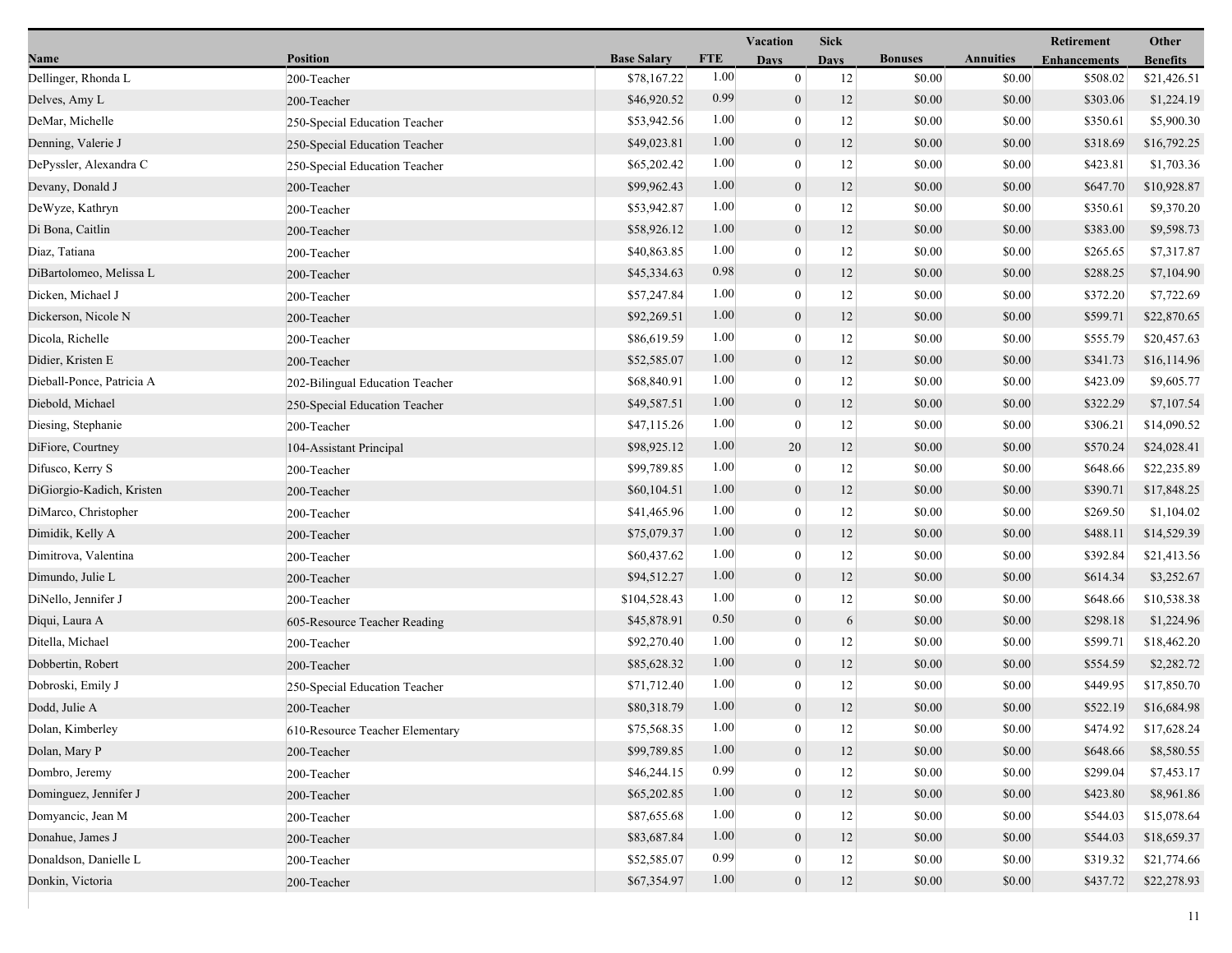|                         |                                                 |                    |            | Vacation         | Sick        |                |                  | Retirement          | Other           |
|-------------------------|-------------------------------------------------|--------------------|------------|------------------|-------------|----------------|------------------|---------------------|-----------------|
| Name                    | <b>Position</b>                                 | <b>Base Salary</b> | <b>FTE</b> | <b>Days</b>      | <b>Davs</b> | <b>Bonuses</b> | <b>Annuities</b> | <b>Enhancements</b> | <b>Benefits</b> |
| Donlan, Kelly M         | 200-Teacher                                     | \$42,093.73        | 1.00       | $\mathbf{0}$     | 12          | \$0.00         | \$0.00           | \$273.58            | \$6,996.98      |
| Doranski, Linda         | 200-Teacher                                     | \$81,009.22        | 1.00       | $\boldsymbol{0}$ | 12          | \$0.00         | \$0.00           | \$526.49            | \$21,458.58     |
| Dornbos, Cindy S        | 200-Teacher                                     | \$113,151.33       | 1.00       | $\boldsymbol{0}$ | 12          | \$0.00         | \$0.00           | \$629.70            | \$10,263.53     |
| Doucette, Neil L        | 200-Teacher                                     | \$33,172.80        | 0.80       | $\boldsymbol{0}$ | 10          | \$0.00         | \$0.00           | \$215.52            | \$958.70        |
| Drefcinski, Taylor E    | 200-Teacher                                     | \$76,309.25        | 1.00       | $\boldsymbol{0}$ | 12          | \$0.00         | \$0.00           | \$496.03            | \$15,514.04     |
| Dressel, Bryce          | 200-Teacher                                     | \$99,789.85        | 1.00       | $\boldsymbol{0}$ | 12          | \$0.00         | \$0.00           | \$648.66            | \$23,051.37     |
| Driscoll, Robert L      | 200-Teacher                                     | \$99,789.85        | 1.00       | $\mathbf{0}$     | 12          | \$0.00         | \$0.00           | \$648.66            | \$10,646.09     |
| Drmolka, Douglas        | 200-Teacher                                     | \$51,842.10        | 1.00       | $\boldsymbol{0}$ | 12          | \$0.00         | \$0.00           | \$336.93            | \$7,460.24      |
| Drone, Katherine I      | 200-Teacher                                     | \$41,465.96        | 1.00       | $\boldsymbol{0}$ | 12          | \$0.00         | \$0.00           | \$269.50            | \$4,960.04      |
| Drufke, Erin            | 200-Teacher                                     | \$71,121.18        | 1.00       | $\boldsymbol{0}$ | 12          | \$0.00         | \$0.00           | \$462.20            | \$9,775.65      |
| Druwe, Kristin J        | 200-Teacher                                     | \$75,886.64        | 1.00       | $\boldsymbol{0}$ | 12          | \$0.00         | \$0.00           | \$493.16            | \$17,750.79     |
| Dudgeon, Kayla          | 200-Teacher                                     | \$37,864.20        | 1.00       | $\boldsymbol{0}$ | 12          | \$0.00         | \$0.00           | \$246.03            | \$989.11        |
| Duffy, Molly            | 200-Teacher                                     | \$40,863.85        | 1.00       | $\mathbf{0}$     | 12          | \$0.00         | \$0.00           | \$265.65            | \$19,009.94     |
| Dugger, Lisa            | 200-Teacher                                     | \$75,079.37        | 1.00       | $\boldsymbol{0}$ | 12          | \$0.00         | \$0.00           | \$488.11            | \$22,444.27     |
| Duker, Mark A           | 200-Teacher                                     | \$102,640.09       | 1.00       | $\boldsymbol{0}$ | 12          | \$0.00         | \$0.00           | \$665.22            | \$23,446.19     |
| Duncan, Karly           | 200-Teacher                                     | \$42,093.73        | 1.00       | $\boldsymbol{0}$ | 12          | \$0.00         | \$0.00           | \$273.58            | \$2,716.14      |
| Dunham, Amanda L        | 200-Teacher                                     | \$72,274.92        | 1.00       | $\boldsymbol{0}$ | 12          | \$0.00         | \$0.00           | \$469.87            | \$8,484.06      |
| Duquette, Cynthia L     | 250-Special Education Teacher                   | \$77,141.74        | 1.00       | $\boldsymbol{0}$ | 12          | \$0.00         | \$0.00           | \$501.32            | \$12,720.71     |
| Duran, Abraham          | 250-Special Education Teacher                   | \$43,963.88        | 1.00       | $\boldsymbol{0}$ | 12          | \$0.00         | \$0.00           | \$285.81            | \$8,205.01      |
| Durbin, Seth            | 200-Teacher                                     | \$43,579.68        | 1.00       | $\boldsymbol{0}$ | 12          | \$0.00         | \$0.00           | \$283.18            | \$7,952.81      |
| Dusek, Jennifer K       | 200-Teacher                                     | \$91,988.66        | 1.00       | $\boldsymbol{0}$ | 12          | \$0.00         | \$0.00           | \$598.02            | \$19,571.53     |
| Dusing, Melissa         | 200-Teacher                                     | \$52,880.42        | 1.00       | $\boldsymbol{0}$ | 12          | \$0.00         | \$0.00           | \$343.66            | \$9,251.04      |
| Dutdut, Michael S       | 103-Principal                                   | \$140,864.00       | 1.00       | 20               | 12          | \$0.00         | \$0.00           | \$814.08            | \$11,970.20     |
| Dutton, Michele T       | 200-Teacher                                     | \$86,916.12        | 1.00       | $\mathbf{0}$     | 12          | \$0.00         | \$0.00           | \$564.92            | \$18,163.99     |
| Duval, Susan K          | 200-Teacher                                     | \$99,789.85        | 1.00       | $\mathbf{0}$     | 12          | \$0.00         | \$0.00           | \$648.66            | \$18,966.21     |
| Duym, Adam              | 200-Teacher                                     | \$63,806.66        | 1.00       | $\boldsymbol{0}$ | 12          | \$0.00         | \$0.00           | \$414.68            | \$16,148.42     |
| Dvorak, Donald          | 200-Teacher                                     | \$53,942.87        | 1.00       | $\boldsymbol{0}$ | 12          | \$0.00         | \$0.00           | \$350.61            | \$7,537.70      |
| Dwyer, Mark P           | 200-Teacher                                     | \$97,112.66        | 1.00       | $\boldsymbol{0}$ | 12          | \$0.00         | \$0.00           | \$631.14            | \$18,700.76     |
| Dyche, Adam             | 200-Teacher                                     | \$89,983.44        | 1.00       | $\boldsymbol{0}$ | 12          | \$0.00         | \$0.00           | \$582.91            | \$18,583.80     |
| Dyhouse, Jason G        | 200-Teacher                                     | \$91,988.66        | 1.00       | $\mathbf{0}$     | 12          | \$0.00         | \$0.00           | \$598.02            | \$22,969.44     |
| Dyschkant, Deborah L    | 200-Teacher                                     | \$87,068.30        | $1.00\,$   | $\bf{0}$         | 12          | \$0.00         | \$0.00           | \$551.23            | \$10,126.25     |
| Earlenbaugh, Kimberly A | 103-Principal                                   | \$151,943.12       | 1.00       | 20               | 27          | \$0.00         | \$0.00           | \$877.68            | \$22,452.32     |
| Eaton, Melissa D        | 203-English as a Second Language Teacher        | \$86,915.78        | 1.00       | $\boldsymbol{0}$ | 12          | \$0.00         | \$0.00           | \$564.91            | \$22,716.82     |
| Eccarius, Douglas E     | 101-Assistant/Associate District Superintendent | \$176,945.12       | 1.00       | 20               | 12          | \$0.00         | \$0.00           | \$1,022.64          | \$24,241.06     |
| Echols, Darrell T       | 103-Principal                                   | \$177,985.04       | 1.00       | 20               | 12          | \$0.00         | \$0.00           | \$1,029.36          | \$24,442.65     |
| Eckert, Julie           | 200-Teacher                                     | \$82,522.03        | 1.00       | $\boldsymbol{0}$ | 12          | \$0.00         | \$0.00           | \$536.35            | \$8,138.41      |
| Eden, Heather C         | 200-Teacher                                     | \$81,010.41        | 1.00       | $\boldsymbol{0}$ | 12          | \$0.00         | \$0.00           | \$526.51            | \$18,142.16     |
| Edmundson, Katherine    | 200-Teacher                                     | \$47,115.26        | 1.00       | $\mathbf{0}$     | 12          | \$0.00         | \$0.00           | \$306.21            | \$7,472.10      |
|                         |                                                 |                    |            |                  |             |                |                  |                     |                 |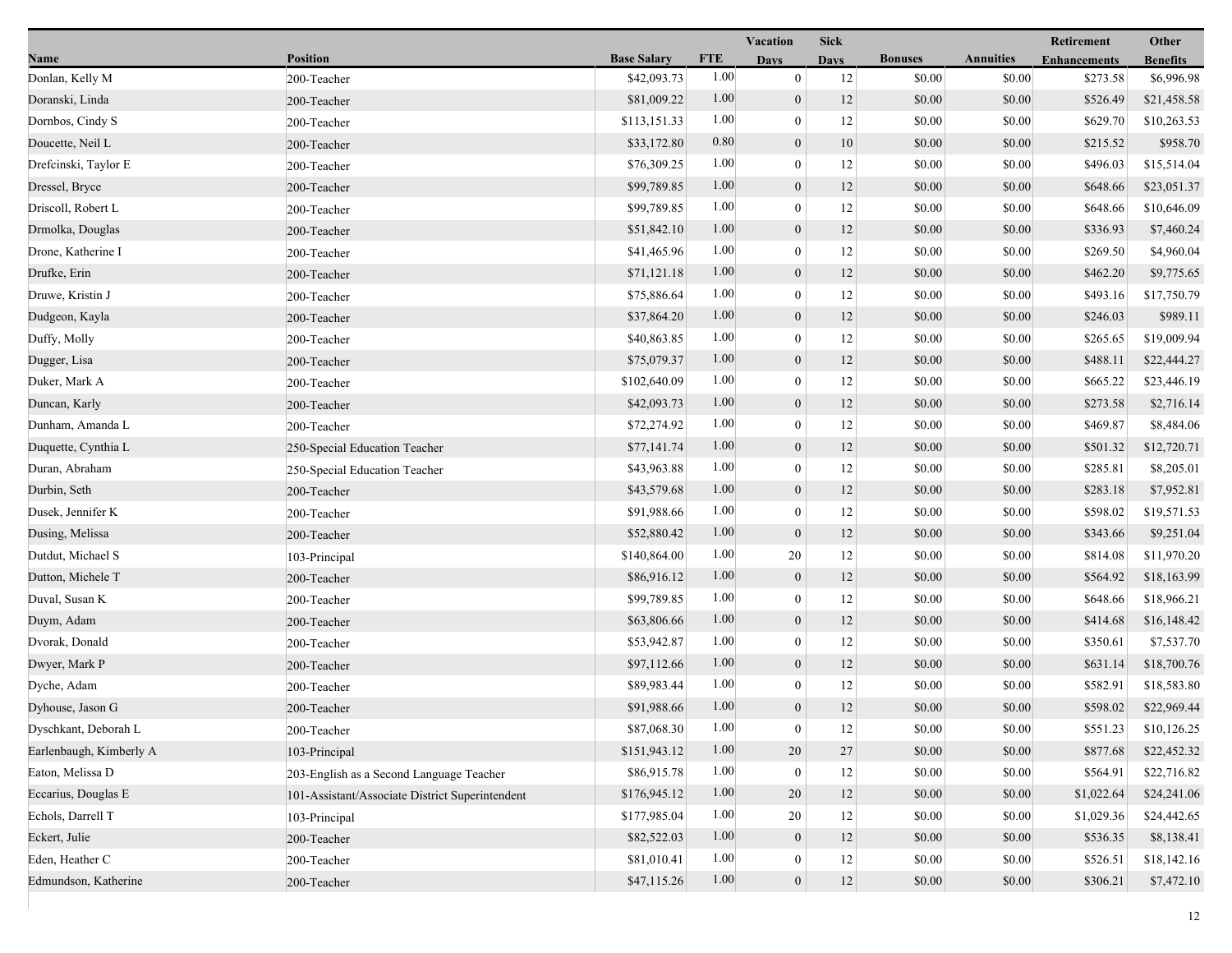|                       |                                 |                    |            | <b>Vacation</b>  | <b>Sick</b>    |                |                  | Retirement          | Other           |
|-----------------------|---------------------------------|--------------------|------------|------------------|----------------|----------------|------------------|---------------------|-----------------|
| Name                  | <b>Position</b>                 | <b>Base Salary</b> | <b>FTE</b> | <b>Days</b>      | <b>Days</b>    | <b>Bonuses</b> | <b>Annuities</b> | <b>Enhancements</b> | <b>Benefits</b> |
| Edwards, Susan E      | 200-Teacher                     | \$78,410.01        | 1.00       | $\mathbf{0}$     | 12             | \$0.00         | \$0.00           | \$509.71            | \$19,187.31     |
| Eischen, Amanda K     | 200-Teacher                     | \$97,013.12        | 1.00       | $\mathbf{0}$     | 12             | \$0.00         | \$0.00           | \$614.33            | \$22,952.26     |
| Eisenhut, Beverly C   | 250-Special Education Teacher   | \$81,794.96        | 1.00       | $\boldsymbol{0}$ | 12             | \$0.00         | \$0.00           | \$531.62            | \$18,130.30     |
| Elder, Ashley M       | 250-Special Education Teacher   | \$51,175.93        | 1.00       | $\mathbf{0}$     | 12             | \$0.00         | \$0.00           | \$332.61            | \$17,418.48     |
| Elftmann, Amy         | 200-Teacher                     | \$31,105.14        | 0.60       | $\mathbf{0}$     | $\overline{7}$ | \$0.00         | \$0.00           | \$202.28            | \$828.28        |
| Elgindy, Alexandria G | 200-Teacher                     | \$42,093.73        | 1.00       | $\mathbf{0}$     | 12             | \$0.00         | \$0.00           | \$273.58            | \$8,200.86      |
| Elkhatib, Khawleh     | 200-Teacher                     | \$40,863.85        | 1.00       | $\mathbf{0}$     | 12             | \$0.00         | \$0.00           | \$265.65            | \$1,064.89      |
| Ellinghaus, Bill R    | 200-Teacher                     | \$96,882.04        | 1.00       | $\mathbf{0}$     | 12             | \$0.00         | \$0.00           | \$629.70            | \$23,477.11     |
| Elliott, Pamela A     | 200-Teacher                     | \$52,585.07        | 1.00       | $\mathbf{0}$     | 12             | \$0.00         | \$0.00           | \$341.73            | \$21,923.58     |
| Elsey, Claire         | 200-Teacher                     | \$42,721.28        | 1.00       | $\mathbf{0}$     | 12             | \$0.00         | \$0.00           | \$277.66            | \$1,112.04      |
| Engelman, Erin L      | 200-Teacher                     | \$49,715.74        | 1.00       | $\boldsymbol{0}$ | 12             | \$0.00         | \$0.00           | \$323.08            | \$18,865.07     |
| Epley, Patrick D      | 200-Teacher                     | \$83,687.84        | 1.00       | $\mathbf{0}$     | 12             | \$0.00         | \$0.00           | \$544.03            | \$8,203.08      |
| Erdman, Kathleen L    | 200-Teacher                     | \$56,120.66        | 1.00       | $\mathbf{0}$     | 12             | \$0.00         | \$0.00           | \$364.77            | \$17,715.34     |
| Erickson, Lauren A    | 250-Special Education Teacher   | \$99,732.04        | 1.00       | $\mathbf{0}$     | 12             | \$0.00         | \$0.00           | \$646.26            | \$22,498.73     |
| Erwin, Kristen H      | 200-Teacher                     | \$77,974.46        | 1.00       | $\boldsymbol{0}$ | 12             | \$0.00         | \$0.00           | \$506.83            | \$18,553.14     |
| Eskey, Katherine      | 250-Special Education Teacher   | \$68,839.86        | 1.00       | $\mathbf{0}$     | 12             | \$0.00         | \$0.00           | \$447.53            | \$16,455.37     |
| Espinoza, Yoni        | 202-Bilingual Education Teacher | \$62,604.53        | 1.00       | $\boldsymbol{0}$ | 12             | \$0.00         | \$0.00           | \$390.68            | \$1,522.53      |
| Esser, Michael T      | 250-Special Education Teacher   | \$52,879.76        | 1.00       | $\boldsymbol{0}$ | 12             | \$0.00         | \$0.00           | \$343.65            | \$10,296.42     |
| Evenhouse, Kristen R  | 200-Teacher                     | \$97,112.66        | 1.00       | $\mathbf{0}$     | 12             | \$0.00         | \$0.00           | \$631.14            | \$16,113.49     |
| Everix, Nicole A      | 200-Teacher                     | \$89,798.15        | 1.00       | $\mathbf{0}$     | 12             | \$0.00         | \$0.00           | \$583.63            | \$10,226.46     |
| Evert, Irene E        | 200-Teacher                     | \$66,919.64        | 1.00       | $\boldsymbol{0}$ | 12             | \$0.00         | \$0.00           | \$435.07            | \$17,399.40     |
| Fagiano, Tricia A     | 250-Special Education Teacher   | \$66,996.21        | 1.00       | $\mathbf{0}$     | 12             | \$0.00         | \$0.00           | \$435.56            | \$21,089.71     |
| Falck, Brooke         | 200-Teacher                     | \$43,579.68        | 1.00       | $\mathbf{0}$     | 12             | \$0.00         | \$0.00           | \$283.18            | \$7,881.32      |
| Fandrey, Jordan       | 200-Teacher                     | \$42,721.28        | 1.00       | $\mathbf{0}$     | 12             | \$0.00         | \$0.00           | \$277.66            | \$6,793.74      |
| Fanella, Wendy D      | 200-Teacher                     | \$52,585.07        | 1.00       | $\theta$         | 12             | \$0.00         | \$0.00           | \$341.73            | \$1,567.62      |
| Fara, Kristin E       | 200-Teacher                     | \$50,887.97        | 0.98       | $\mathbf{0}$     | 12             | \$0.00         | \$0.00           | \$320.12            | \$21,835.88     |
| Farbisz, Margaret R   | 200-Teacher                     | \$91,537.48        | 1.00       | $\overline{0}$   | 12             | \$0.00         | \$0.00           | \$571.15            | \$2,324.93      |
| Farmer, Kathi         | 250-Special Education Teacher   | \$51,175.93        | 1.00       | $\mathbf{0}$     | 12             | \$0.00         | \$0.00           | \$332.61            | \$21,853.62     |
| Farnan, John J        | 200-Teacher                     | \$96,882.04        | 1.00       | $\mathbf{0}$     | 12             | \$0.00         | \$0.00           | \$629.70            | \$14,634.42     |
| Farnan, Susan G       | 250-Special Education Teacher   | \$96,882.04        | 1.00       | $\overline{0}$   | 12             | \$0.00         | \$0.00           | \$629.70            | \$2,454.74      |
| Farrar, Emmett E      | 200-Teacher                     | \$65,561.62        | 1.00       | $\bf{0}$         | 12             | \$0.00         | \$0.00           | \$426.20            | \$17,473.01     |
| Farren, Samuel        | 200-Teacher                     | \$35,301.85        | 0.60       | $\boldsymbol{0}$ | $\overline{7}$ | \$0.00         | \$0.00           | \$229.41            | \$975.14        |
| Faulhaber, Lisa L     | 200-Teacher                     | \$83,226.60        | 1.00       | $\boldsymbol{0}$ | 12             | \$0.00         | \$0.00           | \$540.91            | \$2,113.19      |
| Fay, Elizabeth A      | 200-Teacher                     | \$65,561.62        | 1.00       | $\mathbf{0}$     | 12             | \$0.00         | \$0.00           | \$426.20            | \$8,239.30      |
| Fazio, Loni M         | 200-Teacher                     | \$57,260.79        | 0.99       | $\Omega$         | 12             | \$0.00         | \$0.00           | \$369.15            | \$22,074.94     |
| Federhofer, Megan     | 200-Teacher                     | \$89,633.68        | 1.00       | $\mathbf{0}$     | 12             | \$0.00         | \$0.00           | \$566.35            | \$22,847.87     |
| Fehring, Dawn M       | 200-Teacher                     | \$87,876.65        | 1.00       | $\overline{0}$   | 12             | \$0.00         | \$0.00           | \$571.15            | \$22,736.99     |
| Fehrmann, Jennifer M  | 200-Teacher                     | \$97,112.66        | 1.00       | $\mathbf{0}$     | 12             | \$0.00         | \$0.00           | \$631.14            | \$2,462.20      |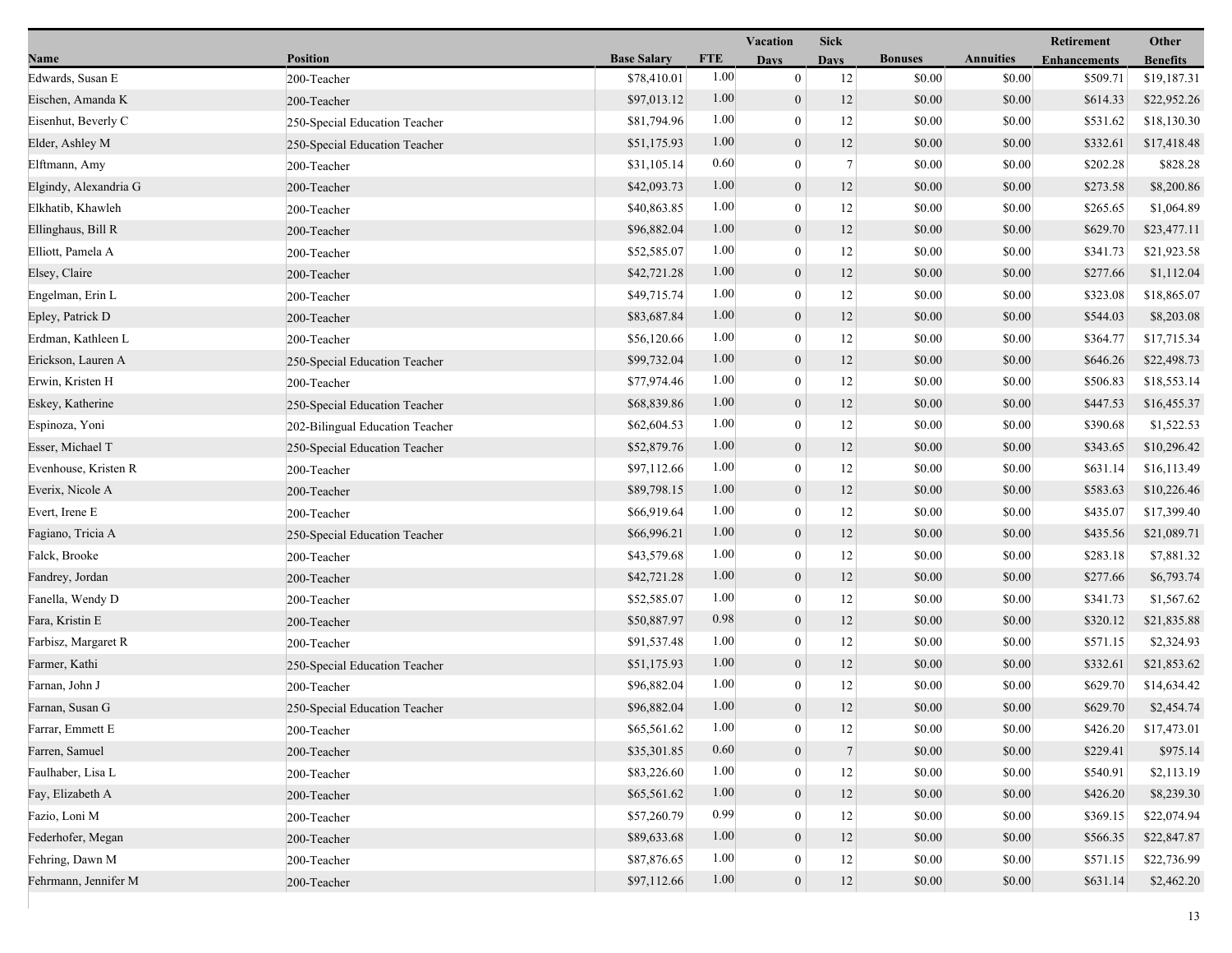|                        |                                                 |                    |            | Vacation         | <b>Sick</b> |                |                  | Retirement          | Other           |
|------------------------|-------------------------------------------------|--------------------|------------|------------------|-------------|----------------|------------------|---------------------|-----------------|
| Name                   | <b>Position</b>                                 | <b>Base Salary</b> | <b>FTE</b> | <b>Days</b>      | <b>Days</b> | <b>Bonuses</b> | <b>Annuities</b> | <b>Enhancements</b> | <b>Benefits</b> |
| Fehrmann, Matthew A    | 107-General Administrator or General Supervisor | \$116,619.92       | 1.00       | 20               | 12          | \$0.00         | \$0.00           | \$672.72            | \$20,554.10     |
| Fekete, Andrew D       | 611-Resource Teacher Other                      | \$79,959.60        | 1.00       | $\mathbf{0}$     | 12          | \$0.00         | \$0.00           | \$515.72            | \$22,595.81     |
| Feller, Grace          | 200-Teacher                                     | \$42,093.73        | 1.00       | $\boldsymbol{0}$ | 12          | \$0.00         | \$0.00           | \$273.58            | \$1,574.26      |
| Fenton, Claire C       | 200-Teacher                                     | \$87,876.65        | 1.00       | $\mathbf{0}$     | 12          | \$0.00         | \$0.00           | \$571.15            | \$21,782.70     |
| Ferguson, Michael      | 200-Teacher                                     | \$70,725.06        | 1.00       | $\boldsymbol{0}$ | 12          | \$0.00         | \$0.00           | \$459.76            | \$3,006.77      |
| Ferkenhoff, Jennifer M | 200-Teacher                                     | \$58,836.25        | 1.00       | $\mathbf{0}$     | 12          | \$0.00         | \$0.00           | \$382.52            | \$9,453.81      |
| Ferrell, Keith A       | 200-Teacher                                     | \$89,529.13        | 1.00       | $\theta$         | 12          | \$0.00         | \$0.00           | \$581.95            | \$10,206.28     |
| Fezzuoglio, Daniel J   | 200-Teacher                                     | \$83,687.84        | 1.00       | $\mathbf{0}$     | 12          | \$0.00         | \$0.00           | \$544.03            | \$2,395.90      |
| Fiduccia, Jennifer     | 250-Special Education Teacher                   | \$44,450.79        | 1.00       | $\boldsymbol{0}$ | 12          | \$0.00         | \$0.00           | \$288.93            | \$21,773.93     |
| Figi, Clayton S        | 200-Teacher                                     | \$80,318.79        | 1.00       | $\boldsymbol{0}$ | 12          | \$0.00         | \$0.00           | \$522.19            | \$8,709.31      |
| Finnegan, Jennifer S   | 200-Teacher                                     | \$97,112.66        | 1.00       | $\boldsymbol{0}$ | 12          | \$0.00         | \$0.00           | \$631.14            | \$23,016.86     |
| Finnen, Christina R    | 250-Special Education Teacher                   | \$65,561.62        | 1.00       | $\mathbf{0}$     | 12          | \$0.00         | \$0.00           | \$426.20            | \$17,935.63     |
| Fino, Kristin M        | 200-Teacher                                     | \$52,585.07        | 1.00       | $\mathbf{0}$     | 12          | \$0.00         | \$0.00           | \$341.73            | \$7,465.35      |
| Fisher, Debra L        | 200-Teacher                                     | \$83,687.84        | 1.00       | $\mathbf{0}$     | 12          | \$0.00         | \$0.00           | \$544.03            | \$8,676.13      |
| Fister, Nancy A        | 200-Teacher                                     | \$87,876.65        | 1.00       | $\boldsymbol{0}$ | 12          | \$0.00         | \$0.00           | \$571.15            | \$2,237.91      |
| Fitch, Kristen M       | 203-English as a Second Language Teacher        | \$75,886.41        | 1.00       | $\boldsymbol{0}$ | 12          | \$0.00         | \$0.00           | \$493.16            | \$18,989.94     |
| Fitzenreider, Nathan   | 200-Teacher                                     | \$57,772.58        | 1.00       | $\mathbf{0}$     | 12          | \$0.00         | \$0.00           | \$375.53            | \$16,287.01     |
| Fitzgerald, Carolyn M  | 200-Teacher                                     | \$52,585.07        | 1.00       | $\boldsymbol{0}$ | 12          | \$0.00         | \$0.00           | \$341.73            | \$21,245.54     |
| Fitzgerald, Daniel M   | 200-Teacher                                     | \$72,274.03        | 1.00       | $\mathbf{0}$     | 12          | \$0.00         | \$0.00           | \$469.87            | \$22,455.68     |
| Flanagan, Sarrie S     | 250-Special Education Teacher                   | \$55,018.93        | 1.00       | $\mathbf{0}$     | 12          | \$0.00         | \$0.00           | \$357.57            | \$20,806.95     |
| Flannagan, Meghan      | 200-Teacher                                     | \$52,841.44        | 1.00       | $\mathbf{0}$     | 12          | \$0.00         | \$0.00           | \$343.41            | \$1,435.14      |
| Flodberg, Eric C       | 250-Special Education Teacher                   | \$78,166.68        | 1.00       | $\mathbf{0}$     | 12          | \$0.00         | \$0.00           | \$508.03            | \$22,623.31     |
| Flood, Megan           | 200-Teacher                                     | \$47,166.38        | 1.00       | $\mathbf{0}$     | 12          | \$0.00         | \$0.00           | \$306.69            | \$8,520.17      |
| Flynn, Michele S       | 611-Resource Teacher Other                      | \$101,214.73       | 1.00       | $\mathbf{0}$     | 12          | \$0.00         | \$0.00           | \$656.82            | \$2,926.95      |
| Folley, Jared D        | 610-Resource Teacher Elementary                 | \$89,983.68        | 1.00       | $\mathbf{0}$     | 12          | \$0.00         | \$0.00           | \$582.91            | \$18,556.85     |
| Forcash, Susan M       | 104-Assistant Principal                         | \$105,818.12       | 1.00       | 20               | 12          | \$0.00         | \$0.00           | \$610.80            | \$18,625.96     |
| Fordonski, Patrick J   | 200-Teacher                                     | \$71,121.18        | 1.00       | $\boldsymbol{0}$ | 12          | \$0.00         | \$0.00           | \$462.20            | \$9,766.13      |
| Fornelli, Megan        | 200-Teacher                                     | \$63,459.81        | 1.00       | $\mathbf{0}$     | 12          | \$0.00         | \$0.00           | \$412.51            | \$16,223.73     |
| Forrester, La Tonya    | 200-Teacher                                     | \$53,942.87        | 1.00       | $\mathbf{0}$     | 12          | \$0.00         | \$0.00           | \$350.61            | \$9,504.62      |
| Fortt, Linda E         | 200-Teacher                                     | \$78,410.01        | 1.00       | $\overline{0}$   | 12          | \$0.00         | \$0.00           | \$509.71            | \$2,994.80      |
| Fosco, Faith           | 250-Special Education Teacher                   | \$21,213.44        | 0.50       | $\bf{0}$         | 5           | \$0.00         | \$0.00           | \$137.93            | \$4,135.78      |
| Fowler, Tarah          | 107-General Administrator or General Supervisor | \$135,687.93       | 1.00       | 20               | 12          | \$0.00         | \$0.00           | \$783.36            | \$20,360.71     |
| Fox, James J           | 200-Teacher                                     | \$91,988.28        | 1.00       | $\mathbf{0}$     | 12          | \$0.00         | \$0.00           | \$597.99            | \$10,428.44     |
| Fox, Patrick           | 200-Teacher                                     | \$76,309.25        | 1.00       | $\theta$         | 12          | \$0.00         | \$0.00           | \$496.03            | \$8,295.64      |
| Fox, Tye               | 200-Teacher                                     | \$80,318.79        | 1.00       | $\theta$         | 12          | \$0.00         | \$0.00           | \$522.19            | \$18,741.56     |
| Franczyk, Robin B      | 200-Teacher                                     | \$57,761.85        | 1.00       | $\mathbf{0}$     | 12          | \$0.00         | \$0.00           | \$375.53            | \$18,068.25     |
| Frederick, Tracy A     | 200-Teacher                                     | \$99,789.85        | 1.00       | $\boldsymbol{0}$ | 12          | \$0.00         | \$0.00           | \$648.66            | \$10,484.35     |
| Fredericks, Marcus P   | 200-Teacher                                     | \$85,519.59        | 1.00       | $\boldsymbol{0}$ | 12          | \$0.00         | \$0.00           | \$555.79            | \$18,365.24     |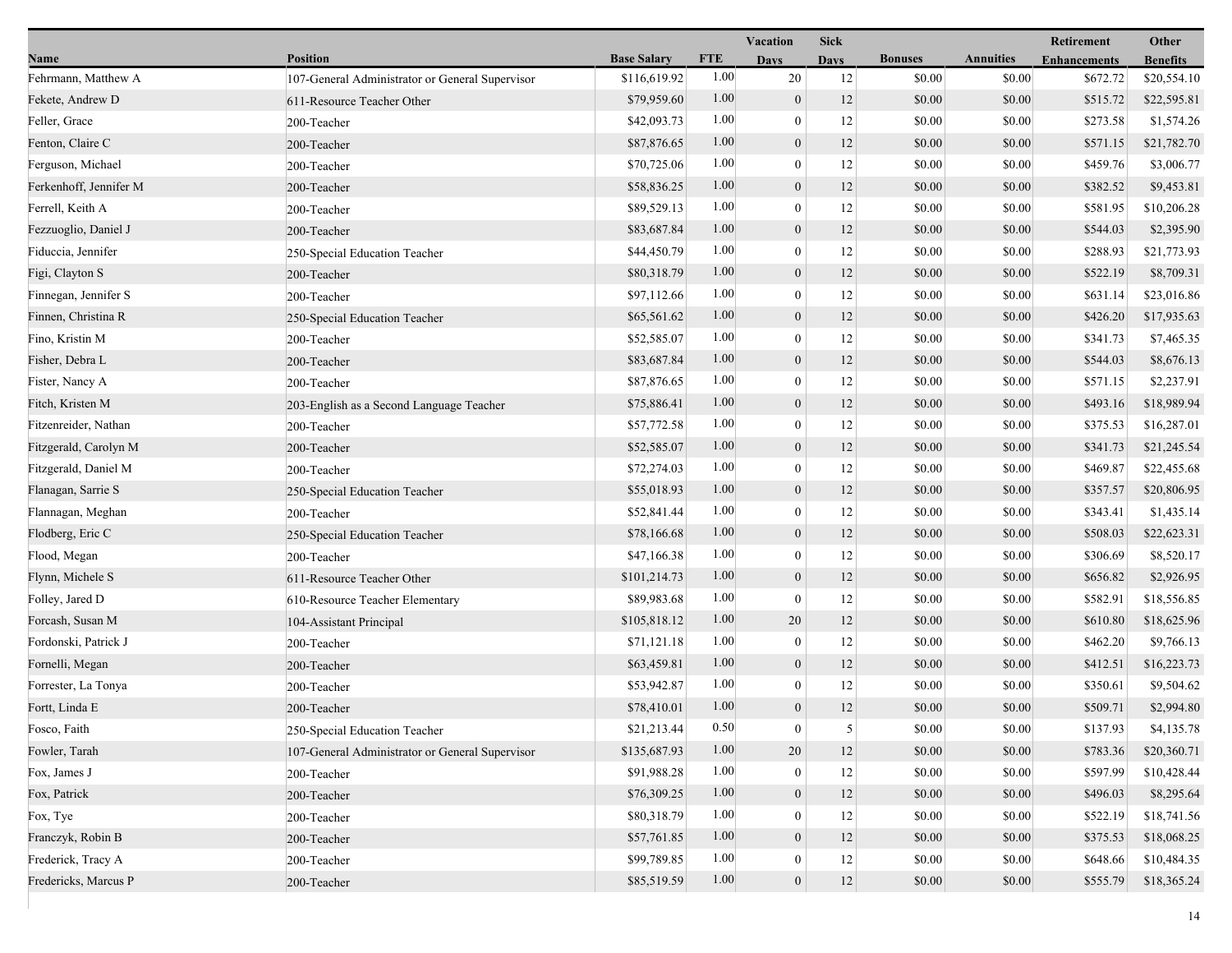|                           |                                          |                    |            | Vacation<br><b>Sick</b> |             |                |                  | Retirement          | Other           |  |
|---------------------------|------------------------------------------|--------------------|------------|-------------------------|-------------|----------------|------------------|---------------------|-----------------|--|
| Name                      | <b>Position</b>                          | <b>Base Salary</b> | <b>FTE</b> | <b>Days</b>             | <b>Days</b> | <b>Bonuses</b> | <b>Annuities</b> | <b>Enhancements</b> | <b>Benefits</b> |  |
| Fredericks, Sherry K      | 104-Assistant Principal                  | \$96,620.00        | 1.00       | 20                      | 12          | \$0.00         | \$0.00           | \$556.80            | \$3,690.67      |  |
| Freeman, Stephanie        | 200-Teacher                              | \$65,561.62        | 1.00       | $\mathbf{0}$            | 12          | \$0.00         | \$0.00           | \$426.20            | \$16,276.95     |  |
| Friederich, Sarah J       | 200-Teacher                              | \$87,876.65        | 1.00       | $\bf{0}$                | 12          | \$0.00         | \$0.00           | \$571.15            | \$22,823.21     |  |
| Fries, Anna M             | 200-Teacher                              | \$100,502.17       | 1.00       | $\mathbf{0}$            | 12          | \$0.00         | \$0.00           | \$652.74            | \$18,865.71     |  |
| Fries, Sharon M           | 250-Special Education Teacher            | \$87,935.06        | 1.00       | $\boldsymbol{0}$        | 12          | \$0.00         | \$0.00           | \$544.03            | \$10,848.70     |  |
| Frost, Michele            | 103-Principal                            | \$143,679.92       | 1.00       | 20                      | 12          | \$0.00         | \$0.00           | \$829.68            | \$26,543.36     |  |
| Fuhrer, Lance             | 103-Principal                            | \$163,639.04       | 1.00       | 20                      | 27          | \$0.00         | \$0.00           | \$946.32            | \$22,569.32     |  |
| Fuhrer, Susan             | 200-Teacher                              | \$82,523.10        | 1.00       | $\mathbf{0}$            | 12          | \$0.00         | \$0.00           | \$536.35            | \$2,195.06      |  |
| Fumagalli, John           | 200-Teacher                              | \$87,148.20        | 1.00       | $\bf{0}$                | 12          | \$0.00         | \$0.00           | \$529.39            | \$18,527.33     |  |
| Fuys, Michael             | 200-Teacher                              | \$77,180.37        | 1.00       | $\mathbf{0}$            | 12          | \$0.00         | \$0.00           | \$501.56            | \$18,313.61     |  |
| Gabinski, Nicole M        | 200-Teacher                              | \$46,193.08        | 1.00       | $\bf{0}$                | 12          | \$0.00         | \$0.00           | \$300.20            | \$9,087.82      |  |
| Gabrys, Kelly A           | 200-Teacher                              | \$96,882.04        | 1.00       | $\mathbf{0}$            | 12          | \$0.00         | \$0.00           | \$629.70            | \$23,014.81     |  |
| Gader, Kristin M          | 200-Teacher                              | \$58,620.66        | 1.00       | $\mathbf{0}$            | 12          | \$0.00         | \$0.00           | \$364.77            | \$8,442.44      |  |
| Galen, Kari               | 200-Teacher                              | \$44,450.79        | 1.00       | $\mathbf{0}$            | 12          | \$0.00         | \$0.00           | \$288.93            | \$7,157.09      |  |
| Gallo, Michelle           | 152-Special Education Director           | \$138,531.92       | 1.00       | 20                      | 12          | \$0.00         | \$0.00           | \$800.64            | \$6,530.40      |  |
| Galvan, Amy               | 153-Special Education Supervisor         | \$108,500.00       | 1.00       | 20                      | 12          | \$0.00         | \$0.00           | \$626.40            | \$20,151.13     |  |
| Gambill, Marti L          | 200-Teacher                              | \$92,270.40        | 1.00       | $\bf{0}$                | 12          | \$0.00         | \$0.00           | \$599.71            | \$17,815.01     |  |
| Gambino, Frank V          | 200-Teacher                              | \$76,078.28        | 1.00       | $\mathbf{0}$            | 12          | \$0.00         | \$0.00           | \$494.59            | \$10,016.72     |  |
| Garbis, Kevin J           | 250-Special Education Teacher            | \$51,842.95        | 1.00       | $\mathbf{0}$            | 12          | \$0.00         | \$0.00           | \$336.97            | \$15,647.76     |  |
| Garcia, Jose              | 200-Teacher                              | \$70,339.81        | 1.00       | $\mathbf{0}$            | 12          | \$0.00         | \$0.00           | \$457.16            | \$21,308.88     |  |
| Garrity, Patricia         | 200-Teacher                              | \$92,270.40        | 1.00       | $\boldsymbol{0}$        | 12          | \$0.00         | \$0.00           | \$599.71            | \$21,737.78     |  |
| Gassen, Michelle L        | 200-Teacher                              | \$78,410.01        | 1.00       | $\mathbf{0}$            | 12          | \$0.00         | \$0.00           | \$509.71            | \$17,360.38     |  |
| Gates, Ginne M            | 200-Teacher                              | \$99,789.85        | 1.00       | $\bf{0}$                | 12          | \$0.00         | \$0.00           | \$648.66            | \$8,762.17      |  |
| Gaughan, Annette M        | 200-Teacher                              | \$110,124.80       | 1.00       | $\mathbf{0}$            | 12          | \$0.00         | \$0.00           | \$648.66            | \$10,601.53     |  |
| Gavras, Paul P            | 200-Teacher                              | \$58,836.25        | 1.00       | $\mathbf{0}$            | 12          | \$0.00         | \$0.00           | \$382.52            | \$22,041.49     |  |
| Geers, Kevin D            | 200-Teacher                              | \$84,802.29        | 1.00       | $\mathbf{0}$            | 12          | \$0.00         | \$0.00           | \$551.23            | \$14,738.60     |  |
| Gehrt, Nathan E           | 200-Teacher                              | \$82,778.32        | 1.00       | $\boldsymbol{0}$        | 12          | \$0.00         | \$0.00           | \$538.03            | \$2,198.34      |  |
| Gelso, Debra A            | 200-Teacher                              | \$89,528.27        | 1.00       | $\mathbf{0}$            | 12          | \$0.00         | \$0.00           | \$581.93            | \$10,216.76     |  |
| Gelsomino, John V         | 208-Career and Technical Educator (CTE)  | \$89,529.13        | 1.00       | $\bf{0}$                | 12          | \$0.00         | \$0.00           | \$581.95            | \$8,430.18      |  |
| Genslinger, Christopher R | 200-Teacher                              | \$74,041.71        | 1.00       | $\overline{0}$          | 12          | \$0.00         | \$0.00           | \$481.16            | \$19,923.63     |  |
| Georgias, Laura A         | 250-Special Education Teacher            | \$92,270.40        | 1.00       | $\bf{0}$                | 12          | \$0.00         | \$0.00           | \$599.71            | \$22,877.40     |  |
| Gerald, Madeline          | 250-Special Education Teacher            | \$42,721.28        | 1.00       | $\mathbf{0}$            | 12          | \$0.00         | \$0.00           | \$277.66            | \$7,796.38      |  |
| Gerard, Jacqueline K      | 200-Teacher                              | \$78,166.68        | 1.00       | $\mathbf{0}$            | 12          | \$0.00         | \$0.00           | \$508.03            | \$8,667.79      |  |
| Gerber, Mary P            | 250-Special Education Teacher            | \$60,437.62        | 1.00       | $\mathbf{0}$            | 12          | \$0.00         | \$0.00           | \$392.84            | \$17,354.34     |  |
| Gerber, Molly E           | 250-Special Education Teacher            | \$42,721.28        | 1.00       | $\theta$                | 12          | \$0.00         | \$0.00           | \$277.66            | \$5,178.79      |  |
| Gerchman, Sue E           | 200-Teacher                              | \$88,276.14        | 1.00       | $\mathbf{0}$            | 12          | \$0.00         | \$0.00           | \$566.35            | \$2,271.58      |  |
| Gerdisch, Jeanne K        | 200-Teacher                              | \$70,339.81        | 1.00       | $\mathbf{0}$            | 12          | \$0.00         | \$0.00           | \$457.16            | \$17,550.75     |  |
| Germann, Rachel C         | 203-English as a Second Language Teacher | \$96,882.04        | 1.00       | $\overline{0}$          | $12 \,$     | \$0.00         | \$0.00           | \$629.70            | \$10,392.86     |  |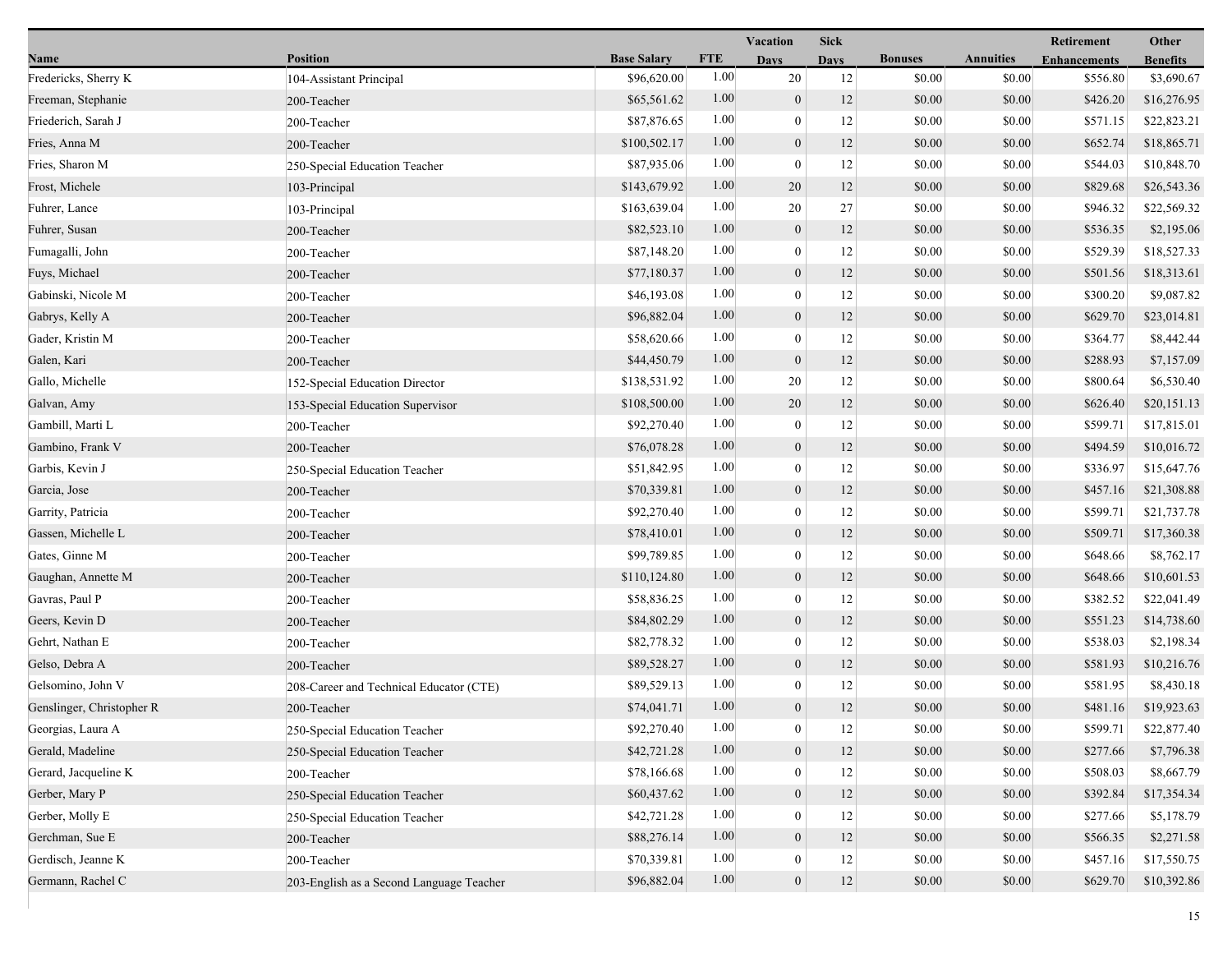|                            |                                                 |                    |            | <b>Vacation</b>  | <b>Sick</b> |                |                  | Retirement          | Other           |
|----------------------------|-------------------------------------------------|--------------------|------------|------------------|-------------|----------------|------------------|---------------------|-----------------|
| Name                       | <b>Position</b>                                 | <b>Base Salary</b> | <b>FTE</b> | <b>Days</b>      | <b>Days</b> | <b>Bonuses</b> | <b>Annuities</b> | <b>Enhancements</b> | <b>Benefits</b> |
| Gervasio, Tiffany G        | 200-Teacher                                     | \$96,882.04        | 1.00       | $\boldsymbol{0}$ | 12          | \$0.00         | \$0.00           | \$629.70            | \$10,486.35     |
| Getting, Gina M            | 610-Resource Teacher Elementary                 | \$102,639.85       | 1.00       | $\mathbf{0}$     | 12          | \$0.00         | \$0.00           | \$665.22            | \$22,039.80     |
| Getzin, Laura L            | 200-Teacher                                     | \$94,769.51        | 1.00       | $\bf{0}$         | 12          | \$0.00         | \$0.00           | \$599.71            | \$17,844.80     |
| Gianni, Maria Cristina     | 200-Teacher                                     | \$45,036.12        | 0.98       | $\mathbf{0}$     | 12          | \$0.00         | \$0.00           | \$288.02            | \$8,932.15      |
| Giarrante, Amanda L        | 200-Teacher                                     | \$91,759.15        | 1.00       | $\bf{0}$         | 12          | \$0.00         | \$0.00           | \$596.38            | \$22,867.98     |
| Gibson, Cheryl A           | 250-Special Education Teacher                   | \$65,561.62        | 1.00       | $\mathbf{0}$     | 12          | \$0.00         | \$0.00           | \$426.20            | \$7,719.58      |
| Giglio, Samantha           | 250-Special Education Teacher                   | \$55,018.93        | 1.00       | $\mathbf{0}$     | 12          | \$0.00         | \$0.00           | \$357.57            | \$5,501.64      |
| Gilbert, Laura L           | 200-Teacher                                     | \$81,445.97        | 1.00       | $\mathbf{0}$     | 12          | \$0.00         | \$0.00           | \$529.39            | \$18,337.30     |
| Gilkes, Elizabeth J        | 250-Special Education Teacher                   | \$96,061.76        | 1.00       | $\bf{0}$         | 12          | \$0.00         | \$0.00           | \$614.34            | \$10,356.71     |
| Gill, Donna M              | 250-Special Education Teacher                   | \$65,561.62        | 1.00       | $\mathbf{0}$     | 12          | \$0.00         | \$0.00           | \$426.20            | \$16,472.10     |
| Gill, Ryne                 | 250-Special Education Teacher                   | \$42,721.28        | 1.00       | $\mathbf{0}$     | 12          | \$0.00         | \$0.00           | \$277.66            | \$7,471.58      |
| Gillette, Diane R          | 203-English as a Second Language Teacher        | \$83,226.60        | 1.00       | $\boldsymbol{0}$ | 12          | \$0.00         | \$0.00           | \$540.91            | \$17,471.76     |
| Giovanini, Brian D         | 107-General Administrator or General Supervisor | \$120,863.12       | 1.00       | 20               | 12          | \$0.00         | \$0.00           | \$698.16            | \$21,833.99     |
| Giuffre, Michelle L        | 203-English as a Second Language Teacher        | \$94,512.03        | 1.00       | $\mathbf{0}$     | 12          | \$0.00         | \$0.00           | \$614.34            | \$21,769.73     |
| Gladstone, Anthony         | 200-Teacher                                     | \$41,465.96        | 1.00       | $\boldsymbol{0}$ | 12          | \$0.00         | \$0.00           | \$269.50            | \$1,080.32      |
| Glass, Kelli C             | 250-Special Education Teacher                   | \$51,175.93        | 1.00       | $\mathbf{0}$     | 12          | \$0.00         | \$0.00           | \$332.61            | \$1,343.66      |
| Gleason, Mary Kay          | 200-Teacher                                     | \$87,389.74        | 1.00       | $\bf{0}$         | 12          | \$0.00         | \$0.00           | \$568.03            | \$17,902.51     |
| Gleason, Nora J            | 200-Teacher                                     | \$89,797.95        | 1.00       | $\mathbf{0}$     | 12          | \$0.00         | \$0.00           | \$583.66            | \$18,533.22     |
| Goc, Theresa G             | 200-Teacher                                     | \$52,585.07        | 1.00       | $\mathbf{0}$     | 12          | \$0.00         | \$0.00           | \$341.73            | \$7,666.44      |
| Goff, Rebecca A            | 200-Teacher                                     | \$53,942.87        | 1.00       | $\mathbf{0}$     | 12          | \$0.00         | \$0.00           | \$350.61            | \$21,928.99     |
| Goff, Sandy A              | 200-Teacher                                     | \$94,512.26        | 1.00       | $\boldsymbol{0}$ | 12          | \$0.00         | \$0.00           | \$614.34            | \$8,970.79      |
| Goldstein, Elly A          | 610-Resource Teacher Elementary                 | \$87,908.35        | 1.00       | $\boldsymbol{0}$ | 12          | \$0.00         | \$0.00           | \$569.47            | \$19,320.76     |
| Golminas, Jennifer         | 200-Teacher                                     | \$76,078.63        | 1.00       | $\bf{0}$         | 12          | \$0.00         | \$0.00           | \$494.59            | \$7,716.66      |
| Golminas, Renee            | 200-Teacher                                     | \$46,244.15        | 1.00       | $\overline{0}$   | 12          | \$0.00         | \$0.00           | \$300.69            | \$9,195.57      |
| Goman, Amanda J            | 203-English as a Second Language Teacher        | \$76,309.12        | 1.00       | $\mathbf{0}$     | 12          | \$0.00         | \$0.00           | \$496.01            | \$1,941.63      |
| Gonnella, Laura G          | 200-Teacher                                     | \$94,512.26        | 1.00       | $\mathbf{0}$     | 12          | \$0.00         | \$0.00           | \$614.34            | \$20,241.49     |
| Gonzalez Franco, Fernando  | 202-Bilingual Education Teacher                 | \$56,120.66        | 1.00       | $\mathbf{0}$     | 12          | \$0.00         | \$0.00           | \$364.77            | \$1,453.62      |
| Gonzalez, Arnoldo          | 200-Teacher                                     | \$89,529.13        | 1.00       | $\mathbf{0}$     | 12          | \$0.00         | \$0.00           | \$581.95            | \$23,033.51     |
| Gonzalez, Gustavo M        | 202-Bilingual Education Teacher                 | \$89,529.13        | 1.00       | $\mathbf{0}$     | 12          | \$0.00         | \$0.00           | \$581.95            | \$8,312.25      |
| Gonzalez, Laura L          | 202-Bilingual Education Teacher                 | \$63,460.85        | 1.00       | $\mathbf{0}$     | 12          | \$0.00         | \$0.00           | \$412.01            | \$9,616.82      |
| Gonzalez, Leann R          | 611-Resource Teacher Other                      | \$70,724.01        | 1.00       | $\bf{0}$         | 12          | \$0.00         | \$0.00           | \$459.79            | \$21,388.58     |
| Gonzalez-Swik, Christine M | 200-Teacher                                     | \$75,886.41        | 1.00       | $\mathbf{0}$     | 12          | \$0.00         | \$0.00           | \$490.47            | \$22,494.80     |
| Good, Kathryn K            | 200-Teacher                                     | \$61,872.26        | 1.00       | $\mathbf{0}$     | 12          | \$0.00         | \$0.00           | \$402.19            | \$17,843.74     |
| Goodlet, Lisa              | 203-English as a Second Language Teacher        | \$57,247.84        | 1.00       | $\mathbf{0}$     | 12          | \$0.00         | \$0.00           | \$372.20            | \$20,877.43     |
| Goodwin, Melissa J         | 200-Teacher                                     | \$67,354.97        | 0.98       | $\theta$         | 12          | \$0.00         | \$0.00           | \$430.55            | \$19,198.06     |
| Gorsline, Jenna M          | 200-Teacher                                     | \$63,806.66        | 1.00       | $\overline{0}$   | 12          | \$0.00         | \$0.00           | \$414.68            | \$22,150.39     |
| Gotfryd, Lukasz B          | 200-Teacher                                     | \$73,862.12        | 1.00       | $\mathbf{0}$     | 12          | \$0.00         | \$0.00           | \$480.15            | \$18,974.14     |
| Gowing, David P            | 200-Teacher                                     | \$80,318.79        | 1.00       | $\mathbf{0}$     | 12          | \$0.00         | \$0.00           | \$522.19            | \$8,750.35      |
|                            |                                                 |                    |            |                  |             |                |                  |                     |                 |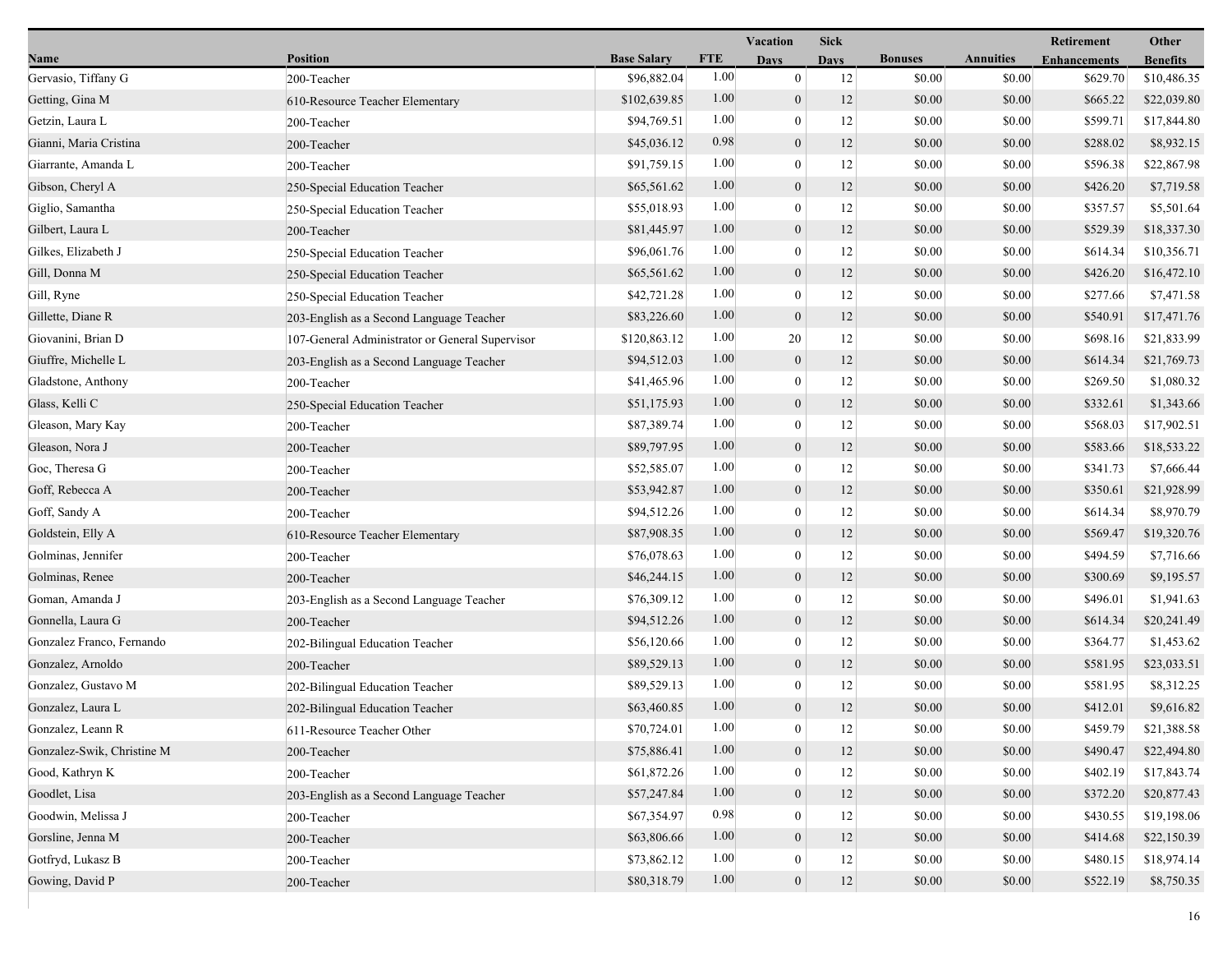|                        |                                 |                    |            | Vacation         | <b>Sick</b> |                |                  | Retirement          | Other           |
|------------------------|---------------------------------|--------------------|------------|------------------|-------------|----------------|------------------|---------------------|-----------------|
| Name                   | <b>Position</b>                 | <b>Base Salary</b> | <b>FTE</b> | <b>Days</b>      | <b>Days</b> | <b>Bonuses</b> | <b>Annuities</b> | <b>Enhancements</b> | <b>Benefits</b> |
| Graden, Sara           | 200-Teacher                     | \$53,942.56        | 1.00       | $\bf{0}$         | 12          | \$0.00         | \$0.00           | \$350.61            | \$9,332.61      |
| Graham, Jeff P         | 200-Teacher                     | \$108,665.99       | 1.00       | $\mathbf{0}$     | 12          | \$0.00         | \$0.00           | \$599.71            | \$7,273.41      |
| Graham, Rachel M       | 250-Special Education Teacher   | \$80,562.34        | 1.00       | $\boldsymbol{0}$ | 12          | \$0.00         | \$0.00           | \$523.62            | \$18,165.02     |
| Grahn, Brenda C        | 200-Teacher                     | \$52,585.07        | 1.00       | $\boldsymbol{0}$ | 12          | \$0.00         | \$0.00           | \$341.73            | \$8,460.24      |
| Grapenthien, Kristin E | 200-Teacher                     | \$80,318.79        | 1.00       | $\bf{0}$         | 12          | \$0.00         | \$0.00           | \$522.19            | \$10,034.26     |
| Graske, Rebecca J      | 610-Resource Teacher Elementary | \$84,801.21        | 1.00       | $\boldsymbol{0}$ | 12          | \$0.00         | \$0.00           | \$551.22            | \$2,176.13      |
| Gray, Cynthia L        | 250-Special Education Teacher   | \$72,274.03        | 1.00       | $\bf{0}$         | 12          | \$0.00         | \$0.00           | \$469.87            | \$22,401.79     |
| Graziano, Bradley      | 200-Teacher                     | \$42,721.28        | 1.00       | $\mathbf{0}$     | 12          | \$0.00         | \$0.00           | \$277.66            | \$7,769.06      |
| Grecu, MaryKathryn J   | 250-Special Education Teacher   | \$48,062.75        | 1.00       | $\bf{0}$         | 12          | \$0.00         | \$0.00           | \$312.44            | \$7,837.44      |
| Green, June E          | 200-Teacher                     | \$74,669.49        | 1.00       | $\boldsymbol{0}$ | 12          | \$0.00         | \$0.00           | \$485.24            | \$16,711.58     |
| Greenaberg, Bailey     | 250-Special Education Teacher   | \$40,863.85        | 1.00       | $\bf{0}$         | 12          | \$0.00         | \$0.00           | \$265.65            | \$1,177.20      |
| Greenwald, Emily       | 200-Teacher                     | \$40,863.85        | 1.00       | $\mathbf{0}$     | 12          | \$0.00         | \$0.00           | \$265.65            | \$6,890.83      |
| Greenwald, Kimberly    | 200-Teacher                     | \$96,882.04        | 1.00       | $\overline{0}$   | 12          | \$0.00         | \$0.00           | \$629.70            | \$23,012.13     |
| Greenwood, Frederick   | 200-Teacher                     | \$69,212.40        | 1.00       | $\boldsymbol{0}$ | 12          | \$0.00         | \$0.00           | \$449.95            | \$16,376.23     |
| Gregory, Scott P       | 200-Teacher                     | \$96,882.04        | 1.00       | $\bf{0}$         | 12          | \$0.00         | \$0.00           | \$629.70            | \$23,302.80     |
| Gresher, Lauren J      | 200-Teacher                     | \$62,090.10        | 1.00       | $\mathbf{0}$     | 12          | \$0.00         | \$0.00           | \$403.64            | \$22,154.74     |
| Gresk, Kristen M       | 200-Teacher                     | \$99,789.85        | 1.00       | $\bf{0}$         | 12          | \$0.00         | \$0.00           | \$648.66            | \$21,885.41     |
| Grezlik, Christi M     | 200-Teacher                     | \$86,916.12        | 1.00       | $\mathbf{0}$     | 12          | \$0.00         | \$0.00           | \$564.92            | \$18,703.09     |
| Griffin, Carla         | 200-Teacher                     | \$99,789.85        | 1.00       | $\boldsymbol{0}$ | 12          | \$0.00         | \$0.00           | \$648.66            | \$2,510.51      |
| Griffin, Eric M        | 200-Teacher                     | \$75,079.37        | 1.00       | $\boldsymbol{0}$ | 12          | \$0.00         | \$0.00           | \$488.11            | \$8,610.02      |
| Griffin, Patrick J     | 200-Teacher                     | \$77,141.74        | 1.00       | $\bf{0}$         | 12          | \$0.00         | \$0.00           | \$501.32            | \$8,507.06      |
| Griffin, Ronald H      | 200-Teacher                     | \$99,789.85        | 1.00       | $\mathbf{0}$     | 12          | \$0.00         | \$0.00           | \$648.66            | \$16,768.32     |
| Grijalva, Nicholas     | 200-Teacher                     | \$80,319.03        | 1.00       | $\boldsymbol{0}$ | 12          | \$0.00         | \$0.00           | \$522.19            | \$7,663.22      |
| Gulli, Ashley          | 250-Special Education Teacher   | \$48,063.18        | 1.00       | $\mathbf{0}$     | 12          | \$0.00         | \$0.00           | \$312.45            | \$1,728.80      |
| Gupta, Arjun N         | 200-Teacher                     | \$55,019.20        | 1.00       | $\overline{0}$   | 12          | \$0.00         | \$0.00           | \$357.59            | \$8,491.83      |
| Gussman, Jason S       | 611-Resource Teacher Other      | \$92,648.15        | 1.00       | $\mathbf{0}$     | 12          | \$0.00         | \$0.00           | \$600.19            | \$2,343.64      |
| Gustafson, Glenda R    | 200-Teacher                     | \$58,836.25        | 1.00       | $\bf{0}$         | 12          | \$0.00         | \$0.00           | \$382.52            | \$20,900.17     |
| Guzaldo, Gerald A      | 200-Teacher                     | \$97,112.66        | 1.00       | $\boldsymbol{0}$ | 12          | \$0.00         | \$0.00           | \$631.14            | \$21,507.79     |
| Haake, Kim A           | 200-Teacher                     | \$109,876.86       | 1.00       | $\boldsymbol{0}$ | 12          | \$0.00         | \$0.00           | \$648.66            | \$22,044.94     |
| Haas, Rebecca A        | 200-Teacher                     | \$80,126.57        | 1.00       | $\overline{0}$   | 12          | \$0.00         | \$0.00           | \$520.75            | \$2,854.87      |
| Haas, Timothy J        | 200-Teacher                     | \$58,836.25        | 1.00       | $\bf{0}$         | 12          | \$0.00         | \$0.00           | \$382.52            | \$16,453.48     |
| Habas, Heidi R         | 200-Teacher                     | \$94,512.26        | 1.00       | $\mathbf{0}$     | 12          | \$0.00         | \$0.00           | \$614.34            | \$2,394.11      |
| Haber, Aaron           | 200-Teacher                     | \$73,068.35        | 1.00       | $\mathbf{0}$     | 12          | \$0.00         | \$0.00           | \$474.92            | \$9,037.39      |
| Haeger, Bonnie J       | 250-Special Education Teacher   | \$83,687.84        | 1.00       | $\overline{0}$   | 12          | \$0.00         | \$0.00           | \$544.03            | \$2,130.68      |
| Haeger, Jeffrey A      | 200-Teacher                     | \$75,079.37        | 1.00       | $\mathbf{0}$     | 12          | \$0.00         | \$0.00           | \$488.11            | \$14,390.59     |
| Haga, Amy B            | 200-Teacher                     | \$110,699.97       | 1.00       | $\overline{0}$   | 12          | \$0.00         | \$0.00           | \$648.66            | \$9,519.84      |
| Hagen, Elizabeth M     | 200-Teacher                     | \$68,840.91        | 1.00       | $\overline{0}$   | 12          | \$0.00         | \$0.00           | \$447.55            | \$8,131.82      |
| Haider, Sana A         | 200-Teacher                     | \$46,192.80        | 1.00       | $\mathbf{0}$     | $12\,$      | \$0.00         | \$0.00           | \$300.21            | \$15,632.01     |
|                        |                                 |                    |            |                  |             |                |                  |                     |                 |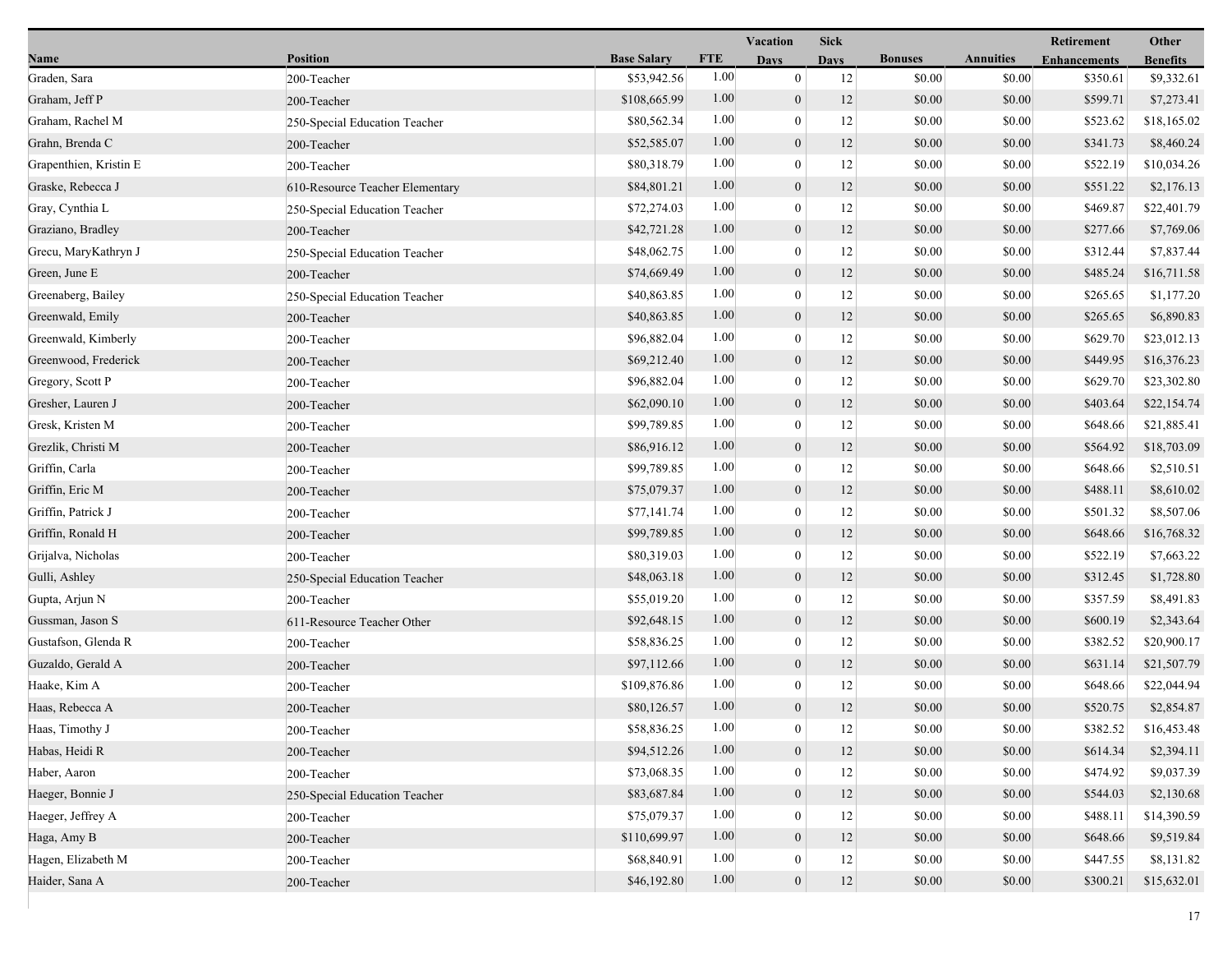|                         |                                          |                    | <b>Sick</b> |                  |             | Retirement     | Other            |                     |                 |
|-------------------------|------------------------------------------|--------------------|-------------|------------------|-------------|----------------|------------------|---------------------|-----------------|
| Name                    | <b>Position</b>                          | <b>Base Salary</b> | <b>FTE</b>  | <b>Days</b>      | <b>Days</b> | <b>Bonuses</b> | <b>Annuities</b> | <b>Enhancements</b> | <b>Benefits</b> |
| Haidley, Char C         | 203-English as a Second Language Teacher | \$52,790.01        | 1.00        | $\mathbf{0}$     | 12          | \$0.00         | \$0.00           | \$343.17            | \$2,344.96      |
| Haley, Terona L         | 200-Teacher                              | \$58,836.25        | 1.00        | $\mathbf{0}$     | 12          | \$0.00         | \$0.00           | \$382.52            | \$8,567.88      |
| Halicki, Robin M        | 200-Teacher                              | \$85,519.59        | 1.00        | $\mathbf{0}$     | 12          | \$0.00         | \$0.00           | \$555.79            | \$21,575.19     |
| Hall, Megan B           | 200-Teacher                              | \$89,798.15        | 1.00        | $\mathbf{0}$     | 12          | \$0.00         | \$0.00           | \$583.62            | \$10,249.52     |
| Hallam, Andrea L        | 200-Teacher                              | \$66,625.60        | 1.00        | $\mathbf{0}$     | 12          | \$0.00         | \$0.00           | \$433.15            | \$8,212.08      |
| Hamilton, Traci M       | 200-Teacher                              | \$83,226.60        | 1.00        | $\mathbf{0}$     | 12          | \$0.00         | \$0.00           | \$540.91            | \$2,117.84      |
| Hammer, Pamela A        | 200-Teacher                              | \$99,789.85        | 1.00        | $\theta$         | 12          | \$0.00         | \$0.00           | \$648.66            | \$23,143.70     |
| Hankes, Heather S       | 200-Teacher                              | \$87,389.74        | 1.00        | $\mathbf{0}$     | 12          | \$0.00         | \$0.00           | \$568.03            | \$8,281.04      |
| Hanna, Elizabeth        | 250-Special Education Teacher            | \$56,120.66        | 1.00        | $\mathbf{0}$     | 12          | \$0.00         | \$0.00           | \$364.77            | \$7,188.19      |
| Hannigan, Aileen T      | 200-Teacher                              | \$47,166.38        | 1.00        | $\boldsymbol{0}$ | 12          | \$0.00         | \$0.00           | \$306.69            | \$1,218.83      |
| Hannon, Samantha        | 200-Teacher                              | \$52,790.01        | 1.00        | $\mathbf{0}$     | 12          | \$0.00         | \$0.00           | \$343.17            | \$16,882.65     |
| Hansen, Susan M         | 200-Teacher                              | \$87,875.96        | 1.00        | $\mathbf{0}$     | 12          | \$0.00         | \$0.00           | \$571.17            | \$2,256.39      |
| Hanson, John A          | 200-Teacher                              | \$79,159.12        | 1.00        | $\mathbf{0}$     | 12          | \$0.00         | \$0.00           | \$512.57            | \$2,121.31      |
| Hanson, Julie A         | 200-Teacher                              | \$80,318.79        | 1.00        | $\mathbf{0}$     | 12          | \$0.00         | \$0.00           | \$522.19            | \$14,500.10     |
| Hanus, Raymond C        | 200-Teacher                              | \$96,616.10        | 1.00        | $\boldsymbol{0}$ | 12          | \$0.00         | \$0.00           | \$560.59            | \$21,903.66     |
| Harmon, Milton B        | 104-Assistant Principal                  | \$104,904.08       | 1.00        | 20               | 12          | \$0.00         | \$0.00           | \$605.52            | \$23,575.91     |
| Harrington, Nicole M    | 200-Teacher                              | \$81,445.97        | 1.00        | $\boldsymbol{0}$ | 12          | \$0.00         | \$0.00           | \$529.39            | \$2,078.44      |
| Harris, LaTanya         | 153-Special Education Supervisor         | \$116,100.02       | 1.00        | 20               | 12          | \$0.00         | \$0.00           | \$669.99            | \$11,830.24     |
| Harris, Laura A         | 200-Teacher                              | \$91,810.47        | 1.00        | $\mathbf{0}$     | 12          | \$0.00         | \$0.00           | \$580.52            | \$2,486.74      |
| Harrison, Molly C       | 200-Teacher                              | \$52,585.07        | 1.00        | $\mathbf{0}$     | 12          | \$0.00         | \$0.00           | \$341.73            | \$18,347.96     |
| Harry, Melissa H        | 610-Resource Teacher Elementary          | \$91,988.66        | 1.00        | $\boldsymbol{0}$ | 12          | \$0.00         | \$0.00           | \$598.02            | \$22,813.16     |
| Hart, Marie L           | 200-Teacher                              | \$63,806.66        | 1.00        | $\mathbf{0}$     | 12          | \$0.00         | \$0.00           | \$414.68            | \$22,164.89     |
| Hartje, Julie A         | 200-Teacher                              | \$67,354.97        | 1.00        | $\mathbf{0}$     | 12          | \$0.00         | \$0.00           | \$437.72            | \$16,568.49     |
| Hartke, Ashley J        | 200-Teacher                              | \$68,840.91        | 1.00        | $\mathbf{0}$     | 12          | \$0.00         | \$0.00           | \$447.55            | \$21,157.78     |
| Hartman, Tracy          | 200-Teacher                              | \$54,237.56        | 1.00        | $\mathbf{0}$     | 12          | \$0.00         | \$0.00           | \$352.53            | \$15,505.71     |
| Hartmann, Wayne G       | 200-Teacher                              | \$85,519.59        | 1.00        | $\mathbf{0}$     | 12          | \$0.00         | \$0.00           | \$555.79            | \$9,031.71      |
| Harvey, Allison L       | 200-Teacher                              | \$89,310.47        | 1.00        | $\mathbf{0}$     | 12          | \$0.00         | \$0.00           | \$580.52            | \$19,588.30     |
| Harvey, Quynh           | 104-Assistant Principal                  | \$152,219.12       | 1.00        | 20               | 12          | \$0.00         | \$0.00           | \$880.08            | \$23,197.50     |
| Hasemann, Robin L       | 200-Teacher                              | \$99,789.85        | 1.00        | $\mathbf{0}$     | 12          | \$0.00         | \$0.00           | \$648.66            | \$21,760.25     |
| Haslett, Lana M         | 605-Resource Teacher Reading             | \$83,687.84        | 1.00        | $\overline{0}$   | 12          | \$0.00         | \$0.00           | \$544.03            | \$18,171.19     |
| Hayden, Chandra E       | 250-Special Education Teacher            | \$94,281.65        | 1.00        | $\theta$         | 12          | \$0.00         | \$0.00           | \$612.90            | \$17,437.60     |
| Hayes, Collin           | 200-Teacher                              | \$57,246.75        | 1.00        | $\mathbf{0}$     | 12          | \$0.00         | \$0.00           | \$372.16            | \$1,543.88      |
| Hayes, Heather M        | 200-Teacher                              | \$43,579.68        | 1.00        | $\theta$         | 12          | \$0.00         | \$0.00           | \$283.18            | \$15,848.49     |
| Hays-Clawson, Melinda M | 200-Teacher                              | \$96,882.04        | 1.00        | $\theta$         | 12          | \$0.00         | \$0.00           | \$629.70            | \$23,048.18     |
| Headley, Scott L        | 200-Teacher                              | \$72,056.37        | 1.00        | $\Omega$         | 12          | \$0.00         | \$0.00           | \$468.43            | \$7,880.26      |
| Hebenstreit, Michelle L | 610-Resource Teacher Elementary          | \$68,411.62        | 1.00        | $\mathbf{0}$     | 12          | \$0.00         | \$0.00           | \$442.76            | \$22,367.32     |
| Hefner, Cristy M        | 200-Teacher                              | \$85,058.35        | 1.00        | $\boldsymbol{0}$ | $12 \,$     | \$0.00         | \$0.00           | \$552.91            | \$2,159.61      |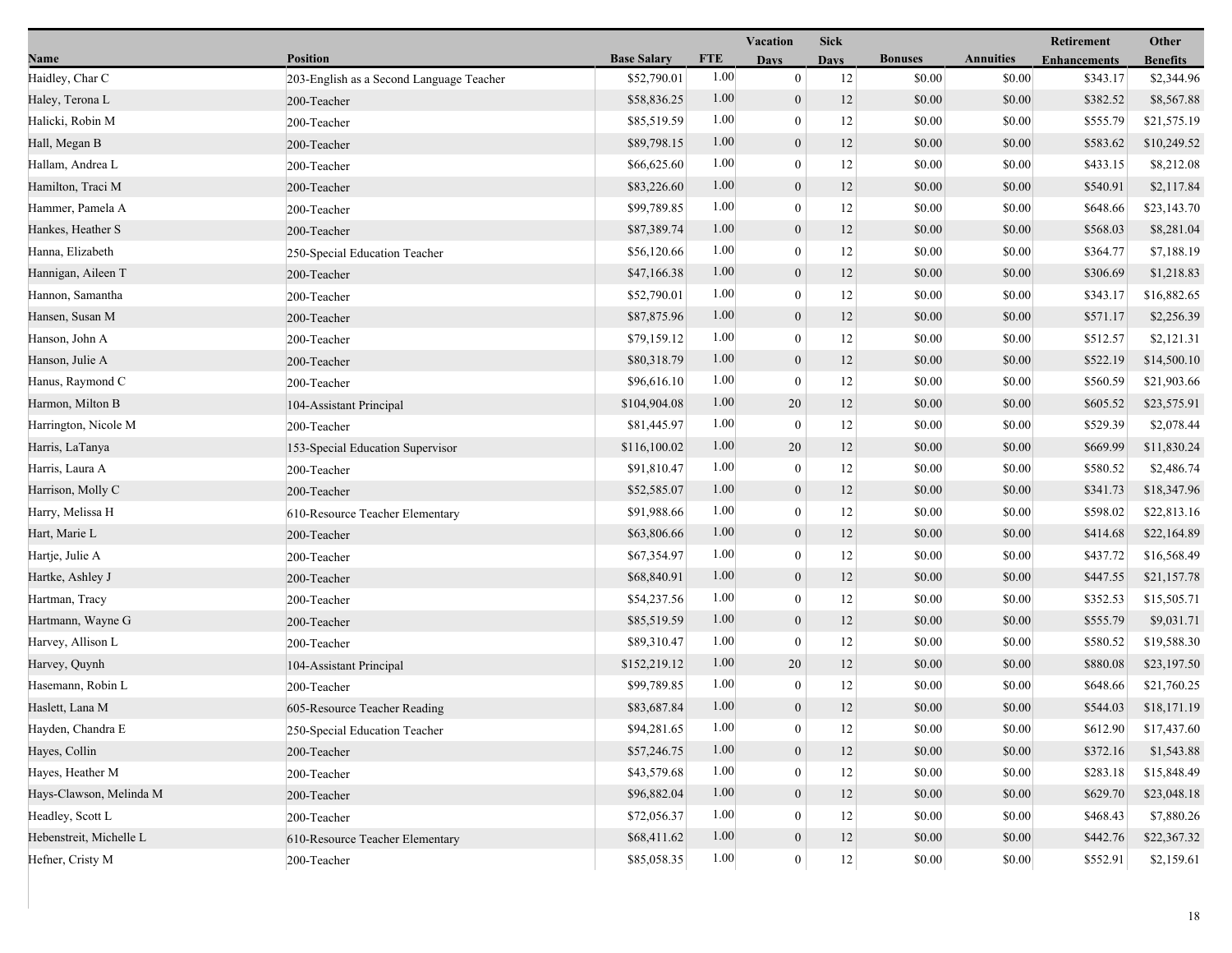|                       |                                                 |                    |            | <b>Vacation</b>  | <b>Sick</b>    |                |                  | <b>Retirement</b>   | Other           |
|-----------------------|-------------------------------------------------|--------------------|------------|------------------|----------------|----------------|------------------|---------------------|-----------------|
| Name                  | <b>Position</b>                                 | <b>Base Salary</b> | <b>FTE</b> | Days             | <b>Days</b>    | <b>Bonuses</b> | <b>Annuities</b> | <b>Enhancements</b> | <b>Benefits</b> |
| Heinz, Lauren M       | 250-Special Education Teacher                   | \$59,089.54        | 0.80       | $\boldsymbol{0}$ | 10             | \$0.00         | \$0.00           | \$363.13            | \$13,813.70     |
| Heinz, Lauren M       | 200-Teacher                                     | \$14,772.39        | 0.20       | $\boldsymbol{0}$ | $\overline{2}$ | \$0.00         | \$0.00           | \$90.78             | \$3,453.42      |
| Heise, Graham         | 200-Teacher                                     | \$58,810.81        | 1.00       | $\boldsymbol{0}$ | 12             | \$0.00         | \$0.00           | \$382.28            | \$9,595.48      |
| Hendrix, Diane K      | 200-Teacher                                     | \$99,789.85        | 1.00       | $\mathbf{0}$     | 12             | \$0.00         | \$0.00           | \$648.66            | \$21,938.29     |
| Henning, Sarah        | 200-Teacher                                     | \$44,121.46        | 0.90       | $\boldsymbol{0}$ | 11             | \$0.00         | \$0.00           | \$286.79            | \$6,488.04      |
| Henry, Ryan L         | 200-Teacher                                     | \$63,806.66        | 1.00       | $\boldsymbol{0}$ | 12             | \$0.00         | \$0.00           | \$414.68            | \$22,255.25     |
| Hernandez, Agustin    | 200-Teacher                                     | \$48,350.10        | 0.80       | $\boldsymbol{0}$ | 10             | \$0.00         | \$0.00           | \$314.27            | \$6,118.10      |
| Hernandez, Agustin    | 203-English as a Second Language Teacher        | \$12,087.52        | 0.20       | $\boldsymbol{0}$ | 2              | \$0.00         | \$0.00           | \$78.57             | \$1,463.52      |
| Herrera, Holly J      | 200-Teacher                                     | \$97,891.64        | 1.00       | $\boldsymbol{0}$ | 12             | \$0.00         | \$0.00           | \$636.21            | \$2,653.01      |
| Herrig, Beth M        | 610-Resource Teacher Elementary                 | \$99,789.85        | 1.00       | $\mathbf{0}$     | 12             | \$0.00         | \$0.00           | \$648.66            | \$19,050.27     |
| Hess, Carol L         | 203-English as a Second Language Teacher        | \$99,789.85        | 1.00       | $\boldsymbol{0}$ | 12             | \$0.00         | \$0.00           | \$648.66            | \$21,961.61     |
| Heuberger, Kristen    | 200-Teacher                                     | \$92,270.40        | 1.00       | $\boldsymbol{0}$ | 12             | \$0.00         | \$0.00           | \$599.71            | \$18,708.04     |
| Heuer, Alison D       | 200-Teacher                                     | \$78,736.41        | 1.00       | $\boldsymbol{0}$ | 12             | \$0.00         | \$0.00           | \$509.72            | \$22,658.41     |
| Hicks, Patricia D     | 200-Teacher                                     | \$87,132.73        | 1.00       | $\boldsymbol{0}$ | 12             | \$0.00         | \$0.00           | \$566.35            | \$10,160.27     |
| Higgins, Joel L       | 200-Teacher                                     | \$81,445.97        | 1.00       | $\boldsymbol{0}$ | 12             | \$0.00         | \$0.00           | \$529.39            | \$2,070.92      |
| Hill, Jacqueline M    | 200-Teacher                                     | \$63,806.66        | 1.00       | $\boldsymbol{0}$ | 12             | \$0.00         | \$0.00           | \$414.68            | \$20,196.25     |
| Hillebrand, Kathryn D | 200-Teacher                                     | \$99,789.85        | 1.00       | $\boldsymbol{0}$ | 12             | \$0.00         | \$0.00           | \$648.66            | \$21,924.32     |
| Hillman, Brad A       | 101-Assistant/Associate District Superintendent | \$176,825.12       | 1.00       | 20               | 12             | \$0.00         | \$0.00           | \$1,022.64          | \$6,919.68      |
| Hillman, Laurel       | 103-Principal                                   | \$128,103.92       | 1.00       | 20               | 12             | \$0.00         | \$0.00           | \$740.16            | \$21,524.06     |
| Himes, Telanna T      | 200-Teacher                                     | \$84,802.29        | 1.00       | $\boldsymbol{0}$ | 12             | \$0.00         | \$0.00           | \$551.23            | \$21,582.01     |
| Hines, Marycate       | 200-Teacher                                     | \$29,752.48        | 0.60       | $\boldsymbol{0}$ | $\tau$         | \$0.00         | \$0.00           | \$193.41            | \$814.83        |
| Hirner, Jennifer J    | 200-Teacher                                     | \$83,687.84        | 1.00       | $\boldsymbol{0}$ | 12             | \$0.00         | \$0.00           | \$544.03            | \$20,436.50     |
| Hobbs, Elizabeth L    | 200-Teacher                                     | \$88,401.72        | 1.00       | $\boldsymbol{0}$ | 12             | \$0.00         | \$0.00           | \$574.51            | \$8,811.50      |
| Hoehn, Michael        | 200-Teacher                                     | \$56,633.97        | 1.00       | $\boldsymbol{0}$ | 12             | \$0.00         | \$0.00           | \$368.13            | \$17,288.57     |
| Hoffert, Patricia A   | 200-Teacher                                     | \$53,559.27        | 1.00       | $\boldsymbol{0}$ | 12             | \$0.00         | \$0.00           | \$341.75            | \$17,900.77     |
| Hofmeister, Nina A    | 203-English as a Second Language Teacher        | \$48,063.18        | 1.00       | $\boldsymbol{0}$ | 12             | \$0.00         | \$0.00           | \$312.45            | \$7,316.28      |
| Hogan, Lori A         | 200-Teacher                                     | \$96,882.04        | 1.00       | $\boldsymbol{0}$ | 12             | \$0.00         | \$0.00           | \$629.70            | \$19,894.19     |
| Hohnke, Balbir K      | 200-Teacher                                     | \$65,561.62        | 1.00       | $\boldsymbol{0}$ | 12             | \$0.00         | \$0.00           | \$425.95            | \$18,785.34     |
| Hoin, Suann M         | 200-Teacher                                     | \$63,806.66        | 1.00       | $\boldsymbol{0}$ | 12             | \$0.00         | \$0.00           | \$414.68            | \$1,703.13      |
| Holba, Paul R         | 200-Teacher                                     | \$99,789.85        | 1.00       | $\boldsymbol{0}$ | 12             | \$0.00         | \$0.00           | \$648.66            | \$23,083.28     |
| Honeysett, Michelle L | 200-Teacher                                     | \$67,354.97        | $1.00\,$   | $\boldsymbol{0}$ | 12             | \$0.00         | \$0.00           | \$437.72            | \$22,281.18     |
| Honn, Shari L         | 250-Special Education Teacher                   | \$80,126.57        | 1.00       | $\theta$         | 12             | \$0.00         | \$0.00           | \$520.75            | \$17,022.39     |
| Hood, James T         | 200-Teacher                                     | \$87,133.68        | 1.00       | $\boldsymbol{0}$ | 12             | \$0.00         | \$0.00           | \$566.35            | \$22,820.74     |
| Hoogveld, Shannon C   | 250-Special Education Teacher                   | \$57,247.84        | 1.00       | $\boldsymbol{0}$ | 12             | \$0.00         | \$0.00           | \$372.20            | \$12,017.29     |
| Hopkins, Nicole       | 611-Resource Teacher Other                      | \$58,671.63        | 1.00       | $\mathbf{0}$     | 12             | \$0.00         | \$0.00           | \$380.32            | \$10,210.58     |
| Horn, Alycia L        | 200-Teacher                                     | \$81,009.22        | 1.00       | $\boldsymbol{0}$ | 12             | \$0.00         | \$0.00           | \$526.49            | \$21,458.58     |
| Horne, Stephen        | 200-Teacher                                     | \$57,246.75        | 1.00       | $\boldsymbol{0}$ | 12             | \$0.00         | \$0.00           | \$372.16            | \$20,289.62     |
| Hornig, Marc          | 200-Teacher                                     | \$24,518.41        | 0.60       | $\mathbf{0}$     | $7\vert$       | \$0.00         | \$0.00           | \$159.34            | \$787.55        |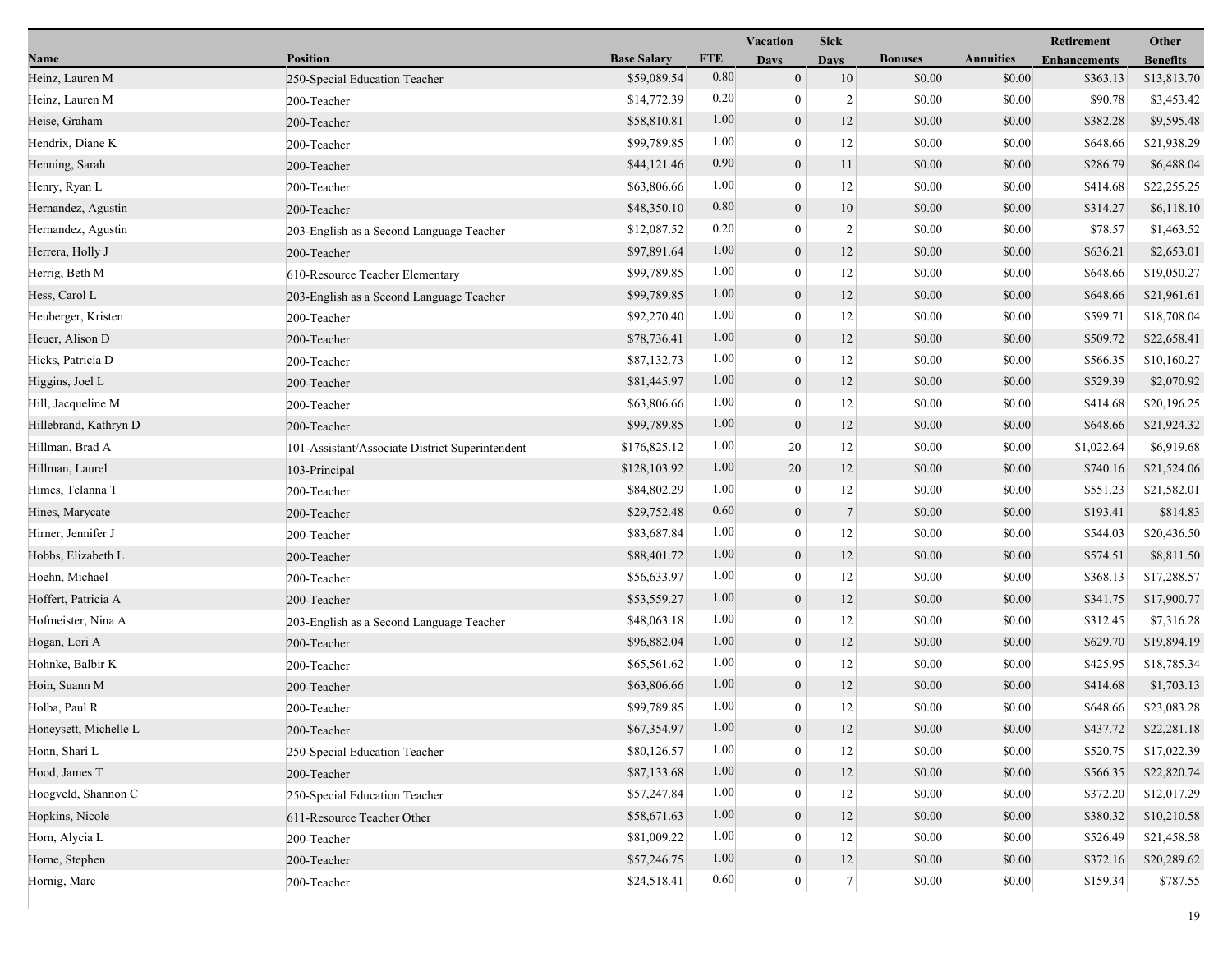|                         |                                          |                    |            | <b>Vacation</b>  | <b>Sick</b>    |                |                  | <b>Retirement</b>   | Other           |
|-------------------------|------------------------------------------|--------------------|------------|------------------|----------------|----------------|------------------|---------------------|-----------------|
| Name                    | <b>Position</b>                          | <b>Base Salary</b> | <b>FTE</b> | <b>Days</b>      | <b>Days</b>    | <b>Bonuses</b> | <b>Annuities</b> | <b>Enhancements</b> | <b>Benefits</b> |
| Horsey, Jennifer S      | 200-Teacher                              | \$99,789.85        | 1.00       | $\mathbf{0}$     | 12             | \$0.00         | \$0.00           | \$648.66            | \$19,394.02     |
| Horst, Jennifer L       | 250-Special Education Teacher            | \$37,577.81        | 1.00       | $\mathbf{0}$     | 12             | \$0.00         | \$0.00           | \$244.19            | \$1,649.38      |
| Horst, Sandra J         | 200-Teacher                              | \$104,574.78       | 1.00       | $\boldsymbol{0}$ | 12             | \$0.00         | \$0.00           | \$648.66            | \$10,549.98     |
| House, Kristine R       | 200-Teacher                              | \$23,122.07        | 0.50       | $\mathbf{0}$     | 6              | \$0.00         | \$0.00           | \$150.23            | \$622.52        |
| Howard, Janice F        | 203-English as a Second Language Teacher | \$99,789.85        | 1.00       | $\mathbf{0}$     | 12             | \$0.00         | \$0.00           | \$648.66            | \$23,074.57     |
| Howard, Tatyana         | 610-Resource Teacher Elementary          | \$66,040.91        | 1.00       | $\boldsymbol{0}$ | 12             | \$0.00         | \$0.00           | \$427.23            | \$14,637.59     |
| Howell, Susan M         | 200-Teacher                              | \$49,805.18        | 1.00       | $\mathbf{0}$     | 12             | \$0.00         | \$0.00           | \$323.73            | \$20,686.15     |
| Howicz, Mary C          | 103-Principal                            | \$133,502.96       | 1.00       | 20               | 12             | \$0.00         | \$0.00           | \$771.36            | \$5,389.89      |
| Howiler, Heather M      | 200-Teacher                              | \$96,781.65        | 1.00       | $\boldsymbol{0}$ | 12             | \$0.00         | \$0.00           | \$612.90            | \$8,994.20      |
| Huetson, Amy            | 200-Teacher                              | \$46,244.15        | 1.00       | $\mathbf{0}$     | 12             | \$0.00         | \$0.00           | \$300.69            | \$17,498.14     |
| Hughes, Kimberly A      | 200-Teacher                              | \$95,073.28        | 1.00       | $\mathbf{0}$     | 12             | \$0.00         | \$0.00           | \$617.93            | \$21,809.48     |
| Hull, Julie L           | 200-Teacher                              | \$82,522.03        | 1.00       | $\mathbf{0}$     | 12             | \$0.00         | \$0.00           | \$536.35            | \$8,656.50      |
| Hums, Janice L          | 200-Teacher                              | \$64,673.18        | 1.00       | $\mathbf{0}$     | 12             | \$0.00         | \$0.00           | \$382.52            | \$17,384.85     |
| Hunt, Tyler             | 200-Teacher                              | \$40,863.85        | 1.00       | $\mathbf{0}$     | 12             | \$0.00         | \$0.00           | \$265.65            | \$7,359.66      |
| Hurd, Melissa J         | 200-Teacher                              | \$74,669.49        | 1.00       | $\mathbf{0}$     | 12             | \$0.00         | \$0.00           | \$485.24            | \$8,273.83      |
| Hurley, Lisa            | 250-Special Education Teacher            | \$57,773.15        | 1.00       | $\mathbf{0}$     | 12             | \$0.00         | \$0.00           | \$375.56            | \$16,089.18     |
| Hurst, Alexander        | 200-Teacher                              | \$41,465.96        | 1.00       | $\mathbf{0}$     | 12             | \$0.00         | \$0.00           | \$269.50            | \$6,714.15      |
| Husk, Robert C          | 200-Teacher                              | \$58,810.81        | 1.00       | $\boldsymbol{0}$ | 12             | \$0.00         | \$0.00           | \$382.28            | \$1,513.51      |
| Hutchison, Katy A       | 250-Special Education Teacher            | \$71,121.18        | 1.00       | $\mathbf{0}$     | 12             | \$0.00         | \$0.00           | \$462.20            | \$7,853.32      |
| Hutchison, Shelley M    | 200-Teacher                              | \$68,841.08        | 1.00       | $\mathbf{0}$     | 12             | \$0.00         | \$0.00           | \$447.40            | \$2,042.98      |
| Hyatt, Rebecca          | 200-Teacher                              | \$57,247.84        | 1.00       | $\boldsymbol{0}$ | 12             | \$0.00         | \$0.00           | \$372.20            | \$16,037.71     |
| Hysjulien, Angela K     | 200-Teacher                              | \$89,798.15        | 1.00       | $\theta$         | 12             | \$0.00         | \$0.00           | \$583.63            | \$16,745.54     |
| Ianno, Kati Q           | 200-Teacher                              | \$49,805.18        | 1.00       | $\boldsymbol{0}$ | 12             | \$0.00         | \$0.00           | \$323.73            | \$8,734.10      |
| Imbordino, Mark         | 200-Teacher                              | \$24,518.41        | 0.60       | $\boldsymbol{0}$ | $\overline{7}$ | \$0.00         | \$0.00           | \$159.34            | \$6,540.12      |
| Irle, Meghan            | 200-Teacher                              | \$52,879.76        | 1.00       | $\mathbf{0}$     | 12             | \$0.00         | \$0.00           | \$343.65            | \$6,960.02      |
| Irmick, Michele         | 250-Special Education Teacher            | \$113,875.40       | 1.00       | $\overline{0}$   | 12             | \$0.00         | \$0.00           | \$648.66            | \$23,323.82     |
| Ivkovich, Tony C        | 200-Teacher                              | \$102,528.16       | 1.00       | $\mathbf{0}$     | 12             | \$0.00         | \$0.00           | \$629.70            | \$22,155.43     |
| Iwinski, Alice J        | 200-Teacher                              | \$91,988.66        | 1.00       | $\mathbf{0}$     | 12             | \$0.00         | \$0.00           | \$598.02            | \$17,967.49     |
| Jackson, Donna M        | 200-Teacher                              | \$83,687.84        | 1.00       | $\mathbf{0}$     | 12             | \$0.00         | \$0.00           | \$544.03            | \$10,055.01     |
| Jackson, Julie A        | 200-Teacher                              | \$42,721.28        | 1.00       | $\mathbf{0}$     | 12             | \$0.00         | \$0.00           | \$277.66            | \$8,089.23      |
| Jackson, Paula K        | 250-Special Education Teacher            | \$99,789.85        | $1.00\,$   | $\mathbf{0}$     | 12             | \$0.00         | \$0.00           | \$648.66            | \$18,816.38     |
| Jacobs, Bernadette      | 200-Teacher                              | \$99,789.85        | 1.00       | $\theta$         | 12             | \$0.00         | \$0.00           | \$648.66            | \$21,591.15     |
| Jacobs, Jimmie E        | 200-Teacher                              | \$68,410.89        | 1.00       | $\mathbf{0}$     | $12\,$         | \$0.00         | \$0.00           | \$432.22            | \$7,836.69      |
| Jaishankar, Swathi      | 200-Teacher                              | \$42,721.28        | 1.00       | $\overline{0}$   | 12             | \$0.00         | \$0.00           | \$277.66            | \$4,999.91      |
| Jakubas, Christina M    | 200-Teacher                              | \$73,862.44        | 1.00       | $\mathbf{0}$     | 12             | \$0.00         | \$0.00           | \$480.19            | \$8,253.68      |
| James, David            | 200-Teacher                              | \$51,175.93        | 1.00       | $\theta$         | 12             | \$0.00         | \$0.00           | \$332.61            | \$14,226.10     |
| James-Schrader, Laura L | 104-Assistant Principal                  | \$136,908.08       | 1.00       | 20               | 12             | \$0.00         | \$0.00           | \$791.28            | \$24,933.76     |
| Jamieson, Lenore K      | 200-Teacher                              | \$99,789.85        | 1.00       | $\mathbf{0}$     | $12\,$         | \$0.00         | \$0.00           | \$648.66            | \$9,052.79      |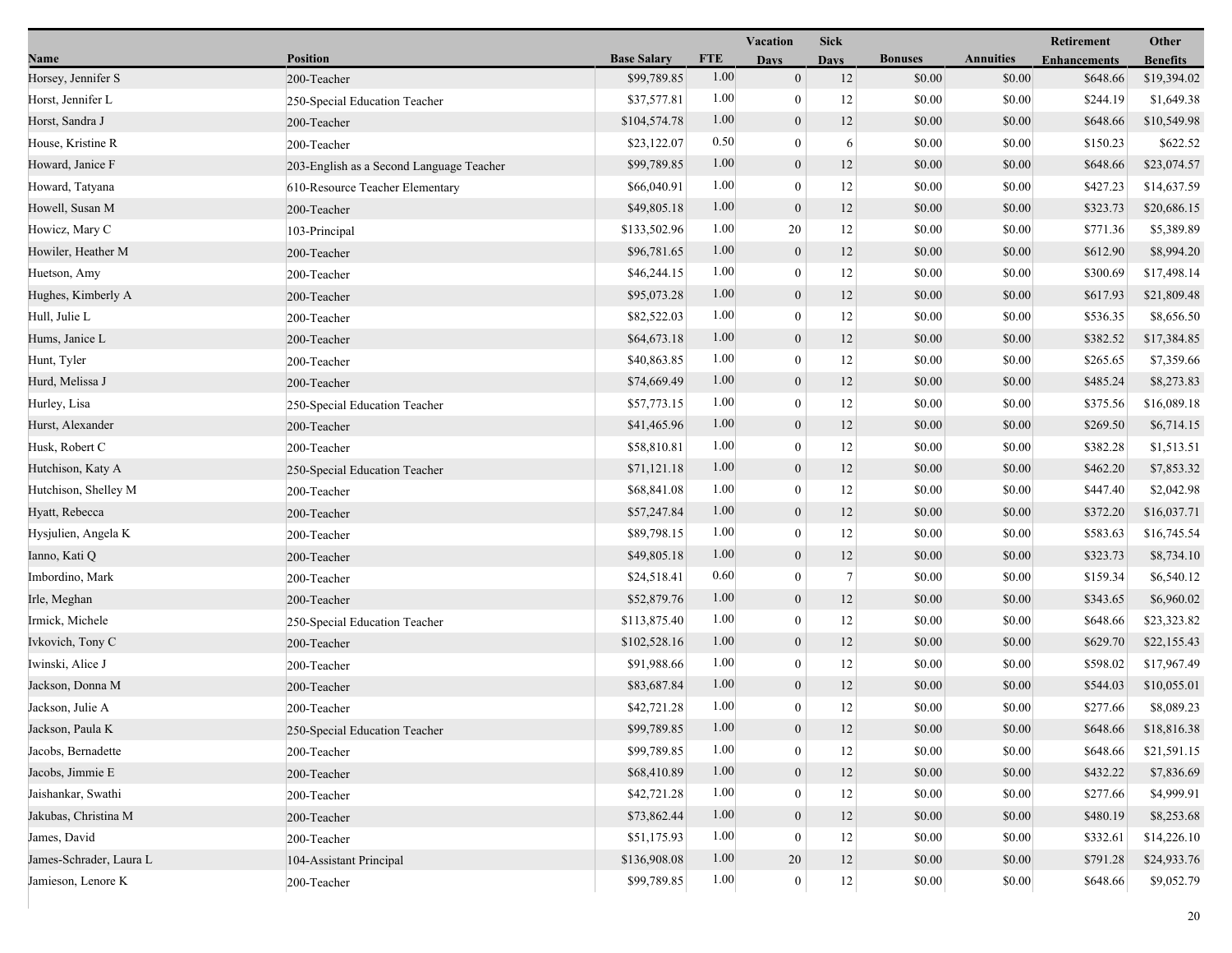|                             |                                 |                    |            | Vacation         | <b>Sick</b>    |                |                  | Retirement          | Other           |
|-----------------------------|---------------------------------|--------------------|------------|------------------|----------------|----------------|------------------|---------------------|-----------------|
| Name                        | <b>Position</b>                 | <b>Base Salary</b> | <b>FTE</b> | <b>Days</b>      | <b>Davs</b>    | <b>Bonuses</b> | <b>Annuities</b> | <b>Enhancements</b> | <b>Benefits</b> |
| Janacek, Allison            | 200-Teacher                     | \$47,115.98        | 1.00       | $\mathbf{0}$     | 12             | \$0.00         | \$0.00           | \$306.22            | \$7,774.83      |
| Janik, Deborah              | 200-Teacher                     | \$55,438.55        | 0.85       | $\boldsymbol{0}$ | 12             | \$0.00         | \$0.00           | \$352.27            | \$15,440.73     |
| Janota, James G             | 200-Teacher                     | \$89,798.15        | 1.00       | $\boldsymbol{0}$ | 12             | \$0.00         | \$0.00           | \$583.63            | \$9,025.57      |
| Jansen, Amy                 | 250-Special Education Teacher   | \$56,120.66        | 1.00       | $\mathbf{0}$     | 12             | \$0.00         | \$0.00           | \$364.77            | \$17,322.81     |
| Jansen, Elizabeth           | 152-Special Education Director  | \$128,840.00       | 1.00       | 20               | 12             | \$0.00         | \$0.00           | \$744.47            | \$4,950.20      |
| JANSEN, LUKE W              | 200-Teacher                     | \$8,485.45         | 0.15       | $\bf{0}$         | $\overline{4}$ | \$0.00         | \$0.00           | \$55.18             | \$231.27        |
| Jansen, Wyatt               | 250-Special Education Teacher   | \$42,721.28        | 1.00       | $\mathbf{0}$     | 12             | \$0.00         | \$0.00           | \$277.66            | \$1,191.29      |
| Janus, Tracy L              | 250-Special Education Teacher   | \$75,079.37        | 1.00       | $\boldsymbol{0}$ | 12             | \$0.00         | \$0.00           | \$488.11            | \$2,048.71      |
| Jastrow, Scott W            | 200-Teacher                     | \$73,862.12        | 1.00       | $\boldsymbol{0}$ | 12             | \$0.00         | \$0.00           | \$480.15            | \$21,743.66     |
| Jauch, Alice                | 200-Teacher                     | \$80,562.13        | 1.00       | $\mathbf{0}$     | 12             | \$0.00         | \$0.00           | \$523.63            | \$2,193.41      |
| Jauch, Jake R               | 250-Special Education Teacher   | \$42,093.73        | 1.00       | $\boldsymbol{0}$ | 12             | \$0.00         | \$0.00           | \$273.58            | \$1,147.30      |
| Javaherian, Arnoush         | 200-Teacher                     | \$76,078.63        | 1.00       | $\bf{0}$         | 12             | \$0.00         | \$0.00           | \$494.59            | \$17,676.63     |
| Jenkins, Bryan P            | 200-Teacher                     | \$69,212.70        | 1.00       | $\mathbf{0}$     | 12             | \$0.00         | \$0.00           | \$449.95            | \$8,018.66      |
| Jennings, Joshua            | 200-Teacher                     | \$51,380.22        | 1.00       | $\boldsymbol{0}$ | 12             | \$0.00         | \$0.00           | \$334.03            | \$16,435.17     |
| Jennings-Schaffer, Denise A | 610-Resource Teacher Elementary | \$95,688.68        | 1.00       | $\boldsymbol{0}$ | 12             | \$0.00         | \$0.00           | \$571.15            | \$8,373.41      |
| Jensen, Megan R             | 200-Teacher                     | \$65,202.85        | 1.00       | $\mathbf{0}$     | 12             | \$0.00         | \$0.00           | \$423.80            | \$16,974.10     |
| Jensik, Keith J             | 200-Teacher                     | \$96,882.04        | 1.00       | $\mathbf{0}$     | 12             | \$0.00         | \$0.00           | \$629.70            | \$19,620.13     |
| Jerger, Breah L             | 103-Principal                   | \$117,610.00       | 1.00       | 20               | 12             | \$0.00         | \$0.00           | \$678.72            | \$12,579.53     |
| Jernstad, Kimberly          | 200-Teacher                     | \$49,587.51        | 1.00       | $\mathbf{0}$     | 12             | \$0.00         | \$0.00           | \$322.29            | \$8,460.35      |
| Jeziorny, Christopher       | 250-Special Education Teacher   | \$61,872.21        | 1.00       | $\mathbf{0}$     | 12             | \$0.00         | \$0.00           | \$402.20            | \$3,300.39      |
| Ji, Nadia M                 | 200-Teacher                     | \$51,085.05        | 1.00       | $\mathbf{0}$     | 12             | \$0.00         | \$0.00           | \$332.08            | \$2,338.63      |
| John, David                 | 200-Teacher                     | \$99,789.85        | 1.00       | $\mathbf{0}$     | 12             | \$0.00         | \$0.00           | \$648.66            | \$23,154.79     |
| Johns, Bobbi K              | 200-Teacher                     | \$46,192.80        | 1.00       | $\mathbf{0}$     | 12             | \$0.00         | \$0.00           | \$300.21            | \$7,407.44      |
| Johnson, Adam B             | 200-Teacher                     | \$75,887.59        | 1.00       | $\boldsymbol{0}$ | 12             | \$0.00         | \$0.00           | \$493.21            | \$17,632.01     |
| Johnson, Adam L             | 200-Teacher                     | \$74,556.98        | 1.00       | $\mathbf{0}$     | 12             | \$0.00         | \$0.00           | \$468.43            | \$1,833.97      |
| Johnson, Ashley             | 250-Special Education Teacher   | \$42,093.73        | 1.00       | $\mathbf{0}$     | 12             | \$0.00         | \$0.00           | \$273.58            | \$4,180.35      |
| Johnson, Aundrea M          | 104-Assistant Principal         | \$135,567.92       | 1.00       | 20               | 12             | \$0.00         | \$0.00           | \$783.36            | \$25,784.11     |
| Johnson, Erica              | 200-Teacher                     | \$46,192.80        | 1.00       | $\bf{0}$         | 12             | \$0.00         | \$0.00           | \$300.21            | \$18,196.09     |
| Johnson, Ethan M            | 200-Teacher                     | \$53,942.87        | 1.00       | $\mathbf{0}$     | 12             | \$0.00         | \$0.00           | \$350.61            | \$7,539.70      |
| Johnson, Jaime N            | 200-Teacher                     | \$59,464.03        | 1.00       | $\mathbf{0}$     | 12             | \$0.00         | \$0.00           | \$386.60            | \$7,579.30      |
| Johnson, Jane A             | 200-Teacher                     | \$83,687.84        | 1.00       | $\theta$         | 12             | \$0.00         | \$0.00           | \$544.03            | \$22,702.59     |
| Johnson, Jill M             | 200-Teacher                     | \$85,519.59        | 1.00       | $\mathbf{0}$     | $12\,$         | \$0.00         | \$0.00           | \$555.79            | \$22,740.45     |
| Johnson, Keely              | 250-Special Education Teacher   | \$32,691.12        | 0.80       | $\mathbf{0}$     | 10             | \$0.00         | \$0.00           | \$212.40            | \$1,010.48      |
| Johnson, Latia M            | 250-Special Education Teacher   | \$76,078.63        | 1.00       | $\mathbf{0}$     | 12             | \$0.00         | \$0.00           | \$494.59            | \$22,466.14     |
| Johnson, Lauren J           | 250-Special Education Teacher   | \$40,863.85        | 1.00       | $\mathbf{0}$     | 12             | \$0.00         | \$0.00           | \$265.65            | \$1,087.81      |
| Johnson, Matthew W          | 200-Teacher                     | \$54,237.56        | 1.00       |                  | 12             | \$0.00         | \$0.00           | \$352.53            | \$7,604.83      |
| Johnson, Michelle L         | 200-Teacher                     | \$85,522.03        | 1.00       | $\mathbf{0}$     | 12             | \$0.00         | \$0.00           | \$536.35            | \$9,329.23      |
| Johnson, Natalie C          | 200-Teacher                     | \$118,556.18       | 1.00       | $\boldsymbol{0}$ | $12\,$         | \$0.00         | \$0.00           | \$658.02            | \$19,110.16     |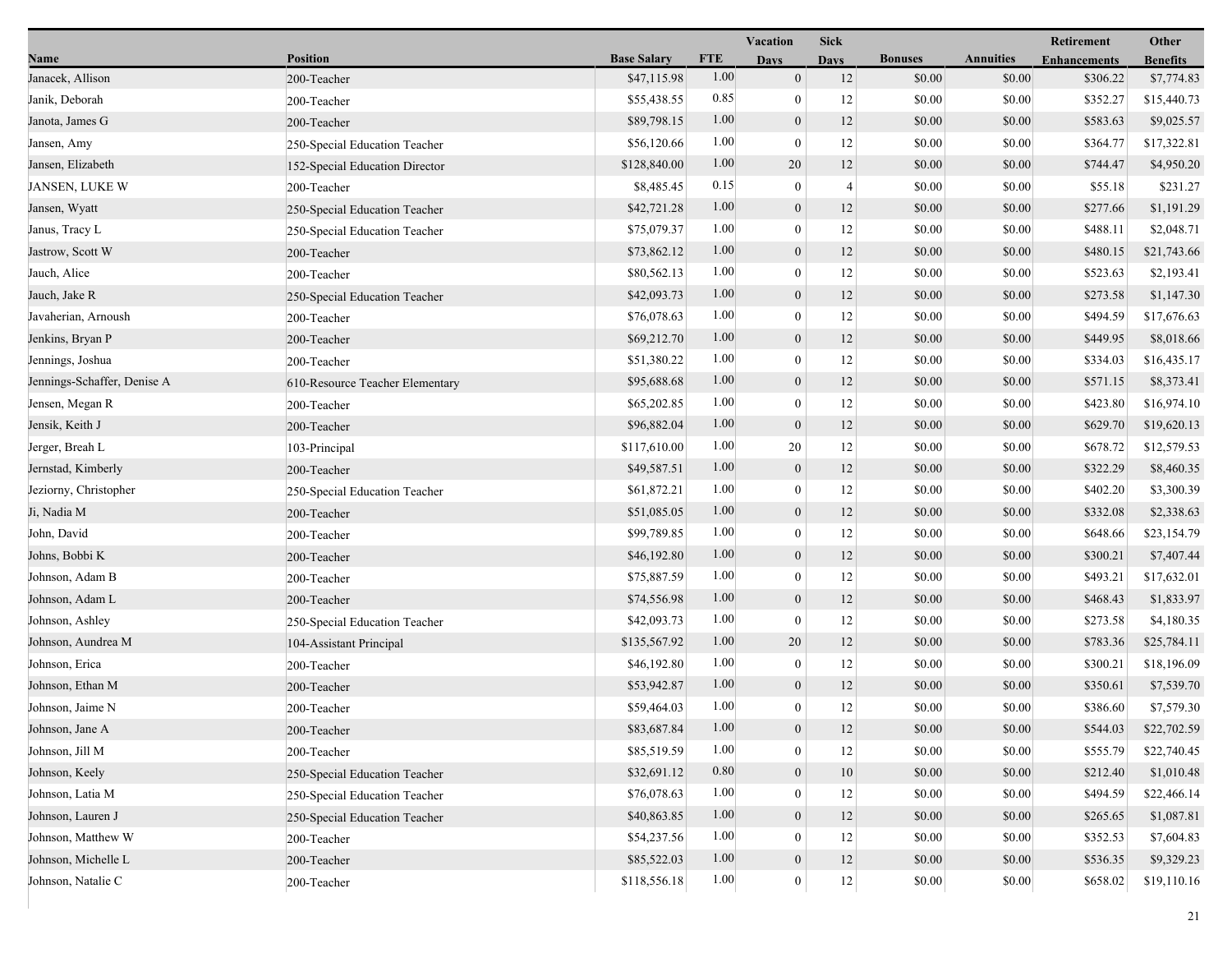|                         |                                                 |                    |            | Vacation         | Sick        |                |                  | Retirement          | Other           |  |
|-------------------------|-------------------------------------------------|--------------------|------------|------------------|-------------|----------------|------------------|---------------------|-----------------|--|
| Name                    | <b>Position</b>                                 | <b>Base Salary</b> | <b>FTE</b> | <b>Days</b>      | <b>Davs</b> | <b>Bonuses</b> | <b>Annuities</b> | <b>Enhancements</b> | <b>Benefits</b> |  |
| Johnson, Sara J         | 250-Special Education Teacher                   | \$99,789.09        | 1.00       | $\mathbf{0}$     | 12          | \$0.00         | \$0.00           | \$648.64            | \$10,468.58     |  |
| Johnston, David S       | 200-Teacher                                     | \$99,789.85        | 1.00       | $\boldsymbol{0}$ | 12          | \$0.00         | \$0.00           | \$648.66            | \$22,141.19     |  |
| Johnston, Laura C       | 200-Teacher                                     | \$76,731.85        | 1.00       | $\boldsymbol{0}$ | 12          | \$0.00         | \$0.00           | \$498.68            | \$1,956.71      |  |
| Johnston, Laura D       | 101-Assistant/Associate District Superintendent | \$190,677.92       | 1.00       | 20               | 12          | \$0.00         | \$0.00           | \$1,103.04          | \$16,814.61     |  |
| Joiner-Woodson, Cynthia | 605-Resource Teacher Reading                    | \$96,882.04        | 1.00       | $\boldsymbol{0}$ | 12          | \$0.00         | \$0.00           | \$629.70            | \$17,067.50     |  |
| Jones, Amy L            | 200-Teacher                                     | \$82,778.32        | 1.00       | $\boldsymbol{0}$ | 12          | \$0.00         | \$0.00           | \$538.03            | \$22,663.13     |  |
| Jones, Julia            | 250-Special Education Teacher                   | \$52,841.34        | 1.00       | $\boldsymbol{0}$ | 12          | \$0.00         | \$0.00           | \$343.41            | \$17,145.14     |  |
| Jones, Rodney A         | 200-Teacher                                     | \$73,971.18        | 1.00       | $\boldsymbol{0}$ | 12          | \$0.00         | \$0.00           | \$478.76            | \$22,644.44     |  |
| Jordan, Kimberly W      | 250-Special Education Teacher                   | \$66,996.21        | 1.00       | $\boldsymbol{0}$ | 12          | \$0.00         | \$0.00           | \$435.56            | \$9,493.45      |  |
| Jordan, Meredith T      | 200-Teacher                                     | \$74,259.60        | 1.00       | $\mathbf{0}$     | 12          | \$0.00         | \$0.00           | \$482.60            | \$21,351.62     |  |
| Jordan, Moniko C        | 203-English as a Second Language Teacher        | \$89,529.13        | 1.00       | $\boldsymbol{0}$ | 12          | \$0.00         | \$0.00           | \$581.95            | \$18,339.01     |  |
| Jourdan, Ayana R        | 200-Teacher                                     | \$69,956.28        | 1.00       | $\boldsymbol{0}$ | 12          | \$0.00         | \$0.00           | \$442.34            | \$22,094.69     |  |
| Jovanes, Erica A        | 200-Teacher                                     | \$87,133.68        | 1.00       | $\boldsymbol{0}$ | 12          | \$0.00         | \$0.00           | \$566.35            | \$21,971.63     |  |
| Judson, Stephen         | 153-Special Education Supervisor                | \$96,500.00        | 1.00       | 20               | 12          | \$0.00         | \$0.00           | \$539.68            | \$19,729.94     |  |
| Justice, Gaye           | 200-Teacher                                     | \$58,836.25        | 1.00       | $\boldsymbol{0}$ | 12          | \$0.00         | \$0.00           | \$382.52            | \$17,687.43     |  |
| Kabel, Danielle         | 203-English as a Second Language Teacher        | \$62,090.10        | 0.99       | $\mathbf{0}$     | 12          | \$0.00         | \$0.00           | \$401.64            | \$9,495.41      |  |
| Kaczmarski, Colleen     | 250-Special Education Teacher                   | \$42,093.73        | 1.00       | $\boldsymbol{0}$ | 12          | \$0.00         | \$0.00           | \$270.86            | \$11,120.50     |  |
| Kagan, Inna             | 200-Teacher                                     | \$89,311.24        | 1.00       | $\boldsymbol{0}$ | 12          | \$0.00         | \$0.00           | \$580.51            | \$2,287.13      |  |
| Kakos, Tiffany A        | 250-Special Education Teacher                   | \$74,260.86        | 1.00       | $\boldsymbol{0}$ | 12          | \$0.00         | \$0.00           | \$482.65            | \$1,918.64      |  |
| Kalacinski, Maria       | 200-Teacher                                     | \$99,789.85        | 1.00       | $\boldsymbol{0}$ | 12          | \$0.00         | \$0.00           | \$648.66            | \$9,455.74      |  |
| Kalantzis, Kimberly B   | 200-Teacher                                     | \$74,669.49        | 1.00       | $\boldsymbol{0}$ | 12          | \$0.00         | \$0.00           | \$485.24            | \$9,879.14      |  |
| Kaleta, Elizabeth A     | 200-Teacher                                     | \$99,789.85        | 1.00       | $\boldsymbol{0}$ | 12          | \$0.00         | \$0.00           | \$648.66            | \$10,465.02     |  |
| Kalina, David D         | 200-Teacher                                     | \$52,585.07        | 1.00       | $\boldsymbol{0}$ | 12          | \$0.00         | \$0.00           | \$341.73            | \$17,353.12     |  |
| Kalivas, Kristen        | 200-Teacher                                     | \$97,112.66        | 1.00       | $\boldsymbol{0}$ | 12          | \$0.00         | \$0.00           | \$631.14            | \$10,651.16     |  |
| Kaloczi, Karen          | 200-Teacher                                     | \$51,086.18        | 1.00       | $\boldsymbol{0}$ | 12          | \$0.00         | \$0.00           | \$332.13            | \$1,321.78      |  |
| Kalvaitis, Sheri A      | 200-Teacher                                     | \$69,212.40        | 1.00       | $\boldsymbol{0}$ | 12          | \$0.00         | \$0.00           | \$449.95            | \$1,765.75      |  |
| Kaminsky, Joshua        | 200-Teacher                                     | \$63,806.66        | 1.00       | $\boldsymbol{0}$ | 12          | \$0.00         | \$0.00           | \$414.68            | \$21,508.93     |  |
| Kammer, Jennifer A      | 200-Teacher                                     | \$63,806.66        | 1.00       | $\boldsymbol{0}$ | 12          | \$0.00         | \$0.00           | \$414.68            | \$22,223.70     |  |
| Kampf, Ashley           | 250-Special Education Teacher                   | \$48,473.06        | 1.00       | $\mathbf{0}$     | 12          | \$0.00         | \$0.00           | \$301.80            | \$20,960.25     |  |
| Karl, Victoria          | 200-Teacher                                     | \$57,260.79        | 1.00       | $\mathbf{0}$     | 12          | \$0.00         | \$0.00           | \$372.20            | \$22,019.95     |  |
| Kasher, Ashley M        | 200-Teacher                                     | \$28,604.64        | 0.70       | $\boldsymbol{0}$ | 8           | \$0.00         | \$0.00           | \$186.01            | \$806.07        |  |
| Kasprzak, Anne E        | 200-Teacher                                     | \$63,806.66        | 1.00       | $\boldsymbol{0}$ | 12          | \$0.00         | \$0.00           | \$414.68            | \$1,965.65      |  |
| Kastner, Jennifer M     | 200-Teacher                                     | \$82,523.10        | 1.00       | $\boldsymbol{0}$ | 12          | \$0.00         | \$0.00           | \$536.35            | \$18,371.36     |  |
| Kauffman, Kristin L     | 200-Teacher                                     | \$68,840.91        | 1.00       | $\boldsymbol{0}$ | 12          | \$0.00         | \$0.00           | \$447.55            | \$21,124.71     |  |
| Kaufman, Barbara E      | 610-Resource Teacher Elementary                 | \$104,514.75       | 1.00       | $\boldsymbol{0}$ | 12          | \$0.00         | \$0.00           | \$648.66            | \$23,151.79     |  |
| Kauling, Denise         | 250-Special Education Teacher                   | \$75,079.37        | 0.95       | $\boldsymbol{0}$ | 12          | \$0.00         | \$0.00           | \$464.10            | \$22,352.70     |  |
| Kay, Miranda            | 200-Teacher                                     | \$41,465.96        | 1.00       | $\boldsymbol{0}$ | 12          | \$0.00         | \$0.00           | \$269.50            | \$1,174.97      |  |
| Kazda, Regina A         | 200-Teacher                                     | \$51,147.67        | 0.70       | $\mathbf{0}$     | 8           | \$0.00         | \$0.00           | \$332.42            | \$1,362.12      |  |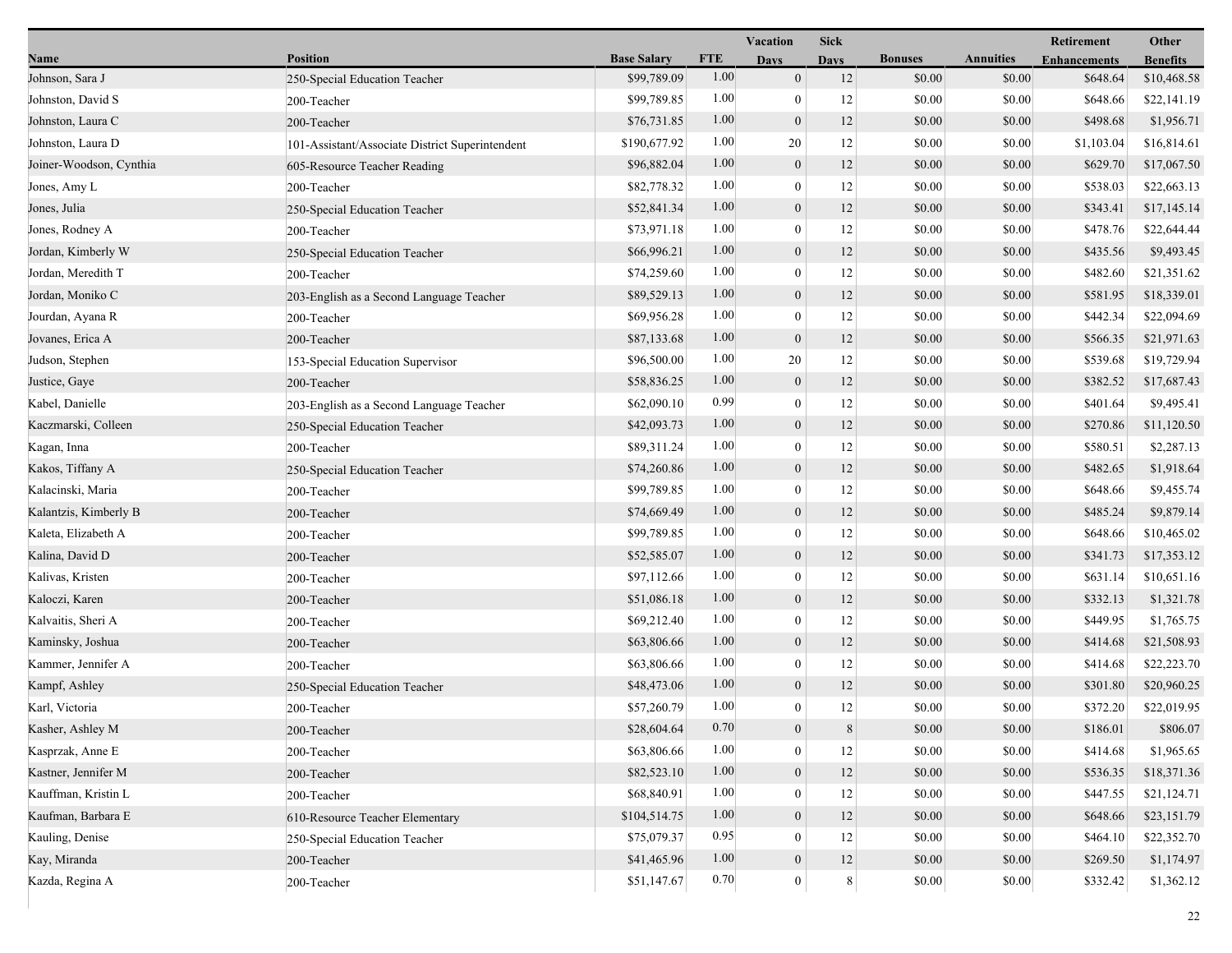|                         |                                          |                    |            | Vacation         | <b>Sick</b>       |                |                  | Retirement          | Other           |
|-------------------------|------------------------------------------|--------------------|------------|------------------|-------------------|----------------|------------------|---------------------|-----------------|
| Name                    | <b>Position</b>                          | <b>Base Salary</b> | <b>FTE</b> | <b>Days</b>      | <b>Davs</b>       | <b>Bonuses</b> | <b>Annuities</b> | <b>Enhancements</b> | <b>Benefits</b> |
| Kearley, Kerry J        | 250-Special Education Teacher            | \$58,836.25        | 1.00       | $\mathbf{0}$     | 12                | \$0.00         | \$0.00           | \$382.52            | \$22,041.49     |
| Kegg, Laura L           | 200-Teacher                              | \$87,876.65        | 1.00       | $\boldsymbol{0}$ | 12                | \$0.00         | \$0.00           | \$571.15            | \$21,633.61     |
| Keller, John M          | 200-Teacher                              | \$83,687.84        | 1.00       | $\boldsymbol{0}$ | 12                | \$0.00         | \$0.00           | \$544.03            | \$18,360.64     |
| Kellogg, Angela L       | 250-Special Education Teacher            | \$94,281.65        | 1.00       | $\mathbf{0}$     | 12                | \$0.00         | \$0.00           | \$612.90            | \$8,723.40      |
| Kelly, Jan M            | 200-Teacher                              | \$97,229.26        | 1.00       | $\mathbf{0}$     | 12                | \$0.00         | \$0.00           | \$544.03            | \$8,302.85      |
| Kelly, Kelly M          | 200-Teacher                              | \$74,669.49        | 1.00       | $\boldsymbol{0}$ | 12                | \$0.00         | \$0.00           | \$485.24            | \$8,501.46      |
| Kelly, Monika H         | 200-Teacher                              | \$91,988.66        | 1.00       | $\mathbf{0}$     | 12                | \$0.00         | \$0.00           | \$598.02            | \$19,027.85     |
| Kelly, Samantha L       | 200-Teacher                              | \$74,041.45        | 1.00       | $\boldsymbol{0}$ | 12                | \$0.00         | \$0.00           | \$481.18            | \$9,824.09      |
| Kelly, Stephanie E      | 250-Special Education Teacher            | \$54,238.34        | 1.00       | $\boldsymbol{0}$ | 12                | \$0.00         | \$0.00           | \$352.53            | \$16,979.41     |
| Kelsey, John D          | 200-Teacher                              | \$100,324.98       | 1.00       | $\mathbf{0}$     | 12                | \$0.00         | \$0.00           | \$635.22            | \$14,933.03     |
| Kelsey, Shelli          | 200-Teacher                              | \$68,457.43        | 1.00       | $\boldsymbol{0}$ | 12                | \$0.00         | \$0.00           | \$444.93            | \$1,747.38      |
| Kemerly, Sarah          | 250-Special Education Teacher            | \$60,437.62        | 1.00       | $\bf{0}$         | 12                | \$0.00         | \$0.00           | \$392.84            | \$9,526.86      |
| Kempski, Kaitlyn E      | 610-Resource Teacher Elementary          | \$72,274.03        | 1.00       | $\mathbf{0}$     | 12                | \$0.00         | \$0.00           | \$469.87            | \$1,924.91      |
| Kennedy, James F        | 200-Teacher                              | \$58,926.12        | 1.00       | $\boldsymbol{0}$ | 12                | \$0.00         | \$0.00           | \$383.00            | \$7,701.80      |
| Kennedy, Michael P      | 200-Teacher                              | \$92,270.40        | 1.00       | $\boldsymbol{0}$ | 12                | \$0.00         | \$0.00           | \$599.71            | \$21,950.84     |
| Kennedy, Sharon K       | 200-Teacher                              | \$110,411.61       | 1.00       | $\mathbf{0}$     | 12                | \$0.00         | \$0.00           | \$648.66            | \$9,431.34      |
| Kent, Mary E            | 200-Teacher                              | \$116,396.69       | 1.00       | $\mathbf{0}$     | 12                | \$0.00         | \$0.00           | \$648.66            | \$19,024.82     |
| Keplar, Bridget M       | 200-Teacher                              | \$77,830.97        | 1.00       | $\bf{0}$         | 12                | \$0.00         | \$0.00           | \$498.69            | \$18,335.81     |
| Kerber, Karissa A       | 250-Special Education Teacher            | \$44,450.79        | 1.00       | $\mathbf{0}$     | 12                | \$0.00         | \$0.00           | \$288.93            | \$7,200.23      |
| Kesler, Elizabeth M     | 200-Teacher                              | \$66,918.51        | 1.00       | $\mathbf{0}$     | 12                | \$0.00         | \$0.00           | \$435.05            | \$1,764.34      |
| Ketcherside, Annmarie B | 200-Teacher                              | \$85,519.59        | 1.00       | $\mathbf{0}$     | 12                | \$0.00         | \$0.00           | \$555.79            | \$18,088.97     |
| Khames, Juliette A      | 250-Special Education Teacher            | \$74,041.71        | 1.00       | $\mathbf{0}$     | 12                | \$0.00         | \$0.00           | \$481.16            | \$9,788.85      |
| Khan, Fatima            | 200-Teacher                              | \$82,522.03        | 1.00       | $\mathbf{0}$     | 12                | \$0.00         | \$0.00           | \$536.35            | \$8,051.87      |
| Ki, Hoon B              | 203-English as a Second Language Teacher | \$101,237.40       | 1.00       | $\boldsymbol{0}$ | 12                | \$0.00         | \$0.00           | \$658.02            | \$9,108.31      |
| Kiesewetter, Jennifer A | 200-Teacher                              | \$75,079.37        | 1.00       | $\mathbf{0}$     | 12                | \$0.00         | \$0.00           | \$488.11            | \$17,451.11     |
| Kiger, Brent R          | 200-Teacher                              | \$99,789.85        | 1.00       | $\mathbf{0}$     | 12                | \$0.00         | \$0.00           | \$648.66            | \$19,693.62     |
| Kill, Timothy T         | 200-Teacher                              | \$94,512.26        | 1.00       | $\mathbf{0}$     | 12                | \$0.00         | \$0.00           | \$614.34            | \$23,100.94     |
| Kimel, Steven           | 250-Special Education Teacher            | \$56,120.66        | 1.00       | $\bf{0}$         | 12                | \$0.00         | \$0.00           | \$364.77            | \$17,982.26     |
| Kimminau, Deborah D     | 200-Teacher                              | \$71,889.82        | 1.00       | $\mathbf{0}$     | 12                | \$0.00         | \$0.00           | \$467.24            | \$7,861.22      |
| Kinell, Kristen         | 200-Teacher                              | \$51,842.10        | 1.00       | $\mathbf{0}$     | 12                | \$0.00         | \$0.00           | \$336.93            | \$7,955.69      |
| Kiselyk, Angela         | 200-Teacher                              | \$72,671.19        | $1.00\,$   | $\theta$         | 12                | \$0.00         | \$0.00           | \$472.28            | \$22,384.63     |
| Kittl, Leah T           | 610-Resource Teacher Elementary          | \$91,758.04        | 1.00       | $\mathbf{0}$     | $12\,$            | \$0.00         | \$0.00           | \$596.35            | \$10,470.96     |
| Klaeren, Kerry E        | 200-Teacher                              | \$57,247.84        | 1.00       | $\mathbf{0}$     | 12                | \$0.00         | \$0.00           | \$372.20            | \$1,474.32      |
| Klaft, Brian F          | 200-Teacher                              | \$52,915.07        | 1.00       | $\mathbf{0}$     | 12                | \$0.00         | \$0.00           | \$341.73            | \$1,582.37      |
| Klappauf, James         | 200-Teacher                              | \$87,652.29        | 1.00       | $\overline{0}$   | 12                | \$0.00         | \$0.00           | \$567.79            | \$8,974.22      |
| Klassen, Heather L      | 200-Teacher                              | \$56,120.66        | 1.00       | $\mathbf{0}$     | 12                | \$0.00         | \$0.00           | \$364.77            | \$1,441.05      |
| Klassen, Wesley D       | 200-Teacher                              | \$71,121.18        | 1.00       | $\mathbf{0}$     | 12                | \$0.00         | \$0.00           | \$462.20            | \$17,660.46     |
| Klatka, Thomas          | 200-Teacher                              | \$46,192.80        | 1.00       | $\boldsymbol{0}$ | $12 \overline{ }$ | \$0.00         | \$0.00           | \$300.21            | \$7,080.97      |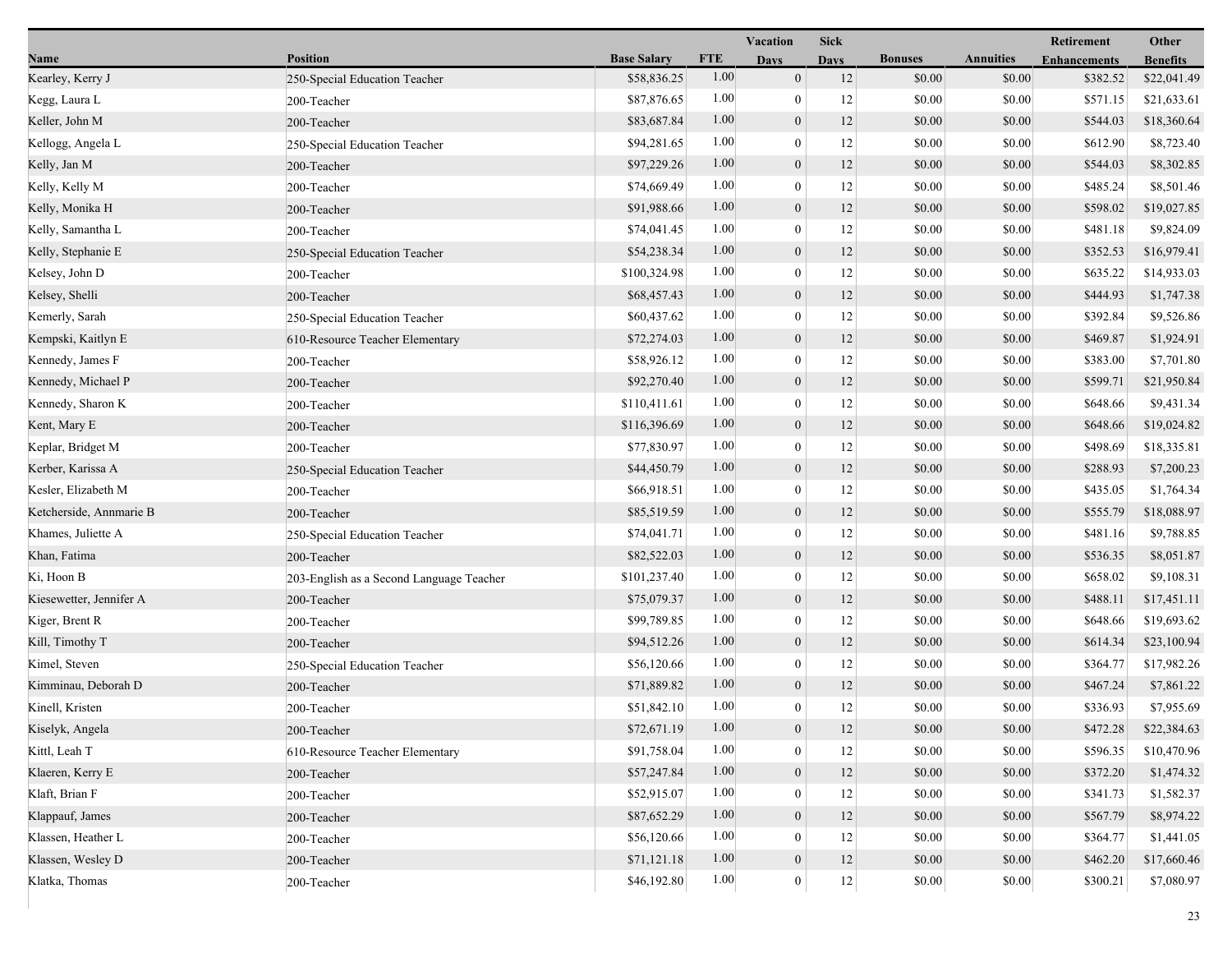|                       |                                          |                    |            | <b>Vacation</b>  | <b>Sick</b>    |                |                  | Retirement          | Other           |
|-----------------------|------------------------------------------|--------------------|------------|------------------|----------------|----------------|------------------|---------------------|-----------------|
| Name                  | <b>Position</b>                          | <b>Base Salary</b> | <b>FTE</b> | <b>Days</b>      | <b>Days</b>    | <b>Bonuses</b> | <b>Annuities</b> | <b>Enhancements</b> | <b>Benefits</b> |
| Klein, Lauren         | 200-Teacher                              | \$60,437.62        | 1.00       | $\mathbf{0}$     | 12             | \$0.00         | \$0.00           | \$392.84            | \$20,949.75     |
| Klein, Myanna M       | 200-Teacher                              | \$64,844.32        | 1.00       | $\mathbf{0}$     | 12             | \$0.00         | \$0.00           | \$421.40            | \$16,297.96     |
| Klein, Ryan K         | 200-Teacher                              | \$75,079.37        | 1.00       | $\boldsymbol{0}$ | 12             | \$0.00         | \$0.00           | \$488.11            | \$8,815.51      |
| Kleinhans, Ben R      | 200-Teacher                              | \$68,840.92        | 1.00       | $\theta$         | 12             | \$0.00         | \$0.00           | \$447.55            | \$22,409.22     |
| Klingler, Christine B | 203-English as a Second Language Teacher | \$60,104.64        | 1.00       | $\mathbf{0}$     | 12             | \$0.00         | \$0.00           | \$390.70            | \$17,106.36     |
| Klonfas, Christine M  | 200-Teacher                              | \$55,531.28        | 1.00       | $\boldsymbol{0}$ | 12             | \$0.00         | \$0.00           | \$360.93            | \$7,478.19      |
| Kluge, Elizabeth      | 200-Teacher                              | \$41,465.96        | 1.00       | $\mathbf{0}$     | 12             | \$0.00         | \$0.00           | \$269.50            | \$1,082.49      |
| Knight, Kara M        | 250-Special Education Teacher            | \$42,721.28        | 1.00       | $\mathbf{0}$     | 12             | \$0.00         | \$0.00           | \$277.66            | \$8,783.83      |
| Knight, Miles         | 200-Teacher                              | \$40,863.85        | 1.00       | $\boldsymbol{0}$ | 12             | \$0.00         | \$0.00           | \$265.65            | \$7,214.83      |
| Knight, Sandra        | 200-Teacher                              | \$55,019.16        | 1.00       | $\theta$         | 12             | \$0.00         | \$0.00           | \$357.57            | \$1,462.42      |
| Knoll, Michael C      | 200-Teacher                              | \$99,790.09        | 1.00       | $\mathbf{0}$     | 12             | \$0.00         | \$0.00           | \$648.66            | \$18,733.60     |
| Knowles, Jacki        | 200-Teacher                              | \$49,023.81        | 1.00       | $\mathbf{0}$     | 12             | \$0.00         | \$0.00           | \$318.69            | \$7,537.22      |
| Knowlton, Rodney A    | 200-Teacher                              | \$53,942.87        | 1.00       | $\mathbf{0}$     | 12             | \$0.00         | \$0.00           | \$350.61            | \$8,503.33      |
| Knuth, Elizabeth A    | 200-Teacher                              | \$82,329.22        | 1.00       | $\mathbf{0}$     | 12             | \$0.00         | \$0.00           | \$535.15            | \$16,727.25     |
| Kochanek, Patricia    | 200-Teacher                              | \$99,789.85        | 1.00       | $\mathbf{0}$     | 12             | \$0.00         | \$0.00           | \$648.66            | \$9,065.24      |
| Koebrich, Gerlinda J  | 200-Teacher                              | \$83,687.84        | 1.00       | $\mathbf{0}$     | 12             | \$0.00         | \$0.00           | \$544.03            | \$21,525.02     |
| Koeller, Courtney M   | 200-Teacher                              | \$74,669.49        | 1.00       | $\mathbf{0}$     | 12             | \$0.00         | \$0.00           | \$485.24            | \$17,501.73     |
| Koen, Cara A          | 200-Teacher                              | \$75,079.37        | 1.00       | $\mathbf{0}$     | 12             | \$0.00         | \$0.00           | \$488.11            | \$8,499.24      |
| Kohler, Keith A       | 200-Teacher                              | \$81,445.97        | 1.00       | $\mathbf{0}$     | 12             | \$0.00         | \$0.00           | \$529.39            | \$19,912.65     |
| Kokes, Jennifer M     | 200-Teacher                              | \$92,269.51        | 1.00       | $\mathbf{0}$     | 12             | \$0.00         | \$0.00           | \$599.71            | \$2,337.44      |
| Kolbaba, Amanda K     | 200-Teacher                              | \$76,078.28        | 1.00       | $\boldsymbol{0}$ | 12             | \$0.00         | \$0.00           | \$494.59            | \$21,341.84     |
| Kontos, Amanda M      | 200-Teacher                              | \$70,724.01        | 1.00       | $\mathbf{0}$     | 12             | \$0.00         | \$0.00           | \$459.79            | \$22,266.18     |
| Koos, Joseph A        | 200-Teacher                              | \$99,789.85        | 1.00       | $\mathbf{0}$     | 12             | \$0.00         | \$0.00           | \$648.66            | \$21,926.80     |
| Koppin, Tonya L       | 200-Teacher                              | \$67,436.78        | 0.80       | $\mathbf{0}$     | $10\,$         | \$0.00         | \$0.00           | \$436.76            | \$17,489.28     |
| Koppin, Tonya L       | 203-English as a Second Language Teacher | \$16,859.19        | 0.20       | $\mathbf{0}$     | $\overline{2}$ | \$0.00         | \$0.00           | \$109.19            | \$4,372.32      |
| Korbitz, Ronald S     | 200-Teacher                              | \$87,876.65        | 1.00       | $\theta$         | 12             | \$0.00         | \$0.00           | \$571.15            | \$18,173.39     |
| Korn, Heather L       | 203-English as a Second Language Teacher | \$75,886.41        | 1.00       | $\mathbf{0}$     | 12             | \$0.00         | \$0.00           | \$493.16            | \$17,606.78     |
| Korn, Howard M        | 200-Teacher                              | \$57,247.84        | 1.00       | $\mathbf{0}$     | 12             | \$0.00         | \$0.00           | \$372.20            | \$1,494.74      |
| Kos, Robert L         | 250-Special Education Teacher            | \$87,133.68        | 1.00       | $\mathbf{0}$     | 12             | \$0.00         | \$0.00           | \$566.35            | \$19,261.86     |
| Kosobayashi, Kevan    | 200-Teacher                              | \$81,010.41        | 1.00       | $\mathbf{0}$     | 12             | \$0.00         | \$0.00           | \$526.51            | \$19,146.21     |
| Kottmann, Piper L     | 200-Teacher                              | \$80,126.57        | $1.00\,$   | $\theta$         | 12             | \$0.00         | \$0.00           | \$520.75            | \$19,330.49     |
| Koulos, Jill          | 200-Teacher                              | \$60,437.62        | 1.00       | $\theta$         | 12             | \$0.00         | \$0.00           | \$392.84            | \$17,292.44     |
| Kovaka, Audra D       | 200-Teacher                              | \$69,212.40        | 1.00       | $\mathbf{0}$     | $12\,$         | \$0.00         | \$0.00           | \$449.95            | \$16,571.64     |
| Krahenbuhl, Timothy S | 103-Principal                            | \$106,356.60       | 1.00       | 20               | 12             | \$0.00         | \$0.00           | \$613.49            | \$10,363.30     |
| Kral, Shawna          | 250-Special Education Teacher            | \$50,330.49        | 1.00       | $\mathbf{0}$     | 12             | \$0.00         | \$0.00           | \$327.09            | \$6,977.94      |
| Kramer, Eric          | 200-Teacher                              | \$65,561.62        | 1.00       | $\theta$         | 12             | \$0.00         | \$0.00           | \$426.20            | \$16,332.59     |
| Kramer, Kelly         | 250-Special Education Teacher            | \$44,664.59        | 0.70       | $\mathbf{0}$     | $\,$ 8 $\,$    | \$0.00         | \$0.00           | \$290.42            | \$1,156.94      |
| Kramer, Linda M       | 200-Teacher                              | \$87,667.80        | 1.00       | $\mathbf{0}$     | 12             | \$0.00         | $\$0.00$         | \$544.03            | \$10,123.42     |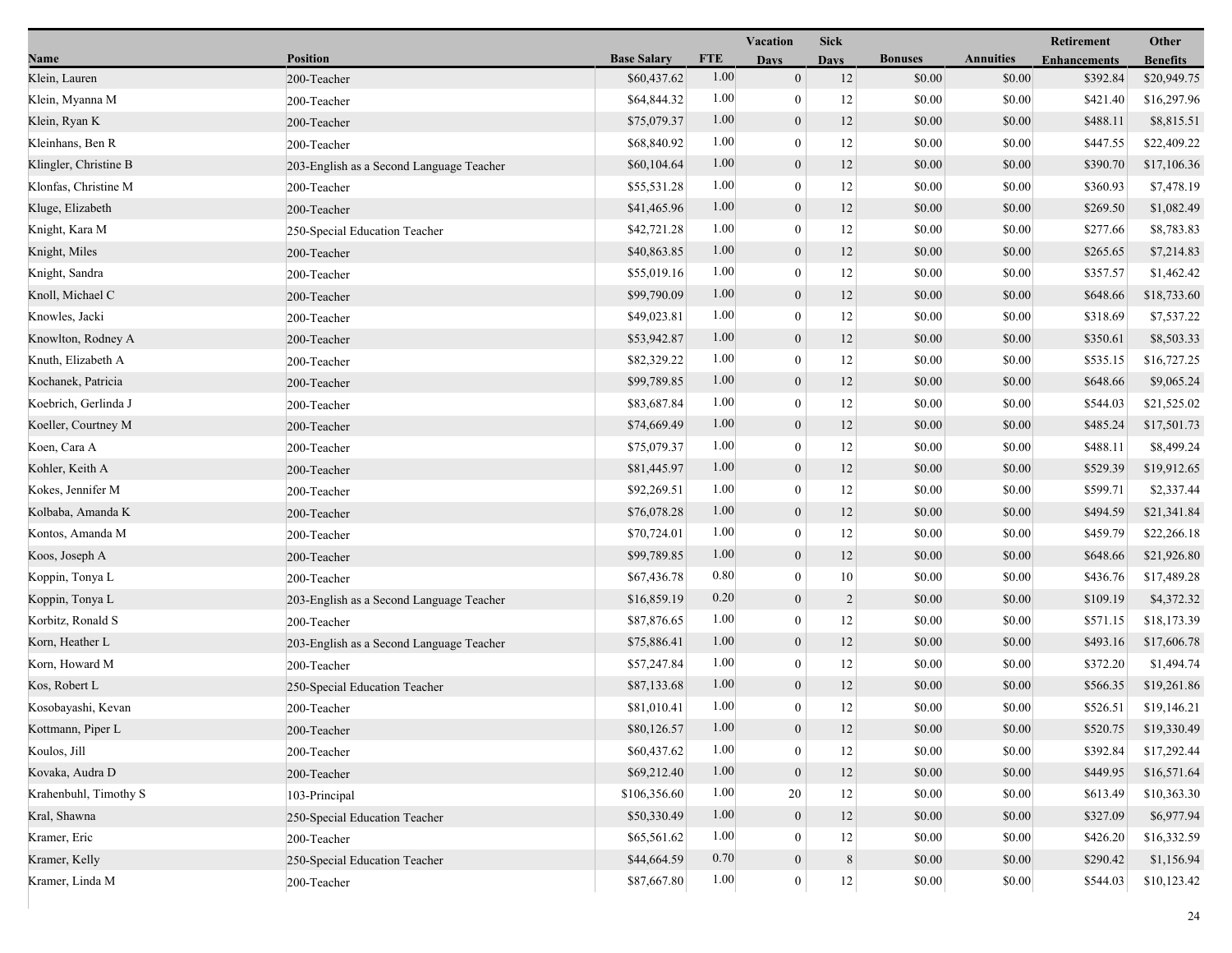|                       |                                 |                    |            | <b>Vacation</b>  | <b>Sick</b> |                |                  | Other               |                 |
|-----------------------|---------------------------------|--------------------|------------|------------------|-------------|----------------|------------------|---------------------|-----------------|
| Name                  | <b>Position</b>                 | <b>Base Salary</b> | <b>FTE</b> | <b>Days</b>      | <b>Days</b> | <b>Bonuses</b> | <b>Annuities</b> | <b>Enhancements</b> | <b>Benefits</b> |
| Kramer, Sally         | 250-Special Education Teacher   | \$58,810.81        | 1.00       | $\mathbf{0}$     | 12          | \$0.00         | \$0.00           | \$382.28            | \$17,115.71     |
| Krass, Susan L        | 200-Teacher                     | \$99,789.85        | 1.00       | $\mathbf{0}$     | 12          | \$0.00         | \$0.00           | \$648.66            | \$23,112.50     |
| Kreiter, Mark B       | 200-Teacher                     | \$108,656.54       | 1.00       | $\boldsymbol{0}$ | 12          | \$0.00         | \$0.00           | \$599.71            | \$10,590.90     |
| Krev, Sherry L        | 200-Teacher                     | \$55,018.93        | 1.00       | $\mathbf{0}$     | 12          | \$0.00         | \$0.00           | \$357.57            | \$1,520.82      |
| Krey, Hailey          | 250-Special Education Teacher   | \$40,863.85        | 1.00       | $\mathbf{0}$     | 12          | \$0.00         | \$0.00           | \$265.65            | \$6,838.02      |
| Kripas, Karen A       | 200-Teacher                     | \$58,836.25        | 1.00       | $\boldsymbol{0}$ | 12          | \$0.00         | \$0.00           | \$382.52            | \$17,828.78     |
| Krohn, Katherine M    | 250-Special Education Teacher   | \$78,832.85        | 1.00       | $\mathbf{0}$     | 12          | \$0.00         | \$0.00           | \$512.35            | \$18,264.39     |
| Kroll, Jennifer E     | 200-Teacher                     | \$87,875.96        | 1.00       | $\mathbf{0}$     | 12          | \$0.00         | \$0.00           | \$571.17            | \$2,228.57      |
| Kronas, Danielle      | 200-Teacher                     | \$58,836.25        | 1.00       | $\boldsymbol{0}$ | 12          | \$0.00         | \$0.00           | \$382.52            | \$21,628.99     |
| Krueger, Andrew R     | 200-Teacher                     | \$77,975.41        | 1.00       | $\theta$         | 12          | \$0.00         | \$0.00           | \$506.82            | \$10,002.64     |
| Krueger, Melanie R    | 200-Teacher                     | \$38,410.42        | 0.99       | $\mathbf{0}$     | 12          | \$0.00         | \$0.00           | \$245.91            | \$18,705.34     |
| Kruit, Brienna        | 200-Teacher                     | \$43,310.66        | 1.00       | $\mathbf{0}$     | 12          | \$0.00         | \$0.00           | \$281.49            | \$1,179.45      |
| Ktistou, Elaina K     | 200-Teacher                     | \$80,318.65        | 1.00       | $\mathbf{0}$     | 12          | \$0.00         | \$0.00           | \$522.16            | \$18,131.40     |
| Kubal, Mark           | 200-Teacher                     | \$99,789.85        | 1.00       | $\mathbf{0}$     | 12          | \$0.00         | \$0.00           | \$648.66            | \$23,087.21     |
| Kucera, Jennifer L    | 200-Teacher                     | \$99,789.85        | 1.00       | $\mathbf{0}$     | 12          | \$0.00         | \$0.00           | \$648.66            | \$17,881.47     |
| Kudelka, Kayla K      | 250-Special Education Teacher   | \$63,806.66        | 1.00       | $\mathbf{0}$     | 12          | \$0.00         | \$0.00           | \$414.68            | \$22,141.51     |
| Kuehn, Stephanie N    | 200-Teacher                     | \$42,721.28        | 1.00       | $\mathbf{0}$     | 12          | \$0.00         | \$0.00           | \$277.66            | \$6,341.35      |
| Kujawa, Brent         | 250-Special Education Teacher   | \$46,192.80        | 1.00       | $\mathbf{0}$     | 12          | \$0.00         | \$0.00           | \$300.21            | \$7,185.98      |
| Kulaga, Mary T        | 200-Teacher                     | \$99,789.85        | 1.00       | $\mathbf{0}$     | 12          | \$0.00         | \$0.00           | \$648.66            | \$23,055.33     |
| Kulak, Brian T        | 200-Teacher                     | \$69,212.40        | 1.00       | $\boldsymbol{0}$ | 12          | \$0.00         | \$0.00           | \$449.95            | \$17,647.52     |
| Kumarapuram, Shobha S | 250-Special Education Teacher   | \$52,879.76        | 1.00       | $\boldsymbol{0}$ | 12          | \$0.00         | \$0.00           | \$343.65            | \$21,889.55     |
| Kupiec, Kristin J     | 200-Teacher                     | \$67,354.97        | 1.00       | $\theta$         | 12          | \$0.00         | \$0.00           | \$437.72            | \$9,593.67      |
| Kurasz, Michelle R    | 200-Teacher                     | \$99,789.85        | 1.00       | $\boldsymbol{0}$ | 12          | \$0.00         | \$0.00           | \$648.66            | \$18,784.01     |
| Kurtyak, Laura A      | 200-Teacher                     | \$78,410.06        | 1.00       | $\mathbf{0}$     | 12          | \$0.00         | \$0.00           | \$509.57            | \$7,364.42      |
| Kurtzweil, Kaitlyn    | 250-Special Education Teacher   | \$57,247.84        | 1.00       | $\mathbf{0}$     | 12          | \$0.00         | \$0.00           | \$372.20            | \$2,461.10      |
| Kwiatkowski, Joseph S | 200-Teacher                     | \$43,579.68        | 1.00       | $\mathbf{0}$     | 12          | \$0.00         | \$0.00           | \$283.18            | \$7,345.04      |
| La Scola, Michelle R  | 200-Teacher                     | \$58,810.81        | 1.00       | $\mathbf{0}$     | 12          | \$0.00         | \$0.00           | \$382.28            | \$9,500.56      |
| Labiak, Karen         | 250-Special Education Teacher   | \$78,410.01        | 1.00       | $\mathbf{0}$     | 12          | \$0.00         | \$0.00           | \$509.71            | \$22,597.14     |
| LaCoursiere, Megan A  | 200-Teacher                     | \$84,801.21        | 1.00       | $\mathbf{0}$     | 12          | \$0.00         | \$0.00           | \$551.22            | \$22,707.28     |
| Lagger, Alan T        | 200-Teacher                     | \$61,648.83        | 1.00       | $\mathbf{0}$     | 12          | \$0.00         | \$0.00           | \$382.52            | \$8,611.81      |
| Lakowski, Kenneth     | 202-Bilingual Education Teacher | \$72,056.98        | $1.00\,$   | $\mathbf{0}$     | 12          | \$0.00         | \$0.00           | \$468.43            | \$17,834.28     |
| Lalko, Kelle A        | 200-Teacher                     | \$84,802.29        | 1.00       | $\theta$         | 12          | \$0.00         | \$0.00           | \$551.23            | \$3,341.34      |
| Lambert, Janet L      | 610-Resource Teacher Elementary | \$92,270.40        | 1.00       | $\mathbf{0}$     | $12\,$      | \$0.00         | \$0.00           | \$599.71            | \$2,337.44      |
| Lambert, Peter L      | 200-Teacher                     | \$83,687.84        | 1.00       | $\theta$         | 12          | \$0.00         | \$0.00           | \$544.03            | \$18,180.28     |
| Landstrom, Allison    | 103-Principal                   | \$128,223.92       | 1.00       | 20               | 12          | \$0.00         | \$0.00           | \$740.16            | \$23,115.63     |
| Lange, Brad C         | 200-Teacher                     | \$80,562.13        | 1.00       | $\overline{0}$   | 12          | \$0.00         | \$0.00           | \$523.63            | \$2,196.47      |
| Lange, Jodi L         | 200-Teacher                     | \$69,212.40        | 1.00       | $\mathbf{0}$     | 12          | \$0.00         | \$0.00           | \$449.95            | \$17,648.87     |
| Lange, Shari L        | 200-Teacher                     | \$97,112.66        | 1.00       | $\boldsymbol{0}$ | $12\,$      | \$0.00         | \$0.00           | \$631.14            | \$11,086.83     |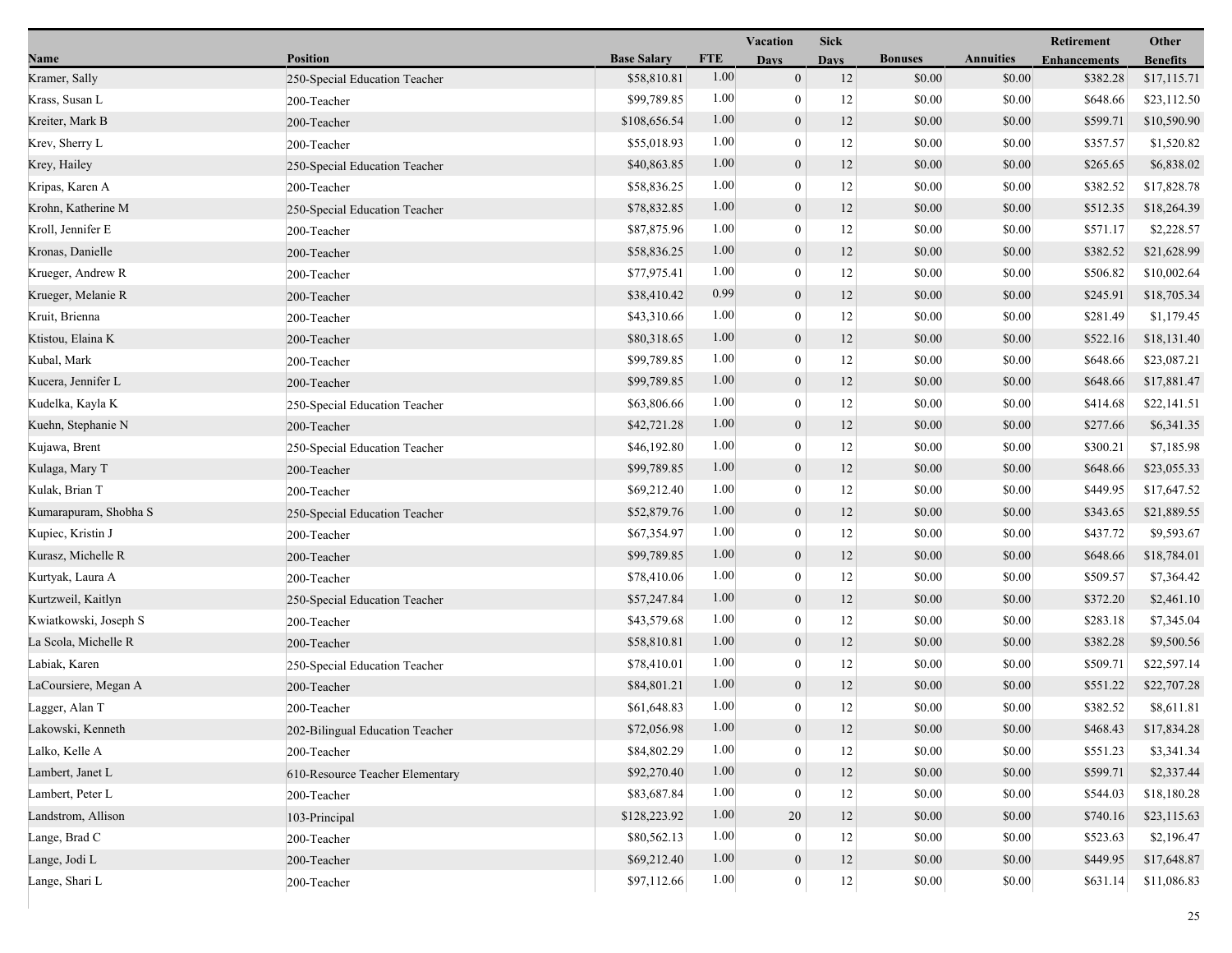|                          |                                                 |                    |            | Vacation         | <b>Sick</b> |                |                  | Retirement          | Other           |  |
|--------------------------|-------------------------------------------------|--------------------|------------|------------------|-------------|----------------|------------------|---------------------|-----------------|--|
| Name                     | <b>Position</b>                                 | <b>Base Salary</b> | <b>FTE</b> | <b>Days</b>      | <b>Davs</b> | <b>Bonuses</b> | <b>Annuities</b> | <b>Enhancements</b> | <b>Benefits</b> |  |
| Langel, Lesli A          | 610-Resource Teacher Elementary                 | \$82,522.03        | 1.00       | $\mathbf{0}$     | 12          | \$0.00         | \$0.00           | \$536.04            | \$22,655.62     |  |
| Lantz, Charles A         | 200-Teacher                                     | \$83,227.65        | 1.00       | $\boldsymbol{0}$ | 12          | \$0.00         | \$0.00           | \$540.93            | \$17,102.99     |  |
| Lantz, Dana L            | 611-Resource Teacher Other                      | \$80,258.42        | 1.00       | $\boldsymbol{0}$ | 12          | \$0.00         | \$0.00           | \$520.55            | \$2,075.25      |  |
| LaPapa, Irene            | 200-Teacher                                     | \$51,842.10        | 1.00       | $\mathbf{0}$     | 12          | \$0.00         | \$0.00           | \$336.93            | \$11,990.28     |  |
| LaRose, Christine E      | 200-Teacher                                     | \$39,015.57        | 0.70       | $\mathbf{0}$     | $\,8\,$     | \$0.00         | \$0.00           | \$253.69            | \$1,018.96      |  |
| Larson, Molly            | 611-Resource Teacher Other                      | \$60,719.20        | 1.00       | $\boldsymbol{0}$ | 12          | \$0.00         | \$0.00           | \$390.71            | \$10,902.02     |  |
| Laskowski, Christopher G | 200-Teacher                                     | \$75,079.37        | 1.00       | $\mathbf{0}$     | 12          | \$0.00         | \$0.00           | \$488.11            | \$17,217.92     |  |
| Latka, Eugenia M         | 200-Teacher                                     | \$65,561.62        | 1.00       | $\boldsymbol{0}$ | 12          | \$0.00         | \$0.00           | \$426.20            | \$1,675.14      |  |
| Lauff, Jonathan J        | 200-Teacher                                     | \$99,732.04        | 1.00       | $\boldsymbol{0}$ | 12          | \$0.00         | \$0.00           | \$646.26            | \$18,774.36     |  |
| Lauff, Lori A            | 200-Teacher                                     | \$85,519.59        | 1.00       | $\mathbf{0}$     | 12          | \$0.00         | \$0.00           | \$555.79            | \$2,288.56      |  |
| Lavin, Jessie Y          | 200-Teacher                                     | \$80,318.79        | 1.00       | $\boldsymbol{0}$ | 12          | \$0.00         | \$0.00           | \$522.19            | \$18,325.44     |  |
| Lawhead, Melissa A       | 200-Teacher                                     | \$75,886.41        | 1.00       | $\bf{0}$         | 12          | \$0.00         | \$0.00           | \$493.16            | \$14,179.70     |  |
| Lawler, Andrea L         | 250-Special Education Teacher                   | \$72,274.03        | 1.00       | $\mathbf{0}$     | 12          | \$0.00         | \$0.00           | \$469.87            | \$9,806.73      |  |
| Lawson, Karen L          | 200-Teacher                                     | \$99,732.04        | 1.00       | $\boldsymbol{0}$ | 12          | \$0.00         | \$0.00           | \$646.26            | \$18,185.05     |  |
| Lay, Angie S             | 250-Special Education Teacher                   | \$84,584.40        | 0.99       | $\mathbf{0}$     | 12          | \$0.00         | \$0.00           | \$546.79            | \$16,966.19     |  |
| Lay, John                | 200-Teacher                                     | \$63,806.66        | 1.00       | $\mathbf{0}$     | 12          | \$0.00         | \$0.00           | \$414.68            | \$1,692.60      |  |
| Leach, Tayler            | 250-Special Education Teacher                   | \$41,465.96        | 1.00       | $\mathbf{0}$     | 12          | \$0.00         | \$0.00           | \$269.50            | \$6,704.20      |  |
| LeCrone, Brian           | 103-Principal                                   | \$140,801.12       | 1.00       | 20               | 12          | \$0.00         | \$0.00           | \$787.46            | \$21,976.32     |  |
| Lee, Louis               | 101-Assistant/Associate District Superintendent | \$176,825.12       | 1.00       | 20               | 12          | \$0.00         | \$0.00           | \$1,022.64          | \$22,542.39     |  |
| Lee, Roxanne R           | 605-Resource Teacher Reading                    | \$99,789.85        | 1.00       | $\boldsymbol{0}$ | 12          | \$0.00         | \$0.00           | \$648.66            | \$2,536.54      |  |
| Lee, Stephanie           | 611-Resource Teacher Other                      | \$52,880.42        | 1.00       | $\mathbf{0}$     | 12          | \$0.00         | \$0.00           | \$343.66            | \$7,155.14      |  |
| LeFevre, Melanie         | 200-Teacher                                     | \$40,863.85        | 1.00       | $\mathbf{0}$     | 12          | \$0.00         | \$0.00           | \$265.65            | \$7,384.68      |  |
| Lehmann, Joanna K        | 200-Teacher                                     | \$43,579.68        | 1.00       | $\mathbf{0}$     | 12          | \$0.00         | \$0.00           | \$283.18            | \$15,668.46     |  |
| Leibforth, Laura T       | 200-Teacher                                     | \$51,085.05        | 1.00       | $\boldsymbol{0}$ | 12          | \$0.00         | \$0.00           | \$332.08            | \$1,322.18      |  |
| Lein, Stephanie          | 200-Teacher                                     | \$69,956.28        | 1.00       | $\mathbf{0}$     | 12          | \$0.00         | \$0.00           | \$454.77            | \$18,915.85     |  |
| LeRoy, Christopher       | 200-Teacher                                     | \$56,120.66        | 1.00       | $\mathbf{0}$     | 12          | \$0.00         | \$0.00           | \$364.77            | \$17,616.35     |  |
| Lessen, Jennifer         | 250-Special Education Teacher                   | \$56,120.66        | 1.00       | $\mathbf{0}$     | 12          | \$0.00         | \$0.00           | \$364.77            | \$21,954.23     |  |
| Lewis, Aaron B           | 200-Teacher                                     | \$69,212.40        | 1.00       | $\bf{0}$         | 12          | \$0.00         | \$0.00           | \$449.95            | \$17,871.44     |  |
| Lewis, Kimberly D        | 611-Resource Teacher Other                      | \$88,369.59        | 1.00       | $\mathbf{0}$     | 12          | \$0.00         | \$0.00           | \$572.35            | \$21,913.65     |  |
| Lia, William P           | 200-Teacher                                     | \$77,141.74        | 1.00       | $\mathbf{0}$     | 12          | \$0.00         | \$0.00           | \$501.32            | \$22,493.36     |  |
| Liakas, Ann R            | 200-Teacher                                     | \$99,789.85        | 1.00       | $\theta$         | 12          | \$0.00         | \$0.00           | \$648.66            | \$3,303.18      |  |
| Ligeski, Kimberly S      | 200-Teacher                                     | \$71,121.18        | 1.00       | $\bf{0}$         | 12          | \$0.00         | \$0.00           | \$462.20            | \$7,905.16      |  |
| Liggett, Jaclyn          | 250-Special Education Teacher                   | \$40,863.85        | 1.00       | $\mathbf{0}$     | 12          | \$0.00         | \$0.00           | \$265.65            | \$17,339.88     |  |
| Lighthall, Beverly A     | 200-Teacher                                     | \$87,646.53        | 1.00       | $\mathbf{0}$     | 12          | \$0.00         | \$0.00           | \$544.03            | \$21,541.86     |  |
| Lindsay, Debra           | 200-Teacher                                     | \$89,798.15        | 1.00       | $\mathbf{0}$     | 12          | \$0.00         | \$0.00           | \$583.63            | \$17,615.85     |  |
| Lindsey, Deanna L        | 200-Teacher                                     | \$31,038.66        | 0.50       | $\theta$         | 6           | \$0.00         | \$0.00           | \$201.72            | \$4,338.36      |  |
| Lindstrom, Amanda        | 200-Teacher                                     | \$45,283.28        | 1.00       | $\mathbf{0}$     | 12          | \$0.00         | \$0.00           | \$294.45            | \$1,224.85      |  |
| Line, Michelle L         | 200-Teacher                                     | \$87,389.74        | 1.00       | $\boldsymbol{0}$ | $12\,$      | \$0.00         | \$0.00           | \$568.03            | \$18,476.55     |  |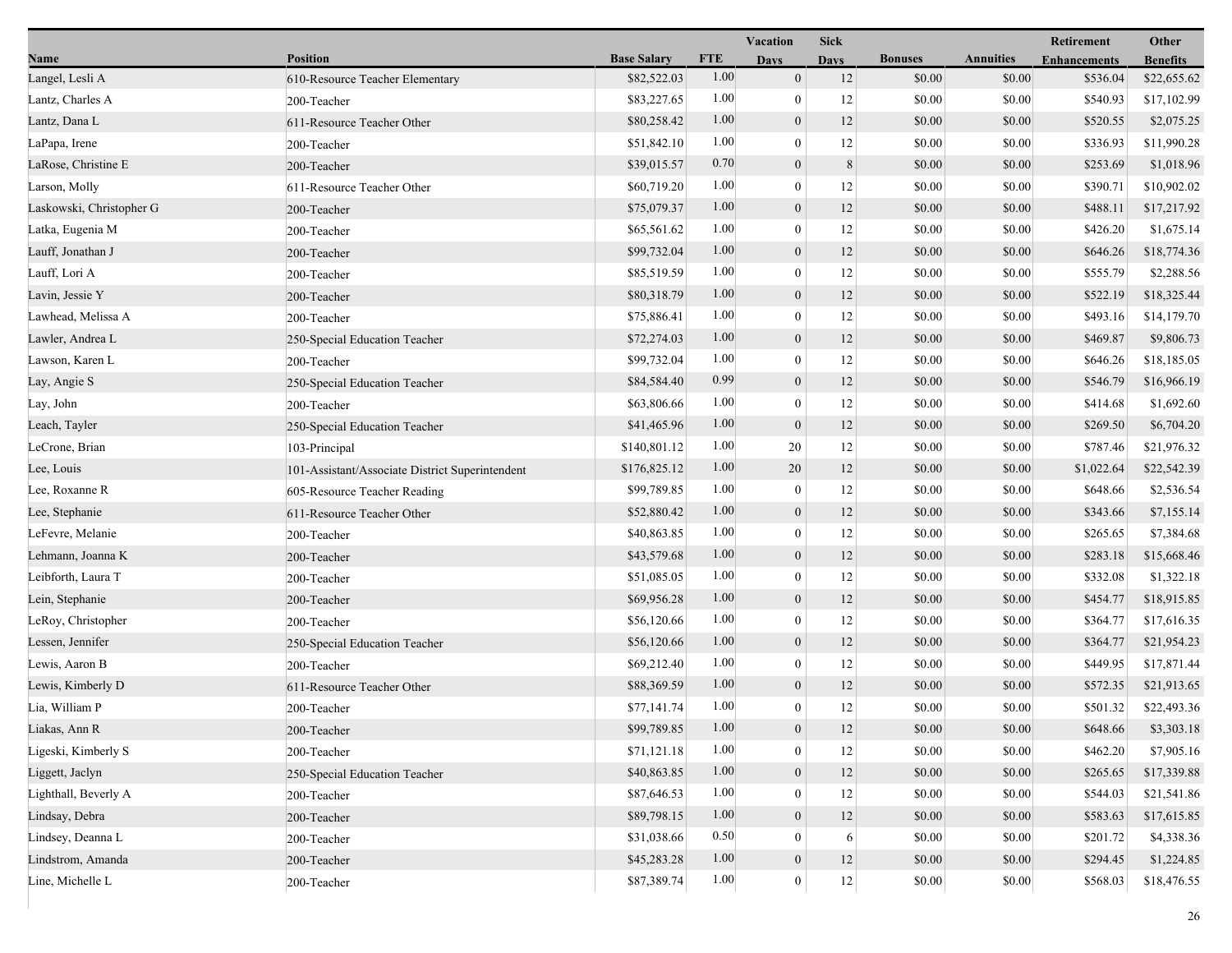|                        |                                 |                    |            | Vacation         | <b>Sick</b> |                |                  | Retirement          | Other           |
|------------------------|---------------------------------|--------------------|------------|------------------|-------------|----------------|------------------|---------------------|-----------------|
| Name                   | <b>Position</b>                 | <b>Base Salary</b> | <b>FTE</b> | <b>Days</b>      | <b>Davs</b> | <b>Bonuses</b> | <b>Annuities</b> | <b>Enhancements</b> | <b>Benefits</b> |
| Lingon, Jennifer       | 200-Teacher                     | \$73,068.35        | 1.00       | $\boldsymbol{0}$ | 12          | \$0.00         | \$0.00           | \$474.92            | \$16,623.11     |
| Lippe, Melinda D       | 200-Teacher                     | \$74,259.60        | 1.00       | $\boldsymbol{0}$ | 12          | \$0.00         | \$0.00           | \$482.60            | \$15,609.34     |
| Lirot, Kathryn R       | 200-Teacher                     | \$99,789.85        | 1.00       | $\boldsymbol{0}$ | 12          | \$0.00         | \$0.00           | \$648.66            | \$19,582.69     |
| Lis, Juliet M          | 200-Teacher                     | \$97,112.66        | 1.00       | $\mathbf{0}$     | 12          | \$0.00         | \$0.00           | \$631.14            | \$18,903.68     |
| Liu, Mark Y            | 200-Teacher                     | \$90,822.85        | 1.00       | $\boldsymbol{0}$ | 12          | \$0.00         | \$0.00           | \$590.34            | \$8,488.84      |
| Liu, Wei               | 200-Teacher                     | \$91,988.66        | 1.00       | $\boldsymbol{0}$ | 12          | \$0.00         | \$0.00           | \$598.02            | \$9,930.59      |
| Loats, Ryan T          | 250-Special Education Teacher   | \$62,090.10        | 1.00       | $\boldsymbol{0}$ | 12          | \$0.00         | \$0.00           | \$403.64            | \$19,707.99     |
| Logan, Elizabeth L     | 250-Special Education Teacher   | \$63,806.66        | 1.00       | $\boldsymbol{0}$ | 12          | \$0.00         | \$0.00           | \$414.68            | \$21,782.34     |
| Logan, Matthew T       | 200-Teacher                     | \$94,281.65        | 1.00       | $\boldsymbol{0}$ | 12          | \$0.00         | \$0.00           | \$612.90            | \$8,846.28      |
| Lokken, Amy M          | 605-Resource Teacher Reading    | \$91,759.15        | 1.00       | $\mathbf{0}$     | 12          | \$0.00         | \$0.00           | \$596.38            | \$21,737.79     |
| Long, Matthew          | 200-Teacher                     | \$75,521.19        | 1.00       | $\boldsymbol{0}$ | 12          | \$0.00         | \$0.00           | \$488.84            | \$17,943.53     |
| Long-Lewis, Jennifer   | 250-Special Education Teacher   | \$96,882.04        | 1.00       | $\boldsymbol{0}$ | 12          | \$0.00         | \$0.00           | \$629.70            | \$10,390.68     |
| Lopez, Hector D        | 200-Teacher                     | \$77,141.74        | 1.00       | $\boldsymbol{0}$ | 12          | \$0.00         | \$0.00           | \$501.32            | \$8,001.49      |
| Lopresto, Megan A      | 200-Teacher                     | \$99,789.09        | 1.00       | $\boldsymbol{0}$ | 12          | \$0.00         | \$0.00           | \$648.64            | \$10,584.94     |
| Lorch, Karen K         | 200-Teacher                     | \$93,556.94        | 1.00       | $\boldsymbol{0}$ | 12          | \$0.00         | \$0.00           | \$598.02            | \$10,308.75     |
| Lorenz, Russ           | 200-Teacher                     | \$58,812.10        | 1.00       | $\boldsymbol{0}$ | 12          | \$0.00         | \$0.00           | \$382.30            | \$7,748.78      |
| Lorenzo, Kathy L       | 610-Resource Teacher Elementary | \$89,529.13        | 1.00       | $\boldsymbol{0}$ | 12          | \$0.00         | \$0.00           | \$581.95            | \$20,010.71     |
| Loughrige, Scott       | 103-Principal                   | \$126,610.00       | 1.00       | $20\,$           | 12          | \$0.00         | \$0.00           | \$730.80            | \$23,250.60     |
| Louis, Joyce B         | 200-Teacher                     | \$99,789.85        | 1.00       | $\boldsymbol{0}$ | 12          | \$0.00         | \$0.00           | \$648.66            | \$8,876.84      |
| Low, Victor W          | 200-Teacher                     | \$76,760.86        | 1.00       | $\boldsymbol{0}$ | 12          | \$0.00         | \$0.00           | \$482.65            | \$18,251.55     |
| Lowe, Timothy          | 104-Assistant Principal         | \$111,410.00       | 1.00       | 20               | 12          | \$0.00         | \$0.00           | \$643.20            | \$20,245.89     |
| Lowery, Elizabeth      | 610-Resource Teacher Elementary | \$71,306.70        | 1.00       | $\boldsymbol{0}$ | 12          | \$0.00         | \$0.00           | \$461.48            | \$17,735.51     |
| Luby, Kathleen         | 250-Special Education Teacher   | \$50,330.49        | 1.00       | $\boldsymbol{0}$ | 12          | \$0.00         | \$0.00           | \$327.09            | \$7,558.33      |
| Lucaccioni, Victoria A | 250-Special Education Teacher   | \$56,633.01        | 1.00       | $\boldsymbol{0}$ | 12          | \$0.00         | \$0.00           | \$368.13            | \$7,860.81      |
| Luce, Erin             | 250-Special Education Teacher   | \$47,115.98        | 1.00       | $\boldsymbol{0}$ | 12          | \$0.00         | \$0.00           | \$306.22            | \$7,621.80      |
| Ludens, Elaine D       | 250-Special Education Teacher   | \$46,192.80        | 1.00       | $\boldsymbol{0}$ | 12          | \$0.00         | \$0.00           | \$300.21            | \$16,898.56     |
| Ludwig, Andrew         | 200-Teacher                     | \$42,048.87        | 0.99       | $\boldsymbol{0}$ | 12          | \$0.00         | \$0.00           | \$271.37            | \$4,799.25      |
| Luedtke, David C       | 200-Teacher                     | \$99,789.85        | 1.00       | $\boldsymbol{0}$ | 12          | \$0.00         | \$0.00           | \$648.66            | \$19,988.99     |
| Lugay, Bethany D       | 200-Teacher                     | \$52,585.07        | 1.00       | $\mathbf{0}$     | 12          | \$0.00         | \$0.00           | \$341.73            | \$19,679.07     |
| Luhn, Rachel C         | 200-Teacher                     | \$76,730.83        | 1.00       | $\mathbf{0}$     | 12          | \$0.00         | \$0.00           | \$498.69            | \$22,518.87     |
| Luka, Mary E           | 250-Special Education Teacher   | \$42,093.73        | $1.00\,$   | $\boldsymbol{0}$ | 12          | \$0.00         | \$0.00           | \$273.58            | \$1,094.20      |
| Lullo, Melissa A       | 250-Special Education Teacher   | \$77,975.41        | 1.00       | $\boldsymbol{0}$ | 12          | \$0.00         | \$0.00           | \$506.82            | \$13,534.43     |
| Lunardini, Robert      | 200-Teacher                     | \$58,812.10        | 1.00       | $\boldsymbol{0}$ | 12          | \$0.00         | \$0.00           | \$382.30            | \$6,039.77      |
| Lundy, Benaiah         | 200-Teacher                     | \$41,465.96        | 1.00       | $\boldsymbol{0}$ | 12          | \$0.00         | \$0.00           | \$269.50            | \$6,879.31      |
| Lydon, Shannon L       | 200-Teacher                     | \$99,789.85        | 1.00       | $\boldsymbol{0}$ | 12          | \$0.00         | \$0.00           | \$648.66            | \$23,083.28     |
| Lyon, Krystle N        | 200-Teacher                     | \$62,090.10        | 1.00       | $\boldsymbol{0}$ | 12          | \$0.00         | \$0.00           | \$403.64            | \$17,891.12     |
| Macak, Kailin          | 200-Teacher                     | \$53,153.23        | 1.00       | $\boldsymbol{0}$ | 12          | \$0.00         | \$0.00           | \$340.43            | \$21,938.76     |
| Macchiarella, Emily    | 200-Teacher                     | \$62,604.53        | 1.00       | $\mathbf{0}$     | $12 \mid$   | \$0.00         | \$0.00           | \$390.68            | \$21,764.45     |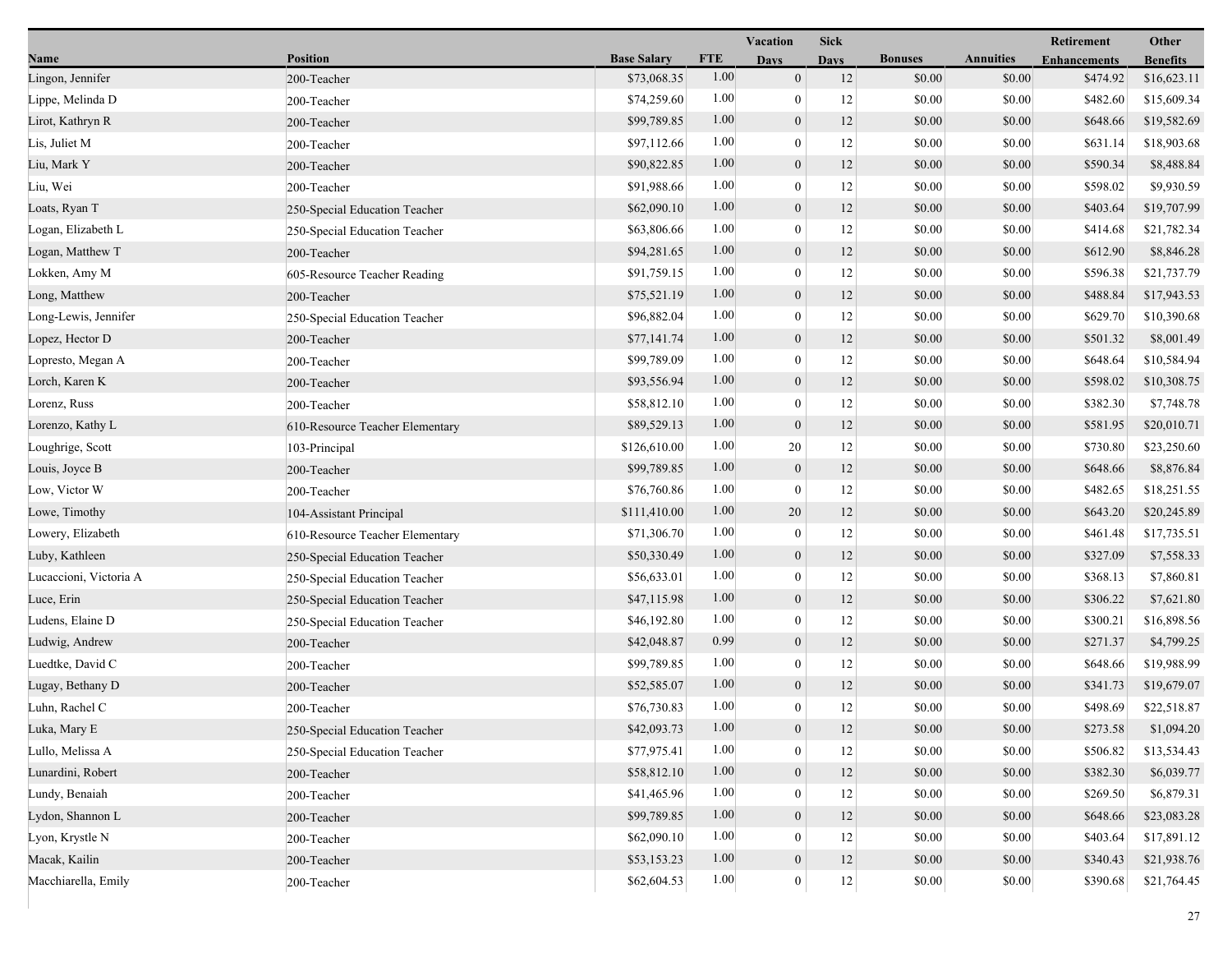|                       |                                          |                    |            | <b>Vacation</b>  | <b>Sick</b>    |                |                  | Retirement          | Other           |
|-----------------------|------------------------------------------|--------------------|------------|------------------|----------------|----------------|------------------|---------------------|-----------------|
| Name                  | <b>Position</b>                          | <b>Base Salary</b> | <b>FTE</b> | Days             | <b>Days</b>    | <b>Bonuses</b> | <b>Annuities</b> | <b>Enhancements</b> | <b>Benefits</b> |
| Macdonald, David M    | 200-Teacher                              | \$77,974.46        | 1.00       | $\boldsymbol{0}$ | 12             | \$0.00         | \$0.00           | \$506.83            | \$21,405.73     |
| Macek, Linsay R       | 200-Teacher                              | \$62,090.10        | 1.00       | $\boldsymbol{0}$ | 12             | \$0.00         | \$0.00           | \$403.64            | \$20,989.40     |
| MacGregor, Corey S    | 200-Teacher                              | \$80,562.13        | 1.00       | $\boldsymbol{0}$ | 12             | \$0.00         | \$0.00           | \$523.63            | \$16,780.91     |
| Mackey, Molly J       | 200-Teacher                              | \$90,133.68        | 1.00       | $\mathbf{0}$     | 12             | \$0.00         | \$0.00           | \$566.35            | \$22,819.08     |
| Mackowiak, Eric       | 200-Teacher                              | \$42,721.28        | 1.00       | $\boldsymbol{0}$ | 12             | \$0.00         | \$0.00           | \$277.66            | \$7,123.97      |
| Maenner, Michele      | 250-Special Education Teacher            | \$37,960.95        | 0.93       | $\boldsymbol{0}$ | 12             | \$0.00         | \$0.00           | \$246.74            | \$15,435.37     |
| Maertzig, Stephanie L | 200-Teacher                              | \$58,810.81        | 1.00       | $\mathbf{0}$     | 12             | \$0.00         | \$0.00           | \$382.28            | \$1,548.93      |
| Magers, Robin L       | 200-Teacher                              | \$99,789.85        | 1.00       | $\boldsymbol{0}$ | 12             | \$0.00         | \$0.00           | \$648.66            | \$23,000.12     |
| Maginity, Jennifer S  | 200-Teacher                              | \$45,284.33        | 1.00       | $\boldsymbol{0}$ | 12             | \$0.00         | \$0.00           | \$294.42            | \$7,349.18      |
| Magnussen, Margaret M | 200-Teacher                              | \$89,797.88        | 1.00       | $\mathbf{0}$     | 12             | \$0.00         | \$0.00           | \$583.63            | \$17,064.42     |
| Maher, Donna M        | 200-Teacher                              | \$57,287.27        | 1.00       | $\boldsymbol{0}$ | 12             | \$0.00         | \$0.00           | \$341.73            | \$16,133.73     |
| Mahmood, Aisha        | 200-Teacher                              | \$42,093.73        | 1.00       | $\boldsymbol{0}$ | 12             | \$0.00         | \$0.00           | \$273.58            | \$6,671.78      |
| Mahmood, Rachael L    | 200-Teacher                              | \$81,484.37        | 1.00       | $\mathbf{0}$     | 12             | \$0.00         | \$0.00           | \$529.63            | \$22,615.15     |
| Main, Elizabeth       | 611-Resource Teacher Other               | \$76,309.25        | 1.00       | $\boldsymbol{0}$ | 12             | \$0.00         | \$0.00           | \$496.03            | \$1,942.51      |
| Main, Matthew T       | 200-Teacher                              | \$80,562.13        | 1.00       | $\boldsymbol{0}$ | 12             | \$0.00         | \$0.00           | \$523.63            | \$14,565.27     |
| Maksymiu, Amy L       | 200-Teacher                              | \$89,311.24        | 1.00       | $\boldsymbol{0}$ | 12             | \$0.00         | \$0.00           | \$580.51            | \$19,260.95     |
| Maldonado, Roberto T  | 200-Teacher                              | \$99,789.85        | 1.00       | $\boldsymbol{0}$ | 12             | \$0.00         | \$0.00           | \$648.66            | \$21,950.26     |
| Maldonado, Sarah R    | 610-Resource Teacher Elementary          | \$58,863.36        | 1.00       | $\boldsymbol{0}$ | 12             | \$0.00         | \$0.00           | \$380.67            | \$22,067.12     |
| Malone, Catherine A   | 200-Teacher                              | \$99,789.85        | 1.00       | $\mathbf{0}$     | 12             | \$0.00         | \$0.00           | \$648.66            | \$10,510.26     |
| Maloney, Kimberly     | 103-Principal                            | \$138,300.08       | 1.00       | 20               | 12             | \$0.00         | \$0.00           | \$798.48            | \$23,614.39     |
| Mamula, Alexandria K  | 200-Teacher                              | \$22,681.12        | 0.40       | $\boldsymbol{0}$ | 9              | \$0.00         | \$0.00           | \$147.46            | \$599.44        |
| Mancilla, Elizabeth   | 250-Special Education Teacher            | \$65,561.62        | 1.00       | $\boldsymbol{0}$ | 12             | \$0.00         | \$0.00           | \$426.20            | \$1,790.50      |
| Mandru, Julie M       | 200-Teacher                              | \$109,859.67       | 1.00       | $\boldsymbol{0}$ | 12             | \$0.00         | \$0.00           | \$648.66            | \$17,243.02     |
| Mansmith, Kristen M   | 200-Teacher                              | \$38,752.82        | 0.40       | $\boldsymbol{0}$ | 5              | \$0.00         | \$0.00           | \$125.94            | \$4,629.95      |
| Mantia, Nicolette     | 200-Teacher                              | \$41,465.96        | 1.00       | $\boldsymbol{0}$ | 12             | \$0.00         | \$0.00           | \$269.50            | \$1,082.27      |
| Many, Julie           | 200-Teacher                              | \$48,634.15        | 1.00       | $\boldsymbol{0}$ | 12             | \$0.00         | \$0.00           | \$307.41            | \$7,621.16      |
| Manzella, Benedetto   | 200-Teacher                              | \$96,881.56        | 1.00       | $\boldsymbol{0}$ | 12             | \$0.00         | \$0.00           | \$629.69            | \$19,560.31     |
| Marach, Kimberly      | 200-Teacher                              | \$64,844.53        | 1.00       | $\boldsymbol{0}$ | 12             | \$0.00         | \$0.00           | \$421.44            | \$7,767.86      |
| Marasco, Nick A       | 200-Teacher                              | \$74,259.60        | 1.00       | $\boldsymbol{0}$ | 12             | \$0.00         | \$0.00           | \$482.60            | \$22,053.68     |
| Marco, Megan M        | 250-Special Education Teacher            | \$75,079.37        | 1.00       | $\boldsymbol{0}$ | 12             | \$0.00         | \$0.00           | \$488.11            | \$17,449.24     |
| Marco, Traci J        | 250-Special Education Teacher            | \$61,757.01        | $1.00\,$   | $\boldsymbol{0}$ | 12             | \$0.00         | \$0.00           | \$401.48            | \$18,685.39     |
| Marfatia, Kinjal      | 200-Teacher                              | \$64,449.70        | 0.80       | $\mathbf{0}$     | $10\,$         | \$0.00         | \$0.00           | \$418.90            | \$6,954.50      |
| Marfatia, Kinjal      | 203-English as a Second Language Teacher | \$16,112.43        | 0.20       | $\boldsymbol{0}$ | $\overline{2}$ | \$0.00         | \$0.00           | \$104.73            | \$1,738.62      |
| Marquette, Brooke     | 200-Teacher                              | \$76,731.85        | 1.00       | $\boldsymbol{0}$ | 12             | \$0.00         | \$0.00           | \$498.68            | \$1,998.73      |
| Marshall, Aaron       | 200-Teacher                              | \$47,166.38        | 1.00       | $\boldsymbol{0}$ | 12             | \$0.00         | \$0.00           | \$306.69            | \$7,135.58      |
| Marshall, Carly M     | 200-Teacher                              | \$87,133.68        | 1.00       | $\boldsymbol{0}$ | 12             | \$0.00         | \$0.00           | \$566.35            | \$2,389.01      |
| Marszalek, Patricia   | 200-Teacher                              | \$56,120.66        | 1.00       | $\boldsymbol{0}$ | 12             | \$0.00         | \$0.00           | \$344.84            | \$22,043.30     |
| Martin, Christine M   | 200-Teacher                              | \$71,121.18        | 1.00       | $\mathbf{0}$     | $12 \mid$      | \$0.00         | \$0.00           | \$462.20            | \$20,381.37     |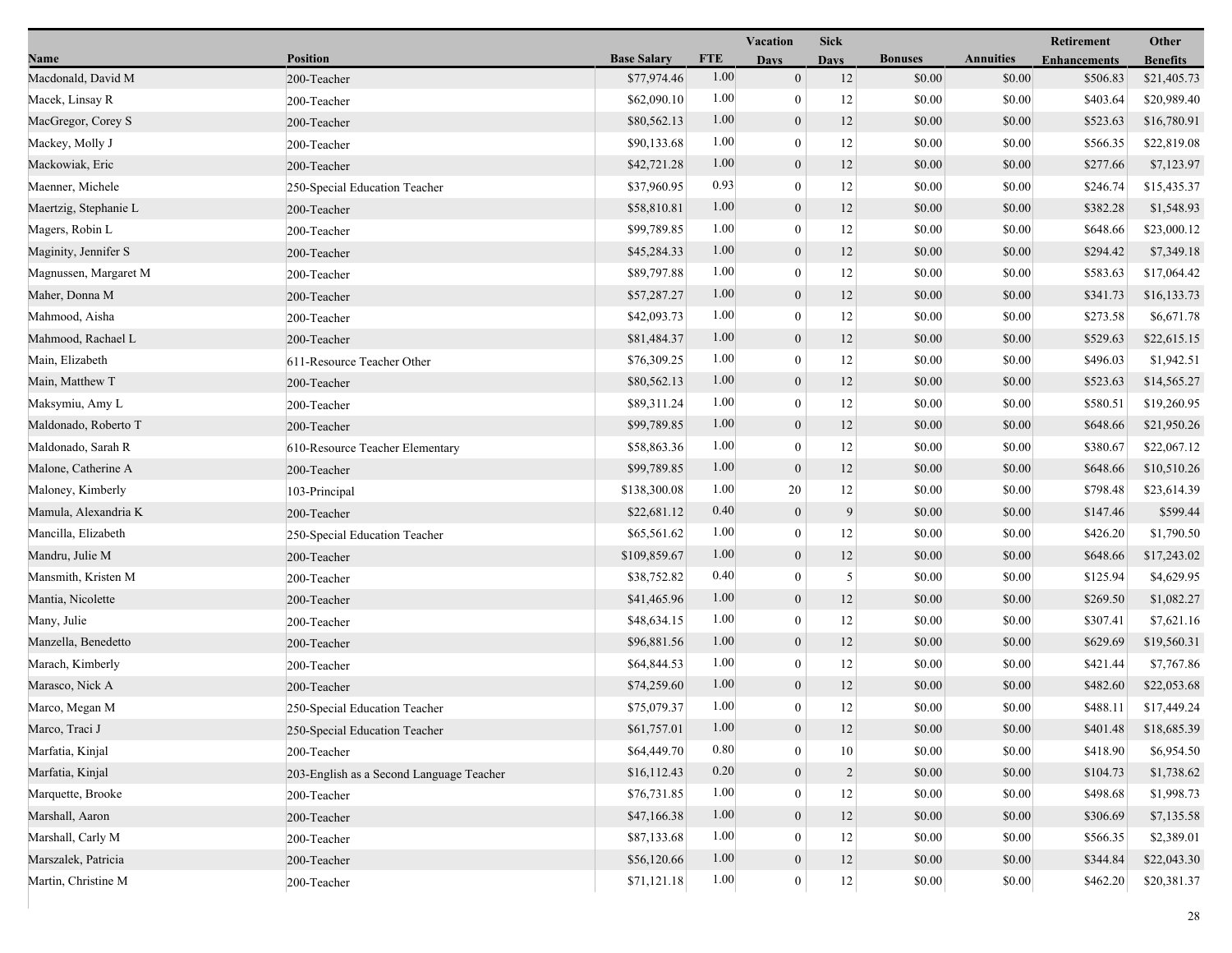|                       |                                          |                    |            | <b>Vacation</b>  | <b>Sick</b>    |                |                  | Other               |                 |
|-----------------------|------------------------------------------|--------------------|------------|------------------|----------------|----------------|------------------|---------------------|-----------------|
| Name                  | <b>Position</b>                          | <b>Base Salary</b> | <b>FTE</b> | <b>Days</b>      | <b>Days</b>    | <b>Bonuses</b> | <b>Annuities</b> | <b>Enhancements</b> | <b>Benefits</b> |
| Martin, Jeffrey P     | 200-Teacher                              | \$94,512.26        | 1.00       | $\mathbf{0}$     | 12             | \$0.00         | \$0.00           | \$614.34            | \$16,905.21     |
| Martinez, Melissa     | 202-Bilingual Education Teacher          | \$31,727.84        | 0.60       | $\mathbf{0}$     | $\overline{7}$ | \$0.00         | \$0.00           | \$206.13            | \$919.70        |
| Mason, Ralph E        | 200-Teacher                              | \$94,512.26        | 1.00       | $\boldsymbol{0}$ | 12             | \$0.00         | \$0.00           | \$614.34            | \$21,866.03     |
| Mata, Anne Marie      | 200-Teacher                              | \$63,806.66        | 1.00       | $\theta$         | 12             | \$0.00         | \$0.00           | \$414.68            | \$20,431.52     |
| Mathena, Ninette      | 203-English as a Second Language Teacher | \$80,562.13        | 1.00       | $\mathbf{0}$     | 12             | \$0.00         | \$0.00           | \$523.63            | \$22,580.39     |
| Mathews, Beverly A    | 203-English as a Second Language Teacher | \$75,887.78        | 1.00       | $\mathbf{0}$     | 12             | \$0.00         | \$0.00           | \$493.21            | \$1,931.20      |
| Matt, Kathleen        | 200-Teacher                              | \$66,231.56        | 1.00       | $\mathbf{0}$     | 12             | \$0.00         | \$0.00           | \$426.06            | \$12,843.44     |
| Matt, Timothy         | 200-Teacher                              | \$55,018.93        | 1.00       | $\mathbf{0}$     | 12             | \$0.00         | \$0.00           | \$357.57            | \$1,413.56      |
| Mattia, Michelle L    | 200-Teacher                              | \$96,882.04        | 1.00       | $\boldsymbol{0}$ | 12             | \$0.00         | \$0.00           | \$629.70            | \$17,985.51     |
| Matus, Erin M         | 200-Teacher                              | \$75,887.59        | 1.00       | $\theta$         | 12             | \$0.00         | \$0.00           | \$493.21            | \$21,565.01     |
| Mayerik, Jennifer T   | 200-Teacher                              | \$70,725.06        | 1.00       | $\mathbf{0}$     | 12             | \$0.00         | \$0.00           | \$459.76            | \$22,363.03     |
| Mayszak, Olivia       | 250-Special Education Teacher            | \$43,579.68        | 1.00       | $\mathbf{0}$     | 12             | \$0.00         | \$0.00           | \$283.18            | \$8,597.84      |
| Mazzoni, Angela L     | 250-Special Education Teacher            | \$68,840.91        | 1.00       | $\mathbf{0}$     | 12             | \$0.00         | \$0.00           | \$447.55            | \$21,156.88     |
| McAndrew, Gregory     | 250-Special Education Teacher            | \$49,587.51        | 1.00       | $\mathbf{0}$     | 12             | \$0.00         | \$0.00           | \$322.29            | \$7,159.34      |
| McAran, Laura G       | 200-Teacher                              | \$86,537.60        | 1.00       | $\mathbf{0}$     | 12             | \$0.00         | \$0.00           | \$560.59            | \$3,325.57      |
| McAtee, Jennifer L    | 200-Teacher                              | \$99,789.85        | 1.00       | $\theta$         | 12             | \$0.00         | \$0.00           | \$648.66            | \$2,523.97      |
| McCallum, Meghan J    | 250-Special Education Teacher            | \$62,090.10        | 1.00       | $\mathbf{0}$     | 12             | \$0.00         | \$0.00           | \$403.64            | \$9,492.88      |
| McCarthy, James       | 200-Teacher                              | \$46,244.15        | 1.00       | $\mathbf{0}$     | 12             | \$0.00         | \$0.00           | \$300.69            | \$13,781.68     |
| McCarthy, Laura K     | 200-Teacher                              | \$119,192.66       | 1.00       | $\mathbf{0}$     | 12             | \$0.00         | \$0.00           | \$648.66            | \$9,772.98      |
| McClung, Vasiliki     | 200-Teacher                              | \$85,058.35        | 1.00       | $\mathbf{0}$     | 12             | \$0.00         | \$0.00           | \$552.91            | \$22,718.01     |
| McClure, Catherine A  | 200-Teacher                              | \$99,789.85        | 1.00       | $\boldsymbol{0}$ | 12             | \$0.00         | \$0.00           | \$648.66            | \$2,666.08      |
| McCormick, Jane A     | 200-Teacher                              | \$70,724.01        | 1.00       | $\theta$         | 12             | \$0.00         | \$0.00           | \$459.79            | \$20,419.88     |
| McCoskey, Timothy S   | 200-Teacher                              | \$69,212.39        | 1.00       | $\mathbf{0}$     | 12             | \$0.00         | \$0.00           | \$449.95            | \$21,189.64     |
| McCoy, Lindsay N      | 200-Teacher                              | \$67,354.97        | 1.00       | $\mathbf{0}$     | 12             | \$0.00         | \$0.00           | \$437.72            | \$16,597.25     |
| McCoy, Maureen E      | 200-Teacher                              | \$70,725.06        | 1.00       | $\mathbf{0}$     | 12             | \$0.00         | \$0.00           | \$459.76            | \$18,760.51     |
| McCurtain, Sean       | 200-Teacher                              | \$65,202.42        | 1.00       | $\mathbf{0}$     | 12             | \$0.00         | \$0.00           | \$423.81            | \$20,114.35     |
| McDonald, Kathaleen M | 200-Teacher                              | \$16,345.68        | 0.40       | $\mathbf{0}$     | 5              | \$0.00         | \$0.00           | \$106.32            | \$510.98        |
| McElroy, Kim          | 200-Teacher                              | \$74,739.82        | 1.00       | $\mathbf{0}$     | 12             | \$0.00         | \$0.00           | \$483.80            | \$18,482.30     |
| McGowan, Shannon      | 200-Teacher                              | \$43,579.68        | 1.00       | $\mathbf{0}$     | 12             | \$0.00         | \$0.00           | \$283.18            | \$7,898.71      |
| McGrath, Anne T       | 250-Special Education Teacher            | \$52,585.07        | 1.00       | $\mathbf{0}$     | 12             | \$0.00         | \$0.00           | \$341.73            | \$1,359.72      |
| Mcintyre, Jorie B     | 200-Teacher                              | \$47,115.26        | 0.99       | $\mathbf{0}$     | 12             | \$0.00         | \$0.00           | \$304.30            | \$1,210.32      |
| McKee, Laura          | 200-Teacher                              | \$57,247.84        | 1.00       | $\theta$         | 12             | \$0.00         | \$0.00           | \$372.20            | \$7,539.15      |
| McLaughlin, Kristen N | 200-Teacher                              | \$83,226.60        | 1.00       | $\mathbf{0}$     | 12             | \$0.00         | \$0.00           | \$540.91            | \$10,108.68     |
| McManamen, Thomas J   | 200-Teacher                              | \$95,120.40        | 1.00       | $\overline{0}$   | 12             | \$0.00         | \$0.00           | \$616.27            | \$21,945.00     |
| McMurray, Brian       | 200-Teacher                              | \$42,721.28        | 1.00       | $\mathbf{0}$     | 12             | \$0.00         | \$0.00           | \$277.66            | \$13,831.19     |
| McNicholas, Sean      | 200-Teacher                              | \$14,515.80        | 0.34       | $\theta$         | 4              | \$0.00         | \$0.00           | \$94.32             | \$739.85        |
| McNichols, Frances    | 200-Teacher                              | \$71,888.68        | 1.00       | $\mathbf{0}$     | 12             | \$0.00         | \$0.00           | \$467.23            | \$9,786.44      |
| McQuaid, Tegan        | 200-Teacher                              | \$44,617.34        | 1.00       | $\boldsymbol{0}$ | 12             | \$0.00         | $\$0.00$         | \$289.90            | \$7,113.14      |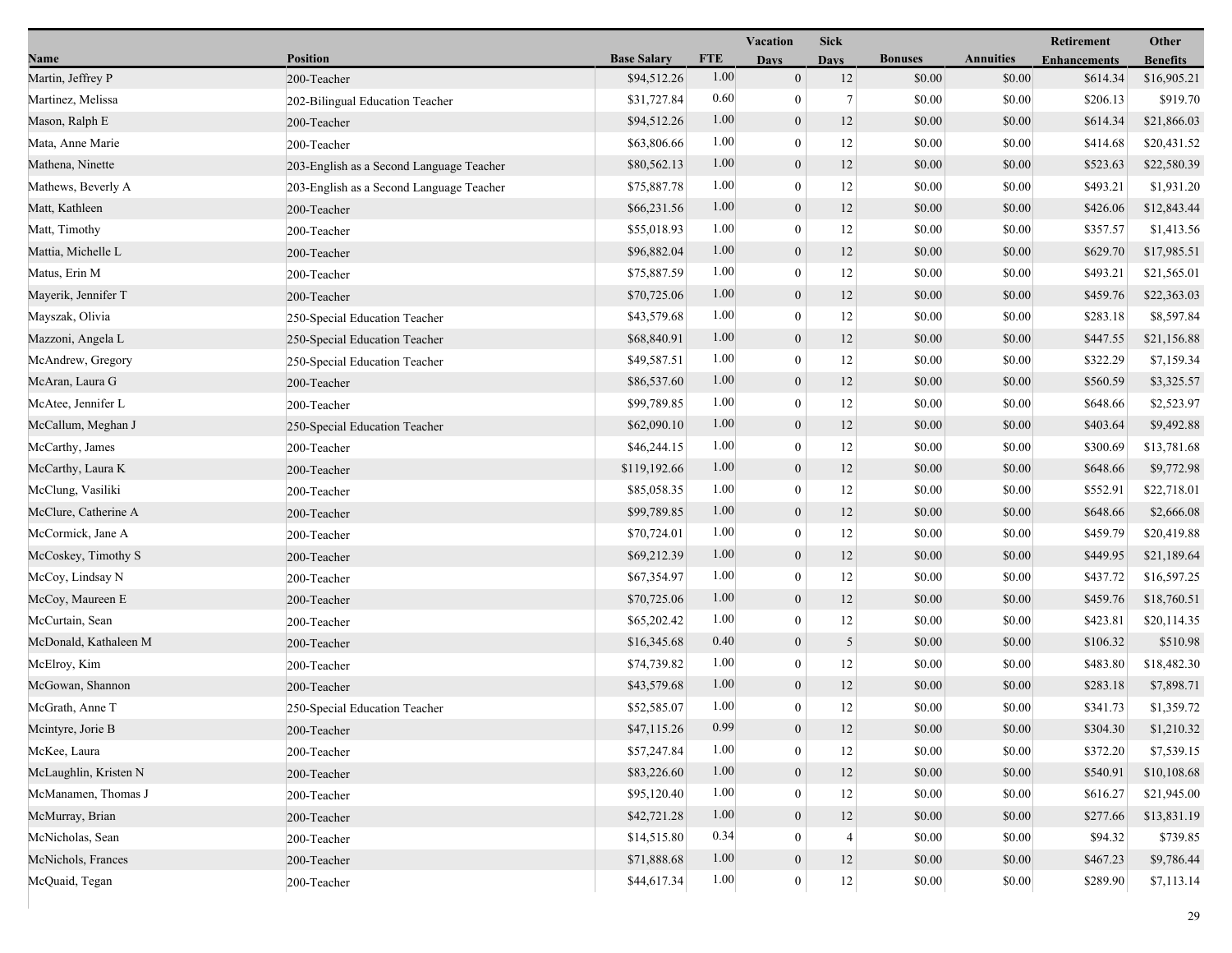|                       |                                                 |                    |            | Vacation<br><b>Sick</b> |             |                |                  | Retirement          | Other           |  |
|-----------------------|-------------------------------------------------|--------------------|------------|-------------------------|-------------|----------------|------------------|---------------------|-----------------|--|
| Name                  | <b>Position</b>                                 | <b>Base Salary</b> | <b>FTE</b> | <b>Days</b>             | <b>Davs</b> | <b>Bonuses</b> | <b>Annuities</b> | <b>Enhancements</b> | <b>Benefits</b> |  |
| McQuary, Karen L      | 200-Teacher                                     | \$72,056.37        | 1.00       | $\overline{0}$          | 12          | \$0.00         | \$0.00           | \$468.43            | \$9,781.50      |  |
| McShea, Kelly A       | 200-Teacher                                     | \$41,465.96        | 1.00       | $\boldsymbol{0}$        | 12          | \$0.00         | \$0.00           | \$269.50            | \$6,697.03      |  |
| McVey, Merlene        | 200-Teacher                                     | \$81,332.85        | 1.00       | $\boldsymbol{0}$        | 12          | \$0.00         | \$0.00           | \$512.35            | \$3,075.22      |  |
| Mead, Jason           | 200-Teacher                                     | \$77,180.37        | 1.00       | $\boldsymbol{0}$        | 12          | \$0.00         | \$0.00           | \$501.56            | \$8,095.59      |  |
| Medina, Gabriel       | 200-Teacher                                     | \$77,929.37        | 1.00       | $\boldsymbol{0}$        | 12          | \$0.00         | \$0.00           | \$504.67            | \$2,080.85      |  |
| Meeker, Michelle R    | 200-Teacher                                     | \$101,237.40       | 1.00       | $\boldsymbol{0}$        | 12          | \$0.00         | \$0.00           | \$658.02            | \$9,876.05      |  |
| Mehta, Saurabh        | 200-Teacher                                     | \$51,086.41        | 1.00       | $\boldsymbol{0}$        | 12          | \$0.00         | \$0.00           | \$332.13            | \$15,931.44     |  |
| Melin, Amy P          | 200-Teacher                                     | \$47,115.26        | 1.00       | $\mathbf{0}$            | 12          | \$0.00         | \$0.00           | \$304.54            | \$17,152.42     |  |
| Mendel, Bryan J       | 200-Teacher                                     | \$99,789.85        | 1.00       | $\boldsymbol{0}$        | 12          | \$0.00         | \$0.00           | \$648.66            | \$3,545.52      |  |
| Mendoza, Roderich M   | 200-Teacher                                     | \$81,445.97        | 1.00       | $\boldsymbol{0}$        | 12          | \$0.00         | \$0.00           | \$529.39            | \$18,073.35     |  |
| Meraz, Belen          | 200-Teacher                                     | \$58,836.25        | 1.00       | $\boldsymbol{0}$        | 12          | \$0.00         | \$0.00           | \$382.52            | \$7,357.77      |  |
| Meraz, Margarita      | 202-Bilingual Education Teacher                 | \$76,731.85        | 1.00       | $\boldsymbol{0}$        | 12          | \$0.00         | \$0.00           | \$498.68            | \$1,971.06      |  |
| Merenda, Francesco    | 200-Teacher                                     | \$58,299.56        | 1.00       | $\boldsymbol{0}$        | 12          | \$0.00         | \$0.00           | \$378.94            | \$8,052.89      |  |
| Mersman, Cynthia M    | 200-Teacher                                     | \$94,512.26        | 1.00       | $\mathbf{0}$            | 12          | \$0.00         | \$0.00           | \$614.34            | \$10,371.31     |  |
| Mertes, Lilia         | 610-Resource Teacher Elementary                 | \$93,320.78        | 1.00       | $\boldsymbol{0}$        | 12          | \$0.00         | \$0.00           | \$606.66            | \$21,763.82     |  |
| Mertz, Todd M         | 200-Teacher                                     | \$91,988.66        | 1.00       | $\boldsymbol{0}$        | 12          | \$0.00         | \$0.00           | \$598.02            | \$8,989.09      |  |
| Metherd, Jennifer     | 200-Teacher                                     | \$46,244.15        | 1.00       | $\boldsymbol{0}$        | 12          | \$0.00         | \$0.00           | \$300.69            | \$16,848.48     |  |
| Meyer, Diane          | 200-Teacher                                     | \$50,329.49        | 1.00       | $\boldsymbol{0}$        | 12          | \$0.00         | \$0.00           | \$327.11            | \$15,918.63     |  |
| Meyer, Maureen E      | 200-Teacher                                     | \$69,212.40        | 1.00       | $\boldsymbol{0}$        | 12          | \$0.00         | \$0.00           | \$449.95            | \$22,231.10     |  |
| Meyer, Steven J       | 200-Teacher                                     | \$96,881.56        | 1.00       | $\boldsymbol{0}$        | 12          | \$0.00         | \$0.00           | \$629.69            | \$18,172.02     |  |
| Michals, Joseph E     | 200-Teacher                                     | \$44,450.79        | 1.00       | $\boldsymbol{0}$        | 12          | \$0.00         | \$0.00           | \$288.93            | \$12,077.56     |  |
| Michel, Christopher J | 200-Teacher                                     | \$97,982.04        | 1.00       | $\boldsymbol{0}$        | 12          | \$0.00         | \$0.00           | \$629.70            | \$18,401.33     |  |
| Micheles, Kristine A  | 250-Special Education Teacher                   | \$63,459.81        | 1.00       | $\boldsymbol{0}$        | 12          | \$0.00         | \$0.00           | \$412.51            | \$8,752.84      |  |
| Michelli, Candy M     | 107-General Administrator or General Supervisor | \$128,840.00       | 1.00       | 20                      | 12          | \$0.00         | \$0.00           | \$744.47            | \$22,207.59     |  |
| Mika, Alex            | 200-Teacher                                     | \$42,721.28        | 1.00       | $\boldsymbol{0}$        | 12          | \$0.00         | \$0.00           | \$277.66            | \$7,216.51      |  |
| Miller, Caitlynne M   | 200-Teacher                                     | \$65,561.62        | 1.00       | $\boldsymbol{0}$        | 12          | \$0.00         | \$0.00           | \$426.20            | \$21,119.62     |  |
| Miller, Christine B   | 200-Teacher                                     | \$78,410.01        | 1.00       | $\boldsymbol{0}$        | 12          | \$0.00         | \$0.00           | \$509.71            | \$22,165.71     |  |
| Miller, Heidi D       | 200-Teacher                                     | \$77,141.74        | 1.00       | $\boldsymbol{0}$        | 12          | \$0.00         | \$0.00           | \$501.32            | \$1,962.32      |  |
| Miller, Jennifer M    | 250-Special Education Teacher                   | \$76,078.63        | 1.00       | $\boldsymbol{0}$        | 12          | \$0.00         | \$0.00           | \$494.59            | \$22,469.07     |  |
| Miller, Karen L       | 200-Teacher                                     | \$92,270.40        | 1.00       | $\boldsymbol{0}$        | 12          | \$0.00         | \$0.00           | \$599.71            | \$19,297.36     |  |
| Miller, Kimberly      | 152-Special Education Director                  | \$128,840.00       | 1.00       | 20                      | 12          | \$0.00         | \$0.00           | \$744.47            | \$20,784.72     |  |
| Miller, Kraig A       | 200-Teacher                                     | \$83,687.84        | 1.00       | $\boldsymbol{0}$        | 12          | \$0.00         | \$0.00           | \$544.03            | \$19,205.16     |  |
| Miller, Melissa S     | 203-English as a Second Language Teacher        | \$96,882.04        | 1.00       | $\boldsymbol{0}$        | 12          | \$0.00         | \$0.00           | \$629.70            | \$2,453.17      |  |
| Miller, Michael       | 200-Teacher                                     | \$61,872.26        | 1.00       | $\mathbf{0}$            | 12          | \$0.00         | \$0.00           | \$402.19            | \$15,941.88     |  |
| Miller, Monika J      | 250-Special Education Teacher                   | \$65,561.62        | 1.00       | $\boldsymbol{0}$        | 12          | \$0.00         | \$0.00           | \$426.20            | \$17,790.15     |  |
| Mills, Joan L         | 200-Teacher                                     | \$91,817.96        | 1.00       | $\mathbf{0}$            | 12          | \$0.00         | \$0.00           | \$581.95            | \$2,433.80      |  |
| Mills, Joseph K       | 200-Teacher                                     | \$62,090.10        | 1.00       | $\boldsymbol{0}$        | 12          | \$0.00         | \$0.00           | \$403.64            | \$9,495.23      |  |
| Min, Christina        | 200-Teacher                                     | \$49,587.51        | 1.00       | $\boldsymbol{0}$        | $12\,$      | \$0.00         | \$0.00           | \$322.29            | \$7,107.09      |  |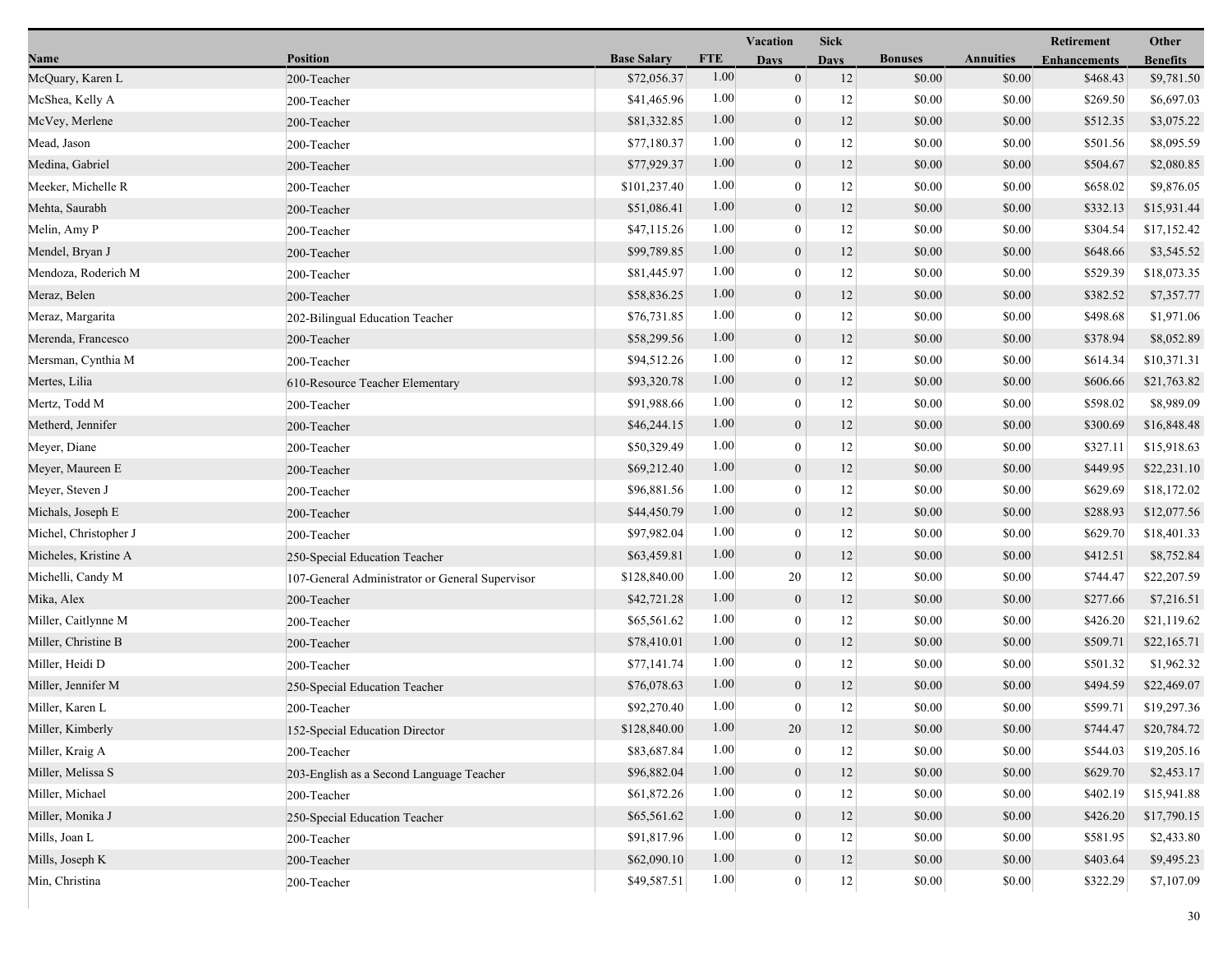|                        |                                 |                    |            | <b>Vacation</b><br><b>Sick</b> |             |                |                  | Retirement          |                 |
|------------------------|---------------------------------|--------------------|------------|--------------------------------|-------------|----------------|------------------|---------------------|-----------------|
| Name                   | <b>Position</b>                 | <b>Base Salary</b> | <b>FTE</b> | Days                           | <b>Days</b> | <b>Bonuses</b> | <b>Annuities</b> | <b>Enhancements</b> | <b>Benefits</b> |
| Miner, Laurel          | 200-Teacher                     | \$42,093.73        | 1.00       | $\boldsymbol{0}$               | 12          | \$0.00         | \$0.00           | \$273.58            | \$1,093.20      |
| Minhas, Kaiser         | 200-Teacher                     | \$52,585.07        | 1.00       | $\boldsymbol{0}$               | 12          | \$0.00         | \$0.00           | \$341.73            | \$11,601.62     |
| Minkley, Laura A       | 200-Teacher                     | \$62,090.10        | 1.00       | $\boldsymbol{0}$               | 12          | \$0.00         | \$0.00           | \$403.64            | \$1,591.74      |
| Misius, Brian J        | 200-Teacher                     | \$74,041.45        | 1.00       | $\mathbf{0}$                   | 12          | \$0.00         | \$0.00           | \$481.18            | \$8,176.52      |
| Mitchell, JoLynn       | 200-Teacher                     | \$27,509.58        | 0.50       | $\boldsymbol{0}$               | 6           | \$0.00         | \$0.00           | \$178.78            | \$740.66        |
| Mitchell, Leslie       | 103-Principal                   | \$131,469.92       | 1.00       | 20                             | 12          | \$0.00         | \$0.00           | \$758.88            | \$22,321.86     |
| Mitrenga, Laura R      | 250-Special Education Teacher   | \$44,450.79        | 1.00       | $\boldsymbol{0}$               | 12          | \$0.00         | \$0.00           | \$288.93            | \$9,067.65      |
| Modzelewski, Amy L     | 200-Teacher                     | \$96,882.04        | 1.00       | $\boldsymbol{0}$               | 12          | \$0.00         | \$0.00           | \$629.70            | \$22,986.82     |
| Moehle, Eleni          | 200-Teacher                     | \$45,999.75        | 1.00       | $\boldsymbol{0}$               | 12          | \$0.00         | \$0.00           | \$298.96            | \$12,857.27     |
| Moellendorf, Carla     | 250-Special Education Teacher   | \$22,225.28        | 0.50       | $\boldsymbol{0}$               | 6           | \$0.00         | \$0.00           | \$144.47            | \$709.13        |
| Moga, Pamela J         | 200-Teacher                     | \$104,300.32       | 1.00       | $\boldsymbol{0}$               | 12          | \$0.00         | \$0.00           | \$648.66            | \$22,026.80     |
| Molek, Mary T          | 200-Teacher                     | \$56,120.66        | 1.00       | $\boldsymbol{0}$               | 12          | \$0.00         | \$0.00           | \$364.77            | \$21,101.12     |
| Molla, Elizabeth M     | 200-Teacher                     | \$44,211.57        | 1.00       | $\mathbf{0}$                   | 12          | \$0.00         | \$0.00           | \$287.40            | \$19,973.67     |
| Molloy, Shannon K      | 250-Special Education Teacher   | \$41,465.96        | 1.00       | $\boldsymbol{0}$               | 12          | \$0.00         | \$0.00           | \$269.50            | \$1,144.43      |
| Molloy, Timothy E      | 200-Teacher                     | \$90,822.85        | 1.00       | $\boldsymbol{0}$               | 12          | \$0.00         | \$0.00           | \$590.34            | \$2,331.76      |
| Molter, Elizabeth      | 250-Special Education Teacher   | \$52,585.07        | 1.00       | $\boldsymbol{0}$               | 12          | \$0.00         | \$0.00           | \$341.73            | \$9,300.55      |
| Monarrez, Pedro        | 202-Bilingual Education Teacher | \$70,133.95        | 1.00       | $\boldsymbol{0}$               | 12          | \$0.00         | \$0.00           | \$455.92            | \$15,600.21     |
| Mongelli, Erin K       | 200-Teacher                     | \$78,079.37        | 1.00       | $\boldsymbol{0}$               | 12          | \$0.00         | \$0.00           | \$488.11            | \$22,604.46     |
| Monis, Jocelyn M       | 200-Teacher                     | \$81,445.97        | 1.00       | $\boldsymbol{0}$               | 12          | \$0.00         | \$0.00           | \$529.39            | \$17,948.72     |
| Monis, Richard C       | 200-Teacher                     | \$52,585.07        | 1.00       | $\boldsymbol{0}$               | 12          | \$0.00         | \$0.00           | \$341.73            | \$1,354.66      |
| Monroe, Kristine G     | 250-Special Education Teacher   | \$99,789.85        | 1.00       | $\boldsymbol{0}$               | 12          | \$0.00         | \$0.00           | \$648.66            | \$18,774.70     |
| Montino, Sandra I      | 250-Special Education Teacher   | \$75,886.41        | 1.00       | $\boldsymbol{0}$               | 12          | \$0.00         | \$0.00           | \$493.16            | \$22,488.62     |
| Moore, Nicole          | 200-Teacher                     | \$46,244.15        | 1.00       | $\boldsymbol{0}$               | 12          | \$0.00         | \$0.00           | \$300.69            | \$7,312.37      |
| Morales, Madeline      | 202-Bilingual Education Teacher | \$78,832.85        | 1.00       | $\boldsymbol{0}$               | 12          | \$0.00         | \$0.00           | \$512.35            | \$2,018.32      |
| Moran, Erin            | 250-Special Education Teacher   | \$44,617.85        | 1.00       | $\mathbf{0}$                   | 12          | \$0.00         | \$0.00           | \$289.93            | \$7,231.20      |
| Moreau, Joseph J       | 200-Teacher                     | \$116,245.54       | 1.00       | $\mathbf{0}$                   | 12          | \$0.00         | \$0.00           | \$648.66            | \$18,734.96     |
| Morgan, Adrienne       | 103-Principal                   | \$140,801.12       | 1.00       | 20                             | 12          | \$0.00         | \$0.00           | \$813.84            | \$21,978.64     |
| Morgan, Elizabeth      | 200-Teacher                     | \$44,450.79        | 1.00       | $\boldsymbol{0}$               | 12          | \$0.00         | \$0.00           | \$288.93            | \$9,267.09      |
| Morgan, Natasha L      | 200-Teacher                     | \$42,721.28        | 1.00       | $\boldsymbol{0}$               | 12          | \$0.00         | \$0.00           | \$277.66            | \$15,503.32     |
| Morgano, Brooke N      | 200-Teacher                     | \$41,465.96        | 1.00       | $\boldsymbol{0}$               | 12          | \$0.00         | \$0.00           | \$269.50            | \$5,251.40      |
| Morley, Samantha L     | 611-Resource Teacher Other      | \$101,237.40       | $1.00\,$   | $\boldsymbol{0}$               | 12          | \$0.00         | $\$0.00$         | \$658.02            | \$18,818.04     |
| Morris, Jeanette H     | 200-Teacher                     | \$99,789.85        | 1.00       | $\theta$                       | 12          | \$0.00         | \$0.00           | \$648.66            | \$8,524.86      |
| Moss, Gregory S        | 200-Teacher                     | \$56,120.66        | 1.00       | $\boldsymbol{0}$               | 12          | \$0.00         | \$0.00           | \$364.77            | \$1,555.10      |
| Moye, Christopher P    | 200-Teacher                     | \$92,270.40        | 1.00       | $\boldsymbol{0}$               | 12          | \$0.00         | \$0.00           | \$599.71            | \$22,870.64     |
| Mueller, Aaron J       | 200-Teacher                     | \$90,411.24        | 1.00       | $\boldsymbol{0}$               | 12          | \$0.00         | \$0.00           | \$580.51            | \$18,220.31     |
| Mueller, Christopher J | 200-Teacher                     | \$99,789.85        | 1.00       | $\boldsymbol{0}$               | 12          | \$0.00         | \$0.00           | \$648.66            | \$20,836.98     |
| Mueller, Jeanne        | 250-Special Education Teacher   | \$58,836.25        | 1.00       | $\boldsymbol{0}$               | 12          | \$0.00         | \$0.00           | \$382.52            | \$17,493.10     |
| Mueller, Paula M       | 200-Teacher                     | \$99,789.85        | 1.00       | $\mathbf{0}$                   | $12 \mid$   | \$0.00         | \$0.00           | \$648.66            | \$9,739.39      |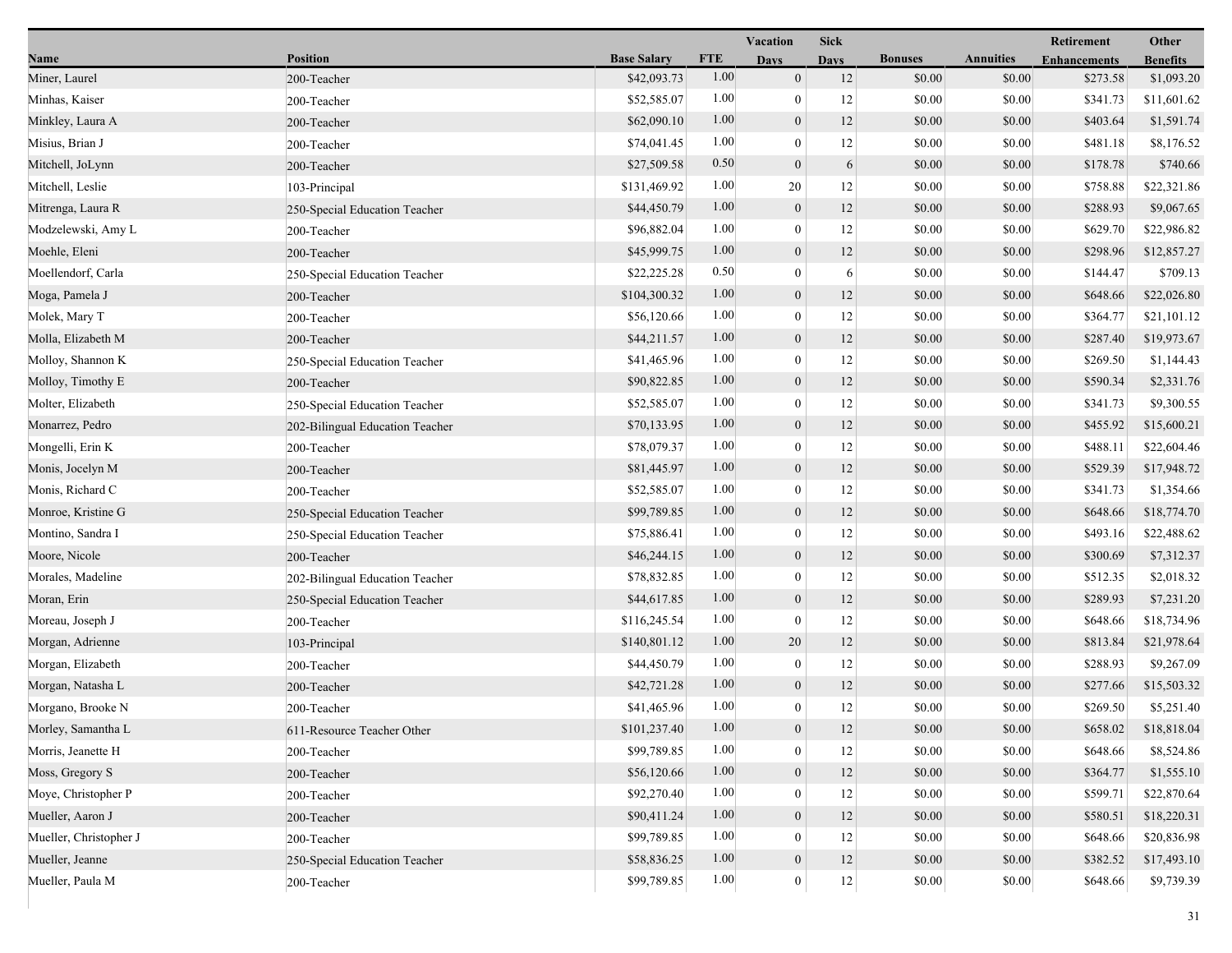|                         |                                                 |                    |            | <b>Vacation</b>  | <b>Sick</b>       |                |                  | <b>Retirement</b>   | Other           |
|-------------------------|-------------------------------------------------|--------------------|------------|------------------|-------------------|----------------|------------------|---------------------|-----------------|
| Name                    | <b>Position</b>                                 | <b>Base Salary</b> | <b>FTE</b> | Days             | <b>Days</b>       | <b>Bonuses</b> | <b>Annuities</b> | <b>Enhancements</b> | <b>Benefits</b> |
| Mulacek, Victoria M     | 200-Teacher                                     | \$77,141.74        | 1.00       | $\boldsymbol{0}$ | 12                | \$0.00         | \$0.00           | \$501.32            | \$19,520.39     |
| Mulhern, Kelly          | 200-Teacher                                     | \$64,518.98        | 1.00       | $\boldsymbol{0}$ | 12                | \$0.00         | \$0.00           | \$418.76            | \$17,232.15     |
| Munn, Nicole            | 200-Teacher                                     | \$58,810.81        | 1.00       | $\boldsymbol{0}$ | 12                | \$0.00         | \$0.00           | \$382.28            | \$19,823.10     |
| Muno, Kathy             | 200-Teacher                                     | \$97,166.99        | 1.00       | $\mathbf{0}$     | 12                | \$0.00         | \$0.00           | \$571.15            | \$10,988.42     |
| Muresan, Mihaiela       | 200-Teacher                                     | \$55,018.93        | 1.00       | $\boldsymbol{0}$ | 12                | \$0.00         | \$0.00           | \$357.57            | \$16,656.34     |
| Murphy, Amy E           | 200-Teacher                                     | \$63,460.85        | 1.00       | $\boldsymbol{0}$ | 12                | \$0.00         | \$0.00           | \$412.52            | \$1,625.11      |
| Murphy, Matt C          | 250-Special Education Teacher                   | \$85,519.59        | 1.00       | $\mathbf{0}$     | 12                | \$0.00         | \$0.00           | \$555.79            | \$18,352.14     |
| Murphy, Paul M          | 200-Teacher                                     | \$118,664.59       | 1.00       | $\boldsymbol{0}$ | 12                | \$0.00         | \$0.00           | \$648.66            | \$19,222.71     |
| Murphy, Ryan            | 200-Teacher                                     | \$57,247.84        | 1.00       | $\boldsymbol{0}$ | 12                | \$0.00         | \$0.00           | \$372.20            | \$7,807.01      |
| Murray, Anna            | 203-English as a Second Language Teacher        | \$60,437.62        | 1.00       | $\mathbf{0}$     | 12                | \$0.00         | \$0.00           | \$392.84            | \$1,610.40      |
| Murray, Keath           | 610-Resource Teacher Elementary                 | \$78,928.63        | 1.00       | $\boldsymbol{0}$ | 12                | \$0.00         | \$0.00           | \$511.15            | \$9,999.32      |
| Murray, Kristen         | 200-Teacher                                     | \$61,757.15        | 1.00       | $\boldsymbol{0}$ | 12                | \$0.00         | \$0.00           | \$401.47            | \$16,291.65     |
| Mursewick, Daniel       | 200-Teacher                                     | \$46,192.80        | 1.00       | $\boldsymbol{0}$ | 12                | \$0.00         | \$0.00           | \$300.21            | \$7,759.28      |
| Myers, Elizabeth M      | 200-Teacher                                     | \$87,389.74        | 1.00       | $\boldsymbol{0}$ | 12                | \$0.00         | \$0.00           | \$568.03            | \$22,899.66     |
| Nash, Mary P            | 200-Teacher                                     | \$92,379.13        | 1.00       | $\boldsymbol{0}$ | 12                | \$0.00         | \$0.00           | \$598.51            | \$2,552.50      |
| Nater, Carmen T         | 202-Bilingual Education Teacher                 | \$76,078.63        | 1.00       | $\boldsymbol{0}$ | 12                | \$0.00         | \$0.00           | \$494.59            | \$17,994.58     |
| Naughton, Michael       | 200-Teacher                                     | \$45,334.63        | 1.00       | $\boldsymbol{0}$ | 12                | \$0.00         | \$0.00           | \$294.69            | \$7,336.19      |
| Near, Carol A           | 200-Teacher                                     | \$56,120.66        | 1.00       | $\boldsymbol{0}$ | 12                | \$0.00         | \$0.00           | \$364.77            | \$1,564.41      |
| Nebor, Jennifer         | 200-Teacher                                     | \$41,465.96        | 1.00       | $\mathbf{0}$     | 12                | \$0.00         | \$0.00           | \$269.50            | \$6,861.87      |
| NEBOR, LAURA            | 200-Teacher                                     | \$21,851.85        | 0.51       | $\boldsymbol{0}$ | 5                 | \$0.00         | \$0.00           | \$142.06            | \$574.67        |
| Nedza, Bradley          | 200-Teacher                                     | \$52,880.42        | 1.00       | $\boldsymbol{0}$ | 12                | \$0.00         | \$0.00           | \$343.66            | \$17,639.64     |
| Neibch, Chris D         | 107-General Administrator or General Supervisor | \$135,687.92       | 1.00       | 20               | 12                | \$0.00         | \$0.00           | \$783.36            | \$5,153.46      |
| Nelson, Dwight H        | 200-Teacher                                     | \$99,789.85        | 1.00       | $\boldsymbol{0}$ | 12                | \$0.00         | \$0.00           | \$648.66            | \$23,261.96     |
| Nemeth, Candice A       | 200-Teacher                                     | \$87,133.68        | 1.00       | $\boldsymbol{0}$ | 12                | \$0.00         | \$0.00           | \$566.35            | \$2,213.29      |
| Neufeld, Jennifer A     | 200-Teacher                                     | \$94,512.26        | 1.00       | $\mathbf{0}$     | 12                | \$0.00         | \$0.00           | \$614.34            | \$16,944.61     |
| Neukirch, Sydney        | 200-Teacher                                     | \$62,090.10        | 1.00       | $\boldsymbol{0}$ | 12                | \$0.00         | \$0.00           | \$403.64            | \$21,268.03     |
| Neverman, Taylor        | 250-Special Education Teacher                   | \$49,587.51        | 1.00       | $\boldsymbol{0}$ | 12                | \$0.00         | \$0.00           | \$322.29            | \$7,684.73      |
| Nicinski, Lynn E        | 200-Teacher                                     | \$22,641.64        | 0.50       | $\boldsymbol{0}$ | 6                 | \$0.00         | \$0.00           | \$147.11            | \$628.34        |
| Nickas, John J          | 200-Teacher                                     | \$44,450.79        | 1.00       | $\boldsymbol{0}$ | 12                | \$0.00         | \$0.00           | \$288.93            | \$1,364.70      |
| Nickel, Rebecca S       | 203-English as a Second Language Teacher        | \$78,166.44        | 1.00       | $\boldsymbol{0}$ | 12                | \$0.00         | \$0.00           | \$508.03            | \$1,987.73      |
| Nickel, Scott S         | 200-Teacher                                     | \$87,084.40        | $1.00\,$   | $\boldsymbol{0}$ | 12                | \$0.00         | \$0.00           | \$549.79            | \$18,066.16     |
| Nielsen, Jim L          | 200-Teacher                                     | \$72,274.92        | 1.00       | $\theta$         | 12                | \$0.00         | \$0.00           | \$469.87            | \$16,694.00     |
| Niesluchowski, Chris    | 200-Teacher                                     | \$75,381.81        | 1.00       | $\boldsymbol{0}$ | 12                | \$0.00         | \$0.00           | \$489.32            | \$17,523.79     |
| Niezgoda, Maren         | 200-Teacher                                     | \$58,697.18        | 1.00       | $\boldsymbol{0}$ | 12                | \$0.00         | \$0.00           | \$381.49            | \$1,504.89      |
| Niezgoda, Steven L      | 200-Teacher                                     | \$65,561.62        | 1.00       | $\mathbf{0}$     | 12                | \$0.00         | \$0.00           | \$426.20            | \$13,024.24     |
| Niforatos, Jason T      | 250-Special Education Teacher                   | \$67,354.97        | 1.00       | $\boldsymbol{0}$ | 12                | \$0.00         | \$0.00           | \$437.72            | \$9,098.29      |
| Nonnemacher, Jennifer J | 103-Principal                                   | \$152,005.04       | 1.00       | 20               | 12                | \$0.00         | \$0.00           | \$878.64            | \$14,137.88     |
| Nordstrom, Tera R       | 200-Teacher                                     | \$43,579.68        | 1.00       | $\mathbf{0}$     | $12 \overline{ }$ | \$0.00         | \$0.00           | \$283.18            | \$9,160.51      |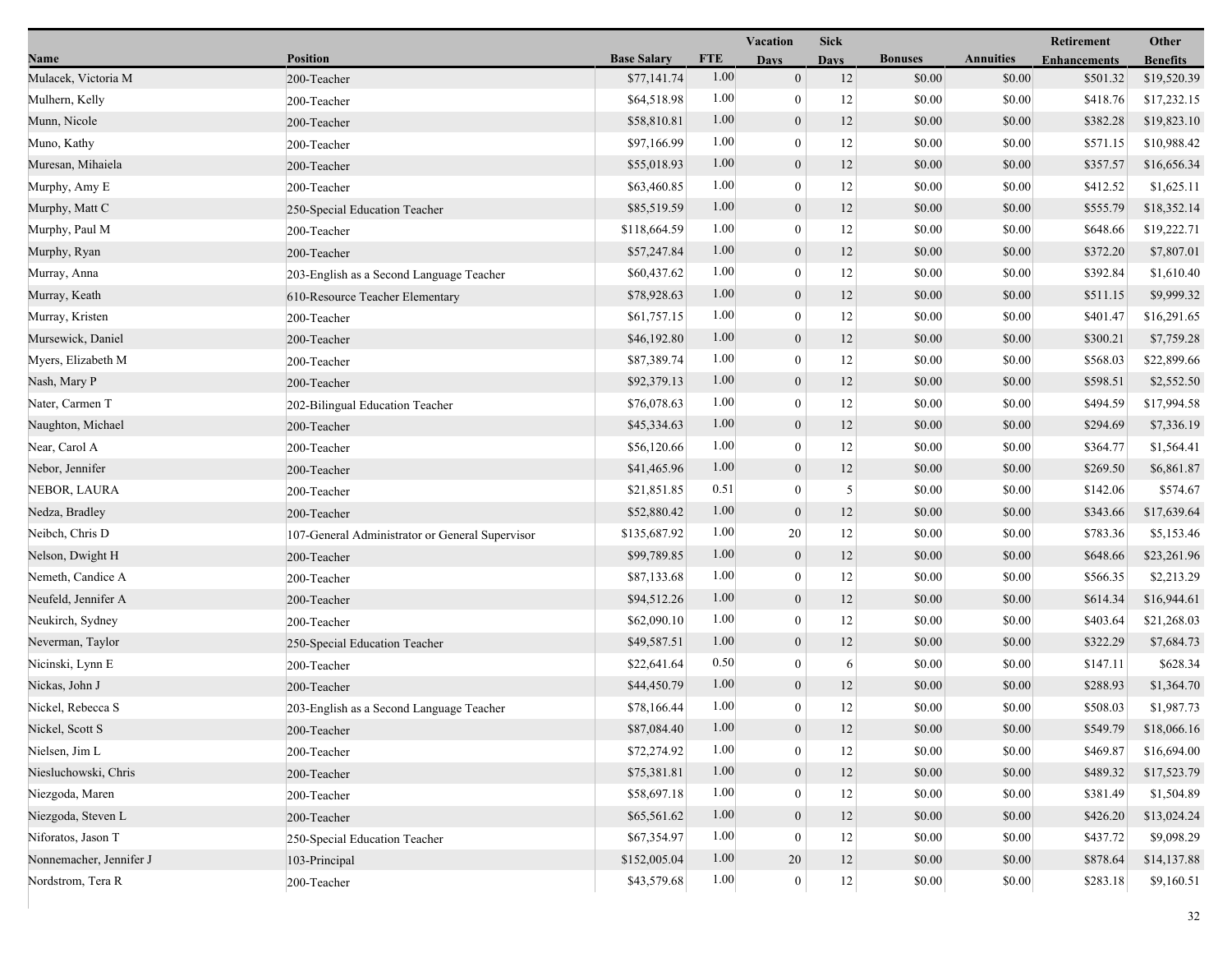|                       |                                                 |                    |            | Vacation         | <b>Sick</b>     |                |                  | Retirement          | Other           |
|-----------------------|-------------------------------------------------|--------------------|------------|------------------|-----------------|----------------|------------------|---------------------|-----------------|
| Name                  | <b>Position</b>                                 | <b>Base Salary</b> | <b>FTE</b> | <b>Days</b>      | <b>Days</b>     | <b>Bonuses</b> | <b>Annuities</b> | <b>Enhancements</b> | <b>Benefits</b> |
| Norkus, Christopher S | 200-Teacher                                     | \$79,268.18        | 1.00       | $\boldsymbol{0}$ | 12              | \$0.00         | \$0.00           | \$515.23            | \$19,584.33     |
| Norris, Kari A        | 200-Teacher                                     | \$55,018.95        | 1.00       | $\boldsymbol{0}$ | 12              | \$0.00         | \$0.00           | \$357.59            | \$20,464.69     |
| Notariano, Angela     | 200-Teacher                                     | \$74,041.71        | 1.00       | $\boldsymbol{0}$ | 12              | \$0.00         | \$0.00           | \$481.16            | \$9,787.59      |
| Noto, Daniela         | 200-Teacher                                     | \$60,437.62        | 1.00       | $\boldsymbol{0}$ | 12              | \$0.00         | \$0.00           | \$392.84            | \$22,126.50     |
| Novorolsky, Kathleen  | 200-Teacher                                     | \$46,192.79        | 1.00       | $\mathbf{0}$     | 12              | \$0.00         | \$0.00           | \$300.21            | \$7,423.98      |
| Nowaczyk, Courtney F  | 200-Teacher                                     | \$78,167.22        | 1.00       | $\mathbf{0}$     | 12              | \$0.00         | \$0.00           | \$508.02            | \$21,416.16     |
| Nowak, Sarah A        | 103-Principal                                   | \$138,300.08       | 1.00       | 20               | 12              | \$0.00         | \$0.00           | \$798.48            | \$25,952.61     |
| Nowoj, Michele        | 200-Teacher                                     | \$62,090.10        | 1.00       | $\boldsymbol{0}$ | 12              | \$0.00         | \$0.00           | \$403.64            | \$22,127.95     |
| Nunziati, Sabrina     | 200-Teacher                                     | \$47,300.12        | 0.60       | $\boldsymbol{0}$ | $7\phantom{.0}$ | \$0.00         | \$0.00           | \$307.43            | \$12,510.73     |
| Nussbaum, Carly       | 200-Teacher                                     | \$16,345.68        | 0.40       | $\boldsymbol{0}$ | 5 <sup>1</sup>  | \$0.00         | \$0.00           | \$106.32            | \$2,580.83      |
| Nylen, Laura A        | 107-General Administrator or General Supervisor | \$116,499.93       | 1.00       | 20               | 12              | \$0.00         | \$0.00           | \$672.72            | \$24,265.24     |
| O Donnell, Colleen K  | 250-Special Education Teacher                   | \$56,389.62        | 1.00       | $\mathbf{0}$     | 12              | \$0.00         | \$0.00           | \$366.53            | \$12,254.59     |
| O Gorman, Jayne E     | 200-Teacher                                     | \$78,410.01        | 1.00       | $\mathbf{0}$     | 12              | \$0.00         | \$0.00           | \$509.71            | \$21,136.17     |
| O Neil, Anne J        | 200-Teacher                                     | \$79,268.18        | 1.00       | $\boldsymbol{0}$ | 12              | \$0.00         | \$0.00           | \$515.23            | \$8,424.92      |
| O Neill, Michael E    | 200-Teacher                                     | \$56,120.64        | 1.00       | $\mathbf{0}$     | 12              | \$0.00         | \$0.00           | \$364.78            | \$7,505.51      |
| O Rourke, Sally J     | 200-Teacher                                     | \$98,415.70        | 1.00       | $\boldsymbol{0}$ | 12              | \$0.00         | \$0.00           | \$629.70            | \$3,049.06      |
| O Toole, Kristen      | 200-Teacher                                     | \$64,844.53        | 1.00       | $\boldsymbol{0}$ | 12              | \$0.00         | \$0.00           | \$421.44            | \$22,180.87     |
| O Toole, Michael A    | 200-Teacher                                     | \$79,991.74        | 1.00       | $\mathbf{0}$     | 12              | \$0.00         | \$0.00           | \$517.88            | \$13,625.80     |
| O Toole, Rose E       | 610-Resource Teacher Elementary                 | \$78,409.23        | 1.00       | $\mathbf{0}$     | 12              | \$0.00         | \$0.00           | \$509.67            | \$2,037.94      |
| Oas, Jenny            | 200-Teacher                                     | \$74,041.70        | 1.00       | $\mathbf{0}$     | 12              | \$0.00         | \$0.00           | \$481.16            | \$1,939.52      |
| Oden, Yoshakia        | 104-Assistant Principal                         | \$88,641.00        | 1.00       | 20               | 12              | \$0.00         | \$0.00           | \$511.14            | \$21,109.90     |
| Ogrodnik, Jonathan    | 200-Teacher                                     | \$60,104.64        | 1.00       | $\mathbf{0}$     | 12              | \$0.00         | \$0.00           | \$390.70            | \$8,475.95      |
| Olaszek, Marie        | 250-Special Education Teacher                   | \$72,671.81        | 1.00       | $\overline{0}$   | 12              | \$0.00         | \$0.00           | \$472.32            | \$21,191.59     |
| Olenick, Samantha     | 200-Teacher                                     | \$44,617.34        | 1.00       | $\bf{0}$         | 12              | \$0.00         | \$0.00           | \$289.90            | \$15,041.38     |
| Oliver, Scott         | 200-Teacher                                     | \$30,828.47        | 0.60       | $\mathbf{0}$     | $7\phantom{.0}$ | \$0.00         | \$0.00           | \$200.37            | \$1,015.90      |
| Ollayos, Sarah        | 203-English as a Second Language Teacher        | \$72,056.98        | 1.00       | $\mathbf{0}$     | 12              | \$0.00         | \$0.00           | \$468.43            | \$18,795.64     |
| Olson, Bridget A      | 250-Special Education Teacher                   | \$81,445.97        | 1.00       | $\mathbf{0}$     | 12              | \$0.00         | \$0.00           | \$529.39            | \$22,666.39     |
| Olson, Karly          | 200-Teacher                                     | \$47,166.38        | 1.00       | $\mathbf{0}$     | 12              | \$0.00         | \$0.00           | \$306.69            | \$7,780.65      |
| Olson, Kelly A        | 610-Resource Teacher Elementary                 | \$95,120.40        | 1.00       | $\mathbf{0}$     | 12              | \$0.00         | \$0.00           | \$616.27            | \$2,470.32      |
| Olson, Sara A         | 200-Teacher                                     | \$52,879.76        | 1.00       | $\mathbf{0}$     | 12              | \$0.00         | \$0.00           | \$343.65            | \$9,336.64      |
| Onken, Margaret A     | 250-Special Education Teacher                   | \$97,112.66        | $1.00\,$   | $\mathbf{0}$     | 12              | \$0.00         | \$0.00           | \$631.14            | \$10,398.61     |
| Opels, Scott M        | 200-Teacher                                     | \$83,687.84        | 1.00       | $\mathbf{0}$     | $12\,$          | \$0.00         | \$0.00           | \$544.03            | \$10,290.18     |
| Opelt, Kathleen J     | 605-Resource Teacher Reading                    | \$99,789.85        | 1.00       | $\mathbf{0}$     | $12\,$          | \$0.00         | \$0.00           | \$648.66            | \$10,465.02     |
| Orozco, Stauroula     | 200-Teacher                                     | \$87,389.74        | 1.00       | $\mathbf{0}$     | 12              | \$0.00         | \$0.00           | \$568.03            | \$22,749.70     |
| Ortinau, Christina M  | 200-Teacher                                     | \$87,389.74        | 1.00       | $\mathbf{0}$     | 12              | \$0.00         | \$0.00           | \$568.03            | \$21,639.96     |
| Osborne, Sally        | 103-Principal                                   | \$140,921.12       | 1.00       | 20               | 12              | \$0.00         | \$0.00           | \$813.84            | \$13,671.20     |
| Ose, Penelope C       | 200-Teacher                                     | \$66,996.21        | 1.00       | $\boldsymbol{0}$ | 12              | \$0.00         | \$0.00           | \$435.56            | \$1,720.12      |
| Osmani, Nat           | 200-Teacher                                     | \$94,512.26        | 1.00       | $\boldsymbol{0}$ | $12 \mid$       | \$0.00         | \$0.00           | \$614.34            | \$23,205.62     |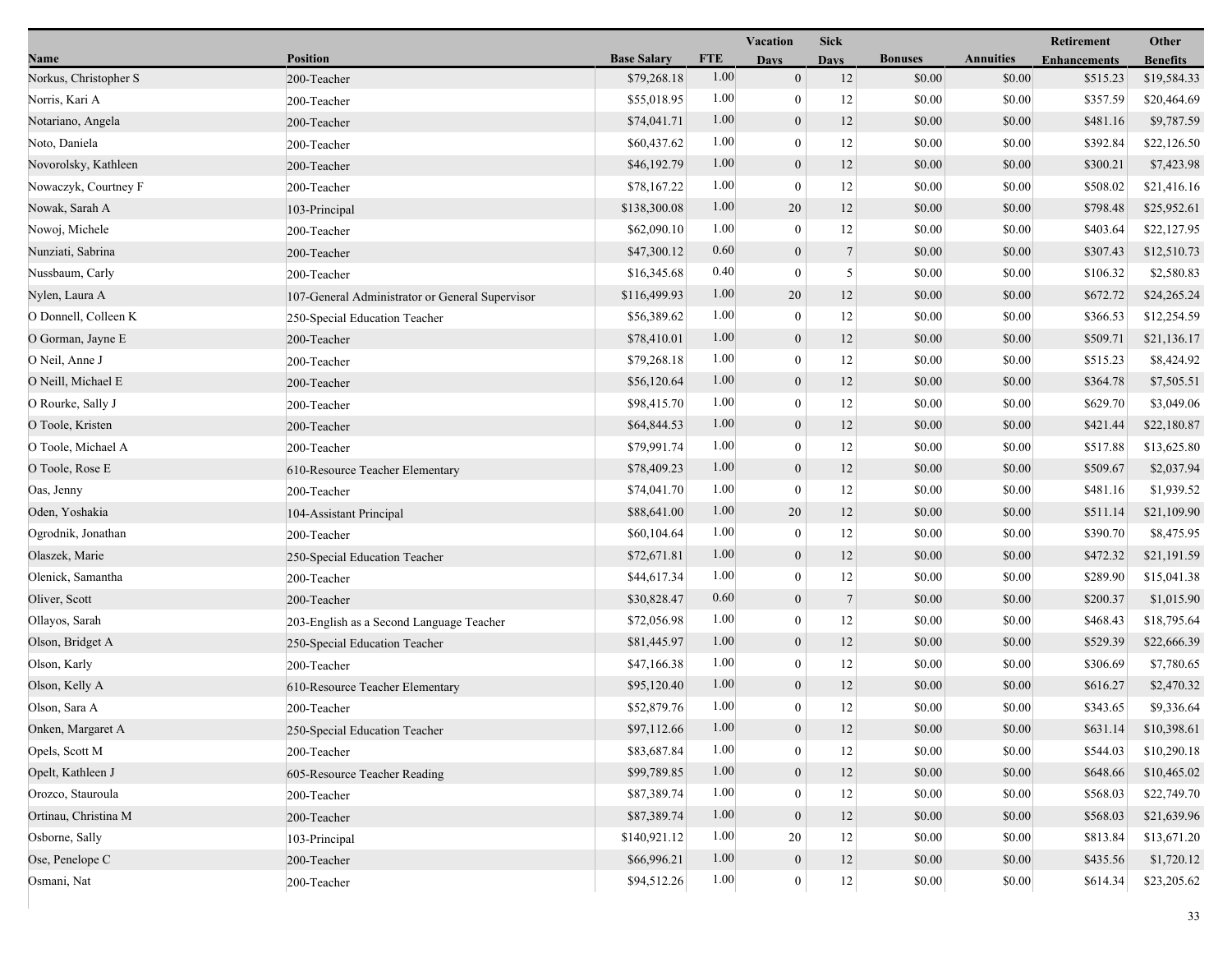|                         |                                                 |                    |            | Vacation         | Sick        |                |                  | <b>Retirement</b>   | Other           |  |
|-------------------------|-------------------------------------------------|--------------------|------------|------------------|-------------|----------------|------------------|---------------------|-----------------|--|
| Name                    | <b>Position</b>                                 | <b>Base Salary</b> | <b>FTE</b> | <b>Days</b>      | <b>Davs</b> | <b>Bonuses</b> | <b>Annuities</b> | <b>Enhancements</b> | <b>Benefits</b> |  |
| Ouellette, Lynne M      | 200-Teacher                                     | \$63,806.66        | 1.00       | $\boldsymbol{0}$ | 12          | \$0.00         | \$0.00           | \$414.68            | \$17,930.15     |  |
| Owles, David A          | 200-Teacher                                     | \$79,268.18        | 1.00       | $\boldsymbol{0}$ | 12          | \$0.00         | \$0.00           | \$515.23            | \$14,998.06     |  |
| Owles, Molly R          | 200-Teacher                                     | \$79,581.85        | 1.00       | $\boldsymbol{0}$ | 12          | \$0.00         | \$0.00           | \$515.24            | \$2,142.32      |  |
| Pachowicz, Jennifer J   | 200-Teacher                                     | \$52,585.07        | 1.00       | $\mathbf{0}$     | 12          | \$0.00         | \$0.00           | \$341.73            | \$18,434.91     |  |
| Padilla, Luz E          | 202-Bilingual Education Teacher                 | \$84,584.40        | 1.00       | $\boldsymbol{0}$ | 12          | \$0.00         | \$0.00           | \$549.79            | \$16,991.57     |  |
| Page, Adam M            | 200-Teacher                                     | \$67,354.97        | 1.00       | $\boldsymbol{0}$ | 12          | \$0.00         | \$0.00           | \$437.72            | \$8,337.02      |  |
| Pagels, Jill            | 200-Teacher                                     | \$45,284.33        | 1.00       | $\boldsymbol{0}$ | 12          | \$0.00         | \$0.00           | \$294.42            | \$1,202.70      |  |
| Pakkebier, David J      | 200-Teacher                                     | \$83,687.84        | 1.00       | $\boldsymbol{0}$ | 12          | \$0.00         | \$0.00           | \$544.03            | \$2,289.87      |  |
| Pakkebier, Dawn N       | 200-Teacher                                     | \$87,876.65        | 1.00       | $\boldsymbol{0}$ | 12          | \$0.00         | \$0.00           | \$571.15            | \$18,218.59     |  |
| Palermo, Katherine E    | 200-Teacher                                     | \$44,450.79        | 1.00       | $\mathbf{0}$     | 12          | \$0.00         | \$0.00           | \$288.93            | \$9,735.58      |  |
| Palmer, Andrea          | 200-Teacher                                     | \$89,529.13        | 1.00       | $\boldsymbol{0}$ | 12          | \$0.00         | \$0.00           | \$581.95            | \$22,852.68     |  |
| Palmquist, Jacqueline M | 200-Teacher                                     | \$102,639.85       | 1.00       | $\boldsymbol{0}$ | 12          | \$0.00         | \$0.00           | \$665.22            | \$2,921.48      |  |
| Palombella, Megan       | 250-Special Education Teacher                   | \$58,926.00        | 1.00       | $\boldsymbol{0}$ | 12          | \$0.00         | \$0.00           | \$383.00            | \$16,254.11     |  |
| Palumbo, Daniela A      | 200-Teacher                                     | \$75,287.32        | 1.00       | $\boldsymbol{0}$ | 12          | \$0.00         | \$0.00           | \$488.35            | \$17,992.71     |  |
| Pandya, Hetal K         | 200-Teacher                                     | \$77,141.74        | 1.00       | $\boldsymbol{0}$ | 12          | \$0.00         | \$0.00           | \$501.32            | \$16,527.34     |  |
| Pankuch, Donald         | 200-Teacher                                     | \$102,639.85       | 1.00       | $\mathbf{0}$     | 12          | \$0.00         | \$0.00           | \$665.22            | \$16,925.79     |  |
| Pape, Anthony           | 200-Teacher                                     | \$58,810.81        | 1.00       | $\boldsymbol{0}$ | 12          | \$0.00         | \$0.00           | \$382.28            | \$17,616.76     |  |
| Pardo, Elizabeth M      | 200-Teacher                                     | \$45,334.63        | 1.00       | $\boldsymbol{0}$ | 12          | \$0.00         | \$0.00           | \$294.69            | \$1,601.39      |  |
| Pardo, Jamie L          | 200-Teacher                                     | \$40,987.20        | 1.00       | $\boldsymbol{0}$ | 12          | \$0.00         | \$0.00           | \$266.43            | \$1,065.62      |  |
| Pardys, Jonathan S      | 200-Teacher                                     | \$96,882.04        | 1.00       | $\boldsymbol{0}$ | 12          | \$0.00         | \$0.00           | \$629.70            | \$10,392.86     |  |
| Parejko, Gretchen C     | 250-Special Education Teacher                   | \$83,687.84        | 1.00       | $\boldsymbol{0}$ | 12          | \$0.00         | \$0.00           | \$544.03            | \$17,976.34     |  |
| Park, Amy S             | 200-Teacher                                     | \$99,789.09        | 1.00       | $\boldsymbol{0}$ | 12          | \$0.00         | \$0.00           | \$648.64            | \$2,537.90      |  |
| Park, Nicholas J        | 200-Teacher                                     | \$57,247.84        | 1.00       | $\boldsymbol{0}$ | 12          | \$0.00         | \$0.00           | \$372.20            | \$5,532.47      |  |
| Parker, Bethany J       | 200-Teacher                                     | \$99,789.85        | 1.00       | $\boldsymbol{0}$ | 12          | \$0.00         | \$0.00           | \$648.66            | \$18,817.76     |  |
| Parker, Claudia L       | 200-Teacher                                     | \$83,687.84        | 1.00       | $\boldsymbol{0}$ | 12          | \$0.00         | \$0.00           | \$544.03            | \$21,689.05     |  |
| Parpet, John            | 250-Special Education Teacher                   | \$55,018.93        | 1.00       | $\boldsymbol{0}$ | 12          | \$0.00         | \$0.00           | \$357.57            | \$18,040.33     |  |
| Parratore, Joseph       | 104-Assistant Principal                         | \$102,496.08       | 1.00       | 20               | 12          | \$0.00         | \$0.00           | \$590.88            | \$24,336.11     |  |
| Parton, Michael         | 200-Teacher                                     | \$60,104.64        | 1.00       | $\boldsymbol{0}$ | 12          | \$0.00         | \$0.00           | \$390.70            | \$18,669.14     |  |
| Patel, Jhankhna         | 203-English as a Second Language Teacher        | \$81,010.41        | 1.00       | $\boldsymbol{0}$ | 12          | \$0.00         | \$0.00           | \$526.51            | \$18,291.04     |  |
| Patino, Samantha E      | 200-Teacher                                     | \$43,579.68        | 1.00       | $\mathbf{0}$     | 12          | \$0.00         | \$0.00           | \$283.18            | \$8,742.73      |  |
| Patrick, Katarzyna      | 200-Teacher                                     | \$52,250.67        | $1.00\,$   | $\boldsymbol{0}$ | 12          | \$0.00         | \$0.00           | \$339.73            | \$1,401.94      |  |
| Patterson, Laura        | 200-Teacher                                     | \$99,789.85        | 1.00       | $\mathbf{0}$     | 12          | \$0.00         | \$0.00           | \$648.66            | \$18,487.19     |  |
| Patterson, Steven N     | 200-Teacher                                     | \$87,876.65        | 1.00       | $\boldsymbol{0}$ | 12          | \$0.00         | \$0.00           | \$571.15            | \$2,285.22      |  |
| Pavlik, Erica B         | 200-Teacher                                     | \$68,839.90        | 1.00       | $\mathbf{0}$     | 12          | \$0.00         | \$0.00           | \$447.53            | \$18,832.53     |  |
| Pease, Kathy W          | 101-Assistant/Associate District Superintendent | \$207,810.08       | 1.00       | 20               | 12          | \$0.00         | \$0.00           | \$1,202.40          | \$16,078.11     |  |
| Pedersen, Carrie A      | 200-Teacher                                     | \$87,876.65        | 1.00       | $\boldsymbol{0}$ | 12          | \$0.00         | \$0.00           | \$571.15            | \$10,173.72     |  |
| Pehlke, Kim             | 250-Special Education Teacher                   | \$84,585.73        | 1.00       | $\boldsymbol{0}$ | 12          | \$0.00         | \$0.00           | \$549.80            | \$8,377.52      |  |
| Penkala, Leonard        | 200-Teacher                                     | \$83,687.84        | 1.00       | $\mathbf{0}$     | $12\,$      | \$0.00         | \$0.00           | \$544.03            | \$16,248.80     |  |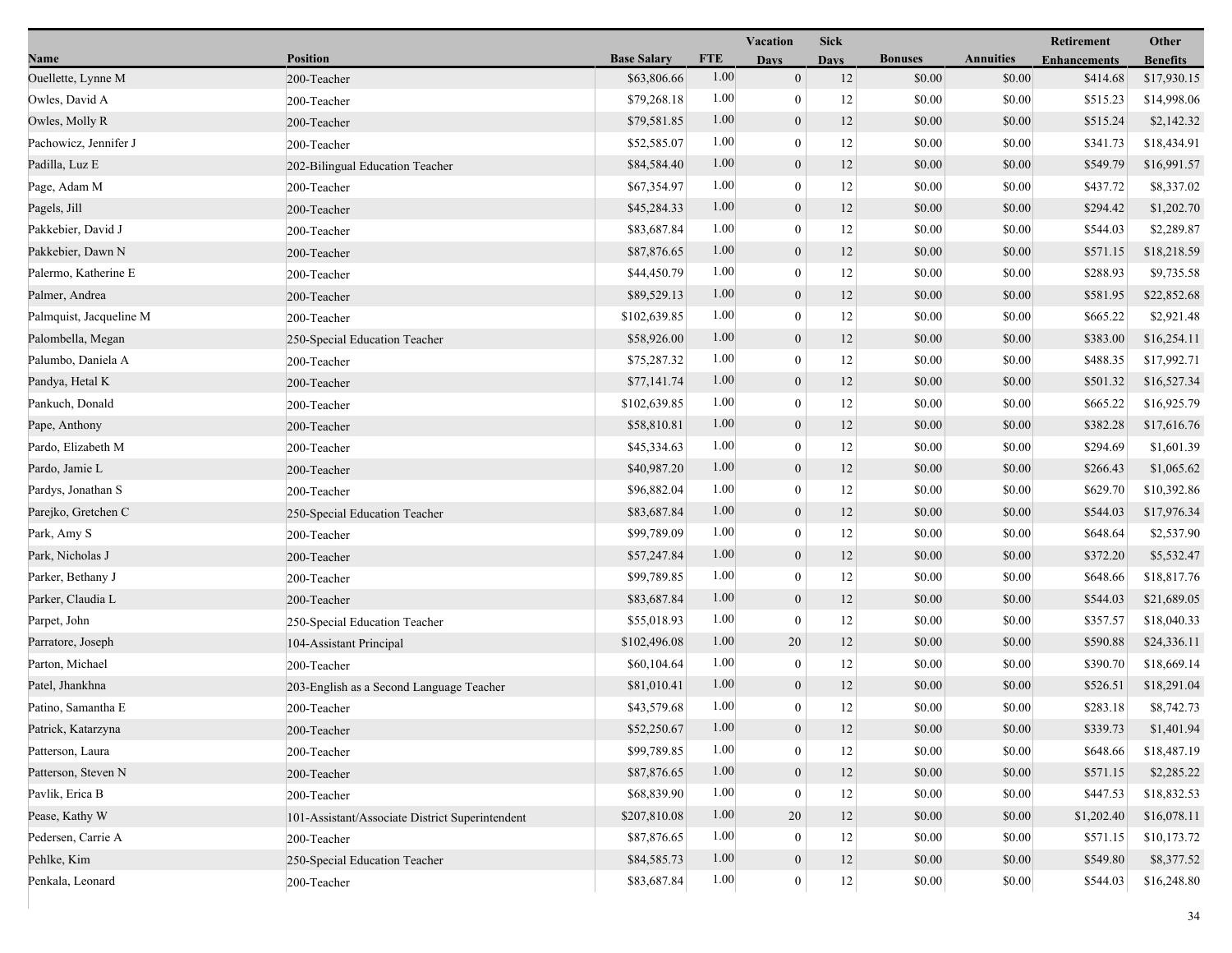|                            |                                                 |                    |            | Vacation         | <b>Sick</b> |                |                  | Retirement          | Other           |
|----------------------------|-------------------------------------------------|--------------------|------------|------------------|-------------|----------------|------------------|---------------------|-----------------|
| Name                       | <b>Position</b>                                 | <b>Base Salary</b> | <b>FTE</b> | <b>Days</b>      | <b>Days</b> | <b>Bonuses</b> | <b>Annuities</b> | <b>Enhancements</b> | <b>Benefits</b> |
| Penkala, Leslie C          | 200-Teacher                                     | \$67,354.97        | 1.00       | $\mathbf{0}$     | 12          | \$0.00         | \$0.00           | \$437.72            | \$1,711.35      |
| Penley, Steven T           | 200-Teacher                                     | \$87,876.65        | 1.00       | $\boldsymbol{0}$ | 12          | \$0.00         | \$0.00           | \$571.15            | \$22,867.59     |
| Penrod, Shelly             | 250-Special Education Teacher                   | \$62,090.10        | 1.00       | $\boldsymbol{0}$ | 12          | \$0.00         | \$0.00           | \$403.64            | \$17,105.80     |
| Pentaris, Maria A          | 250-Special Education Teacher                   | \$72,274.03        | 1.00       | $\mathbf{0}$     | 12          | \$0.00         | \$0.00           | \$469.87            | \$9,834.30      |
| Peplow, Debra              | 200-Teacher                                     | \$99,789.85        | 1.00       | $\mathbf{0}$     | 12          | \$0.00         | \$0.00           | \$648.66            | \$22,203.33     |
| Pepper, Courtney R         | 200-Teacher                                     | \$52,880.42        | 1.00       | $\bf{0}$         | 12          | \$0.00         | \$0.00           | \$343.66            | \$8,843.29      |
| Perkins, Michelle K        | 200-Teacher                                     | \$104,483.78       | 1.00       | $\mathbf{0}$     | 12          | \$0.00         | \$0.00           | \$648.66            | \$17,916.63     |
| Perlini, Stephen           | 200-Teacher                                     | \$57,247.84        | 1.00       | $\boldsymbol{0}$ | 12          | \$0.00         | \$0.00           | \$372.20            | \$20,140.08     |
| Pero, Michael              | 200-Teacher                                     | \$71,121.18        | 1.00       | $\boldsymbol{0}$ | 12          | \$0.00         | \$0.00           | \$462.20            | \$18,329.12     |
| Perona, Jody M             | 200-Teacher                                     | \$92,270.40        | 1.00       | $\mathbf{0}$     | 12          | \$0.00         | \$0.00           | \$599.71            | \$22,868.63     |
| Perotti, Diana L           | 250-Special Education Teacher                   | \$81,445.97        | 1.00       | $\boldsymbol{0}$ | 12          | \$0.00         | \$0.00           | \$529.39            | \$8,111.77      |
| Perry, Allison M           | 200-Teacher                                     | \$89,798.15        | 1.00       | $\bf{0}$         | 12          | \$0.00         | \$0.00           | \$583.63            | \$2,284.93      |
| Perry, David J             | 104-Assistant Principal                         | \$136,794.08       | 1.00       | 20               | 12          | \$0.00         | \$0.00           | \$790.56            | \$20,437.19     |
| Persson, Brad R            | 200-Teacher                                     | \$91,758.04        | 1.00       | $\boldsymbol{0}$ | 12          | \$0.00         | \$0.00           | \$596.35            | \$22,934.56     |
| Peter, Kyla B              | 200-Teacher                                     | \$84,585.73        | 1.00       | $\boldsymbol{0}$ | 12          | \$0.00         | \$0.00           | \$549.80            | \$22,652.04     |
| Peterman, Andrew J         | 107-General Administrator or General Supervisor | \$105,024.08       | 1.00       | 20               | 12          | \$0.00         | \$0.00           | \$605.52            | \$18,900.48     |
| Peterson, Joan M           | 107-General Administrator or General Supervisor | \$147,367.04       | 1.00       | 20               | 12          | \$0.00         | \$0.00           | \$851.76            | \$24,990.19     |
| Peterson, Katie A          | 200-Teacher                                     | \$50,057.30        | 1.00       | $\bf{0}$         | 12          | \$0.00         | \$0.00           | \$325.34            | \$16,621.00     |
| Peterson, Michelle L       | 200-Teacher                                     | \$83,227.65        | 1.00       | $\mathbf{0}$     | 12          | \$0.00         | \$0.00           | \$540.93            | \$17,870.84     |
| Petit, Gerald E            | 200-Teacher                                     | \$62,899.61        | 1.00       | $\bf{0}$         | 12          | \$0.00         | \$0.00           | \$341.73            | \$8,992.51      |
| Petruzzi, Janet F          | 200-Teacher                                     | \$82,522.03        | 1.00       | $\mathbf{0}$     | 12          | \$0.00         | \$0.00           | \$536.35            | \$21,480.18     |
| Pettit, Jodi L             | 200-Teacher                                     | \$87,876.65        | 1.00       | $\mathbf{0}$     | 12          | \$0.00         | \$0.00           | \$571.15            | \$21,605.92     |
| Pfeil, Bradley R           | 200-Teacher                                     | \$92,270.40        | 1.00       | $\mathbf{0}$     | 12          | \$0.00         | \$0.00           | \$599.81            | \$20,664.52     |
| Pfenninger, David E        | 200-Teacher                                     | \$79,268.18        | 1.00       | $\boldsymbol{0}$ | 12          | \$0.00         | \$0.00           | \$515.23            | \$3,276.29      |
| Phelan, Michael J          | 200-Teacher                                     | \$99,789.85        | 1.00       | $\mathbf{0}$     | 12          | \$0.00         | \$0.00           | \$648.66            | \$8,942.52      |
| Phillips-Toms, Katherine A | 200-Teacher                                     | \$99,789.85        | 1.00       | $\bf{0}$         | 12          | \$0.00         | \$0.00           | \$648.66            | \$22,284.23     |
| Piccininni, Bethany S      | 200-Teacher                                     | \$99,789.85        | 1.00       | $\mathbf{0}$     | 12          | \$0.00         | \$0.00           | \$648.66            | \$2,540.16      |
| Piccininni, Raymond M      | 200-Teacher                                     | \$99,789.85        | 1.00       | $\mathbf{0}$     | 12          | \$0.00         | \$0.00           | \$648.66            | \$16,643.86     |
| Pickett, Susan M           | 200-Teacher                                     | \$87,876.65        | 1.00       | $\mathbf{0}$     | 12          | \$0.00         | \$0.00           | \$571.15            | \$22,731.60     |
| Pieczynski, Kimberly M     | 200-Teacher                                     | \$45,334.63        | 1.00       | $\mathbf{0}$     | 12          | \$0.00         | \$0.00           | \$294.69            | \$9,135.86      |
| Pierce, Candace R          | 610-Resource Teacher Elementary                 | \$97,112.66        | $1.00\,$   | $\theta$         | 12          | \$0.00         | \$0.00           | \$631.14            | \$2,460.71      |
| Pierson, Nancy L           | 200-Teacher                                     | \$100,502.17       | 1.00       | $\mathbf{0}$     | 12          | \$0.00         | \$0.00           | \$652.74            | \$8,562.13      |
| Pietryk, LeeAnn            | 200-Teacher                                     | \$63,113.86        | 1.00       | $\mathbf{0}$     | 12          | \$0.00         | \$0.00           | \$410.33            | \$1,753.39      |
| Pinchuk, Patricia E        | 200-Teacher                                     | \$51,842.10        | 1.00       | $\mathbf{0}$     | 12          | \$0.00         | \$0.00           | \$336.93            | \$21,732.26     |
| Piper, Samantha J          | 250-Special Education Teacher                   | \$56,120.66        | 1.00       | $\mathbf{0}$     | 12          | \$0.00         | \$0.00           | \$315.91            | \$17,731.37     |
| Piske, Jessica             | 250-Special Education Teacher                   | \$41,465.96        | 1.00       | $\theta$         | 12          | \$0.00         | \$0.00           | \$269.50            | \$5,196.55      |
| Plaskota, Melissa          | 200-Teacher                                     | \$60,104.64        | 1.00       | $\mathbf{0}$     | 12          | \$0.00         | \$0.00           | \$390.70            | \$16,783.79     |
| Plaza, Arlene M            | 202-Bilingual Education Teacher                 | \$66,624.72        | 1.00       | $\boldsymbol{0}$ | $12\,$      | \$0.00         | \$0.00           | \$433.16            | \$20,958.62     |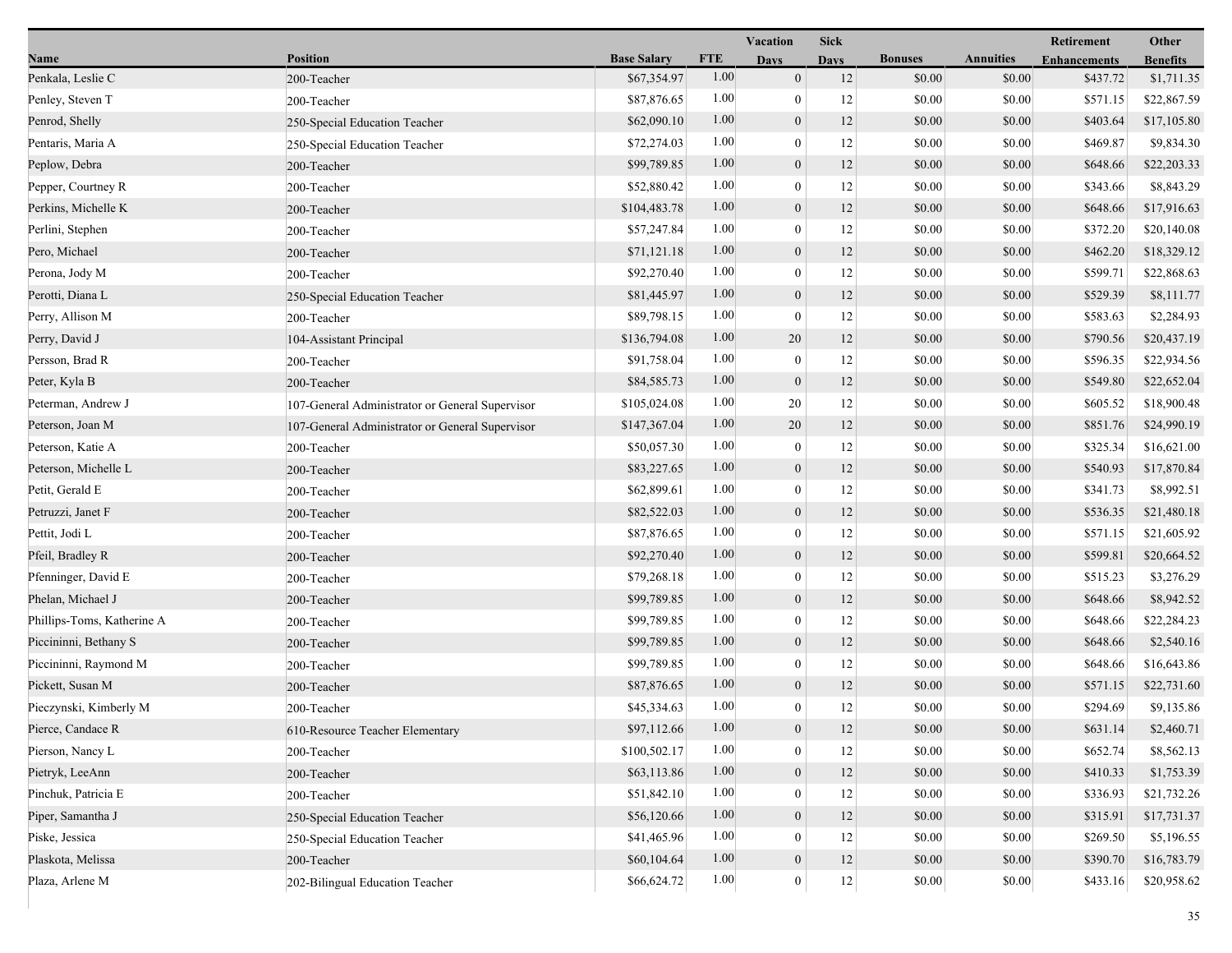|                         |                                                 |                    |            | <b>Vacation</b>  | <b>Sick</b> |                |                  | Other               |                 |
|-------------------------|-------------------------------------------------|--------------------|------------|------------------|-------------|----------------|------------------|---------------------|-----------------|
| Name                    | <b>Position</b>                                 | <b>Base Salary</b> | <b>FTE</b> | <b>Days</b>      | <b>Days</b> | <b>Bonuses</b> | <b>Annuities</b> | <b>Enhancements</b> | <b>Benefits</b> |
| Plepel, Lindsay         | 250-Special Education Teacher                   | \$42,093.73        | 1.00       | $\mathbf{0}$     | 12          | \$0.00         | \$0.00           | \$273.58            | \$7,178.66      |
| Ploger, Monica E        | 200-Teacher                                     | \$76,309.25        | 1.00       | $\boldsymbol{0}$ | 12          | \$0.00         | \$0.00           | \$496.03            | \$9,732.53      |
| Podeszwa, Leslie        | 200-Teacher                                     | \$42,093.73        | 1.00       | $\boldsymbol{0}$ | 12          | \$0.00         | \$0.00           | \$273.58            | \$1,093.43      |
| Pohlmann, Elizabeth     | 103-Principal                                   | \$140,921.12       | 1.00       | 20               | 12          | \$0.00         | \$0.00           | \$813.84            | \$25,022.56     |
| Polanski, Joseph D      | 200-Teacher                                     | \$89,529.13        | 1.00       | $\mathbf{0}$     | 12          | \$0.00         | \$0.00           | \$581.95            | \$10,176.73     |
| Polizzi, Erin E         | 250-Special Education Teacher                   | \$63,114.81        | 1.00       | $\boldsymbol{0}$ | 12          | \$0.00         | \$0.00           | \$410.36            | \$22,145.50     |
| Polk, Sydnee A          | 200-Teacher                                     | \$52,585.07        | 1.00       | $\mathbf{0}$     | 12          | \$0.00         | \$0.00           | \$341.73            | \$17,528.71     |
| Pontarelli, Johnathan A | 200-Teacher                                     | \$55,018.93        | 1.00       | $\mathbf{0}$     | 12          | \$0.00         | \$0.00           | \$357.57            | \$8,169.76      |
| Pope, Dawn C            | 200-Teacher                                     | \$94,512.26        | 1.00       | $\boldsymbol{0}$ | 12          | \$0.00         | \$0.00           | \$614.34            | \$18,138.74     |
| Popovich, Karen A       | 200-Teacher                                     | \$96,882.04        | 1.00       | $\mathbf{0}$     | 12          | \$0.00         | \$0.00           | \$629.70            | \$2,579.18      |
| Popovich, Paul J        | 200-Teacher                                     | \$83,687.60        | 1.00       | $\mathbf{0}$     | 12          | \$0.00         | \$0.00           | \$544.03            | \$13,566.84     |
| Popp, Katherine J       | 611-Resource Teacher Other                      | \$84,801.21        | 1.00       | $\mathbf{0}$     | 12          | \$0.00         | \$0.00           | \$551.22            | \$8,889.29      |
| Popper, Tracy M         | 200-Teacher                                     | \$79,268.18        | 1.00       | $\mathbf{0}$     | 12          | \$0.00         | \$0.00           | \$515.23            | \$10,586.87     |
| Porada, Mara            | 200-Teacher                                     | \$44,450.79        | 1.00       | $\mathbf{0}$     | 12          | \$0.00         | \$0.00           | \$288.93            | \$15,679.43     |
| Porter, Cynthia D       | 200-Teacher                                     | \$85,519.59        | 1.00       | $\mathbf{0}$     | 12          | \$0.00         | \$0.00           | \$555.79            | \$8,699.00      |
| Poss, Brian J           | 200-Teacher                                     | \$99,789.85        | 1.00       | $\mathbf{0}$     | 12          | \$0.00         | \$0.00           | \$648.66            | \$9,787.69      |
| Possedi, Kyle           | 250-Special Education Teacher                   | \$42,721.28        | 1.00       | $\mathbf{0}$     | 12          | \$0.00         | \$0.00           | \$277.66            | \$6,747.26      |
| Poulos, Jamie L         | 200-Teacher                                     | \$51,175.93        | 1.00       | $\boldsymbol{0}$ | 12          | \$0.00         | \$0.00           | \$332.61            | \$2,303.43      |
| Powell, Glenn           | 250-Special Education Teacher                   | \$58,810.81        | 1.00       | $\mathbf{0}$     | 12          | \$0.00         | \$0.00           | \$382.28            | \$7,890.51      |
| Powell, Kathryn A       | 200-Teacher                                     | \$112,253.77       | 1.00       | $\boldsymbol{0}$ | 12          | \$0.00         | \$0.00           | \$648.66            | \$18,696.36     |
| Powell, Kelly E         | 200-Teacher                                     | \$69,212.40        | 1.00       | $\boldsymbol{0}$ | 12          | \$0.00         | \$0.00           | \$449.95            | \$22,298.96     |
| Prawlocki, Daria E      | 200-Teacher                                     | \$64,844.32        | 1.00       | $\mathbf{0}$     | 12          | \$0.00         | \$0.00           | \$421.40            | \$8,980.93      |
| Preston, Renee          | 250-Special Education Teacher                   | \$65,202.85        | 1.00       | $\boldsymbol{0}$ | 12          | \$0.00         | \$0.00           | \$423.80            | \$22,203.53     |
| Preston, Sue E          | 200-Teacher                                     | \$99,789.85        | 1.00       | $\mathbf{0}$     | 12          | \$0.00         | \$0.00           | \$648.66            | \$17,515.40     |
| Prochaska, Cathleen     | 200-Teacher                                     | \$57,260.79        | 1.00       | $\mathbf{0}$     | 12          | \$0.00         | \$0.00           | \$372.20            | \$18,950.16     |
| Prorok, Clarissa        | 200-Teacher                                     | \$78,166.68        | 1.00       | $\overline{0}$   | 12          | \$0.00         | \$0.00           | \$508.03            | \$18,654.77     |
| Provost, Heidi L        | 200-Teacher                                     | \$97,142.07        | 1.00       | $\mathbf{0}$     | 12          | \$0.00         | \$0.00           | \$571.15            | \$22,922.26     |
| Prusila, Kelly          | 200-Teacher                                     | \$30,913.16        | 0.50       | $\mathbf{0}$     | 6           | \$0.00         | \$0.00           | \$199.65            | \$9,381.13      |
| Przybyla, Virginia M    | 200-Teacher                                     | \$71,121.18        | 1.00       | $\mathbf{0}$     | 12          | \$0.00         | \$0.00           | \$462.20            | \$18,062.19     |
| Psenicka, Alicia        | 200-Teacher                                     | \$24,998.70        | 0.50       | $\mathbf{0}$     | 6           | \$0.00         | \$0.00           | \$162.47            | \$671.51        |
| Pteanc, Andrada         | 200-Teacher                                     | \$42,093.73        | $1.00\,$   | $\theta$         | 12          | \$0.00         | \$0.00           | \$273.58            | \$7,558.79      |
| Puccini, Carla M        | 203-English as a Second Language Teacher        | \$97,112.66        | 1.00       | $\theta$         | 12          | \$0.00         | \$0.00           | \$631.14            | \$18,923.29     |
| Puffer, Lindsay         | 200-Teacher                                     | \$53,942.87        | 1.00       | $\mathbf{0}$     | 12          | \$0.00         | \$0.00           | \$350.61            | \$1,387.81      |
| Punda, Jennifer M       | 200-Teacher                                     | \$65,561.62        | 1.00       | $\theta$         | 12          | \$0.00         | \$0.00           | \$426.20            | \$9,351.20      |
| Purcell, Michael K      | 107-General Administrator or General Supervisor | \$138,531.92       | 1.00       | 20               | 12          | \$0.00         | \$0.00           | \$800.64            | \$24,045.92     |
| Putnam, Jeanine L       | 250-Special Education Teacher                   | \$40,863.85        | 1.00       | $\theta$         | 12          | \$0.00         | \$0.00           | \$265.65            | \$16,191.39     |
| Quinn, Lauren           | 200-Teacher                                     | \$70,339.81        | 1.00       | $\mathbf{0}$     | 12          | \$0.00         | \$0.00           | \$457.16            | \$21,341.88     |
| Quirk, Rebecca H        | 250-Special Education Teacher                   | \$55,531.28        | 1.00       | $\boldsymbol{0}$ | 12          | \$0.00         | \$0.00           | \$360.93            | \$1,437.88      |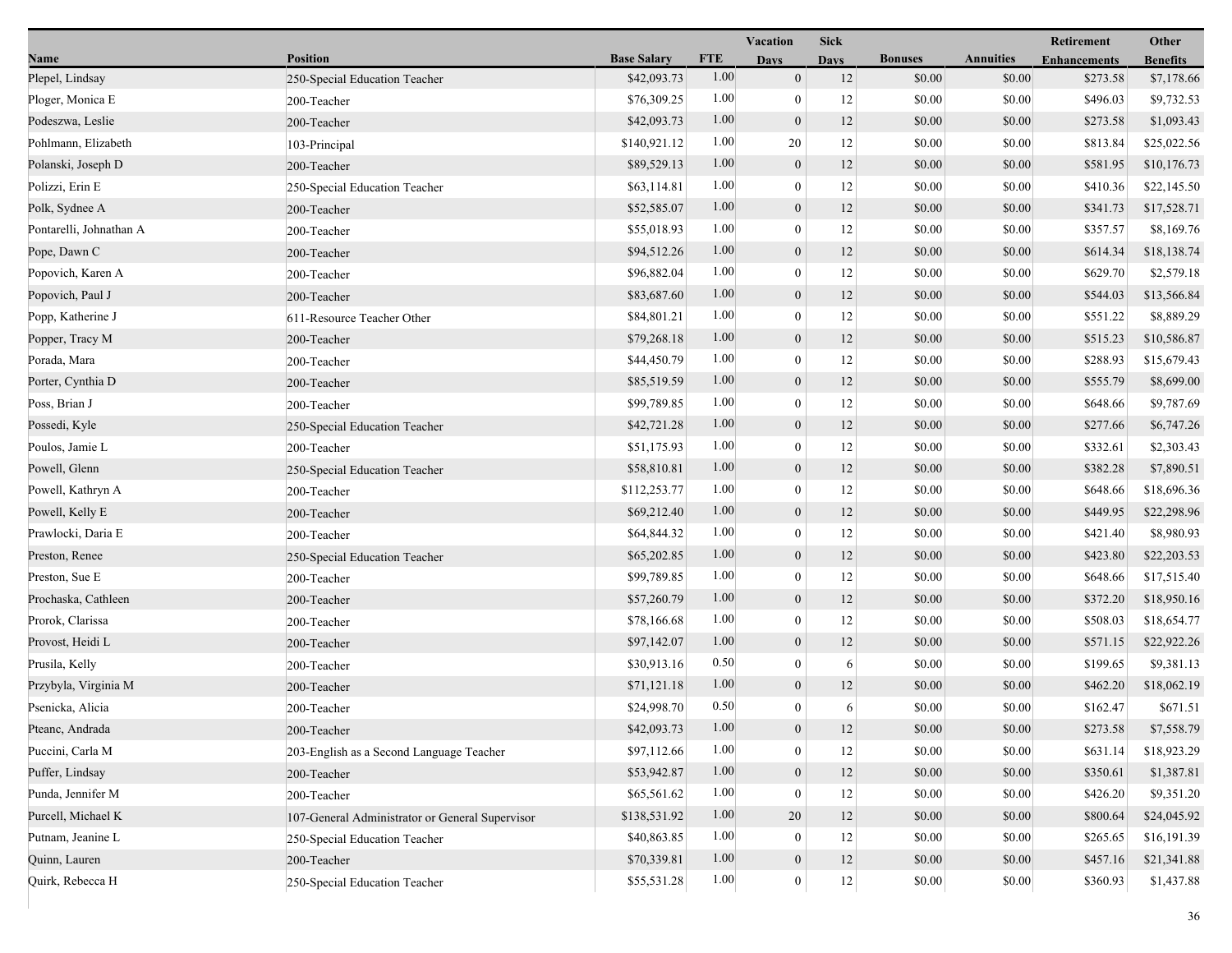|                     |                                          |                    |            | Vacation         | Sick        |                |                  | Retirement          | Other           |
|---------------------|------------------------------------------|--------------------|------------|------------------|-------------|----------------|------------------|---------------------|-----------------|
| Name                | <b>Position</b>                          | <b>Base Salary</b> | <b>FTE</b> | <b>Days</b>      | <b>Davs</b> | <b>Bonuses</b> | <b>Annuities</b> | <b>Enhancements</b> | <b>Benefits</b> |
| Qureshi, Sameeha    | 200-Teacher                              | \$56,120.66        | 1.00       | $\boldsymbol{0}$ | 12          | \$0.00         | \$0.00           | \$364.77            | \$15,936.88     |
| Radka, Chandra      | 250-Special Education Teacher            | \$53,942.87        | 1.00       | $\boldsymbol{0}$ | 12          | \$0.00         | \$0.00           | \$350.61            | \$1,391.63      |
| Rafferty, Kevin P   | 200-Teacher                              | \$52,585.07        | 1.00       | $\boldsymbol{0}$ | 12          | \$0.00         | \$0.00           | \$341.73            | \$18,559.26     |
| Ragusa, Matthew T   | 200-Teacher                              | \$66,625.60        | 1.00       | $\mathbf{0}$     | 12          | \$0.00         | \$0.00           | \$433.15            | \$22,357.84     |
| Rahman, Ayesha      | 203-English as a Second Language Teacher | \$63,691.36        | 1.00       | $\boldsymbol{0}$ | 12          | \$0.00         | \$0.00           | \$413.97            | \$7,879.60      |
| Rahtjen, Luke       | 200-Teacher                              | \$42,093.73        | 1.00       | $\boldsymbol{0}$ | 12          | \$0.00         | \$0.00           | \$273.58            | \$1,283.45      |
| Rakas, Michael      | 200-Teacher                              | \$54,441.68        | 1.00       | $\boldsymbol{0}$ | 12          | \$0.00         | \$0.00           | \$353.92            | \$17,173.32     |
| Raleigh, Patrick    | 200-Teacher                              | \$77,975.41        | 1.00       | $\boldsymbol{0}$ | 12          | \$0.00         | \$0.00           | \$506.82            | \$9,956.46      |
| Ramp, Nathan        | 250-Special Education Teacher            | \$44,450.79        | 1.00       | $\boldsymbol{0}$ | 12          | \$0.00         | \$0.00           | \$288.93            | \$7,211.16      |
| Randell, Jamie      | 200-Teacher                              | \$41,465.96        | 1.00       | $\mathbf{0}$     | 12          | \$0.00         | \$0.00           | \$269.50            | \$7,140.91      |
| Rao, Reshma T       | 200-Teacher                              | \$76,182.38        | 1.00       | $\boldsymbol{0}$ | 12          | \$0.00         | \$0.00           | \$495.20            | \$18,640.90     |
| Ratner, Tracey      | 103-Principal                            | \$128,223.92       | 1.00       | 20               | 12          | \$0.00         | \$0.00           | \$740.16            | \$23,074.03     |
| Raya, Ernesto       | 200-Teacher                              | \$71,121.18        | 1.00       | $\mathbf{0}$     | 12          | \$0.00         | \$0.00           | \$462.20            | \$19,446.49     |
| Rayola, Jennifer    | 200-Teacher                              | \$68,457.55        | 1.00       | $\boldsymbol{0}$ | 12          | \$0.00         | \$0.00           | \$444.93            | \$1,821.48      |
| Reagan, Kevin P     | 200-Teacher                              | \$99,789.85        | 1.00       | $\boldsymbol{0}$ | 12          | \$0.00         | \$0.00           | \$648.66            | \$22,235.26     |
| Redmond, Lakisha    | 200-Teacher                              | \$49,805.18        | 1.00       | $\mathbf{0}$     | 12          | \$0.00         | \$0.00           | \$323.73            | \$16,704.05     |
| Reed, Kristin P     | 200-Teacher                              | \$55,018.93        | 1.00       | $\boldsymbol{0}$ | 12          | \$0.00         | \$0.00           | \$357.57            | \$17,667.04     |
| Reed, Mariah        | 200-Teacher                              | \$45,284.33        | 1.00       | $\boldsymbol{0}$ | 12          | \$0.00         | \$0.00           | \$294.42            | \$7,086.52      |
| Reese-Wesseln, Gina | 200-Teacher                              | \$73,068.35        | 1.00       | $\boldsymbol{0}$ | 12          | \$0.00         | \$0.00           | \$474.92            | \$8,151.64      |
| Reible, Elise M     | 200-Teacher                              | \$94,513.12        | 1.00       | $\boldsymbol{0}$ | 12          | \$0.00         | \$0.00           | \$614.33            | \$22,883.07     |
| Reigle, Lisa A      | 200-Teacher                              | \$83,687.84        | 0.99       | $\boldsymbol{0}$ | 12          | \$0.00         | \$0.00           | \$541.06            | \$21,506.79     |
| Reineking, Lauren J | 200-Teacher                              | \$76,078.63        | 1.00       | $\boldsymbol{0}$ | 12          | \$0.00         | \$0.00           | \$494.59            | \$21,350.01     |
| Reinert, Amy        | 250-Special Education Teacher            | \$82,778.32        | 1.00       | $\boldsymbol{0}$ | 12          | \$0.00         | \$0.00           | \$538.03            | \$10,050.58     |
| Renc, Elizabeth A   | 250-Special Education Teacher            | \$99,789.85        | 1.00       | $\boldsymbol{0}$ | 12          | \$0.00         | \$0.00           | \$648.66            | \$19,503.83     |
| Rendek, Emma M      | 250-Special Education Teacher            | \$41,465.96        | 1.00       | $\boldsymbol{0}$ | 12          | \$0.00         | \$0.00           | \$269.50            | \$1,077.61      |
| Rentner, Alexandra  | 200-Teacher                              | \$66,266.00        | 1.00       | $\boldsymbol{0}$ | 12          | \$0.00         | \$0.00           | \$430.78            | \$8,456.85      |
| Retzler, Margaret A | 200-Teacher                              | \$94,281.65        | 1.00       | $\boldsymbol{0}$ | 12          | \$0.00         | \$0.00           | \$612.90            | \$2,387.47      |
| Reuther, Julie C    | 250-Special Education Teacher            | \$60,437.62        | 1.00       | $\boldsymbol{0}$ | 12          | \$0.00         | \$0.00           | \$392.84            | \$7,630.23      |
| Rhodes, Terri L     | 200-Teacher                              | \$92,270.40        | 1.00       | $\mathbf{0}$     | 12          | \$0.00         | \$0.00           | \$599.71            | \$10,279.37     |
| Ricca, David K      | 200-Teacher                              | \$63,806.66        | 1.00       | $\mathbf{0}$     | 12          | \$0.00         | \$0.00           | \$414.68            | \$7,841.47      |
| Rice, Cyndi         | 250-Special Education Teacher            | \$58,926.00        | $1.00\,$   | $\boldsymbol{0}$ | 12          | \$0.00         | \$0.00           | \$383.00            | \$13,030.65     |
| Ricken, Jeremy S    | 103-Principal                            | \$140,801.12       | 1.00       | 20               | 12          | \$0.00         | \$0.00           | \$813.84            | \$25,080.12     |
| Riddle, John        | 200-Teacher                              | \$63,113.86        | 1.00       | $\boldsymbol{0}$ | 12          | \$0.00         | \$0.00           | \$410.33            | \$17,201.86     |
| Rider, Allison J    | 200-Teacher                              | \$85,519.59        | 1.00       | $\boldsymbol{0}$ | 12          | \$0.00         | \$0.00           | \$555.79            | \$21,787.31     |
| Ridgeway, Julie A   | 200-Teacher                              | \$94,513.12        | 1.00       | $\boldsymbol{0}$ | 12          | \$0.00         | \$0.00           | \$614.33            | \$23,017.11     |
| Riemer, Patricia    | 200-Teacher                              | \$100,889.85       | 1.00       | $\boldsymbol{0}$ | 12          | \$0.00         | \$0.00           | \$648.66            | \$19,566.44     |
| Rimington, James R  | 200-Teacher                              | \$94,512.26        | 1.00       | $\boldsymbol{0}$ | 12          | \$0.00         | \$0.00           | \$614.34            | \$21,155.19     |
| Ristow, Matthew M   | 200-Teacher                              | \$80,318.79        | 1.00       | $\mathbf{0}$     | $12\,$      | \$0.00         | \$0.00           | \$522.19            | \$8,285.63      |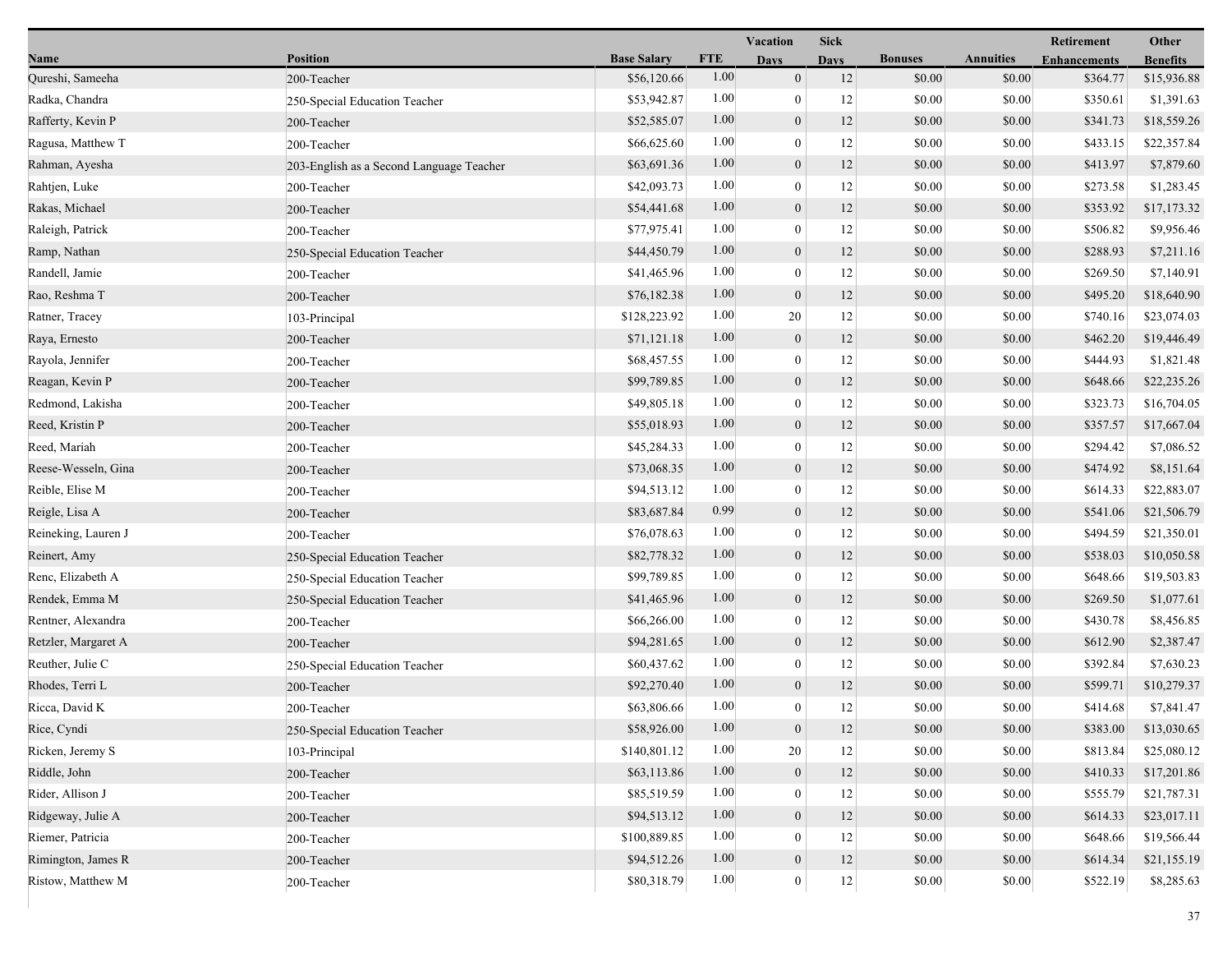|                        |                                                 |                    |            | Vacation         | <b>Sick</b>    |                |                  | Retirement          | Other           |
|------------------------|-------------------------------------------------|--------------------|------------|------------------|----------------|----------------|------------------|---------------------|-----------------|
| Name                   | Position                                        | <b>Base Salary</b> | <b>FTE</b> | <b>Days</b>      | <b>Davs</b>    | <b>Bonuses</b> | <b>Annuities</b> | <b>Enhancements</b> | <b>Benefits</b> |
| RIVERA, MELISSA MCFALL | 203-English as a Second Language Teacher        | \$8,954.73         | 0.16       | $\boldsymbol{0}$ | $\overline{4}$ | \$0.00         | \$0.00           | \$58.25             | \$222.03        |
| Rivera, Stacy C        | 200-Teacher                                     | \$70,340.67        | 1.00       | $\boldsymbol{0}$ | 12             | \$0.00         | \$0.00           | \$457.20            | \$17,506.11     |
| Rizio, Joseph          | 200-Teacher                                     | \$74,041.71        | 1.00       | $\boldsymbol{0}$ | 12             | \$0.00         | \$0.00           | \$481.16            | \$17,955.19     |
| Ro, Jane               | 203-English as a Second Language Teacher        | \$58,810.81        | 1.00       | $\mathbf{0}$     | 12             | \$0.00         | \$0.00           | \$382.28            | \$7,686.83      |
| Robaczewski, Timothy   | 200-Teacher                                     | \$42,721.28        | 1.00       | $\boldsymbol{0}$ | 12             | \$0.00         | \$0.00           | \$277.66            | \$7,342.55      |
| Robb, Martha A         | 200-Teacher                                     | \$85,058.35        | 1.00       | $\boldsymbol{0}$ | 12             | \$0.00         | \$0.00           | \$552.91            | \$14,227.60     |
| Robb, Matthew T        | 200-Teacher                                     | \$69,212.40        | 1.00       | $\boldsymbol{0}$ | 12             | \$0.00         | \$0.00           | \$449.95            | \$1,815.81      |
| Roberts, Elisa J       | 200-Teacher                                     | \$83,687.84        | 1.00       | $\mathbf{0}$     | 12             | \$0.00         | \$0.00           | \$544.03            | \$21,604.67     |
| Roberts, Genevieve A   | 250-Special Education Teacher                   | \$67,354.97        | 1.00       | $\boldsymbol{0}$ | 12             | \$0.00         | \$0.00           | \$437.72            | \$10,362.55     |
| Robinson, Joshua A     | 200-Teacher                                     | \$76,309.25        | 1.00       | $\mathbf{0}$     | 12             | \$0.00         | \$0.00           | \$496.03            | \$21,584.92     |
| Robinson, Lena         | 200-Teacher                                     | \$81,445.97        | 1.00       | $\boldsymbol{0}$ | 12             | \$0.00         | \$0.00           | \$529.39            | \$21,255.02     |
| Rodriguez, Erin C      | 610-Resource Teacher Elementary                 | \$73,189.81        | 1.00       | $\boldsymbol{0}$ | 12             | \$0.00         | \$0.00           | \$473.72            | \$22,485.81     |
| Rodriguez, Luciano A   | 200-Teacher                                     | \$75,079.37        | 1.00       | $\boldsymbol{0}$ | 12             | \$0.00         | \$0.00           | \$488.11            | \$21,289.96     |
| Rodriguez, Rebeka L    | 200-Teacher                                     | \$52,585.07        | 1.00       | $\mathbf{0}$     | 12             | \$0.00         | \$0.00           | \$341.73            | \$7,708.71      |
| Rogers, Heidi A        | 200-Teacher                                     | \$85,519.59        | 1.00       | $\boldsymbol{0}$ | 12             | \$0.00         | \$0.00           | \$555.79            | \$20,612.40     |
| Rogers, Michael J      | 200-Teacher                                     | \$85,058.35        | 1.00       | $\mathbf{0}$     | 12             | \$0.00         | \$0.00           | \$552.91            | \$2,163.36      |
| Roller, Joy M          | 200-Teacher                                     | \$89,529.13        | 1.00       | $\boldsymbol{0}$ | 12             | \$0.00         | \$0.00           | \$581.95            | \$2,281.29      |
| Roller, William B      | 250-Special Education Teacher                   | \$99,789.85        | 1.00       | $\boldsymbol{0}$ | 12             | \$0.00         | \$0.00           | \$648.66            | \$14,917.54     |
| Roman, Veronica        | 200-Teacher                                     | \$52,585.07        | 1.00       | $\boldsymbol{0}$ | 12             | \$0.00         | \$0.00           | \$341.73            | \$17,765.98     |
| Romeo, Anthony         | 200-Teacher                                     | \$51,842.10        | 1.00       | $\boldsymbol{0}$ | 12             | \$0.00         | \$0.00           | \$336.93            | \$11,503.39     |
| Rosa, Beth             | 605-Resource Teacher Reading                    | \$79,268.18        | 1.00       | $\boldsymbol{0}$ | 12             | \$0.00         | \$0.00           | \$515.23            | \$2,042.79      |
| Rose, Kelly J          | 200-Teacher                                     | \$92,270.40        | 1.00       | $\boldsymbol{0}$ | 12             | \$0.00         | \$0.00           | \$599.71            | \$8,381.20      |
| Rose, Mark D           | 200-Teacher                                     | \$91,758.04        | 1.00       | $\boldsymbol{0}$ | 12             | \$0.00         | \$0.00           | \$596.35            | \$21,790.62     |
| Rosenberg, Jessica R   | 200-Teacher                                     | \$86,916.12        | 1.00       | $\boldsymbol{0}$ | 12             | \$0.00         | \$0.00           | \$564.92            | \$22,773.22     |
| Ross, Peter            | 200-Teacher                                     | \$56,120.66        | 1.00       | $\boldsymbol{0}$ | 12             | \$0.00         | \$0.00           | \$364.77            | \$1,499.07      |
| Rossi, Michael P       | 200-Teacher                                     | \$76,309.12        | 1.00       | $\boldsymbol{0}$ | 12             | \$0.00         | \$0.00           | \$496.01            | \$18,352.36     |
| Rossi, Paula           | 200-Teacher                                     | \$32,601.43        | 0.50       | $\boldsymbol{0}$ | 6              | \$0.00         | \$0.00           | \$211.90            | \$935.97        |
| Roth, Kevin            | 250-Special Education Teacher                   | \$50,330.49        | 1.00       | $\boldsymbol{0}$ | 12             | \$0.00         | \$0.00           | \$327.09            | \$16,108.91     |
| Roth, Sheila M         | 200-Teacher                                     | \$99,789.85        | 1.00       | $\boldsymbol{0}$ | 12             | \$0.00         | \$0.00           | \$648.66            | \$10,489.67     |
| Rothmeyer, Kari        | 200-Teacher                                     | \$59,006.95        | 0.95       | $\mathbf{0}$     | 12             | \$0.00         | \$0.00           | \$360.52            | \$20,431.34     |
| Rowe, Jennifer A       | 107-General Administrator or General Supervisor | \$125,619.92       | 1.00       | 20               | 12             | \$0.00         | \$0.00           | \$725.04            | \$23,895.38     |
| Rucker, Emily A        | 200-Teacher                                     | \$69,212.40        | 1.00       | $\boldsymbol{0}$ | 12             | \$0.00         | \$0.00           | \$449.95            | \$17,021.70     |
| Ruff, Sharon L         | 104-Assistant Principal                         | \$128,840.00       | 1.00       | 20               | 12             | \$0.00         | \$0.00           | \$744.48            | \$20,843.56     |
| Ruffo, Daniel V        | 200-Teacher                                     | \$99,789.85        | 1.00       | $\bf{0}$         | 12             | \$0.00         | \$0.00           | \$648.66            | \$9,355.45      |
| Ruhs, Douglas J        | 200-Teacher                                     | \$83,687.84        | 1.00       | $\boldsymbol{0}$ | 12             | \$0.00         | \$0.00           | \$544.03            | \$22,754.60     |
| Ruiz, Alfonso          | 250-Special Education Teacher                   | \$72,671.81        | 1.00       | $\mathbf{0}$     | 12             | \$0.00         | \$0.00           | \$472.32            | \$20,247.71     |
| Ruopoli, Anthony J     | 200-Teacher                                     | \$77,975.42        | 1.00       | $\boldsymbol{0}$ | 12             | \$0.00         | \$0.00           | \$506.82            | \$18,964.23     |
| Ruprich, Tracy         | 250-Special Education Teacher                   | \$25,256.29        | 0.60       | $\mathbf{0}$     | $7\vert$       | \$0.00         | \$0.00           | \$164.14            | \$676.88        |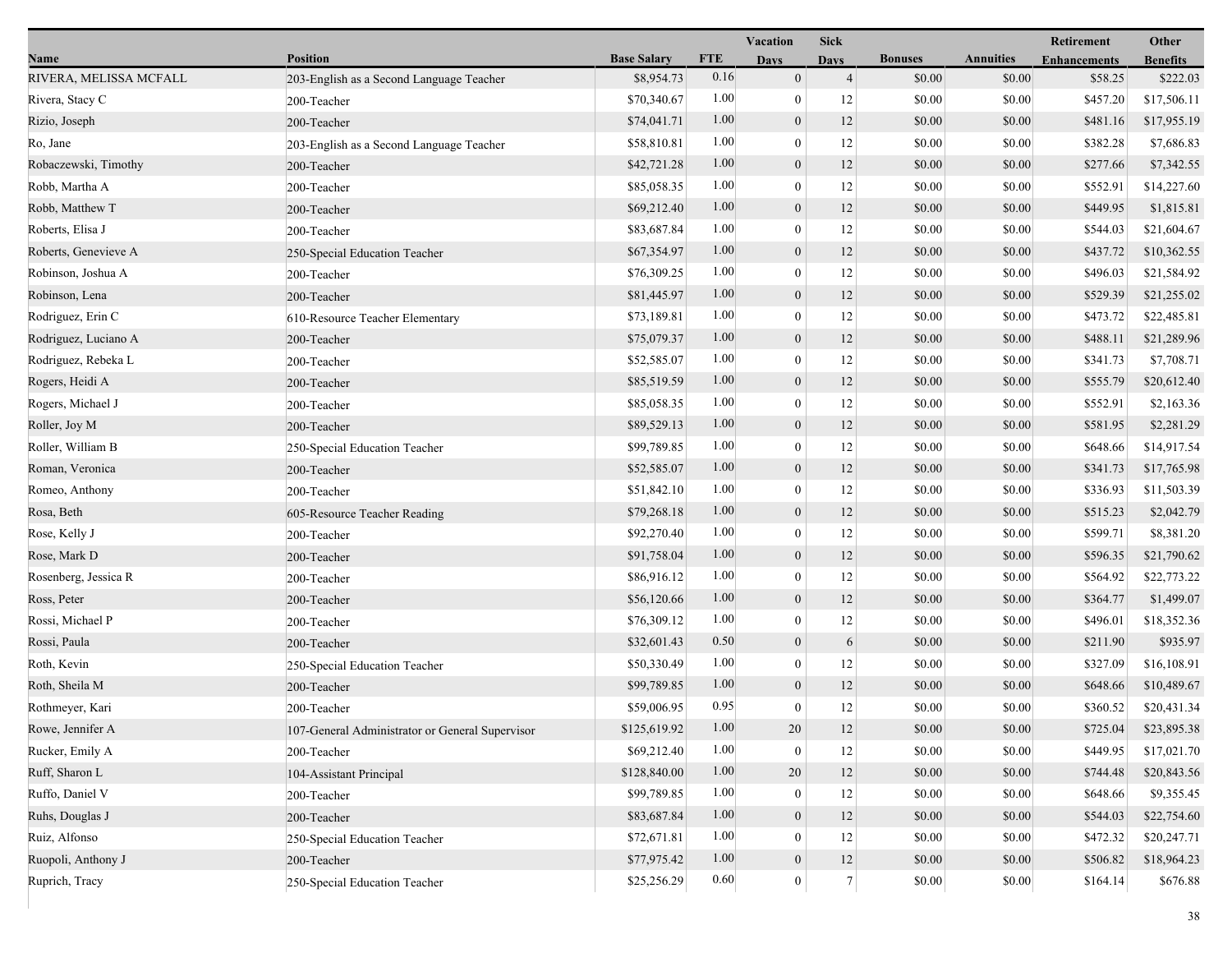|                       |                                                 |                    |            | Vacation         | <b>Sick</b> |                |                  | Retirement          | Other           |
|-----------------------|-------------------------------------------------|--------------------|------------|------------------|-------------|----------------|------------------|---------------------|-----------------|
| Name                  | <b>Position</b>                                 | <b>Base Salary</b> | <b>FTE</b> | <b>Days</b>      | <b>Days</b> | <b>Bonuses</b> | <b>Annuities</b> | <b>Enhancements</b> | <b>Benefits</b> |
| Ruschmeyer, Tyler J   | 200-Teacher                                     | \$55,018.93        | 1.00       | $\mathbf{0}$     | 12          | \$0.00         | \$0.00           | \$357.57            | \$7,767.46      |
| Rush, Karen A         | 200-Teacher                                     | \$56,120.66        | 1.00       | $\mathbf{0}$     | 12          | \$0.00         | \$0.00           | \$364.77            | \$1,582.11      |
| Russell, Terri L      | 103-Principal                                   | \$140,921.12       | 1.00       | 20               | 12          | \$0.00         | \$0.00           | \$813.84            | \$20,729.35     |
| Rust, Colin R         | 200-Teacher                                     | \$55,018.93        | 1.00       | $\mathbf{0}$     | 12          | \$0.00         | \$0.00           | \$357.57            | \$7,985.97      |
| Ruzicka, Joseph       | 200-Teacher                                     | \$89,528.27        | 1.00       | $\mathbf{0}$     | 12          | \$0.00         | \$0.00           | \$581.93            | \$21,915.72     |
| Ryan, Dawn M          | 200-Teacher                                     | \$83,687.84        | 1.00       | $\mathbf{0}$     | 12          | \$0.00         | \$0.00           | \$544.03            | \$17,756.75     |
| Ryan-Garcia, Jenna T  | 611-Resource Teacher Other                      | \$75,287.00        | 1.00       | $\mathbf{0}$     | 12          | \$0.00         | \$0.00           | \$488.31            | \$1,886.24      |
| Ryba, Adrienne        | 200-Teacher                                     | \$47,115.26        | 1.00       | $\bf{0}$         | 12          | \$0.00         | \$0.00           | \$306.21            | \$7,750.54      |
| Rybka, Stephanie M    | 200-Teacher                                     | \$68,840.91        | 1.00       | $\boldsymbol{0}$ | 12          | \$0.00         | \$0.00           | \$447.55            | \$22,323.25     |
| Ryder, Lisa B         | 200-Teacher                                     | \$96,882.04        | 1.00       | $\boldsymbol{0}$ | 12          | \$0.00         | \$0.00           | \$629.70            | \$20,939.90     |
| Saari, Tristann S     | 200-Teacher                                     | \$27,469.34        | 1.00       | $\mathbf{0}$     | 12          | \$0.00         | \$0.00           | \$178.58            | \$7,235.02      |
| Sabovik, Stephen M    | 200-Teacher                                     | \$78,166.68        | 1.00       | $\mathbf{0}$     | 12          | \$0.00         | \$0.00           | \$508.03            | \$9,995.60      |
| Sack, Lauren N        | 200-Teacher                                     | \$69,212.70        | 1.00       | $\mathbf{0}$     | 12          | \$0.00         | \$0.00           | \$449.95            | \$9,708.12      |
| Sackschewsky, Robin L | 200-Teacher                                     | \$67,354.97        | 1.00       | $\mathbf{0}$     | 12          | \$0.00         | \$0.00           | \$437.72            | \$16,329.59     |
| Sahr, Grant           | 107-General Administrator or General Supervisor | \$120,983.12       | 1.00       | $20\,$           | 12          | \$0.00         | \$0.00           | \$698.16            | \$4,696.99      |
| Salek, Traci L        | 611-Resource Teacher Other                      | \$94,608.04        | 1.00       | $\mathbf{0}$     | 12          | \$0.00         | \$0.00           | \$612.91            | \$9,320.80      |
| Sally, Marybeth       | 610-Resource Teacher Elementary                 | \$66,656.66        | 1.00       | $\boldsymbol{0}$ | 12          | \$0.00         | \$0.00           | \$431.24            | \$22,280.37     |
| Sammit, Robyn         | 200-Teacher                                     | \$46,244.15        | 1.00       | $\bf{0}$         | 12          | \$0.00         | \$0.00           | \$300.69            | \$16,774.15     |
| Samuelson, Debra      | 200-Teacher                                     | \$58,836.25        | 1.00       | $\mathbf{0}$     | 12          | \$0.00         | \$0.00           | \$382.52            | \$10,125.36     |
| Samuelson, Jennifer M | 200-Teacher                                     | \$65,561.62        | 1.00       | $\mathbf{0}$     | 12          | \$0.00         | \$0.00           | \$426.20            | \$1,639.53      |
| Sander, Kathryn A     | 200-Teacher                                     | \$48,062.75        | 1.00       | $\boldsymbol{0}$ | 12          | \$0.00         | \$0.00           | \$312.44            | \$17,514.01     |
| Sanders, Corie D      | 200-Teacher                                     | \$56,120.66        | 1.00       | $\mathbf{0}$     | 12          | \$0.00         | \$0.00           | \$364.77            | \$8,070.14      |
| Sanders, Jacob        | 200-Teacher                                     | \$66,266.00        | 1.00       | $\boldsymbol{0}$ | 12          | \$0.00         | \$0.00           | \$430.78            | \$8,766.22      |
| Sanders, Jessica      | 200-Teacher                                     | \$45,334.63        | 1.00       | $\mathbf{0}$     | 12          | \$0.00         | \$0.00           | \$294.69            | \$17,522.36     |
| Sandine, Daniel E     | 200-Teacher                                     | \$60,437.62        | 1.00       | $\mathbf{0}$     | 12          | \$0.00         | \$0.00           | \$392.84            | \$1,572.07      |
| Santoyo, Maria        | 200-Teacher                                     | \$51,341.68        | 1.00       | $\mathbf{0}$     | 12          | \$0.00         | \$0.00           | \$333.73            | \$21,369.48     |
| Sapoznik, Allen       | 200-Teacher                                     | \$53,942.87        | 1.00       | $\mathbf{0}$     | 12          | \$0.00         | \$0.00           | \$350.61            | \$10,018.09     |
| Sarcu, Kristen K      | 200-Teacher                                     | \$63,459.81        | 1.00       | $\boldsymbol{0}$ | 12          | \$0.00         | \$0.00           | \$412.51            | \$17,393.50     |
| Sarno, Julie M        | 200-Teacher                                     | \$91,988.66        | 1.00       | $\mathbf{0}$     | 12          | \$0.00         | \$0.00           | \$598.02            | \$13,794.23     |
| Sauer, Susan L        | 200-Teacher                                     | \$52,585.07        | 1.00       | $\mathbf{0}$     | 12          | \$0.00         | \$0.00           | \$341.73            | \$20,844.55     |
| Savant, Michele       | 250-Special Education Teacher                   | \$57,247.84        | $1.00\,$   | $\boldsymbol{0}$ | 12          | \$0.00         | \$0.00           | \$372.20            | \$10,161.98     |
| Sawyer, Madeline R    | 250-Special Education Teacher                   | \$44,450.79        | 1.00       | $\boldsymbol{0}$ | 12          | \$0.00         | \$0.00           | \$288.93            | \$6,786.91      |
| Sayer, Nicole M       | 250-Special Education Teacher                   | \$55,018.93        | 1.00       | $\mathbf{0}$     | 12          | \$0.00         | \$0.00           | \$357.57            | \$7,322.82      |
| Scalzo, Julia A       | 200-Teacher                                     | \$92,270.40        | 1.00       | $\boldsymbol{0}$ | 12          | \$0.00         | \$0.00           | \$599.71            | \$21,737.79     |
| Schaffer, Scott       | 200-Teacher                                     | \$51,380.22        | 1.00       | $\overline{0}$   | 12          | \$0.00         | \$0.00           | \$334.03            | \$20,301.81     |
| Schapen, Christine A  | 200-Teacher                                     | \$68,456.70        | 1.00       | $\boldsymbol{0}$ | 12          | \$0.00         | \$0.00           | \$444.92            | \$21,124.05     |
| Schaub, William       | 200-Teacher                                     | \$60,437.62        | 1.00       | $\boldsymbol{0}$ | 12          | \$0.00         | \$0.00           | \$392.84            | \$17,526.03     |
| Schedin, Chelsea      | 250-Special Education Teacher                   | \$56,120.66        | 1.00       | $\boldsymbol{0}$ | $12\,$      | \$0.00         | \$0.00           | \$364.77            | \$1,441.05      |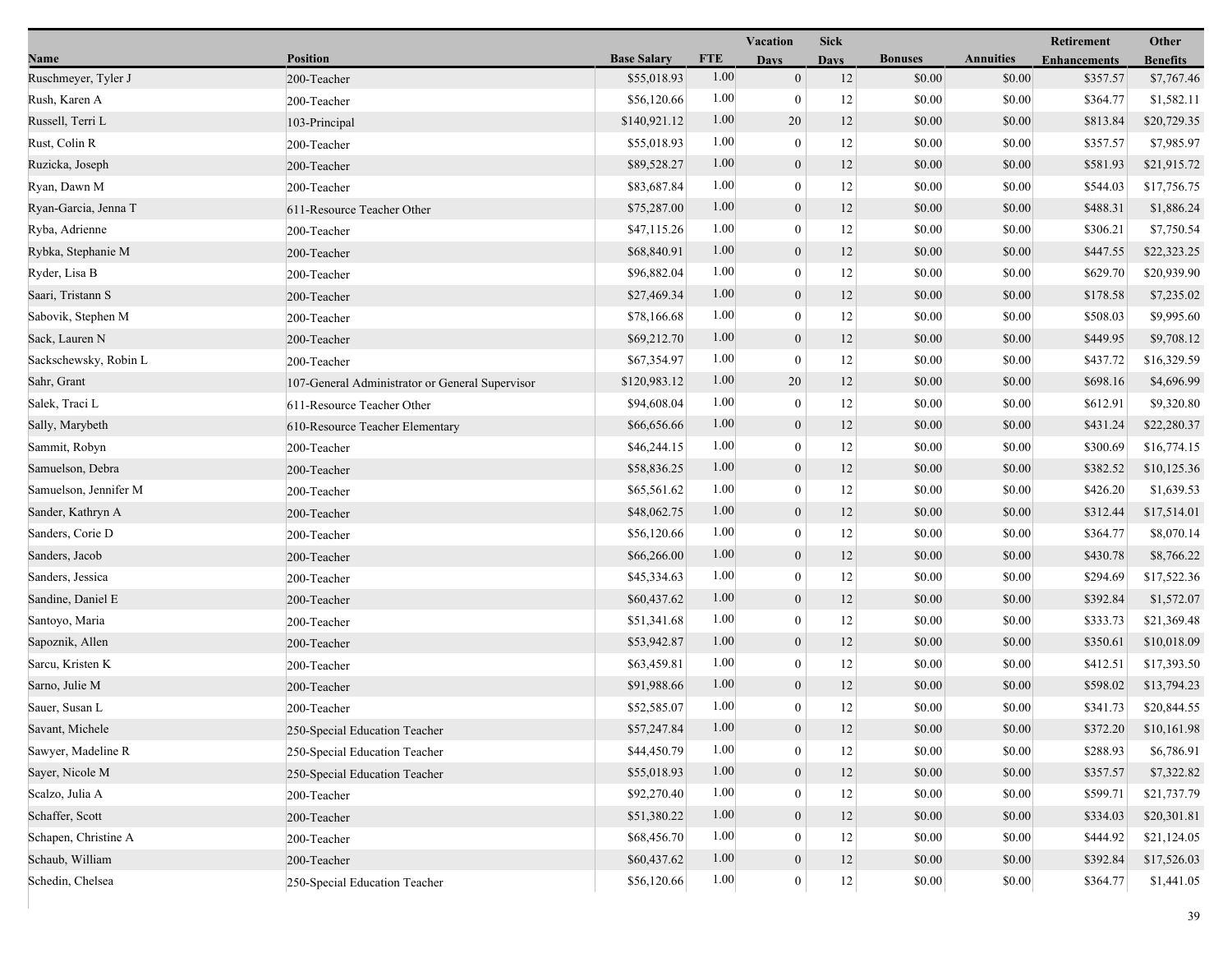|                         |                                         |                    |            | Vacation<br><b>Sick</b> |                |                |                  | <b>Retirement</b>   | Other           |  |
|-------------------------|-----------------------------------------|--------------------|------------|-------------------------|----------------|----------------|------------------|---------------------|-----------------|--|
| Name                    | <b>Position</b>                         | <b>Base Salary</b> | <b>FTE</b> | <b>Days</b>             | <b>Days</b>    | <b>Bonuses</b> | <b>Annuities</b> | <b>Enhancements</b> | <b>Benefits</b> |  |
| Scheffert, Kelly        | 250-Special Education Teacher           | \$56,120.66        | 1.00       | $\overline{0}$          | 12             | \$0.00         | \$0.00           | \$364.77            | \$9,250.60      |  |
| Scheffler, Brigid K     | 610-Resource Teacher Elementary         | \$102,639.85       | 1.00       | $\bf{0}$                | 12             | \$0.00         | \$0.00           | \$665.22            | \$23,191.14     |  |
| Scheid, Alexis M        | 200-Teacher                             | \$43,579.68        | 1.00       | $\boldsymbol{0}$        | 12             | \$0.00         | \$0.00           | \$283.18            | \$9,070.91      |  |
| Scheid, Christopher     | 200-Teacher                             | \$59,465.19        | 1.00       | $\overline{0}$          | 12             | \$0.00         | \$0.00           | \$386.59            | \$8,051.05      |  |
| Scherrman, Patricia A   | 200-Teacher                             | \$99,789.85        | 1.00       | $\boldsymbol{0}$        | 12             | \$0.00         | \$0.00           | \$648.66            | \$8,586.28      |  |
| Schey, Jeff W           | 208-Career and Technical Educator (CTE) | \$83,687.84        | 1.00       | $\boldsymbol{0}$        | 12             | \$0.00         | \$0.00           | \$544.03            | \$21,648.66     |  |
| Schill, Diana B         | 200-Teacher                             | \$80,824.46        | 1.00       | $\overline{0}$          | 12             | \$0.00         | \$0.00           | \$501.23            | \$22,522.05     |  |
| Schleining, Ami M       | 200-Teacher                             | \$110,596.75       | 1.00       | $\bf{0}$                | 12             | \$0.00         | \$0.00           | \$648.66            | \$23,235.94     |  |
| Schmauderer, Jennifer A | 200-Teacher                             | \$94,512.26        | 1.00       | $\boldsymbol{0}$        | 12             | \$0.00         | \$0.00           | \$614.34            | \$22,954.09     |  |
| Schmela, Jeffery S      | 200-Teacher                             | \$91,988.66        | 1.00       | $\overline{0}$          | 12             | \$0.00         | \$0.00           | \$598.02            | \$22,972.36     |  |
| Schmid, Keeley          | 610-Resource Teacher Elementary         | \$64,940.10        | 1.00       | $\overline{0}$          | 12             | \$0.00         | \$0.00           | \$420.20            | \$16,520.02     |  |
| Schmidt, Linnea L       | 200-Teacher                             | \$39,906.30        | 1.00       | $\boldsymbol{0}$        | 12             | \$0.00         | \$0.00           | \$259.39            | \$7,803.33      |  |
| Schmidtgall, Beth D     | 200-Teacher                             | \$94,512.26        | 1.00       | $\mathbf{0}$            | 12             | \$0.00         | \$0.00           | \$614.34            | \$2,449.93      |  |
| Schmidtgall, Jason B    | 104-Assistant Principal                 | \$143,474.00       | 1.00       | 20                      | 12             | \$0.00         | \$0.00           | \$829.20            | \$18,111.92     |  |
| Schmitt, Allison        | 250-Special Education Teacher           | \$62,090.10        | 1.00       | $\mathbf{0}$            | 12             | \$0.00         | \$0.00           | \$403.64            | \$9,530.08      |  |
| Schmitz, Mary A         | 200-Teacher                             | \$91,361.16        | 1.00       | $\overline{0}$          | 12             | \$0.00         | \$0.00           | \$544.03            | \$8,906.41      |  |
| Schnable, Kevin M       | 103-Principal                           | \$138,180.08       | 1.00       | 20                      | 12             | \$0.00         | \$0.00           | \$798.48            | \$25,109.53     |  |
| Schneider, Alyssa       | 200-Teacher                             | \$45,284.33        | 1.00       | $\boldsymbol{0}$        | 12             | \$0.00         | \$0.00           | \$294.42            | \$7,308.94      |  |
| Schneider, Gillian L    | 200-Teacher                             | \$91,988.66        | 1.00       | $\mathbf{0}$            | 12             | \$0.00         | \$0.00           | \$598.02            | \$18,498.35     |  |
| Schneider, Glen         | 200-Teacher                             | \$89,529.13        | 1.00       | $\theta$                | 12             | \$0.00         | \$0.00           | \$581.95            | \$22,286.42     |  |
| Schneider, Lisa         | 250-Special Education Teacher           | \$46,244.15        | 1.00       | $\boldsymbol{0}$        | 12             | \$0.00         | \$0.00           | \$300.69            | \$16,206.84     |  |
| Schnorr, Julia C        | 200-Teacher                             | \$42,093.73        | 1.00       | $\overline{0}$          | 12             | \$0.00         | \$0.00           | \$273.58            | \$4,953.29      |  |
| Schofield, Savannah     | 200-Teacher                             | \$37,884.19        | 0.90       | $\overline{0}$          | 11             | \$0.00         | \$0.00           | \$246.23            | \$1,094.10      |  |
| Schoutteet, Nikki A     | 200-Teacher                             | \$97,512.26        | 1.00       | $\boldsymbol{0}$        | 12             | \$0.00         | \$0.00           | \$614.34            | \$21,857.51     |  |
| Schramm, Christopher T  | 200-Teacher                             | \$69,212.40        | 1.00       | $\mathbf{0}$            | 12             | \$0.00         | \$0.00           | \$449.95            | \$22,388.83     |  |
| Schroeder, Allison E    | 610-Resource Teacher Elementary         | \$99,789.85        | 0.98       | $\theta$                | 12             | \$0.00         | \$0.00           | \$634.47            | \$2,475.76      |  |
| Schrubbe, Elizabeth K   | 611-Resource Teacher Other              | \$97,131.65        | 1.00       | $\boldsymbol{0}$        | 12             | \$0.00         | \$0.00           | \$629.46            | \$11,170.61     |  |
| Schuda, Diana M         | 200-Teacher                             | \$76,078.63        | 1.00       | $\bf{0}$                | 12             | \$0.00         | \$0.00           | \$494.59            | \$21,345.49     |  |
| Schuh, Laurie A         | 610-Resource Teacher Elementary         | \$102,639.09       | 1.00       | $\overline{0}$          | 12             | \$0.00         | \$0.00           | \$665.20            | \$2,657.95      |  |
| Schuh, Michael J        | 200-Teacher                             | \$99,789.85        | 1.00       | $\overline{0}$          | 12             | \$0.00         | \$0.00           | \$648.66            | \$14,941.32     |  |
| Schultz, Alexandria     | 250-Special Education Teacher           | \$41,465.96        | $1.00\,$   | $\mathbf{0}$            | 12             | \$0.00         | $\$0.00$         | \$269.50            | \$5,191.11      |  |
| Schultz, Amy            | 250-Special Education Teacher           | \$49,023.81        | 1.00       | $\theta$                | 12             | \$0.00         | \$0.00           | \$318.69            | \$8,739.28      |  |
| Schultze, Maureen A     | 250-Special Education Teacher           | \$56,120.66        | 1.00       | $\boldsymbol{0}$        | 12             | \$0.00         | \$0.00           | \$364.77            | \$1,443.30      |  |
| Schumacher, David       | 200-Teacher                             | \$57,868.93        | 1.00       | $\theta$                | 12             | \$0.00         | \$0.00           | \$374.13            | \$18,736.05     |  |
| Schumacher, Rebecca     | 200-Teacher                             | \$16,388.84        | 0.20       | $\mathbf{0}$            | $\overline{c}$ | \$0.00         | \$0.00           | \$106.62            | \$406.44        |  |
| Schumann, Brian W       | 200-Teacher                             | \$92,270.40        | 1.00       | $\theta$                | 12             | \$0.00         | \$0.00           | \$599.71            | \$8,585.73      |  |
| Schwabe, Lauren J       | 250-Special Education Teacher           | \$42,093.73        | 1.00       | $\boldsymbol{0}$        | 12             | \$0.00         | \$0.00           | \$273.58            | \$7,035.30      |  |
| Schwaegler, Gregory S   | 200-Teacher                             | \$65,561.62        | 1.00       | $\mathbf{0}$            | $12\,$         | \$0.00         | \$0.00           | \$426.20            | \$17,662.74     |  |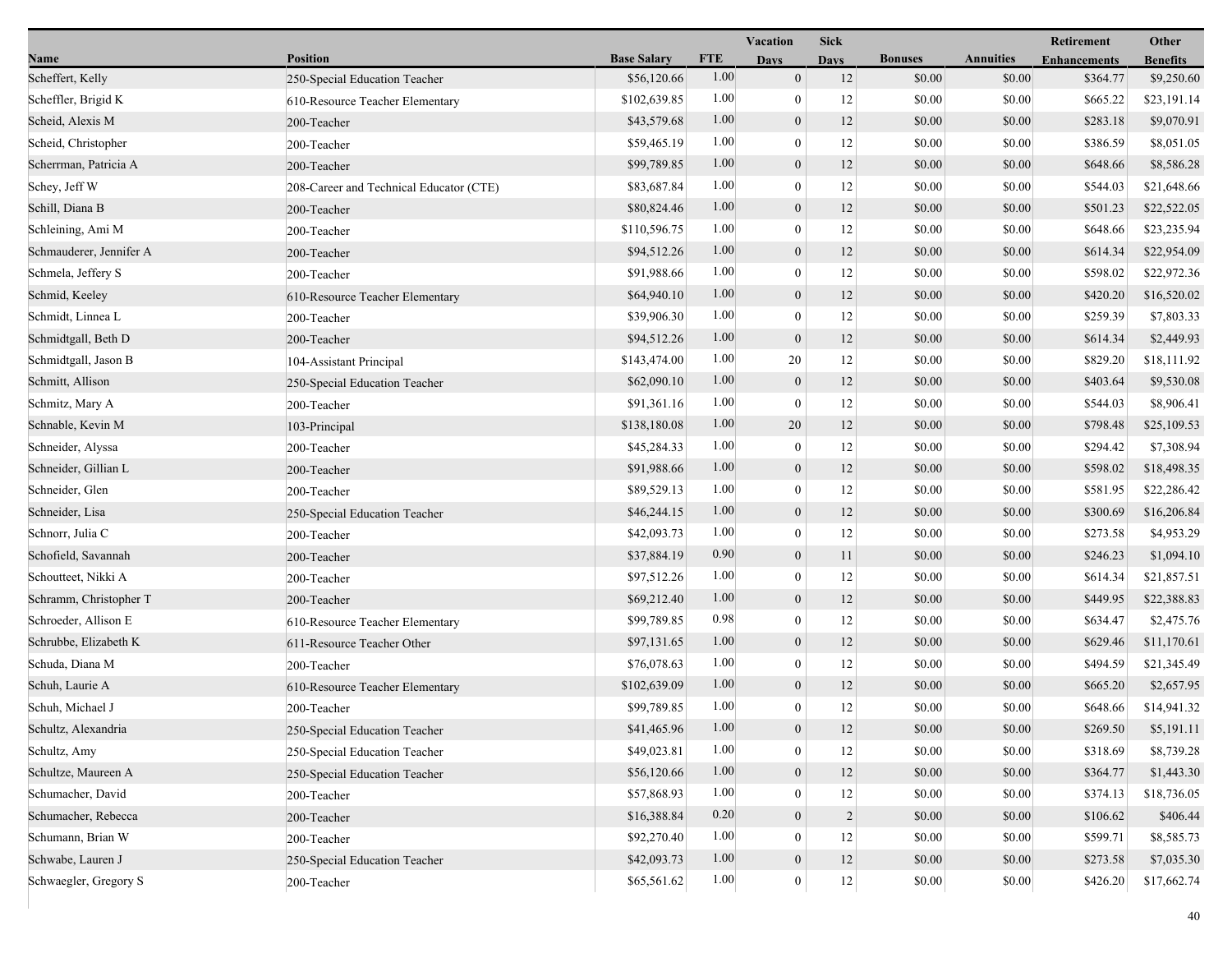|                      |                                                       |                    |            | Vacation         | <b>Sick</b> |                |                  | Retirement          | Other           |
|----------------------|-------------------------------------------------------|--------------------|------------|------------------|-------------|----------------|------------------|---------------------|-----------------|
| Name                 | <b>Position</b>                                       | <b>Base Salary</b> | <b>FTE</b> | <b>Days</b>      | <b>Days</b> | <b>Bonuses</b> | <b>Annuities</b> | <b>Enhancements</b> | <b>Benefits</b> |
| Scinto, Jennifer M   | 200-Teacher                                           | \$45,334.63        | 1.00       | $\mathbf{0}$     | 12          | \$0.00         | \$0.00           | \$294.69            | \$7,168.11      |
| Scott, Amy E         | 200-Teacher                                           | \$81,722.73        | 1.00       | $\overline{0}$   | 12          | \$0.00         | \$0.00           | \$530.59            | \$17,745.73     |
| Scott, Carolyn M     | 200-Teacher                                           | \$81,445.97        | 1.00       | $\mathbf{0}$     | 12          | \$0.00         | \$0.00           | \$529.39            | \$22,606.98     |
| Scrima, Kristin F    | 200-Teacher                                           | \$52,879.76        | 1.00       | $\overline{0}$   | 12          | \$0.00         | \$0.00           | \$343.65            | \$1,362.51      |
| Scurr, Allison E     | 200-Teacher                                           | \$94,512.26        | 1.00       | $\boldsymbol{0}$ | 12          | \$0.00         | \$0.00           | \$614.34            | \$20,554.74     |
| Sears, Kimberly      | 200-Teacher                                           | \$42,093.73        | 1.00       | $\boldsymbol{0}$ | 12          | \$0.00         | \$0.00           | \$273.58            | \$5,113.71      |
| Segarra, Rafael      | 121-Administrator in a Bilingual Education<br>Program | \$151,601.12       | 1.00       | 20               | 12          | \$0.00         | \$0.00           | \$876.48            | \$26,530.26     |
| Seidel, Andrew       | 200-Teacher                                           | \$46,193.08        | 1.00       | $\boldsymbol{0}$ | 12          | \$0.00         | \$0.00           | \$300.20            | \$10,472.12     |
| Sellers, Emily A     | 200-Teacher                                           | \$52,585.07        | 1.00       | $\mathbf{0}$     | 12          | \$0.00         | \$0.00           | \$341.73            | \$18,694.39     |
| Senft, James H       | 200-Teacher                                           | \$88,558.56        | 1.00       | $\overline{0}$   | 12          | \$0.00         | \$0.00           | \$574.51            | \$22,839.42     |
| Sepiol, Christina    | 101-Assistant/Associate District Superintendent       | \$176,825.12       | 1.00       | 20               | 12          | \$0.00         | \$0.00           | \$1,022.64          | \$23,776.20     |
| Seppa, Vanessa       | 200-Teacher                                           | \$57,247.84        | 1.00       | $\boldsymbol{0}$ | 12          | \$0.00         | \$0.00           | \$372.20            | \$18,836.86     |
| Serrano, Gabriela    | 200-Teacher                                           | \$48,062.75        | 1.00       | $\theta$         | 12          | \$0.00         | \$0.00           | \$312.44            | \$16,303.23     |
| Severance, David T   | 200-Teacher                                           | \$105,747.97       | 1.00       | $\mathbf{0}$     | 12          | \$0.00         | \$0.00           | \$648.66            | \$17,744.30     |
| Shabel, Mary B       | 605-Resource Teacher Reading                          | \$75,079.37        | 1.00       | $\mathbf{0}$     | 12          | \$0.00         | \$0.00           | \$488.11            | \$17,290.43     |
| Shaffer, Nicole      | 200-Teacher                                           | \$51,175.93        | 0.99       | $\overline{0}$   | 12          | \$0.00         | \$0.00           | \$328.98            | \$1,351.17      |
| Shafron, Kristen K   | 200-Teacher                                           | \$52,585.07        | 1.00       | $\mathbf{0}$     | 12          | \$0.00         | \$0.00           | \$341.73            | \$20,749.31     |
| Shannon, Amber M     | 200-Teacher                                           | \$41,465.96        | 1.00       | $\boldsymbol{0}$ | 12          | \$0.00         | \$0.00           | \$269.50            | \$17,589.67     |
| Sharpe, Nicole L     | 200-Teacher                                           | \$69,212.40        | 1.00       | $\mathbf{0}$     | 12          | \$0.00         | \$0.00           | \$449.95            | \$1,802.81      |
| Shaw, Carolyn A      | 200-Teacher                                           | \$81,445.97        | 1.00       | $\mathbf{0}$     | 12          | \$0.00         | \$0.00           | \$529.39            | \$22,657.65     |
| Shaw, Kristin L      | 200-Teacher                                           | \$87,876.65        | 1.00       | $\boldsymbol{0}$ | 12          | \$0.00         | \$0.00           | \$571.15            | \$22,885.80     |
| Shelbrock, Jami E    | 200-Teacher                                           | \$49,997.40        | 1.00       | $\boldsymbol{0}$ | 12          | \$0.00         | \$0.00           | \$324.93            | \$1,289.16      |
| Sherman, Amy W       | 200-Teacher                                           | \$56,120.66        | 1.00       | $\mathbf{0}$     | 12          | \$0.00         | \$0.00           | \$364.77            | \$14,646.64     |
| Sherman, Stacy F     | 250-Special Education Teacher                         | \$110,128.74       | 1.00       | $\boldsymbol{0}$ | 12          | \$0.00         | \$0.00           | \$648.66            | \$18,933.92     |
| Shields, Daniel P    | 200-Teacher                                           | \$69,212.40        | 1.00       | $\overline{0}$   | 12          | \$0.00         | \$0.00           | \$449.95            | \$17,774.35     |
| Short, James J       | 200-Teacher                                           | \$97,112.66        | 1.00       | $\overline{0}$   | 12          | \$0.00         | \$0.00           | \$631.14            | \$18,172.61     |
| Shreve, Rachel E     | 200-Teacher                                           | \$97,112.66        | 1.00       | $\boldsymbol{0}$ | 12          | \$0.00         | \$0.00           | \$631.14            | \$18,754.67     |
| Shrode, Bridget R    | 200-Teacher                                           | \$44,450.79        | 1.00       | $\bf{0}$         | 12          | \$0.00         | \$0.00           | \$288.93            | \$6,790.59      |
| Shum, Laura          | 200-Teacher                                           | \$48,473.05        | 1.00       | $\boldsymbol{0}$ | 12          | \$0.00         | \$0.00           | \$315.09            | \$15,487.77     |
| Shymkewich, Donald L | 200-Teacher                                           | \$91,988.66        | 1.00       | $\bf{0}$         | 12          | \$0.00         | \$0.00           | \$598.02            | \$18,267.87     |
| Shymkewich, Lyndsay  | 250-Special Education Teacher                         | \$75,886.41        | 1.00       | $\boldsymbol{0}$ | 12          | \$0.00         | \$0.00           | \$493.16            | \$1,955.34      |
| Siannas, Wendy L     | 250-Special Education Teacher                         | \$51,086.18        | 1.00       | $\theta$         | 12          | \$0.00         | \$0.00           | \$332.13            | \$11,878.36     |
| Sidhwa, Persis B     | 203-English as a Second Language Teacher              | \$70,724.01        | 1.00       | $\overline{0}$   | 12          | \$0.00         | \$0.00           | \$459.79            | \$19,011.06     |
| Siegler, Julie B     | 200-Teacher                                           | \$57,247.84        | 1.00       | $\theta$         | 12          | \$0.00         | \$0.00           | \$372.20            | \$17,455.83     |
| Sieh, David A        | 200-Teacher                                           | \$97,112.66        | 1.00       | $\mathbf{0}$     | 12          | \$0.00         | \$0.00           | \$631.14            | \$19,548.49     |
| Siemann, Haley       | 200-Teacher                                           | \$40,863.85        | 1.00       | 0                | 12          | \$0.00         | \$0.00           | \$265.65            | \$1,063.66      |
| Sikora, Rebecca L    | 605-Resource Teacher Reading                          | \$67,354.97        | 1.00       | $\mathbf{0}$     | 12          | \$0.00         | \$0.00           | \$437.72            | \$8,437.72      |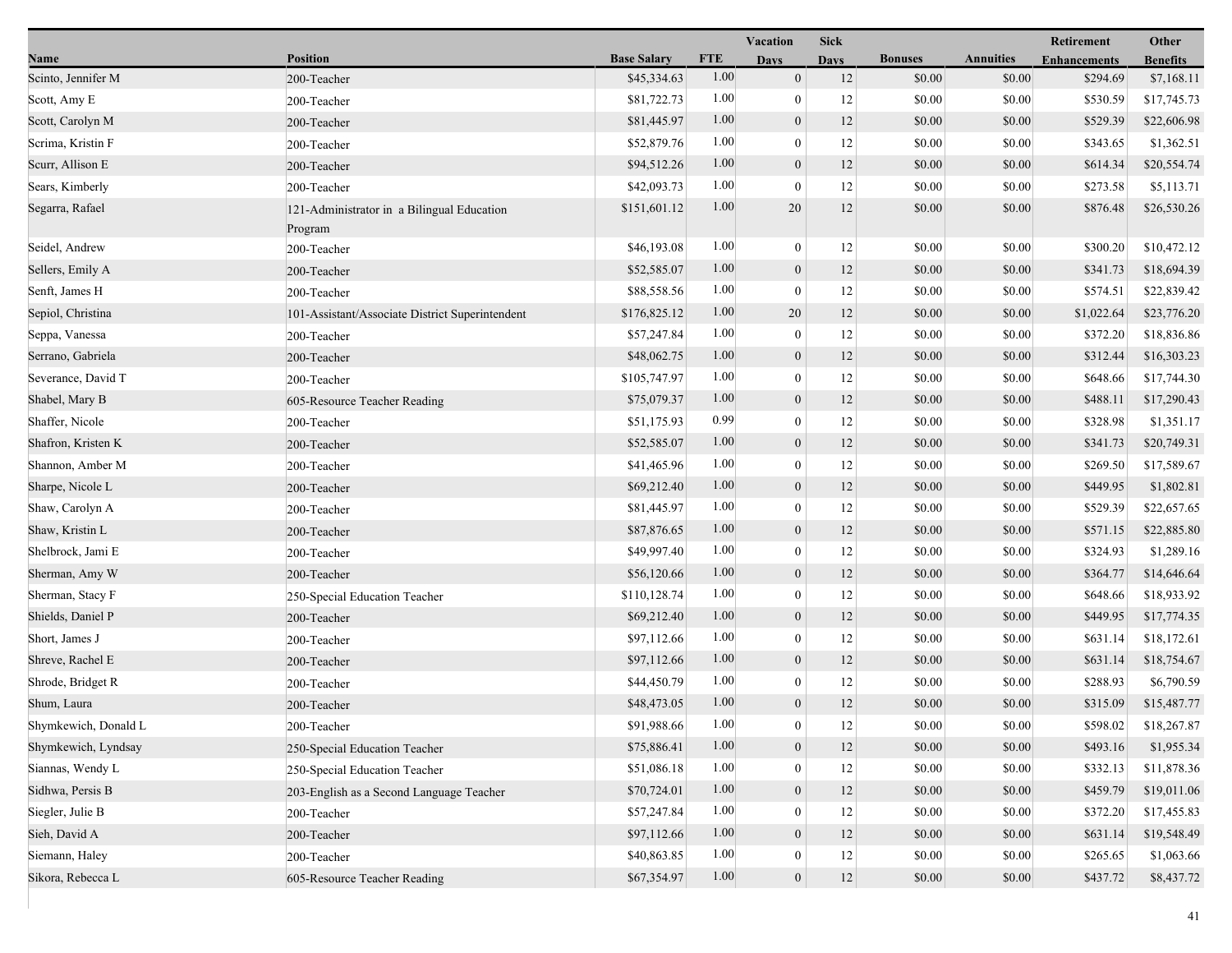|                         |                                          |                    |            | Vacation         | <b>Sick</b>    |                |                  | Retirement          | Other           |
|-------------------------|------------------------------------------|--------------------|------------|------------------|----------------|----------------|------------------|---------------------|-----------------|
| Name                    | <b>Position</b>                          | <b>Base Salary</b> | <b>FTE</b> | <b>Days</b>      | <b>Days</b>    | <b>Bonuses</b> | <b>Annuities</b> | <b>Enhancements</b> | <b>Benefits</b> |
| Silagi, Mary            | 200-Teacher                              | \$80,126.57        | 1.00       | $\mathbf{0}$     | 12             | \$0.00         | \$0.00           | \$520.75            | \$2,036.31      |
| Silberman, Daryl        | 200-Teacher                              | \$66,996.21        | 1.00       | $\mathbf{0}$     | 12             | \$0.00         | \$0.00           | \$435.56            | \$22,425.15     |
| Sillar, Michael         | 200-Teacher                              | \$70,134.87        | 1.00       | $\bf{0}$         | 12             | \$0.00         | \$0.00           | \$455.95            | \$8,045.00      |
| Simios, Jennifer L      | 203-English as a Second Language Teacher | \$87,876.65        | 1.00       | $\mathbf{0}$     | 12             | \$0.00         | \$0.00           | \$571.15            | \$17,073.28     |
| Simmons, Betty J        | 200-Teacher                              | \$58,836.25        | 1.00       | $\boldsymbol{0}$ | 12             | \$0.00         | \$0.00           | \$382.52            | \$7,895.07      |
| Simmons, Katherine      | 200-Teacher                              | \$62,448.87        | 1.00       | $\mathbf{0}$     | 12             | \$0.00         | \$0.00           | \$405.81            | \$7,713.10      |
| Simon, Kelly D          | 200-Teacher                              | \$83,687.84        | 1.00       | $\mathbf{0}$     | 12             | \$0.00         | \$0.00           | \$544.03            | \$2,263.28      |
| Simon, Mark D           | 200-Teacher                              | \$92,270.40        | 1.00       | $\mathbf{0}$     | 12             | \$0.00         | \$0.00           | \$599.71            | \$16,551.62     |
| Simpson, Debra          | 200-Teacher                              | \$61,757.01        | 1.00       | $\boldsymbol{0}$ | 12             | \$0.00         | \$0.00           | \$401.48            | \$22,135.87     |
| Simpson, Emily          | 250-Special Education Teacher            | \$45,334.63        | 1.00       | $\mathbf{0}$     | 12             | \$0.00         | \$0.00           | \$294.69            | \$7,287.85      |
| Sinding, Samantha L     | 200-Teacher                              | \$75,079.37        | 1.00       | $\bf{0}$         | 12             | \$0.00         | \$0.00           | \$488.11            | \$9,018.18      |
| Skeels, Monica          | 200-Teacher                              | \$58,836.25        | 1.00       | $\mathbf{0}$     | 12             | \$0.00         | \$0.00           | \$382.52            | \$16,507.51     |
| Skrzypchak, Christopher | 200-Teacher                              | \$79,609.60        | 1.00       | $\mathbf{0}$     | 12             | \$0.00         | \$0.00           | \$499.16            | \$2,335.37      |
| Slade, Julie            | 200-Teacher                              | \$92,029.13        | 1.00       | $\mathbf{0}$     | 12             | \$0.00         | \$0.00           | \$581.95            | \$8,852.64      |
| Slager, Paul            | 250-Special Education Teacher            | \$47,115.26        | 1.00       | $\boldsymbol{0}$ | 12             | \$0.00         | \$0.00           | \$306.21            | \$8,621.11      |
| Slater, Betty           | 200-Teacher                              | \$79,268.18        | 1.00       | $\mathbf{0}$     | 12             | \$0.00         | \$0.00           | \$515.23            | \$16,659.71     |
| Smagor, Anita           | 250-Special Education Teacher            | \$83,226.60        | 1.00       | $\bf{0}$         | 12             | \$0.00         | \$0.00           | \$540.91            | \$17,104.61     |
| Smart, Suzanne E        | 200-Teacher                              | \$94,512.26        | 1.00       | $\mathbf{0}$     | 12             | \$0.00         | \$0.00           | \$614.34            | \$15,424.38     |
| Smid, Margaret          | 250-Special Education Teacher            | \$61,872.26        | 1.00       | $\mathbf{0}$     | 12             | \$0.00         | \$0.00           | \$402.19            | \$22,117.80     |
| Smith, Anne             | 200-Teacher                              | \$63,806.66        | 1.00       | $\mathbf{0}$     | 12             | \$0.00         | \$0.00           | \$414.68            | \$1,641.43      |
| Smith, Kiel             | 200-Teacher                              | \$62,090.10        | 1.00       | $\boldsymbol{0}$ | 12             | \$0.00         | \$0.00           | \$403.64            | \$18,648.61     |
| Smith, Rosetta C        | 200-Teacher                              | \$78,833.54        | 1.00       | $\mathbf{0}$     | 12             | \$0.00         | \$0.00           | \$512.39            | \$21,441.74     |
| Smith, Samantha         | 104-Assistant Principal                  | \$104,904.08       | 1.00       | 20               | 12             | \$0.00         | \$0.00           | \$605.52            | \$20,416.00     |
| Smith, Savannah F       | 200-Teacher                              | \$69,212.40        | 1.00       | $\mathbf{0}$     | 12             | \$0.00         | \$0.00           | \$449.95            | \$17,433.91     |
| Smithers, Andrea        | 200-Teacher                              | \$62,090.10        | 1.00       | $\mathbf{0}$     | 12             | \$0.00         | \$0.00           | \$403.64            | \$21,191.34     |
| Smolinski, Jaclyn B     | 200-Teacher                              | \$78,166.68        | 1.00       | $\mathbf{0}$     | 12             | \$0.00         | \$0.00           | \$508.03            | \$8,582.51      |
| Smykal, Jeffrey S       | 200-Teacher                              | \$52,880.42        | 1.00       | $\boldsymbol{0}$ | 12             | \$0.00         | \$0.00           | \$343.66            | \$1,397.78      |
| Smykal, Patricia A      | 200-Teacher                              | \$99,789.85        | 1.00       | $\mathbf{0}$     | 12             | \$0.00         | \$0.00           | \$648.66            | \$18,382.68     |
| Sobun-Pawlak, Brenda K  | 200-Teacher                              | \$79,268.18        | 1.00       | $\bf{0}$         | 12             | \$0.00         | \$0.00           | \$515.23            | \$2,015.00      |
| Soderholm, Kristine M   | 200-Teacher                              | \$81,445.97        | 1.00       | $\overline{0}$   | 12             | \$0.00         | \$0.00           | \$529.39            | \$9,976.36      |
| Soldana, Stacy L        | 200-Teacher                              | \$63,806.66        | 1.00       | $\bf{0}$         | 12             | \$0.00         | \$0.00           | \$414.68            | \$17,351.67     |
| Solgos, Casey J         | 200-Teacher                              | \$83,226.60        | 1.00       | $\mathbf{0}$     | 12             | \$0.00         | \$0.00           | \$540.91            | \$22,688.53     |
| Sommers, Tammy T        | 200-Teacher                              | \$101,237.40       | 1.00       | $\mathbf{0}$     | 12             | \$0.00         | \$0.00           | \$658.02            | \$2,564.50      |
| Sondag, Janelle M       | 200-Teacher                              | \$76,309.25        | 1.00       | $\mathbf{0}$     | 12             | \$0.00         | \$0.00           | \$496.03            | \$9,920.78      |
| Sosa, Cristina          | 250-Special Education Teacher            | \$20,766.90        | 0.50       | $\theta$         | 5 <sup>5</sup> | \$0.00         | \$0.00           | \$135.00            | \$591.67        |
| Sosa, Roberto           | 202-Bilingual Education Teacher          | \$66,624.72        | 1.00       | $\overline{0}$   | 12             | \$0.00         | \$0.00           | \$433.16            | \$8,228.49      |
| Soto, Jose A            | 200-Teacher                              | \$71,121.18        | 1.00       | $\mathbf{0}$     | 12             | \$0.00         | \$0.00           | \$462.20            | \$2,814.59      |
| Soto, Noel              | 200-Teacher                              | \$52,880.42        | 1.00       | $\overline{0}$   | 12             | \$0.00         | \$0.00           | \$343.66            | \$1,590.50      |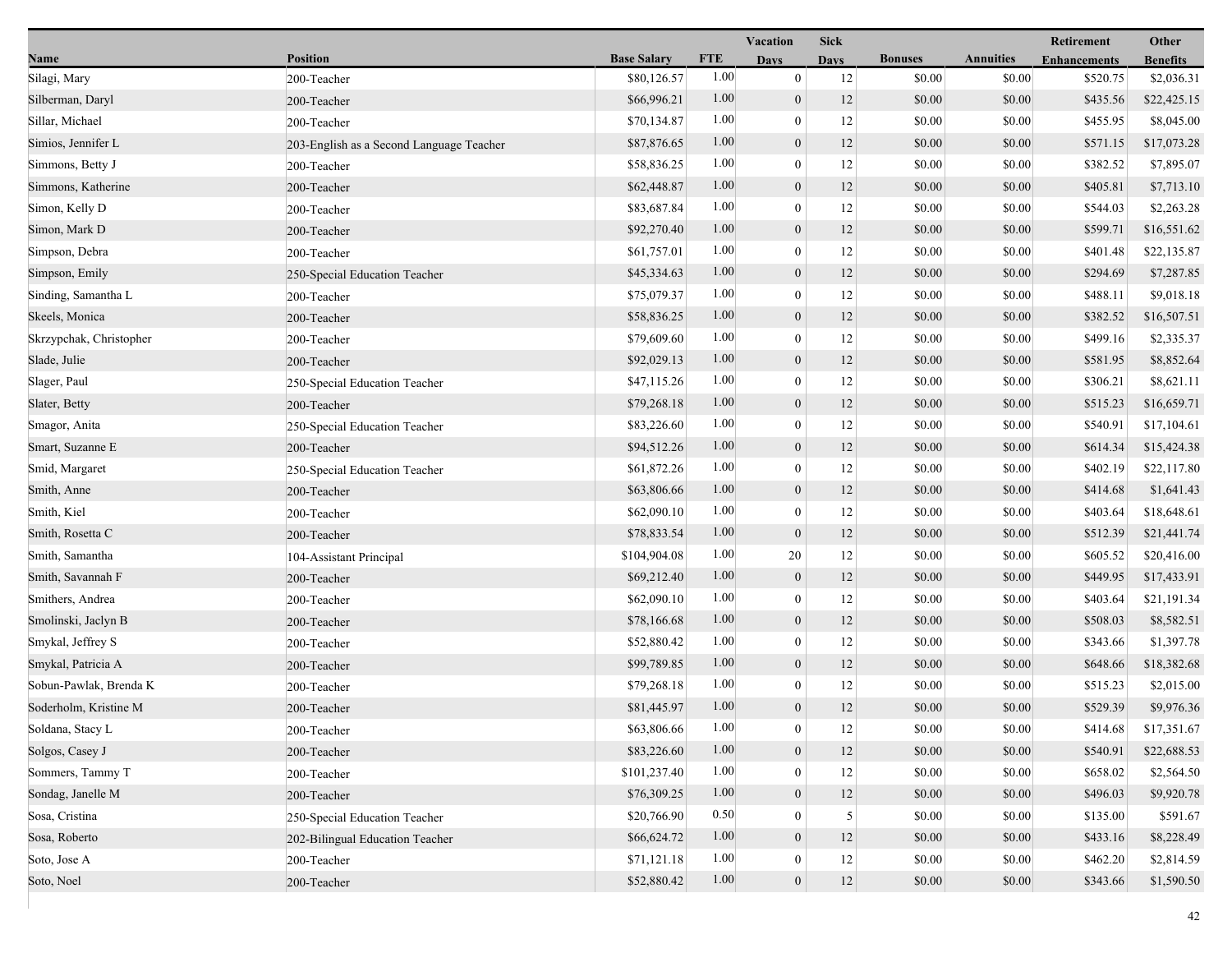|                         |                                                 |                    |            | Vacation         | <b>Sick</b> |                |                  | Retirement          | Other           |
|-------------------------|-------------------------------------------------|--------------------|------------|------------------|-------------|----------------|------------------|---------------------|-----------------|
| Name                    | <b>Position</b>                                 | <b>Base Salary</b> | <b>FTE</b> | <b>Days</b>      | <b>Days</b> | <b>Bonuses</b> | <b>Annuities</b> | <b>Enhancements</b> | <b>Benefits</b> |
| South, Julie L          | 200-Teacher                                     | \$81,010.41        | 1.00       | $\overline{0}$   | 12          | \$0.00         | \$0.00           | \$526.51            | \$22,591.47     |
| Sparkman, Kaitlyn       | 200-Teacher                                     | \$42,093.73        | 1.00       | $\mathbf{0}$     | 12          | \$0.00         | \$0.00           | \$273.58            | \$5,976.98      |
| Spinelli, Stephen       | 200-Teacher                                     | \$52,841.44        | 1.00       | $\bf{0}$         | 12          | \$0.00         | \$0.00           | \$343.41            | \$7,507.79      |
| Spires, Jacquelyn D     | 104-Assistant Principal                         | \$111,410.00       | 1.00       | 20               | 12          | \$0.00         | \$0.00           | \$643.20            | \$24,701.01     |
| Sprandel, Ronald        | 107-General Administrator or General Supervisor | \$175,214.96       | 1.00       | 20               | 12          | \$0.00         | \$0.00           | \$1,012.56          | \$23,975.58     |
| Spring, Nancy C         | 200-Teacher                                     | \$108,127.12       | 1.00       | $\boldsymbol{0}$ | 12          | \$0.00         | \$0.00           | \$599.71            | \$8,577.44      |
| Stanik, Jennifer C      | 610-Resource Teacher Elementary                 | \$71,121.18        | 1.00       | $\mathbf{0}$     | 12          | \$0.00         | \$0.00           | \$462.20            | \$22,372.41     |
| Stanley, Wendy A        | 200-Teacher                                     | \$61,648.20        | 1.00       | $\mathbf{0}$     | 12          | \$0.00         | \$0.00           | \$400.77            | \$20,106.07     |
| Stasiewicz, Tara L      | 200-Teacher                                     | \$52,880.42        | 1.00       | $\mathbf{0}$     | 12          | \$0.00         | \$0.00           | \$343.66            | \$8,286.54      |
| Steele, Joseph M        | 200-Teacher                                     | \$86,537.84        | 1.00       | $\mathbf{0}$     | 12          | \$0.00         | \$0.00           | \$560.59            | \$22,860.17     |
| Steen, Stephanie R      | 200-Teacher                                     | \$91,988.66        | 1.00       | $\mathbf{0}$     | 12          | \$0.00         | \$0.00           | \$598.02            | \$3,290.89      |
| Steffen, Jennifer       | 250-Special Education Teacher                   | \$58,836.25        | 1.00       | $\boldsymbol{0}$ | 12          | \$0.00         | \$0.00           | \$382.52            | \$17,605.45     |
| Steffenhagen, Debra L   | 200-Teacher                                     | \$83,687.60        | 1.00       | $\mathbf{0}$     | 12          | \$0.00         | \$0.00           | \$544.03            | \$19,432.96     |
| Steinbring, Katherine L | 200-Teacher                                     | \$91,988.66        | 1.00       | $\mathbf{0}$     | 12          | \$0.00         | \$0.00           | \$598.02            | \$15,171.40     |
| Steinhauser-Walsh, Leah | 200-Teacher                                     | \$85,519.59        | 1.00       | $\mathbf{0}$     | 12          | \$0.00         | \$0.00           | \$555.79            | \$3,209.23      |
| Stencel, Sheri A        | 200-Teacher                                     | \$81,445.97        | 1.00       | $\mathbf{0}$     | 12          | \$0.00         | \$0.00           | \$529.39            | \$21,478.75     |
| Stephens, Kimberly A    | 103-Principal                                   | \$144,309.92       | 1.00       | 20               | 27          | \$0.00         | \$0.00           | \$833.52            | \$27,159.06     |
| Stepper, Lindsey        | 610-Resource Teacher Elementary                 | \$69,474.72        | 1.00       | $\boldsymbol{0}$ | 12          | \$0.00         | \$0.00           | \$449.72            | \$18,022.02     |
| Sternstein, Carrie M    | 200-Teacher                                     | \$87,389.74        | 1.00       | $\boldsymbol{0}$ | 12          | \$0.00         | \$0.00           | \$568.03            | \$19,501.99     |
| Stevens, Elizabeth A    | 200-Teacher                                     | \$58,836.25        | 1.00       | $\mathbf{0}$     | 12          | \$0.00         | \$0.00           | \$382.52            | \$2,370.15      |
| Stevens, Stephanie A    | 200-Teacher                                     | \$99,789.85        | 1.00       | $\overline{0}$   | 12          | \$0.00         | \$0.00           | \$648.66            | \$23,094.91     |
| Stevens, Sydney         | 250-Special Education Teacher                   | \$42,093.73        | 1.00       | $\mathbf{0}$     | 12          | \$0.00         | \$0.00           | \$273.58            | \$1,150.72      |
| Stewart, Veronica R     | 200-Teacher                                     | \$92,270.40        | 1.00       | $\mathbf{0}$     | 12          | \$0.00         | \$0.00           | \$599.71            | \$19,831.94     |
| Stibbe, Rhonda R        | 200-Teacher                                     | \$99,789.85        | 1.00       | $\mathbf{0}$     | 12          | \$0.00         | \$0.00           | \$648.66            | \$8,527.47      |
| Sticken, Jenna L        | 250-Special Education Teacher                   | \$63,806.66        | 1.00       | $\theta$         | 12          | \$0.00         | \$0.00           | \$414.68            | \$17,891.74     |
| Stiles, Tracey E        | 200-Teacher                                     | \$99,789.85        | 1.00       | $\mathbf{0}$     | 12          | \$0.00         | \$0.00           | \$648.66            | \$21,907.53     |
| Stipp, Jason            | 103-Principal                                   | \$185,495.12       | 1.00       | 20               | 12          | \$0.00         | \$0.00           | \$1,073.04          | \$24,375.57     |
| Stock, Tiffany          | 200-Teacher                                     | \$99,789.09        | 1.00       | $\boldsymbol{0}$ | 12          | \$0.00         | \$0.00           | \$648.64            | \$2,549.05      |
| Stokes, Margaret J      | 200-Teacher                                     | \$82,522.03        | 1.00       | $\theta$         | 12          | \$0.00         | \$0.00           | \$536.35            | \$18,491.11     |
| Stoller, Kendall N      | 250-Special Education Teacher                   | \$51,842.95        | 1.00       | $\overline{0}$   | 12          | \$0.00         | \$0.00           | \$336.97            | \$5,948.42      |
| Stoltz, Courtney E      | 250-Special Education Teacher                   | \$47,115.26        | 1.00       | $\mathbf{0}$     | 12          | \$0.00         | \$0.00           | \$306.21            | \$9,065.48      |
| Stone, Darlene          | 610-Resource Teacher Elementary                 | \$99,732.04        | 1.00       | $\mathbf{0}$     | 12          | \$0.00         | \$0.00           | \$646.26            | \$23,122.56     |
| Stopka, Gary            | 250-Special Education Teacher                   | \$57,247.84        | 1.00       | $\mathbf{0}$     | 12          | \$0.00         | \$0.00           | \$372.20            | \$18,066.54     |
| Stout, Stephanie K      | 200-Teacher                                     | \$96,882.04        | 1.00       | $\mathbf{0}$     | 12          | \$0.00         | \$0.00           | \$629.70            | \$22,324.14     |
| Strang, Jay             | 101-Assistant/Associate District Superintendent | \$216,999.92       | 1.00       | 20               | 27          | \$0.00         | \$0.00           | \$1,255.68          | \$33,793.37     |
| Straughn, Jennifer M    | 200-Teacher                                     | \$83,687.84        | 1.00       | $\boldsymbol{0}$ | 12          | \$0.00         | \$0.00           | \$544.03            | \$19,100.71     |
| Street, Kristi L        | 200-Teacher                                     | \$99,789.85        | 1.00       | $\boldsymbol{0}$ | 12          | \$0.00         | \$0.00           | \$648.66            | \$2,523.97      |
| Strtak, Tina            | 200-Teacher                                     | \$92,270.40        | 1.00       | $\boldsymbol{0}$ | 12          | \$0.00         | \$0.00           | \$599.71            | \$22,870.64     |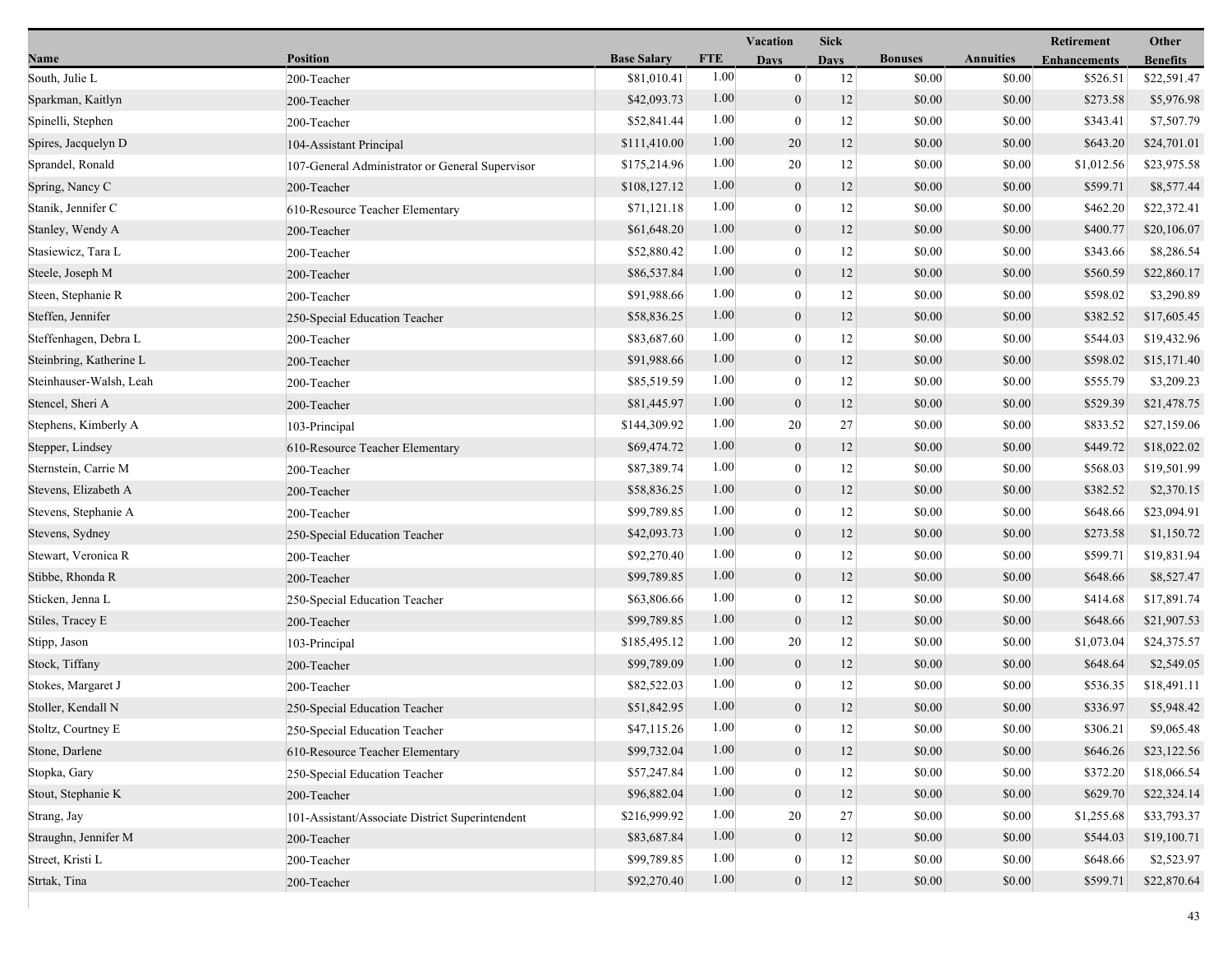|                      |                                          |                    |            | Vacation         | <b>Sick</b> |                |                  | Retirement          | Other           |
|----------------------|------------------------------------------|--------------------|------------|------------------|-------------|----------------|------------------|---------------------|-----------------|
| Name                 | <b>Position</b>                          | <b>Base Salary</b> | <b>FTE</b> | <b>Days</b>      | <b>Days</b> | <b>Bonuses</b> | <b>Annuities</b> | <b>Enhancements</b> | <b>Benefits</b> |
| Stubbs, Emily M      | 610-Resource Teacher Elementary          | \$82,976.57        | 1.00       | $\mathbf{0}$     | 12          | \$0.00         | \$0.00           | \$536.80            | \$8,715.80      |
| Styrczula, Jamie M   | 200-Teacher                              | \$65,561.62        | 1.00       | $\mathbf{0}$     | 12          | \$0.00         | \$0.00           | \$426.20            | \$9,686.86      |
| Sullivan, Karen      | 100-District Superintendent              | \$301,844.96       | 1.00       | 20               | 12          | \$0.00         | \$6,000.00       | \$1,785.98          | \$38,328.61     |
| Sullivan, Karen L    | 200-Teacher                              | \$66,996.21        | 1.00       | $\boldsymbol{0}$ | 12          | \$0.00         | \$0.00           | \$435.56            | \$8,312.84      |
| Sultan, Maryam       | 200-Teacher                              | \$40,863.85        | 1.00       | $\mathbf{0}$     | 12          | \$0.00         | \$0.00           | \$265.65            | \$6,699.50      |
| Sultan, Sameena      | 200-Teacher                              | \$76,309.25        | 1.00       | $\mathbf{0}$     | 12          | \$0.00         | \$0.00           | \$496.03            | \$22,476.33     |
| Sumatra, Lowell L    | 200-Teacher                              | \$67,354.97        | 1.00       | $\theta$         | 12          | \$0.00         | \$0.00           | \$437.72            | \$17,425.07     |
| Summers, Heather L   | 200-Teacher                              | \$91,759.15        | 1.00       | $\mathbf{0}$     | 12          | \$0.00         | \$0.00           | \$596.38            | \$10,271.89     |
| Suski, Kristie L     | 250-Special Education Teacher            | \$74,670.26        | 1.00       | $\boldsymbol{0}$ | 12          | \$0.00         | \$0.00           | \$485.26            | \$22,460.37     |
| Swanson, Erin E      | 250-Special Education Teacher            | \$66,656.66        | 1.00       | $\boldsymbol{0}$ | 12          | \$0.00         | \$0.00           | \$431.24            | \$22,350.88     |
| Swanson, Pamela      | 200-Teacher                              | \$73,068.35        | 1.00       | $\mathbf{0}$     | 12          | \$0.00         | \$0.00           | \$474.92            | \$1,861.26      |
| Swarts, George W     | 200-Teacher                              | \$92,270.40        | 1.00       | $\mathbf{0}$     | 12          | \$0.00         | \$0.00           | \$599.71            | \$3,382.70      |
| Sweder, Natalie C    | 250-Special Education Teacher            | \$70,339.81        | 1.00       | $\mathbf{0}$     | 12          | \$0.00         | \$0.00           | \$457.16            | \$22,329.14     |
| Sweeney, Kelly       | 250-Special Education Teacher            | \$49,587.51        | 1.00       | $\mathbf{0}$     | 12          | \$0.00         | \$0.00           | \$322.29            | \$11,910.81     |
| Swieter, Deborah A   | 200-Teacher                              | \$83,226.60        | 1.00       | $\boldsymbol{0}$ | 12          | \$0.00         | \$0.00           | \$540.91            | \$8,350.95      |
| Swift, Corey M       | 200-Teacher                              | \$99,789.85        | 1.00       | $\boldsymbol{0}$ | 12          | \$0.00         | \$0.00           | \$648.66            | \$10,490.49     |
| Szott, Linda         | 200-Teacher                              | \$55,736.22        | 1.00       | $\theta$         | 12          | \$0.00         | \$0.00           | \$362.36            | \$17,736.00     |
| Szurek, Janan C      | 103-Principal                            | \$140,921.12       | 1.00       | 20               | 12          | \$0.00         | \$0.00           | \$813.84            | \$20,267.12     |
| Szweda, Paige V      | 200-Teacher                              | \$42,093.73        | 1.00       | $\mathbf{0}$     | 12          | \$0.00         | \$0.00           | \$273.58            | \$7,010.53      |
| Szymski, Ashley L    | 200-Teacher                              | \$85,058.35        | 1.00       | $\mathbf{0}$     | 12          | \$0.00         | \$0.00           | \$552.91            | \$8,203.25      |
| Tabisz, Joseph E     | 200-Teacher                              | \$80,318.79        | 1.00       | $\boldsymbol{0}$ | 12          | \$0.00         | \$0.00           | \$522.19            | \$19,036.00     |
| Tahvonen, Natasha    | 200-Teacher                              | \$60,437.62        | 1.00       | $\mathbf{0}$     | 12          | \$0.00         | \$0.00           | \$392.84            | \$17,374.49     |
| Tamburrino, Julie A  | 200-Teacher                              | \$94,513.12        | 1.00       | $\mathbf{0}$     | 12          | \$0.00         | \$0.00           | \$614.33            | \$22,981.03     |
| Tamer, Raquel A      | 202-Bilingual Education Teacher          | \$92,270.40        | 1.00       | $\mathbf{0}$     | 12          | \$0.00         | \$0.00           | \$599.71            | \$21,720.87     |
| Tancredi, Diane G    | 200-Teacher                              | \$120,714.65       | 1.00       | $\theta$         | 12          | \$0.00         | \$0.00           | \$665.22            | \$19,113.58     |
| Tatham, Benjamin     | 200-Teacher                              | \$56,120.66        | 1.00       | $\mathbf{0}$     | 12          | \$0.00         | \$0.00           | \$364.77            | \$7,605.25      |
| Tawawalla, Alefiyah  | 203-English as a Second Language Teacher | \$59,449.69        | 0.99       | $\overline{0}$   | 12          | \$0.00         | \$0.00           | \$384.48            | \$20,946.37     |
| Taylor, Valerie A    | 200-Teacher                              | \$52,585.07        | 1.00       | $\mathbf{0}$     | 12          | \$0.00         | \$0.00           | \$341.73            | \$21,136.75     |
| Taylor, Victoria L   | 200-Teacher                              | \$46,192.80        | 1.00       | $\mathbf{0}$     | 12          | \$0.00         | \$0.00           | \$300.21            | \$8,268.05      |
| Tecuanhuehue, Eric   | 200-Teacher                              | \$40,864.08        | 1.00       | $\overline{0}$   | 12          | \$0.00         | \$0.00           | \$265.65            | \$6,994.54      |
| Tegtmeyer, Anthony J | 200-Teacher                              | \$66,624.72        | 1.00       | $\theta$         | 12          | \$0.00         | \$0.00           | \$433.16            | \$1,951.48      |
| Terrano, Tina M      | 200-Teacher                              | \$91,988.66        | 1.00       | $\mathbf{0}$     | 12          | \$0.00         | \$0.00           | \$598.02            | \$8,874.37      |
| Terranova, Lindsey E | 250-Special Education Teacher            | \$48,473.06        | 1.00       | $\theta$         | 12          | \$0.00         | \$0.00           | \$315.09            | \$7,173.15      |
| Tesmond, Robert      | 200-Teacher                              | \$47,048.65        | 0.80       | $\mathbf{0}$     | 10          | \$0.00         | \$0.00           | \$305.82            | \$15,061.32     |
| Theis, Tina M        | 200-Teacher                              | \$99,789.85        | 1.00       | $\theta$         | 12          | \$0.00         | \$0.00           | \$648.66            | \$2,499.56      |
| Thomas, Jessica      | 200-Teacher                              | \$63,806.66        | 1.00       | $\mathbf{0}$     | 12          | \$0.00         | \$0.00           | \$414.68            | \$21,013.03     |
| Thomas, Meghan       | 200-Teacher                              | \$46,244.15        | 1.00       | $\boldsymbol{0}$ | 12          | \$0.00         | \$0.00           | \$300.69            | \$7,268.00      |
| Thomas, Stephanie    | 200-Teacher                              | \$53,942.56        | 1.00       | $\mathbf{0}$     | 12          | \$0.00         | \$0.00           | \$350.61            | \$9,327.96      |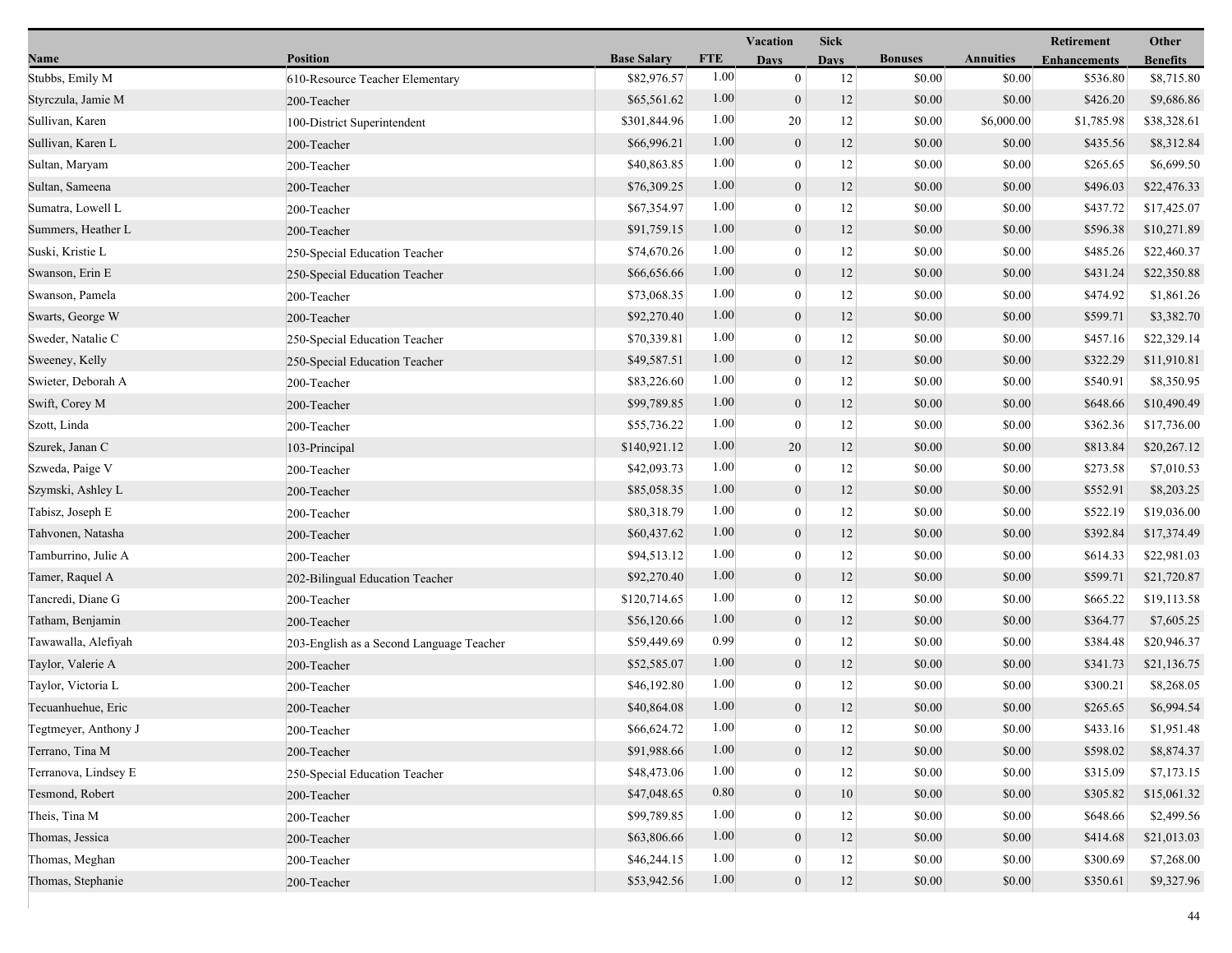|                         |                                         |                    |            | Vacation         | <b>Sick</b>    |                |                  | Retirement          | Other           |
|-------------------------|-----------------------------------------|--------------------|------------|------------------|----------------|----------------|------------------|---------------------|-----------------|
| Name                    | <b>Position</b>                         | <b>Base Salary</b> | <b>FTE</b> | <b>Days</b>      | <b>Days</b>    | <b>Bonuses</b> | <b>Annuities</b> | <b>Enhancements</b> | <b>Benefits</b> |
| Thompson, Heidi S       | 200-Teacher                             | \$65,600.59        | 1.00       | $\mathbf{0}$     | 12             | \$0.00         | \$0.00           | \$426.43            | \$17,288.27     |
| Thompson, Jennifer D    | 200-Teacher                             | \$99,789.85        | 1.00       | $\mathbf{0}$     | 12             | \$0.00         | \$0.00           | \$648.66            | \$21,382.48     |
| Thompson, Teresa A      | 200-Teacher                             | \$99,789.85        | 1.00       | $\bf{0}$         | 12             | \$0.00         | \$0.00           | \$648.66            | \$11,191.96     |
| Thormeyer, Shelby L     | 200-Teacher                             | \$94,512.94        | 1.00       | $\mathbf{0}$     | 12             | \$0.00         | \$0.00           | \$614.33            | \$22,911.00     |
| Thorne, Jasmine R       | 200-Teacher                             | \$65,202.85        | 1.00       | $\boldsymbol{0}$ | 12             | \$0.00         | \$0.00           | \$423.80            | \$8,272.63      |
| Tichelbaut, Kathy A     | 200-Teacher                             | \$57,260.79        | 1.00       | $\mathbf{0}$     | 12             | \$0.00         | \$0.00           | \$372.20            | \$1,552.47      |
| Tiffin, Lucille         | 200-Teacher                             | \$58,810.84        | 1.00       | $\mathbf{0}$     | 12             | \$0.00         | \$0.00           | \$382.30            | \$7,618.40      |
| Tillotson, Grant        | 200-Teacher                             | \$51,842.10        | 1.00       | $\mathbf{0}$     | 12             | \$0.00         | \$0.00           | \$336.93            | \$1,448.53      |
| Tillotson, Megan        | 200-Teacher                             | \$61,757.15        | 1.00       | $\bf{0}$         | 12             | \$0.00         | \$0.00           | \$401.47            | \$13,283.05     |
| Timmins, John           | 200-Teacher                             | \$99,789.85        | 1.00       | $\mathbf{0}$     | 12             | \$0.00         | \$0.00           | \$648.66            | \$23,205.21     |
| Tisor-Leab, Christine M | 250-Special Education Teacher           | \$96,881.56        | 1.00       | $\mathbf{0}$     | 12             | \$0.00         | \$0.00           | \$629.69            | \$23,052.56     |
| Tobin, Cecelia M        | 103-Principal                           | \$142,398.08       | 1.00       | 20               | 12             | \$0.00         | \$0.00           | \$822.96            | \$12,702.57     |
| Todnem, Scott A         | 200-Teacher                             | \$78,832.85        | 1.00       | $\mathbf{0}$     | 12             | \$0.00         | \$0.00           | \$512.35            | \$21,218.89     |
| Tomasetti, Daniel       | 200-Teacher                             | \$40,264.32        | 0.80       | $\mathbf{0}$     | 10             | \$0.00         | \$0.00           | \$261.60            | \$1,086.60      |
| Tomczak, Craig M        | 200-Teacher                             | \$94,838.66        | 1.00       | $\boldsymbol{0}$ | 12             | \$0.00         | \$0.00           | \$614.58            | \$22,000.99     |
| Toomey, Adrianne E      | 200-Teacher                             | \$72,274.03        | 1.00       | $\mathbf{0}$     | 12             | \$0.00         | \$0.00           | \$469.87            | \$22,417.64     |
| Tornberg, Carl          | 200-Teacher                             | \$60,437.62        | 1.00       | $\bf{0}$         | 12             | \$0.00         | \$0.00           | \$392.84            | \$1,881.62      |
| Torres, Claudio G       | 200-Teacher                             | \$78,166.68        | 1.00       | $\mathbf{0}$     | 12             | \$0.00         | \$0.00           | \$508.03            | \$21,340.55     |
| Torres, Kathleen        | 200-Teacher                             | \$69,212.40        | 1.00       | $\mathbf{0}$     | 12             | \$0.00         | \$0.00           | \$449.95            | \$8,321.89      |
| Torrez, Renee T         | 250-Special Education Teacher           | \$94,995.01        | 1.00       | $\mathbf{0}$     | 12             | \$0.00         | \$0.00           | \$616.96            | \$22,942.39     |
| Torza, Jennifer L       | 200-Teacher                             | \$86,916.12        | 1.00       | $\boldsymbol{0}$ | 12             | \$0.00         | \$0.00           | \$564.92            | \$2,334.26      |
| Toufexis, Stephanie S   | 250-Special Education Teacher           | \$56,633.01        | 1.00       | $\mathbf{0}$     | 12             | \$0.00         | \$0.00           | \$368.13            | \$7,470.31      |
| Towle, Kathy M          | 200-Teacher                             | \$99,789.85        | 1.00       | $\bf{0}$         | 12             | \$0.00         | \$0.00           | \$648.66            | \$14,163.27     |
| Tracy, Heather N        | 200-Teacher                             | \$83,687.84        | 1.00       | $\mathbf{0}$     | 12             | \$0.00         | \$0.00           | \$544.03            | \$16,963.65     |
| Trafton, Molly          | 200-Teacher                             | \$44,450.79        | 1.00       | $\mathbf{0}$     | 12             | \$0.00         | \$0.00           | \$288.93            | \$7,253.63      |
| Traut, Lisa L           | 200-Teacher                             | \$57,072.24        | 0.60       | $\mathbf{0}$     | $\tau$         | \$0.00         | \$0.00           | \$369.76            | \$6,392.00      |
| Traut, Lisa L           | 208-Career and Technical Educator (CTE) | \$38,048.16        | 0.40       | $\mathbf{0}$     | 5 <sup>5</sup> | \$0.00         | \$0.00           | \$246.51            | \$4,261.33      |
| Trayser, Meredith L     | 200-Teacher                             | \$87,133.44        | 1.00       | $\mathbf{0}$     | 12             | \$0.00         | \$0.00           | \$566.35            | \$2,218.52      |
| Trayser, Thomas R       | 200-Teacher                             | \$69,846.21        | 1.00       | $\bf{0}$         | 12             | \$0.00         | \$0.00           | \$452.12            | \$17,907.85     |
| Treptow, Amy L          | 200-Teacher                             | \$84,802.30        | 1.00       | $\overline{0}$   | 12             | \$0.00         | \$0.00           | \$551.23            | \$2,152.35      |
| Treptow, Steven T       | 200-Teacher                             | \$97,112.66        | 1.00       | $\bf{0}$         | 12             | \$0.00         | \$0.00           | \$631.14            | \$18,392.54     |
| Troc, Melissa J         | 250-Special Education Teacher           | \$56,120.66        | 1.00       | $\mathbf{0}$     | 12             | \$0.00         | \$0.00           | \$364.77            | \$7,363.93      |
| Troemel, Julienne       | 200-Teacher                             | \$52,585.07        | 1.00       | $\mathbf{0}$     | 12             | \$0.00         | \$0.00           | \$341.73            | \$7,606.90      |
| Troiani, Vanessa M      | 200-Teacher                             | \$58,810.81        | 1.00       | $\mathbf{0}$     | 12             | \$0.00         | \$0.00           | \$382.28            | \$1,522.56      |
| Troyer, Mark B          | 200-Teacher                             | \$70,354.97        | 1.00       | $\mathbf{0}$     | 12             | \$0.00         | \$0.00           | \$437.72            | \$21,156.22     |
| Tucker, Misty           | 200-Teacher                             | \$94,282.69        | 1.00       | $\mathbf{0}$     | 12             | \$0.00         | \$0.00           | \$612.88            | \$10,330.30     |
| Tufo, Kelli A           | 200-Teacher                             | \$99,789.85        | 1.00       | $\mathbf{0}$     | 12             | \$0.00         | \$0.00           | \$648.66            | \$10,511.83     |
| Tukker, Beth D          | 200-Teacher                             | \$51,380.87        | 1.00       | $\mathbf{0}$     | 12             | \$0.00         | \$0.00           | \$334.05            | \$16,679.84     |
|                         |                                         |                    |            |                  |                |                |                  |                     |                 |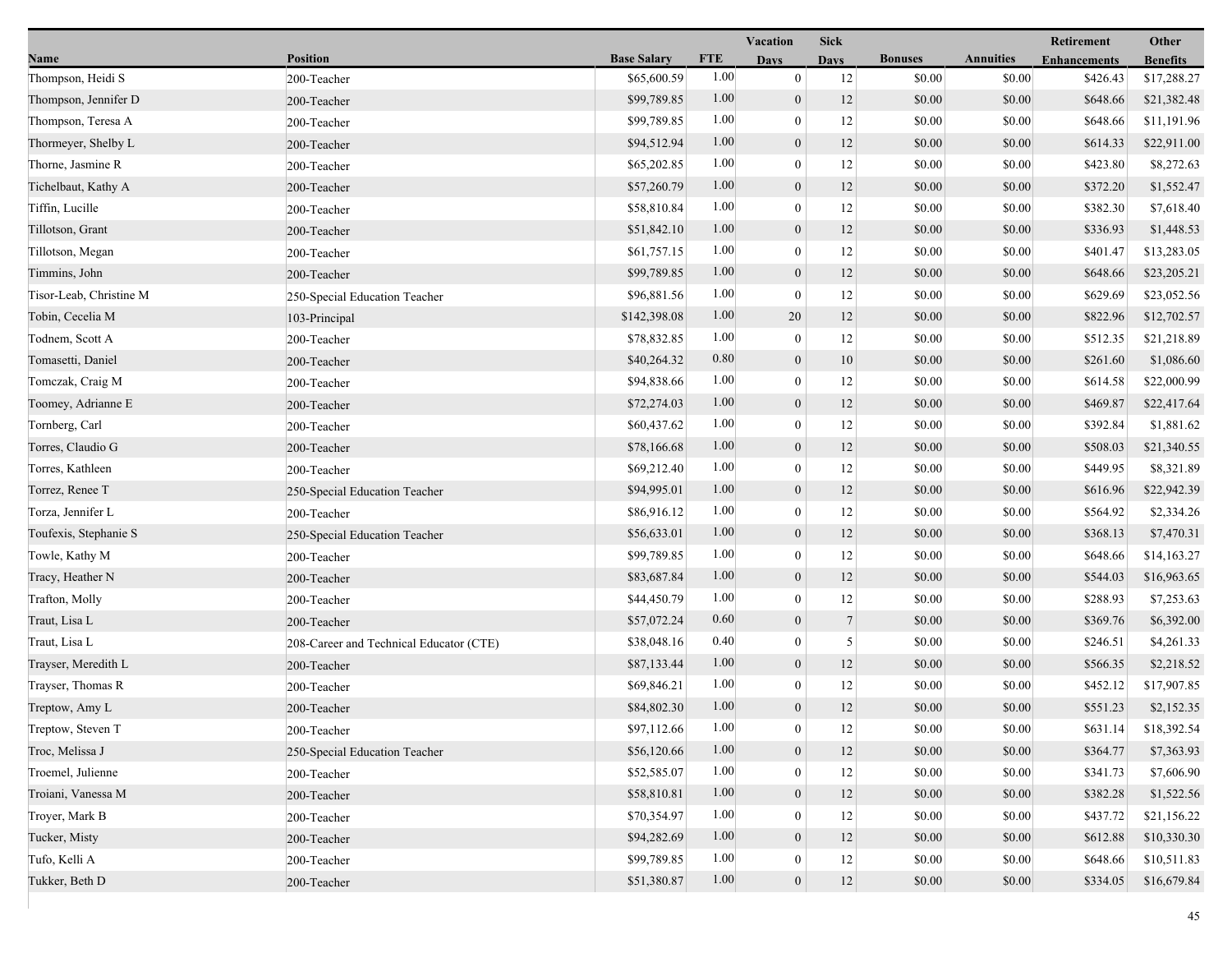|                             |                                          |                    |            | Vacation         | <b>Sick</b> |                |                  | Retirement          | Other           |
|-----------------------------|------------------------------------------|--------------------|------------|------------------|-------------|----------------|------------------|---------------------|-----------------|
| Name                        | <b>Position</b>                          | <b>Base Salary</b> | <b>FTE</b> | <b>Days</b>      | <b>Days</b> | <b>Bonuses</b> | <b>Annuities</b> | <b>Enhancements</b> | <b>Benefits</b> |
| Turner, Jamine              | 250-Special Education Teacher            | \$81,445.97        | 1.00       | $\overline{0}$   | 12          | \$0.00         | \$0.00           | \$529.39            | \$16,945.76     |
| Turner, Melissa A           | 200-Teacher                              | \$99,790.08        | 1.00       | $\mathbf{0}$     | 12          | \$0.00         | \$0.00           | \$648.66            | \$21,947.07     |
| Tutton, Traci               | 611-Resource Teacher Other               | \$85,112.72        | 1.00       | $\mathbf{0}$     | 12          | \$0.00         | \$0.00           | \$552.19            | \$8,553.74      |
| Tyus-Smith, Charlene        | 200-Teacher                              | \$102,639.85       | 1.00       | $\mathbf{0}$     | 12          | \$0.00         | \$0.00           | \$665.22            | \$19,572.56     |
| Uddin, Shantha C            | 250-Special Education Teacher            | \$72,274.03        | 1.00       | $\mathbf{0}$     | 12          | \$0.00         | \$0.00           | \$469.87            | \$18,102.08     |
| Upchurch, Mackenzie         | 200-Teacher                              | \$42,093.73        | 1.00       | $\mathbf{0}$     | 12          | \$0.00         | \$0.00           | \$273.58            | \$1,121.17      |
| Urbanowicz, Margaret R      | 200-Teacher                              | \$87,875.96        | 1.00       | $\theta$         | 12          | \$0.00         | \$0.00           | \$571.17            | \$22,788.95     |
| Vaid, Amit                  | 200-Teacher                              | \$72,671.19        | 1.00       | $\boldsymbol{0}$ | 12          | \$0.00         | \$0.00           | \$472.28            | \$20,429.31     |
| Vaidya, Dipti K             | 200-Teacher                              | \$82,778.32        | 1.00       | $\mathbf{0}$     | 12          | \$0.00         | \$0.00           | \$538.03            | \$2,136.43      |
| Valentin, Loretta S         | 200-Teacher                              | \$110,725.15       | 1.00       | $\mathbf{0}$     | 12          | \$0.00         | \$0.00           | \$648.66            | \$10,058.86     |
| Valentine, Kellie A         | 250-Special Education Teacher            | \$79,268.18        | 1.00       | $\overline{0}$   | 12          | \$0.00         | \$0.00           | \$515.23            | \$22,573.26     |
| Valenza, Nicole K           | 200-Teacher                              | \$99,789.85        | 1.00       | $\mathbf{0}$     | 12          | \$0.00         | \$0.00           | \$648.66            | \$23,086.43     |
| Van Dyke, Christie          | 250-Special Education Teacher            | \$62,090.10        | 1.00       | $\theta$         | 12          | \$0.00         | \$0.00           | \$403.64            | \$16,176.13     |
| Van Overbake, John C        | 250-Special Education Teacher            | \$42,721.28        | 1.00       | $\boldsymbol{0}$ | 12          | \$0.00         | \$0.00           | \$277.66            | \$16,673.35     |
| Vance, David Stuart         | 200-Teacher                              | \$88,234.24        | 1.00       | $\boldsymbol{0}$ | 12          | \$0.00         | \$0.00           | \$544.03            | \$8,215.85      |
| Vande Guchte, Katherine     | 250-Special Education Teacher            | \$60,437.62        | 1.00       | $\mathbf{0}$     | 12          | \$0.00         | \$0.00           | \$392.84            | \$20,888.79     |
| Vandeleur, Peggy A          | 200-Teacher                              | \$97,796.36        | 1.00       | 0                | 12          | \$0.00         | \$0.00           | \$544.03            | \$17,893.47     |
| VanderLaan, Lindsay L       | 200-Teacher                              | \$42,093.73        | 1.00       | $\mathbf{0}$     | 12          | \$0.00         | \$0.00           | \$273.58            | \$1,093.21      |
| Vandersteen, Paul           | 200-Teacher                              | \$102,639.85       | 1.00       | $\overline{0}$   | 12          | \$0.00         | \$0.00           | \$665.22            | \$23,541.81     |
| VanderVelde, Roxanne        | 200-Teacher                              | \$69,212.40        | 1.00       | $\mathbf{0}$     | 12          | \$0.00         | \$0.00           | \$449.95            | \$1,867.13      |
| VanDorn, Meghan E           | 250-Special Education Teacher            | \$49,805.18        | 1.00       | $\overline{0}$   | 12          | \$0.00         | \$0.00           | \$323.73            | \$1,284.45      |
| Vandusen, Eugene P          | 200-Teacher                              | \$96,882.04        | 1.00       | $\mathbf{0}$     | 12          | \$0.00         | \$0.00           | \$629.70            | \$23,172.57     |
| Vanlaarhoven-Myers, Traci E | 250-Special Education Teacher            | \$99,789.85        | 1.00       | $\overline{0}$   | 12          | \$0.00         | \$0.00           | \$648.66            | \$2,523.97      |
| Vanmilligen, Mary J         | 200-Teacher                              | \$87,875.96        | 1.00       | $\mathbf{0}$     | 12          | \$0.00         | \$0.00           | \$571.17            | \$22,969.65     |
| Vantine, Kelli M            | 200-Teacher                              | \$79,268.18        | 1.00       | $\overline{0}$   | 12          | \$0.00         | \$0.00           | \$515.23            | \$9,769.53      |
| Varnasidis-Trujillo, Maria  | 203-English as a Second Language Teacher | \$57,247.84        | 1.00       | $\mathbf{0}$     | 12          | \$0.00         | \$0.00           | \$372.20            | \$1,476.72      |
| Vasquez, Amy L              | 200-Teacher                              | \$71,121.18        | 1.00       | $\overline{0}$   | 12          | \$0.00         | \$0.00           | \$462.20            | \$9,593.15      |
| Vaughn, Barbara G           | 610-Resource Teacher Elementary          | \$92,270.40        | 1.00       | $\boldsymbol{0}$ | 12          | \$0.00         | \$0.00           | \$599.71            | \$21,726.43     |
| Vega-Soto, Myra             | 200-Teacher                              | \$79,268.18        | 1.00       | $\theta$         | 12          | \$0.00         | \$0.00           | \$515.23            | \$17,601.21     |
| Vellookunnel, George        | 200-Teacher                              | \$41,465.96        | 1.00       | $\mathbf{0}$     | 12          | \$0.00         | \$0.00           | \$269.50            | \$6,711.56      |
| Venkatesan, Radhika         | 200-Teacher                              | \$78,166.68        | 1.00       | $\bf{0}$         | 12          | \$0.00         | \$0.00           | \$508.03            | \$18,046.64     |
| Vera-Klein, Stephanie A     | 610-Resource Teacher Elementary          | \$51,175.93        | 1.00       | $\boldsymbol{0}$ | 12          | \$0.00         | \$0.00           | \$332.61            | \$24,881.70     |
| Verdin, Jason               | 200-Teacher                              | \$56,120.66        | 1.00       | $\overline{0}$   | 12          | \$0.00         | \$0.00           | \$364.77            | \$17,578.06     |
| Verdun, Daniel P            | 200-Teacher                              | \$109,968.93       | 1.00       | $\boldsymbol{0}$ | 12          | \$0.00         | \$0.00           | \$648.66            | \$18,561.88     |
| Verdun, Nancy E             | 200-Teacher                              | \$99,789.85        | 1.00       | $\theta$         | 12          | \$0.00         | \$0.00           | \$648.66            | \$2,523.97      |
| Victor, Kristen M           | 250-Special Education Teacher            | \$99,789.85        | 1.00       | $\mathbf{0}$     | 12          | \$0.00         | \$0.00           | \$648.66            | \$19,484.99     |
| Vieira, E Richard           | 200-Teacher                              | \$92,270.40        | 1.00       | $\mathbf{0}$     | 12          | \$0.00         | \$0.00           | \$599.71            | \$18,215.33     |
| Villalobos, Darlene M       | 200-Teacher                              | \$91,988.66        | 1.00       | $\mathbf{0}$     | 12          | \$0.00         | \$0.00           | \$598.02            | \$9,913.47      |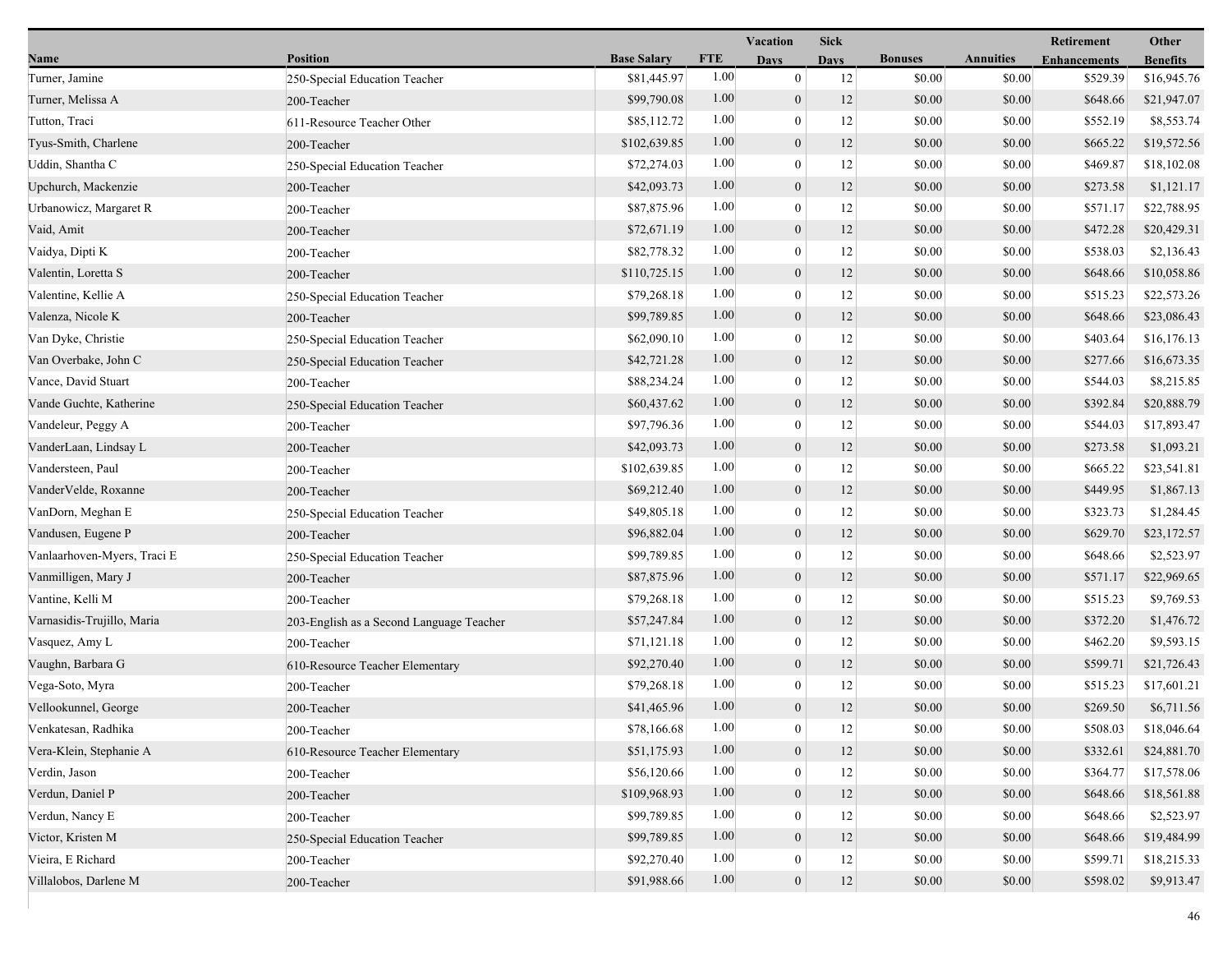|                       |                                          |                    |            | Vacation         | <b>Sick</b> |                |                  | Retirement          | Other           |
|-----------------------|------------------------------------------|--------------------|------------|------------------|-------------|----------------|------------------|---------------------|-----------------|
| Name                  | <b>Position</b>                          | <b>Base Salary</b> | <b>FTE</b> | <b>Days</b>      | <b>Days</b> | <b>Bonuses</b> | <b>Annuities</b> | <b>Enhancements</b> | <b>Benefits</b> |
| Villarreal, Sandy     | 202-Bilingual Education Teacher          | \$61,757.01        | 1.00       | $\mathbf{0}$     | 12          | \$0.00         | \$0.00           | \$401.48            | \$17,832.48     |
| Vine, Richard O       | 200-Teacher                              | \$82,522.03        | 1.00       | $\overline{0}$   | 12          | \$0.00         | \$0.00           | \$536.35            | \$2,793.94      |
| Virani, Faizah        | 200-Teacher                              | \$56,120.66        | 1.00       | $\bf{0}$         | 12          | \$0.00         | \$0.00           | \$364.77            | \$16,441.31     |
| Vitkauskas, Carol     | 250-Special Education Teacher            | \$63,806.66        | 1.00       | $\overline{0}$   | 12          | \$0.00         | \$0.00           | \$414.68            | \$16,766.08     |
| Vlcek, Elizabeth A    | 200-Teacher                              | \$83,226.60        | 1.00       | $\boldsymbol{0}$ | 12          | \$0.00         | \$0.00           | \$540.91            | \$19,610.58     |
| Vlna, Natalie J       | 611-Resource Teacher Other               | \$76,504.25        | 0.99       | $\overline{0}$   | 12          | \$0.00         | \$0.00           | \$490.93            | \$1,961.64      |
| Voaden-Wanda, Julie L | 200-Teacher                              | \$44,450.79        | 1.00       | $\overline{0}$   | 12          | \$0.00         | \$0.00           | \$288.93            | \$20,527.81     |
| Voegtle, Karen        | 203-English as a Second Language Teacher | \$57,772.58        | 1.00       | $\overline{0}$   | 12          | \$0.00         | \$0.00           | \$375.53            | \$2,478.93      |
| Voegtle, Nancy A      | 200-Teacher                              | \$99,789.85        | 1.00       | $\boldsymbol{0}$ | 12          | \$0.00         | \$0.00           | \$648.66            | \$23,085.53     |
| Vogel, Julie          | 610-Resource Teacher Elementary          | \$102,639.85       | 1.00       | $\overline{0}$   | 12          | \$0.00         | \$0.00           | \$665.22            | \$2,656.85      |
| Voitik, Megan         | 200-Teacher                              | \$55,019.20        | 1.00       | $\bf{0}$         | 12          | \$0.00         | \$0.00           | \$357.59            | \$6,527.36      |
| Voitik, Ryan          | 200-Teacher                              | \$64,971.07        | 1.00       | $\overline{0}$   | 12          | \$0.00         | \$0.00           | \$422.35            | \$11,923.20     |
| Vojik, Jane B         | 250-Special Education Teacher            | \$83,687.84        | 1.00       | $\overline{0}$   | 12          | \$0.00         | \$0.00           | \$544.03            | \$8,205.27      |
| Voller, Andrew J      | 200-Teacher                              | \$73,068.35        | 1.00       | $\mathbf{0}$     | 12          | \$0.00         | \$0.00           | \$474.92            | \$14,943.63     |
| Voller, Sara M        | 200-Teacher                              | \$84,829.81        | 1.00       | $\overline{0}$   | 12          | \$0.00         | \$0.00           | \$535.15            | \$2,188.48      |
| Volz, Caroline A      | 250-Special Education Teacher            | \$46,192.80        | 1.00       | $\overline{0}$   | 12          | \$0.00         | \$0.00           | \$300.21            | \$15,713.27     |
| Vozzolo, Carmine      | 200-Teacher                              | \$86,915.78        | 1.00       | 0                | 12          | \$0.00         | \$0.00           | \$564.91            | \$18,764.02     |
| Wagner, Jodi          | 200-Teacher                              | \$99,789.85        | 1.00       | $\boldsymbol{0}$ | 12          | \$0.00         | \$0.00           | \$648.66            | \$9,087.59      |
| Wagoner, Cristina M   | 200-Teacher                              | \$58,836.25        | 1.00       | $\overline{0}$   | 12          | \$0.00         | \$0.00           | \$362.86            | \$9,884.51      |
| Waitkus, Donna        | 200-Teacher                              | \$93,930.24        | 1.00       | $\overline{0}$   | 12          | \$0.00         | \$0.00           | \$544.03            | \$18,533.23     |
| Walker, Johnathan H   | 200-Teacher                              | \$69,212.40        | 1.00       | $\boldsymbol{0}$ | 12          | \$0.00         | \$0.00           | \$449.95            | \$9,922.00      |
| Walker, Rebecca S     | 200-Teacher                              | \$72,274.03        | 1.00       | $\boldsymbol{0}$ | 12          | \$0.00         | \$0.00           | \$469.87            | \$20,736.68     |
| Wallace, Katharine B  | 200-Teacher                              | \$91,758.04        | 1.00       | 0                | 12          | \$0.00         | \$0.00           | \$596.35            | \$18,621.83     |
| Waller, Suzanne K     | 200-Teacher                              | \$63,113.86        | 1.00       | $\overline{0}$   | 12          | \$0.00         | \$0.00           | \$410.33            | \$9,645.55      |
| Walpole, F Matthew    | 200-Teacher                              | \$85,372.03        | 1.00       | $\overline{0}$   | 12          | \$0.00         | \$0.00           | \$552.91            | \$9,541.04      |
| Walsen, Megan         | 200-Teacher                              | \$42,093.73        | 1.00       | $\overline{0}$   | 12          | \$0.00         | \$0.00           | \$273.58            | \$2,166.04      |
| Walsh, Jessica L      | 611-Resource Teacher Other               | \$71,261.62        | 1.00       | $\overline{0}$   | 12          | \$0.00         | \$0.00           | \$459.32            | \$1,810.35      |
| Walsh, Matt B         | 202-Bilingual Education Teacher          | \$71,712.40        | 1.00       | $\boldsymbol{0}$ | 12          | \$0.00         | \$0.00           | \$449.95            | \$13,281.24     |
| Walther, Maria P      | 611-Resource Teacher Other               | \$110,472.39       | 1.00       | $\boldsymbol{0}$ | 12          | \$0.00         | \$0.00           | \$673.24            | \$9,190.76      |
| Walton, Claudette     | 103-Principal                            | \$140,921.12       | 1.00       | 20               | 12          | \$0.00         | \$0.00           | \$813.84            | \$13,845.57     |
| Walz, Jeffrey A       | 200-Teacher                              | \$73,862.44        | 1.00       | $\bf{0}$         | 12          | \$0.00         | \$0.00           | \$480.19            | \$21,293.51     |
| Waramit, Natashia     | 250-Special Education Teacher            | \$51,842.10        | 1.00       | $\overline{0}$   | 12          | \$0.00         | \$0.00           | \$336.93            | \$7,263.77      |
| Ward, Kerri B         | 200-Teacher                              | \$80,562.13        | 1.00       | 0                | 12          | \$0.00         | \$0.00           | \$523.63            | \$21,454.70     |
| Wargo, Jason R        | 200-Teacher                              | \$52,585.07        | 1.00       | $\mathbf{0}$     | 12          | \$0.00         | \$0.00           | \$341.73            | \$20,936.72     |
| Warning, Linda C      | 250-Special Education Teacher            | \$97,142.07        | 1.00       | $\theta$         | 12          | \$0.00         | \$0.00           | \$571.15            | \$18,623.00     |
| Wash, Erin            | 200-Teacher                              | \$69,212.40        | 0.99       | $\overline{0}$   | 12          | \$0.00         | \$0.00           | \$447.49            | \$16,647.44     |
| Watkins, Clayton W    | 200-Teacher                              | \$91,758.04        | 1.00       | 0                | 12          | \$0.00         | \$0.00           | \$596.35            | \$22,908.49     |
| Watts, Dana H         | 200-Teacher                              | \$25,588.08        | 0.50       | $\mathbf{0}$     | 6           | \$0.00         | \$0.00           | \$166.31            | \$684.23        |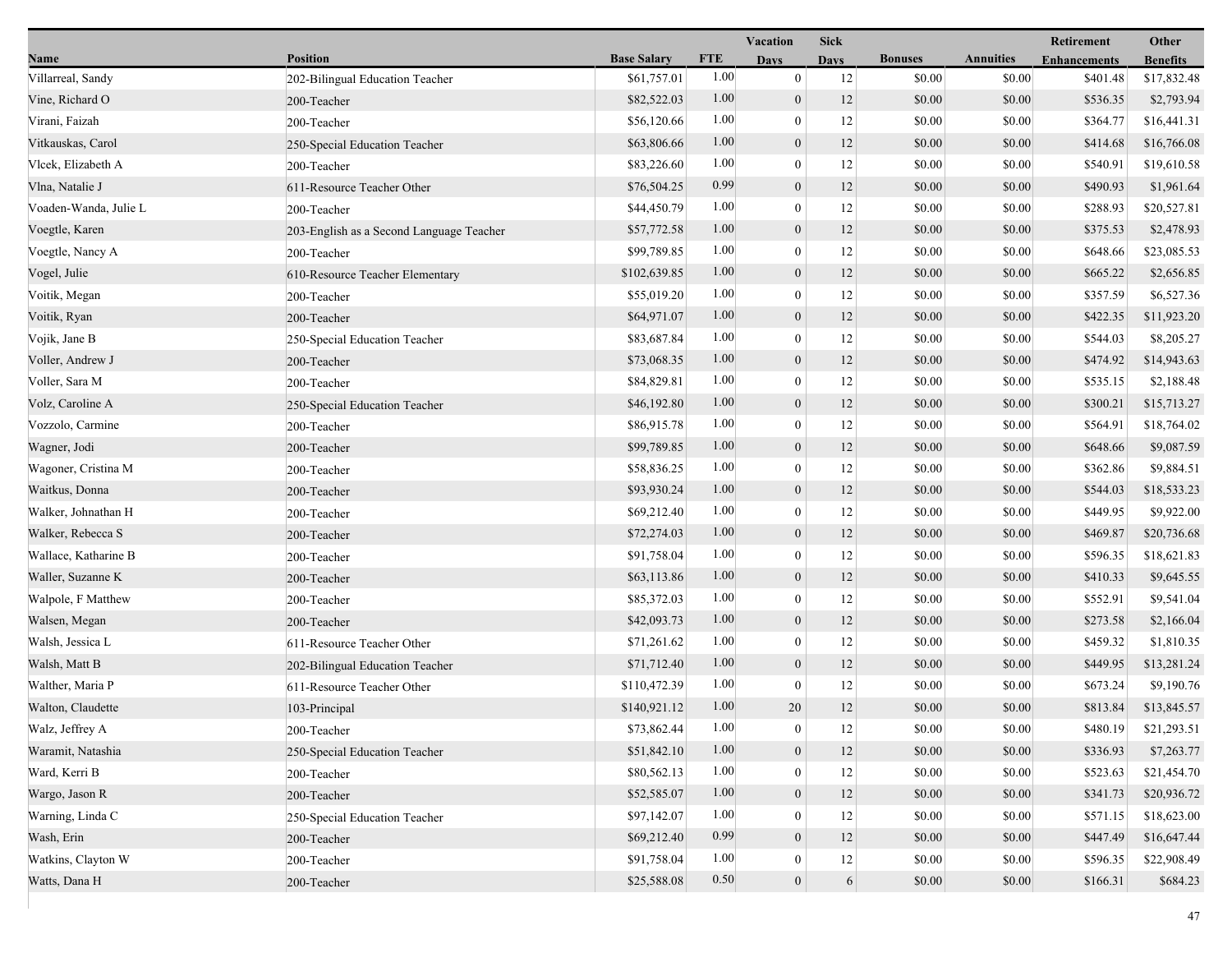|                           |                                          |                    |            | Vacation         | <b>Sick</b> |                |                  | Retirement          | Other           |
|---------------------------|------------------------------------------|--------------------|------------|------------------|-------------|----------------|------------------|---------------------|-----------------|
| Name                      | <b>Position</b>                          | <b>Base Salary</b> | <b>FTE</b> | <b>Days</b>      | <b>Days</b> | <b>Bonuses</b> | <b>Annuities</b> | <b>Enhancements</b> | <b>Benefits</b> |
| Webb, Byron A             | 200-Teacher                              | \$62,090.10        | 1.00       | $\mathbf{0}$     | 12          | \$0.00         | \$0.00           | \$403.64            | \$20,282.66     |
| Webber, Brian             | 200-Teacher                              | \$52,879.76        | 1.00       | $\mathbf{0}$     | 12          | \$0.00         | \$0.00           | \$343.65            | \$1,360.71      |
| Webber, Christine         | 200-Teacher                              | \$65,561.62        | 1.00       | $\mathbf{0}$     | 12          | \$0.00         | \$0.00           | \$426.20            | \$17,674.39     |
| Weber, Kimberly S         | 200-Teacher                              | \$97,112.66        | 1.00       | $\boldsymbol{0}$ | 12          | \$0.00         | \$0.00           | \$631.14            | \$10,398.60     |
| Webster, Candice C        | 200-Teacher                              | \$92,269.51        | 1.00       | $\mathbf{0}$     | 12          | \$0.00         | \$0.00           | \$599.71            | \$22,039.52     |
| Wedam, Nathan             | 200-Teacher                              | \$51,842.10        | 1.00       | $\boldsymbol{0}$ | 12          | \$0.00         | \$0.00           | \$336.93            | \$7,731.37      |
| Wedell, Christina E       | 200-Teacher                              | \$44,593.73        | 1.00       | $\mathbf{0}$     | 12          | \$0.00         | \$0.00           | \$273.58            | \$1,132.51      |
| Wegrzyn, Jennifer M       | 200-Teacher                              | \$62,090.10        | 1.00       | $\boldsymbol{0}$ | 12          | \$0.00         | \$0.00           | \$403.64            | \$21,690.82     |
| Weidel-Porter, Kristine L | 605-Resource Teacher Reading             | \$99,789.85        | 1.00       | $\mathbf{0}$     | 12          | \$0.00         | \$0.00           | \$648.66            | \$18,220.60     |
| Weiersheuser, Kimberly M  | 200-Teacher                              | \$83,687.84        | 1.00       | $\boldsymbol{0}$ | 12          | \$0.00         | \$0.00           | \$544.03            | \$21,525.93     |
| Weigand-Vlagos, Alayna M  | 250-Special Education Teacher            | \$89,529.13        | 1.00       | $\mathbf{0}$     | 12          | \$0.00         | \$0.00           | \$581.95            | \$2,269.61      |
| Weinstock, Ann K          | 203-English as a Second Language Teacher | \$65,203.09        | 1.00       | $\boldsymbol{0}$ | 12          | \$0.00         | \$0.00           | \$423.80            | \$17,909.58     |
| Weis, Eric P              | 200-Teacher                              | \$82,522.03        | 1.00       | $\overline{0}$   | 12          | \$0.00         | \$0.00           | \$536.35            | \$22,590.07     |
| Weisenburger, Heather R   | 200-Teacher                              | \$78,167.22        | 1.00       | $\boldsymbol{0}$ | 12          | \$0.00         | \$0.00           | \$508.02            | \$19,410.49     |
| Welton, Stacey            | 200-Teacher                              | \$63,806.66        | 1.00       | $\mathbf{0}$     | 12          | \$0.00         | \$0.00           | \$414.68            | \$18,687.28     |
| Wengler, Joseph T         | 250-Special Education Teacher            | \$101,237.40       | 1.00       | $\mathbf{0}$     | 12          | \$0.00         | \$0.00           | \$658.02            | \$23,123.19     |
| Wesolowski, Anton W       | 200-Teacher                              | \$99,789.85        | 1.00       | $\mathbf{0}$     | 12          | \$0.00         | \$0.00           | \$648.66            | \$10,736.57     |
| West, Robyn               | 200-Teacher                              | \$22,899.12        | 0.40       | $\mathbf{0}$     | 5           | \$0.00         | \$0.00           | \$148.80            | \$590.87        |
| Westfall, Pamela          | 200-Teacher                              | \$61,757.01        | 1.00       | $\overline{0}$   | 12          | \$0.00         | \$0.00           | \$401.48            | \$22,017.21     |
| Whaley, Christopher       | 200-Teacher                              | \$60,437.62        | 1.00       | $\boldsymbol{0}$ | 12          | \$0.00         | \$0.00           | \$392.84            | \$19,615.51     |
| Whisler, Paul A           | 200-Teacher                              | \$67,354.97        | 1.00       | $\mathbf{0}$     | 12          | \$0.00         | \$0.00           | \$437.72            | \$1,771.17      |
| White, Elizabeth          | 200-Teacher                              | \$74,259.60        | 1.00       | $\mathbf{0}$     | 12          | \$0.00         | \$0.00           | \$482.60            | \$2,924.00      |
| White, Eric A             | 200-Teacher                              | \$89,798.15        | 1.00       | $\bf{0}$         | 12          | \$0.00         | \$0.00           | \$583.63            | \$22,796.55     |
| White, Lynne M            | 200-Teacher                              | \$99,789.85        | 1.00       | $\mathbf{0}$     | 12          | \$0.00         | \$0.00           | \$648.66            | \$2,539.94      |
| White, Matthew D          | 200-Teacher                              | \$46,193.08        | 1.00       | $\overline{0}$   | 12          | \$0.00         | \$0.00           | \$300.20            | \$21,766.38     |
| White, Sara               | 200-Teacher                              | \$42,721.28        | 1.00       | $\mathbf{0}$     | 12          | \$0.00         | \$0.00           | \$277.66            | \$5,192.72      |
| White, Shawn G            | 200-Teacher                              | \$92,270.40        | 1.00       | $\mathbf{0}$     | 12          | \$0.00         | \$0.00           | \$599.71            | \$16,529.14     |
| Whitney, Mary K           | 200-Teacher                              | \$81,445.97        | 1.00       | $\boldsymbol{0}$ | 12          | \$0.00         | \$0.00           | \$529.39            | \$22,758.89     |
| Whyte, Kevin R            | 200-Teacher                              | \$67,354.97        | 1.00       | $\boldsymbol{0}$ | 12          | \$0.00         | \$0.00           | \$437.72            | \$19,704.12     |
| Wick, Steve D             | 200-Teacher                              | \$103,249.28       | 1.00       | $\mathbf{0}$     | 12          | \$0.00         | \$0.00           | \$658.48            | \$23,171.42     |
| Wickert, Katherine A      | 200-Teacher                              | \$68,839.90        | 1.00       | $\bf{0}$         | 12          | \$0.00         | \$0.00           | \$447.53            | \$22,465.35     |
| Wicyk, Michelle           | 200-Teacher                              | \$43,579.68        | 1.00       | $\boldsymbol{0}$ | 12          | \$0.00         | \$0.00           | \$283.18            | \$7,124.31      |
| Wiencek, Brian J          | 208-Career and Technical Educator (CTE)  | \$63,806.66        | 1.00       | $\mathbf{0}$     | 12          | \$0.00         | \$0.00           | \$414.68            | \$22,252.05     |
| Wiencek, Robert A         | 200-Teacher                              | \$87,876.65        | 1.00       | $\boldsymbol{0}$ | 12          | \$0.00         | \$0.00           | \$571.15            | \$21,710.20     |
| Wiesbrook, Brian          | 610-Resource Teacher Elementary          | \$68,252.14        | 1.00       | $\mathbf{0}$     | 12          | \$0.00         | \$0.00           | \$443.70            | \$7,821.49      |
| Wikoff, Jennifer          | 104-Assistant Principal                  | \$114,139.92       | 1.00       | 20               | 12          | \$0.00         | \$0.00           | \$658.56            | \$4,956.04      |
| Wilhelm, Judith M         | 203-English as a Second Language Teacher | \$82,778.37        | 1.00       | $\boldsymbol{0}$ | 12          | \$0.00         | \$0.00           | \$538.02            | \$21,437.49     |
| Wilke, Stacey L           | 200-Teacher                              | \$99,789.85        | 1.00       | $\mathbf{0}$     | 12          | \$0.00         | \$0.00           | \$648.66            | \$20,685.52     |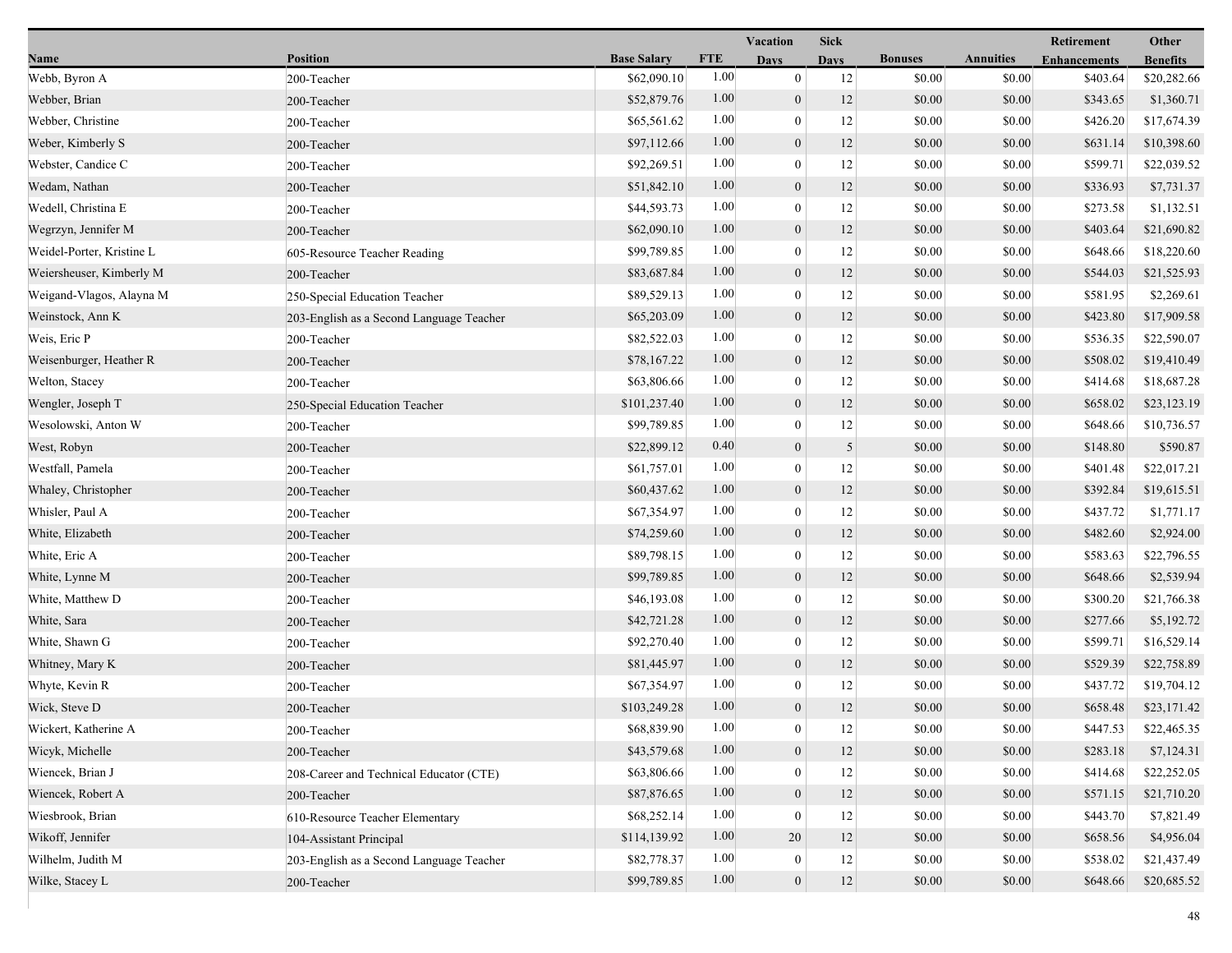|                        |                                 |                    | <b>Vacation</b> |                  | <b>Sick</b> |                |                  | Retirement          | Other           |
|------------------------|---------------------------------|--------------------|-----------------|------------------|-------------|----------------|------------------|---------------------|-----------------|
| Name                   | Position                        | <b>Base Salary</b> | <b>FTE</b>      | <b>Days</b>      | <b>Days</b> | <b>Bonuses</b> | <b>Annuities</b> | <b>Enhancements</b> | <b>Benefits</b> |
| Williams, Angela M     | 250-Special Education Teacher   | \$70,725.06        | 1.00            | $\boldsymbol{0}$ | 12          | \$0.00         | \$0.00           | \$459.76            | \$18,137.79     |
| Williams, Cedric L     | 200-Teacher                     | \$71,121.18        | 1.00            | $\mathbf{0}$     | 12          | \$0.00         | \$0.00           | \$462.20            | \$21,423.24     |
| Williams, Derek        | 200-Teacher                     | \$46,192.80        | 1.00            | $\boldsymbol{0}$ | 12          | \$0.00         | \$0.00           | \$300.21            | \$17,022.04     |
| Williams, Eric S       | 200-Teacher                     | \$96,882.04        | 1.00            | $\boldsymbol{0}$ | 12          | \$0.00         | \$0.00           | \$629.70            | \$18,481.70     |
| Williams, Kathleen A   | 200-Teacher                     | \$96,882.04        | 1.00            | $\boldsymbol{0}$ | 12          | \$0.00         | \$0.00           | \$629.70            | \$2,470.92      |
| Williams, Talia M      | 250-Special Education Teacher   | \$63,806.66        | 1.00            | $\mathbf{0}$     | 12          | \$0.00         | \$0.00           | \$414.68            | \$16,207.62     |
| Williams, Tamela L     | 200-Teacher                     | \$87,876.65        | 1.00            | $\theta$         | 12          | \$0.00         | \$0.00           | \$571.15            | \$21,636.83     |
| Willis, Amanda         | 200-Teacher                     | \$52,406.20        | 1.00            | $\boldsymbol{0}$ | 12          | \$0.00         | \$0.00           | \$340.56            | \$1,428.05      |
| Wills, Jennifer L      | 200-Teacher                     | \$99,789.85        | 1.00            | $\boldsymbol{0}$ | 12          | \$0.00         | \$0.00           | \$648.66            | \$10,494.02     |
| Wilson, Julie A        | 610-Resource Teacher Elementary | \$62,089.88        | 1.00            | $\mathbf{0}$     | 12          | \$0.00         | \$0.00           | \$403.64            | \$7,999.59      |
| Wilson, Melissa M      | 104-Assistant Principal         | \$116,499.92       | 1.00            | 20               | 12          | \$0.00         | \$0.00           | \$672.72            | \$18,071.89     |
| Wingate, Christopher S | 200-Teacher                     | \$94,512.26        | 1.00            | $\mathbf{0}$     | 12          | \$0.00         | \$0.00           | \$614.34            | \$23,103.18     |
| Winslow, Joann         | 200-Teacher                     | \$63,806.66        | 1.00            | $\theta$         | 12          | \$0.00         | \$0.00           | \$414.68            | \$7,523.21      |
| Winters, Robyn L       | 200-Teacher                     | \$62,727.97        | 1.00            | $\boldsymbol{0}$ | 12          | \$0.00         | \$0.00           | \$385.31            | \$18,558.50     |
| Wiora, Mary            | 200-Teacher                     | \$58,810.81        | 1.00            | $\boldsymbol{0}$ | 12          | \$0.00         | \$0.00           | \$382.28            | \$1,521.02      |
| Wischweh, Brendan      | 200-Teacher                     | \$61,757.01        | 1.00            | $\mathbf{0}$     | 12          | \$0.00         | \$0.00           | \$400.38            | \$17,601.16     |
| Wisner, Elizabeth L    | 200-Teacher                     | \$74,669.49        | 1.00            | $\boldsymbol{0}$ | 12          | \$0.00         | \$0.00           | \$485.24            | \$21,310.34     |
| Wister, Terence G      | 202-Bilingual Education Teacher | \$99,789.85        | 1.00            | $\boldsymbol{0}$ | 12          | \$0.00         | \$0.00           | \$648.66            | \$18,961.94     |
| Witkowski, Rachel      | 610-Resource Teacher Elementary | \$83,412.13        | 1.00            | $\mathbf{0}$     | 12          | \$0.00         | \$0.00           | \$540.19            | \$19,330.71     |
| Wodka, Adrienne        | 200-Teacher                     | \$57,773.15        | 1.00            | $\boldsymbol{0}$ | 12          | \$0.00         | \$0.00           | \$375.56            | \$1,457.89      |
| Wohlfeil, Brooke A     | 200-Teacher                     | \$99,789.85        | 1.00            | $\boldsymbol{0}$ | 12          | \$0.00         | \$0.00           | \$648.66            | \$23,069.68     |
| Wolak, Christopher     | 200-Teacher                     | \$83,687.84        | 1.00            | $\mathbf{0}$     | 12          | \$0.00         | \$0.00           | \$544.03            | \$17,913.55     |
| Wolfersberger, Sara    | 200-Teacher                     | \$68,456.47        | 1.00            | $\mathbf{0}$     | 12          | \$0.00         | \$0.00           | \$444.92            | \$7,785.45      |
| Wolski, Matthew        | 250-Special Education Teacher   | \$46,192.80        | 1.00            | $\mathbf{0}$     | 12          | \$0.00         | \$0.00           | \$300.21            | \$17,575.33     |
| Wolter, Kori A         | 200-Teacher                     | \$83,226.60        | 1.00            | $\mathbf{0}$     | 12          | \$0.00         | \$0.00           | \$540.91            | \$10,054.22     |
| Womack, Thomas B       | 200-Teacher                     | \$65,202.42        | 1.00            | $\overline{0}$   | 12          | \$0.00         | \$0.00           | \$423.81            | \$8,489.77      |
| Wonsowski, Kathy A     | 200-Teacher                     | \$102,639.85       | 1.00            | $\overline{0}$   | 12          | \$0.00         | \$0.00           | \$665.22            | \$22,397.64     |
| Wood, Lisa M           | 200-Teacher                     | \$65,561.62        | 1.00            | $\mathbf{0}$     | 12          | \$0.00         | \$0.00           | \$426.20            | \$21,550.73     |
| Wood, Lori A           | 200-Teacher                     | \$83,687.84        | 1.00            | $\mathbf{0}$     | 12          | \$0.00         | \$0.00           | \$544.03            | \$18,384.71     |
| Wood, Valerie A        | 200-Teacher                     | \$82,329.22        | 1.00            | $\mathbf{0}$     | 12          | \$0.00         | \$0.00           | \$535.15            | \$8,619.90      |
| Woolwine, Robert       | 200-Teacher                     | \$101,237.40       | 1.00            | $\bf{0}$         | 12          | \$0.00         | \$0.00           | \$658.02            | \$10,720.28     |
| Worst, David M         | 103-Principal                   | \$140,921.12       | 1.00            | 20               | 27          | \$0.00         | \$0.00           | \$813.84            | \$21,904.50     |
| Wortham, Amber         | 250-Special Education Teacher   | \$58,810.81        | 1.00            | $\mathbf{0}$     | 12          | \$0.00         | \$0.00           | \$382.28            | \$9,317.14      |
| Woulfe, Lacy           | 200-Teacher                     | \$82,778.32        | 1.00            | $\theta$         | 12          | \$0.00         | \$0.00           | \$538.03            | \$21,504.73     |
| Wright, Colin          | 200-Teacher                     | \$43,579.68        | 1.00            | $\theta$         | 12          | \$0.00         | \$0.00           | \$283.18            | \$7,682.50      |
| Wrona, Carrie A        | 250-Special Education Teacher   | \$52,585.07        | 1.00            | $\overline{0}$   | 12          | \$0.00         | \$0.00           | \$341.73            | \$21,887.39     |
| Wujciga, Jennifer E    | 250-Special Education Teacher   | \$54,237.56        | 1.00            | $\bf{0}$         | 12          | \$0.00         | \$0.00           | \$352.53            | \$1,441.68      |
| Wunderlich, Christa M  | 250-Special Education Teacher   | \$46,244.15        | 1.00            | $\boldsymbol{0}$ | 12          | \$0.00         | \$0.00           | \$300.69            | \$9,148.81      |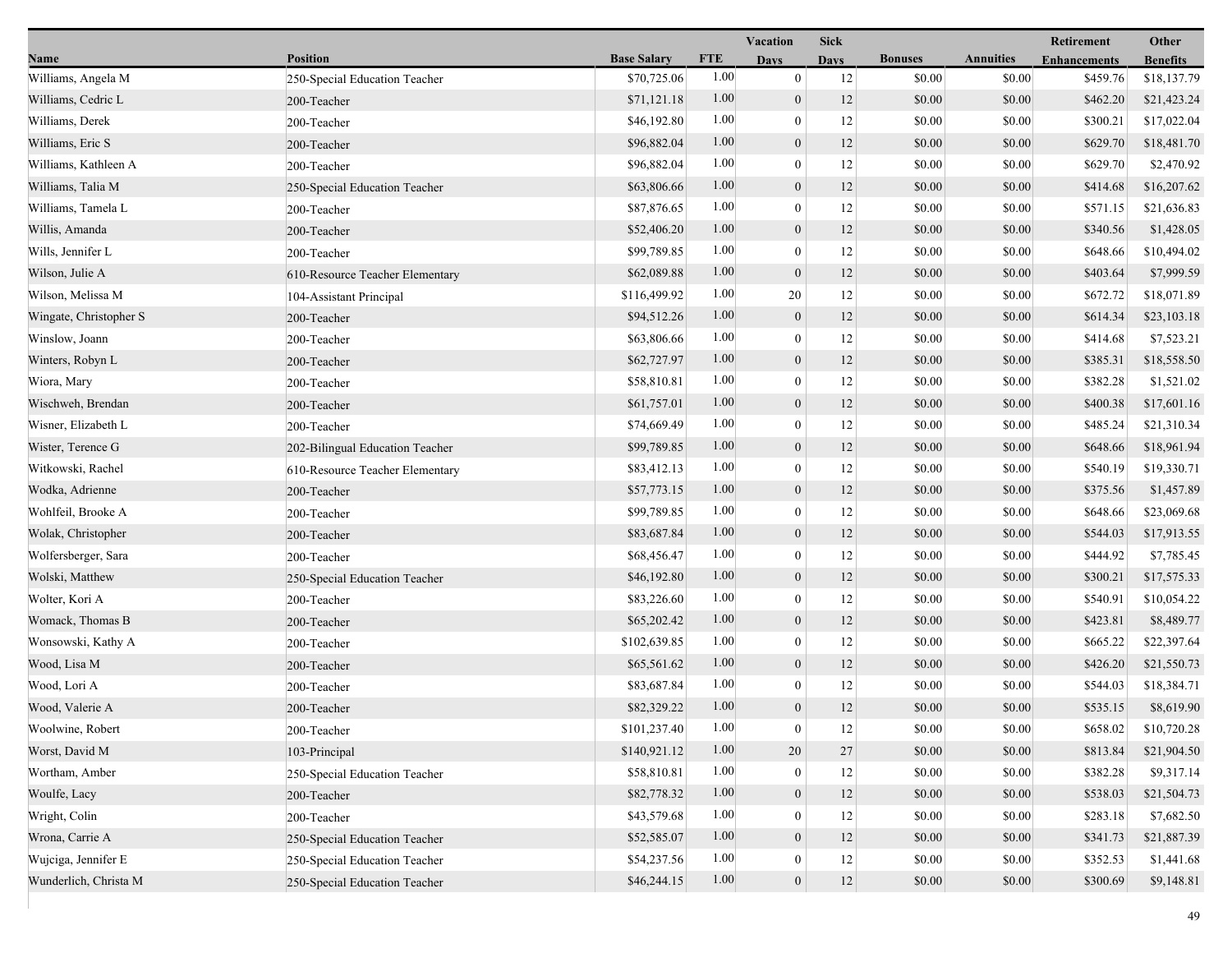|                       |                                          |                    | Vacation   |                  | <b>Sick</b> |                |                  | Retirement          | Other           |
|-----------------------|------------------------------------------|--------------------|------------|------------------|-------------|----------------|------------------|---------------------|-----------------|
| Name                  | <b>Position</b>                          | <b>Base Salary</b> | <b>FTE</b> | <b>Days</b>      | <b>Days</b> | <b>Bonuses</b> | <b>Annuities</b> | <b>Enhancements</b> | <b>Benefits</b> |
| Wyman, Diedre         | 250-Special Education Teacher            | \$44,617.34        | 1.00       | $\mathbf{0}$     | 12          | \$0.00         | \$0.00           | \$289.90            | \$9,324.81      |
| Wynne, Alex           | 250-Special Education Teacher            | \$51,842.10        | 1.00       | $\mathbf{0}$     | 12          | \$0.00         | \$0.00           | \$336.93            | \$7,191.77      |
| Wynne, Jeffrey T      | 250-Special Education Teacher            | \$83,687.84        | 1.00       | $\boldsymbol{0}$ | 12          | \$0.00         | \$0.00           | \$544.03            | \$22,828.53     |
| Wynne, Madeline       | 200-Teacher                              | \$42,721.28        | 1.00       | $\boldsymbol{0}$ | 12          | \$0.00         | \$0.00           | \$277.66            | \$6,739.05      |
| Wyss, Kathryn         | 200-Teacher                              | \$71,888.50        | 1.00       | $\mathbf{0}$     | 12          | \$0.00         | \$0.00           | \$467.23            | \$9,746.00      |
| Yadgir, Michael       | 200-Teacher                              | \$47,115.98        | 1.00       | $\boldsymbol{0}$ | 12          | \$0.00         | \$0.00           | \$306.22            | \$9,258.03      |
| Yager, Mark M         | 200-Teacher                              | \$85,519.59        | 1.00       | $\mathbf{0}$     | 12          | \$0.00         | \$0.00           | \$555.79            | \$22,779.53     |
| Yanisch, William F    | 200-Teacher                              | \$68,918.91        | 1.00       | $\mathbf{0}$     | 12          | \$0.00         | \$0.00           | \$382.52            | \$2,741.86      |
| Yavorski, Jennifer M  | 200-Teacher                              | \$99,789.85        | 1.00       | $\mathbf{0}$     | 12          | \$0.00         | \$0.00           | \$648.66            | \$9,694.69      |
| Yi, Kaitlin E         | 200-Teacher                              | \$45,334.63        | 1.00       | $\boldsymbol{0}$ | 12          | \$0.00         | \$0.00           | \$294.69            | \$21,711.85     |
| Yocum, Jamie R        | 203-English as a Second Language Teacher | \$99,789.85        | 1.00       | $\bf{0}$         | 12          | \$0.00         | \$0.00           | \$648.66            | \$23,083.28     |
| Yore, Lisa M          | 200-Teacher                              | \$91,758.04        | 1.00       | $\boldsymbol{0}$ | 12          | \$0.00         | \$0.00           | \$596.35            | \$21,493.12     |
| Young, Sara M         | 200-Teacher                              | \$63,806.66        | 1.00       | $\mathbf{0}$     | 12          | \$0.00         | \$0.00           | \$414.68            | \$9,589.26      |
| Yunk, Bruyn S         | 200-Teacher                              | \$42,721.28        | 1.00       | $\mathbf{0}$     | 12          | \$0.00         | \$0.00           | \$277.66            | \$7,128.67      |
| Zaker, Colleen M      | 200-Teacher                              | \$43,579.68        | 1.00       | $\mathbf{0}$     | 12          | \$0.00         | \$0.00           | \$283.18            | \$18,194.57     |
| Zalabak, Mary         | 250-Special Education Teacher            | \$47,166.38        | 1.00       | $\boldsymbol{0}$ | 12          | \$0.00         | \$0.00           | \$306.69            | \$21,781.50     |
| Zalokar, Megan E      | 200-Teacher                              | \$83,226.60        | 1.00       | $\bf{0}$         | 12          | \$0.00         | \$0.00           | \$540.91            | \$10,100.81     |
| Zawacki, Jeffrey T    | 200-Teacher                              | \$94,512.26        | 1.00       | $\boldsymbol{0}$ | 12          | \$0.00         | \$0.00           | \$614.34            | \$16,907.29     |
| Zawlocki, Matthew M   | 200-Teacher                              | \$80,126.57        | 1.00       | $\mathbf{0}$     | 12          | \$0.00         | \$0.00           | \$520.75            | \$2,118.24      |
| Zdenovec, Angela M    | 200-Teacher                              | \$83,687.84        | 1.00       | $\boldsymbol{0}$ | 12          | \$0.00         | \$0.00           | \$544.03            | \$21,779.57     |
| Zears, Mary Anne      | 200-Teacher                              | \$52,790.01        | 1.00       | $\mathbf{0}$     | 12          | \$0.00         | \$0.00           | \$343.17            | \$15,933.47     |
| Zettle, Suzanne G     | 200-Teacher                              | \$72,274.03        | 1.00       | $\boldsymbol{0}$ | 12          | \$0.00         | \$0.00           | \$469.87            | \$7,918.48      |
| Zhang, Zhiwen         | 200-Teacher                              | \$48,062.75        | 1.00       | $\bf{0}$         | 12          | \$0.00         | \$0.00           | \$312.44            | \$2,233.36      |
| Zidek, Kimberly A     | 200-Teacher                              | \$62,090.10        | 1.00       | $\mathbf{0}$     | 12          | \$0.00         | \$0.00           | \$403.64            | \$1,710.01      |
| Zielinski, Victoria N | 200-Teacher                              | \$48,063.18        | 1.00       | $\mathbf{0}$     | 12          | \$0.00         | \$0.00           | \$312.45            | \$10,568.21     |
| Zientek, Jenna        | 200-Teacher                              | \$52,790.01        | 1.00       | $\mathbf{0}$     | 12          | \$0.00         | \$0.00           | \$343.17            | \$17,456.83     |
| Zika, Albert          | 200-Teacher                              | \$46,244.15        | 1.00       | $\boldsymbol{0}$ | 12          | \$0.00         | \$0.00           | \$300.69            | \$6,897.87      |
| Zimmerman, Rebecca    | 200-Teacher                              | \$75,079.37        | 1.00       | $\boldsymbol{0}$ | 12          | \$0.00         | \$0.00           | \$488.11            | \$21,364.49     |
| Zinkevicius, Skaiste  | 200-Teacher                              | \$62,090.10        | 1.00       | $\bf{0}$         | 12          | \$0.00         | \$0.00           | \$403.64            | \$17,360.02     |
| Zinn, Ashley          | 200-Teacher                              | \$57,247.84        | 1.00       | $\mathbf{0}$     | 12          | \$0.00         | \$0.00           | \$372.20            | \$1,540.89      |
| Zion, Amber L         | 200-Teacher                              | \$51,175.93        | $1.00\,$   | $\theta$         | 12          | \$0.00         | \$0.00           | \$332.61            | \$20,728.10     |
| Zoellner, Megan R     | 200-Teacher                              | \$51,842.10        | 1.00       | $\overline{0}$   | 12          | \$0.00         | \$0.00           | \$336.93            | \$7,396.97      |
| Zouras, Jaime N       | 250-Special Education Teacher            | \$57,247.84        | 1.00       | $\theta$         | 12          | \$0.00         | \$0.00           | \$372.20            | \$7,293.34      |
| Zuber, David          | 250-Special Education Teacher            | \$43,963.88        | 1.00       | $\boldsymbol{0}$ | 12          | \$0.00         | \$0.00           | \$285.81            | \$6,769.51      |
| Zuleg, Kristen        | 200-Teacher                              | \$40,863.85        | 1.00       | $\bf{0}$         | 12          | \$0.00         | \$0.00           | \$265.65            | \$1,062.65      |
| Zwettler, Lindsay R   | 200-Teacher                              | \$67,354.97        | 1.00       | $\mathbf{0}$     | $12\,$      | \$0.00         | \$0.00           | \$437.72            | \$21,159.73     |